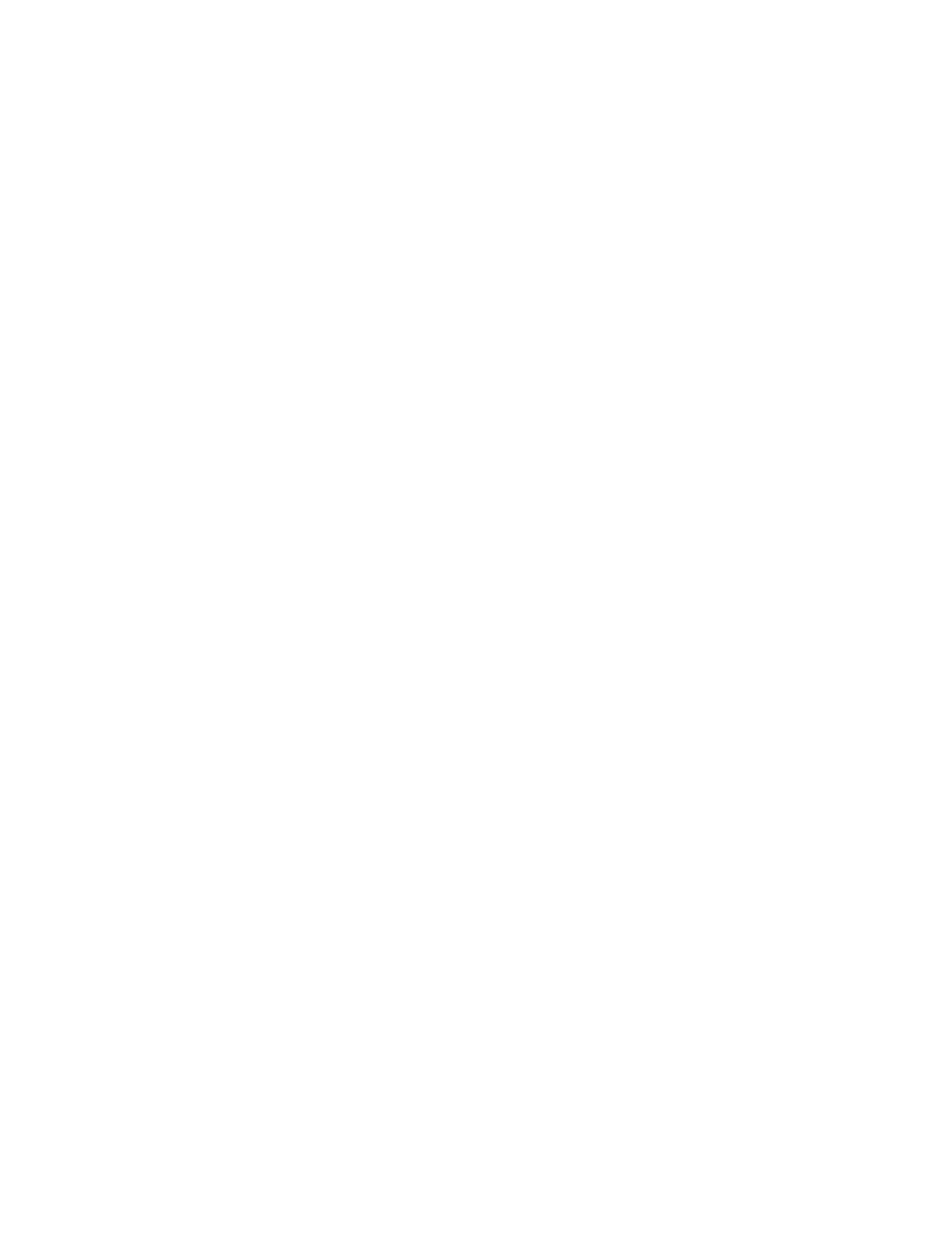#### Overview

statutory Reports<br>
Statutory Reports<br>
Statutory Reports Financial Statements

# **Contents**

| Schedules forming part of the Financial Statements  40 |  |
|--------------------------------------------------------|--|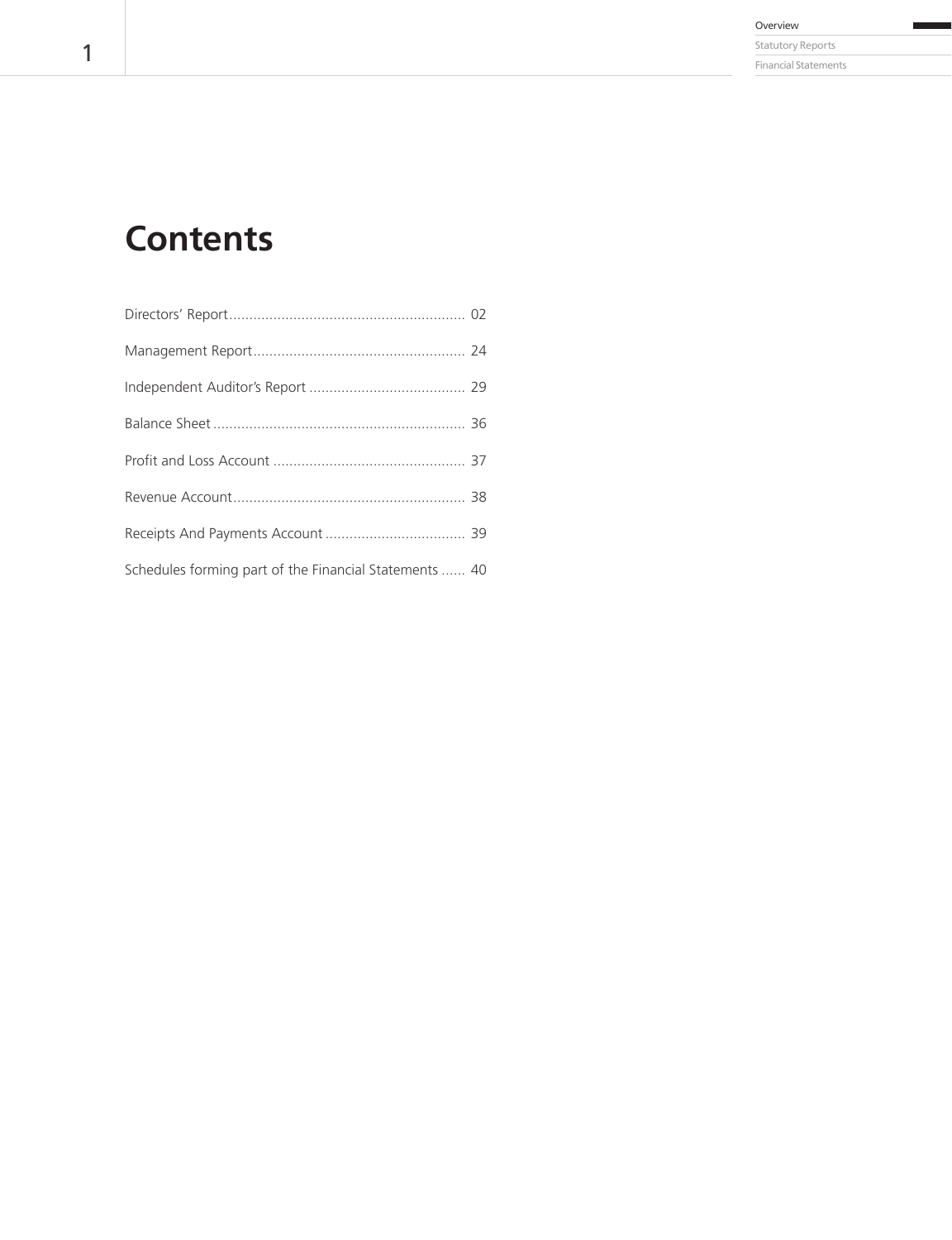# **Boards' Report**

To the Members

#### **KOTAK MAHINDRA GENERAL INSURANCE COMPANY LIMITED**

The Board of Directors of your Company is pleased to present its Sixth Annual Report together with the audited financial statements for the year ended 31st March, 2021.

#### **INDUSTRY HIGHLIGHT**

The general insurance industry as a whole registered a YoY growth of 6.4% in FY 2020-21, in which the private sector (excluding standalone health insurance companies) grew by 5.5%. KGI grew its premium from  $\bar{\xi}$  433 crore in FY 2019-20 to  $\bar{\xi}$  544 crore in FY 2020-21 registering a growth of 25.5%.

#### **FINANCIAL SUMMARY/HIGHLIGHTS**

The summarised results of operations of your Company for the FY 2020-21 are as follows:

|                            |                                 | (そ in Crore)                    |  |  |  |
|----------------------------|---------------------------------|---------------------------------|--|--|--|
| Particulars                | Year ended<br><b>March 2021</b> | Year ended<br><b>March 2020</b> |  |  |  |
| Gross Written Premium      | 548.28                          | 436.37                          |  |  |  |
| Premium Earned             | 389.31                          | 290.89                          |  |  |  |
| Profit / (Loss) Before Tax | 1.63                            | (28.12)                         |  |  |  |
| Profit / (Loss) After Tax  | 1.63                            | (28.12)                         |  |  |  |
| Net worth                  | 191.34                          | 164.70                          |  |  |  |
| Assets Under Management    | 931.86                          | 676.59                          |  |  |  |

**SEPARATE SECTION CONTAINING A REPORT ON THE PERFORMANCE AND FINANCIAL POSITION OF EACH OF THE SUBSIDIARIES, ASSOCIATES AND JOINT VENTURE COMPANIES INCLUDED IN THE CONSOLIDATED FINANCIAL STATEMENT**

Your Company does not have any subsidiary or associate and has not entered into any joint venture. Therefore, the financial statements have not been consolidated and no separate report on the performance and financial position of subsidiary, associates and joint venture is applicable for the financial year ended on 31st March, 2021.

#### **DIVIDEND AND RESERVES**

Your Directors do not recommend any dividend for the current year. Your Company does not propose to carry any amount to the reserves of the Company.

#### **PRODUCTS**

Your Company offers a comprehensive range of insurance solutions to meet the evolving needs of the customers. Your Company has a diverse range of products and add-on covers to suit the requirements of individual as well as corporate clients. The product suite covers insurance for private & commercial vehicles, health, personal accident, home and commercial insurances like fire, burglary, project and marine insurance. Your Company has a well-balanced portfolio of motor and non-motor products. Your Company has been steadily increasing its non-motor portfolio over the years and has launched Cyber Insurance, Standard Health Insurance Products like Arogya Sanjeevani Policy, Corona Kavach Policy and Corona Rakshak Policy along with other retail/group products and add-ons to widen its offering. Your Company has successfully completed a Pilot Project under the IRDAI Sandbox regulations and also filed for 3 new innovative motor/ health insurance concepts/products under the second tranche. In the coming year, the Company aims to expand its Product portfolio, and is in the process of filing products in the retail & commercial space to serve the changing needs of the market and cater to varied customer segments.

#### **DISTRIBUTION NETWORK**

During its sixth full year of operations, your Company has significantly ramped up its Bancassurance and multi-distribution network through various intermediaries. Your Company has been able to engage various banking & non-banking institutions and insurance brokers as its intermediaries during the financial year. Your Company has been able to scale premium across digital and non-digital channels in FY 2020-21. Going forward, your Company continues to focus on automation and increase share of digitally issued policies. Your Company also plans to build its commercial portfolio and scale up the health business in the coming year.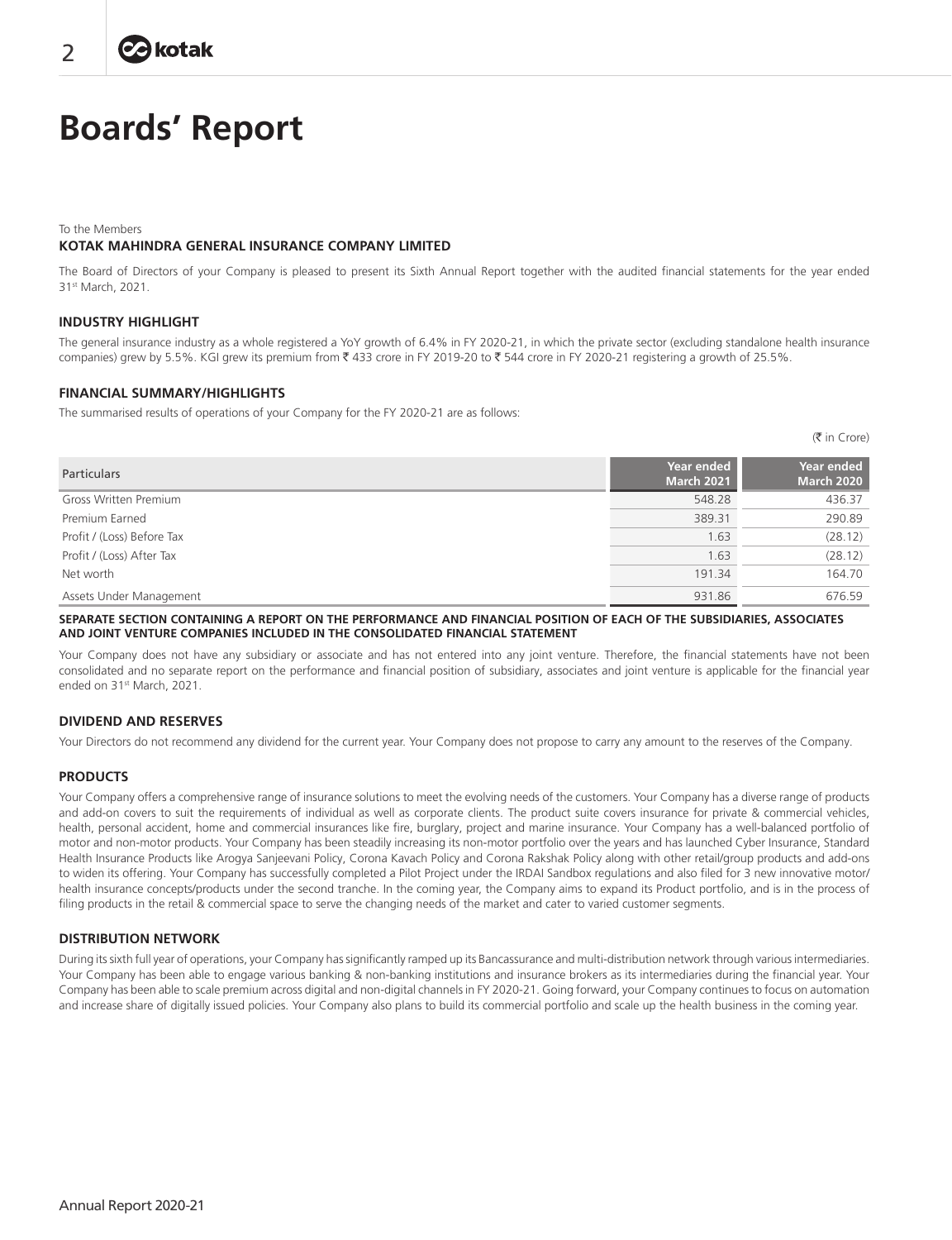Overview

Further to the last campaign #DriveLikeALady, aimed at celebrating women as safer drivers and spreading awareness about the same, your Company launched an extension of the same thought by launching new campaign #SheDrivesWithPride on social media platforms around International Women's Day in March 2021. Your Company has also been awarded with the 'Best Insurance Campaign' honour by FICCI this financial year.

#### **OPERATIONS**

Your Company has rapidly scaled up its operational capabilities from issuing 18,50,155 policies in FY 2019- 20 to 23,36,988 policies issued in FY 2020-21. The journey for the last five years has been very encouraging in terms of growth in volume with the help of automation and system integration facilitating in instant policy issuance. Automation in policy issuance has also resulted in improved policy issuance Turnaround Time. The diversified product portfolio of your Company has resulted in increased number of policies issued during the year under review. Your Company would continue to focus on system and technological enhancements to meet the customer expectations.

#### **CUSTOMER SERVICE**

Given our focus on customer centricity, your Company places a significant emphasis on customer service standards. The year 2020-21 or the pandemic year as we know, provided the Company with an opportunity to test the customer support system which was built over the years as a function performed from the office. We are indeed proud to say that with timely technical support and resources, our young and dynamic team adapted to the concept of working from home with ease and not only delivered as per the Company's commitment to our customers but exceeded on all service parameters in comparison with the previous year. All this, without a single day's service disruption despite the external circumstances.

Your Company constantly strives to provide its customers with prompt, efficient, and effective support. It operates a 24/7, multi-lingual Contact Centre and service is delivered with the help of our CRM tool where all customer queries, requests, and complaints are managed and prioritised, through automated work flow and rule-based assignment. Further, the Lead Management System (LMS) provides a single window to representatives for customer coordination and quote generation in a structured manner. During the FY 2020-21, your Company has also implemented self-service options on the website to enable policyholders to access information or transact digitally at their convenience. Further, the introduction of Live Chat has enabled a new channel for instant communication coupled with Co-browsing support to assist customers during the buying journey on the website in real-time.

Your Company constantly reviews the effectiveness of its grievance redressal mechanism, the volume of complaint vis-à-vis business growth, mapping turnaround-time for redressal of Policyholder grievances, customer service initiatives and insurance awareness programmes undertaken from time to time. Learnings from root cause analysis from complaints data is integrated into business improvement processes. To achieve international standards in service delivery and measuring customer satisfaction in various areas of its operations, your Company has adopted the popular metric "Net Promoter Score". This has helped us capture the expectations, likes and dislikes of our customers thus helping deliver experiences that align with the voice of the customer. Collecting customer feedback for each interaction has helped us understand the aspect of service that customers admire and the ones that need improvement. The Company also has in place, a mechanism to implement such feedback and continuously improve processes and thereby improve customer satisfaction.

#### **CLAIMS**

Your Company considers customer service as the focal point of all operations especially at the time of settlement of claims. We strongly believe and follow proactive approach of fair, fast and friendly settlement of claims with Empathy as its core value. We have an extensive network of garages, hospitals, surveyors to extend speedy services to our customers. By using the technology platform, your Company has been able to speed up the claims processing for the benefit of its customers. Our Claims Mobile application is equipped to enable internal surveyors to conduct onsite surveys with real time integration with the core insurance system for faster processing of claims.

The FY 2020-21 has been an extraordinary year in view of Covid-19 pandemic. However, your Company has been able to maintain its service levels even during this period.

#### **REINSURANCE**

Your Company's Reinsurance Programme is designed to support business requirements and protection of balance sheet adequately. Reinsurance Programme of the Company is compliant with the regulatory requirements advised by the regulator from time to time. Your Company had a successful reinsurance renewal for FY 2021-22. The Company has a strong reinsurance panel comprising of the National Reinsurer – GIC Re, foreign reinsurers who set up their branches in India with financial strength rating of A- and above.

#### **CAPITAL**

During the FY 2020-21, your Company issued 2,50,00,000 equity shares of ₹ 10/- each at par on Rights basis. The issued, subscribed and paid up share capital of your Company as on 31<sup>st</sup> March, 2021 is  $\bar{\tau}$  330,00,00,000/- The solvency ratio of the Company as at 31<sup>st</sup> March, 2021 is 1.95.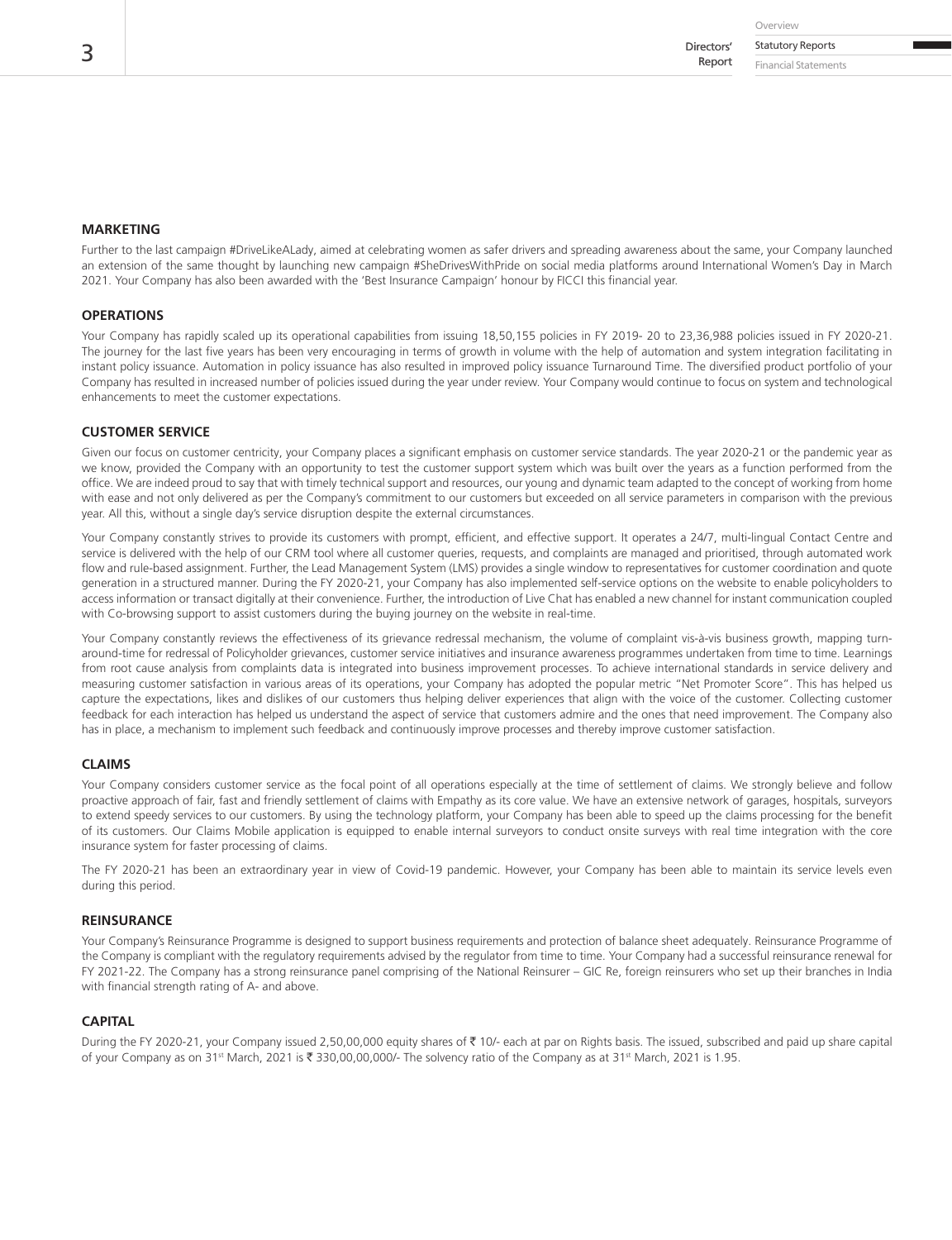#### **BRANCHES**

During the year under review, your Company has opened a new Branch in Ranchi, Jharkhand thereby taking the total number of Branches as at 31st March, 2021 to 19.

#### **COVID-19 UPDATE**

Your Company was quick to adapt and implement alternative solutions and initiatives swiftly to keep its employees, workplace and community safe and protected during the ongoing Covid-19 crisis. Your Company managed to proactively plan and take various critical decisions to ensure business continuity. Most of the employees were asked to work from home and arrangements for the same were immediately made by providing them with laptops and desktops wherever necessary. Regular SMS and Emailers were sent to all policyholders informing them about alternative digital options available to them to reach the Company for various servicing needs. It was ensured that even during such testing times, the critical functions of your Company remained fully functional and operational for the continued assistance of the policyholders.

#### **CORPORATE GOVERNANCE**

Your Company has consciously endeavored to follow the policy of transparency and accountability and holds the interest of its stakeholders paramount. Your Company has implemented the requirements prescribed under Corporate Governance circular issued by IRDAI. (Note: A separate report pertaining to the Corporate Governance compliances is enclosed as Annexure 1).

#### **CHANGE IN REGISTERED OFFICE/ NAME OF THE COMPANY DURING THE FINANCIAL YEAR**

There has been no change either in the Name or the Registered Office of your Company during the FY ended 31st March, 2021.

#### **DIRECTORS**

The appointment and remuneration of Directors of the Company is governed by the provisions of Corporate Governance Guidelines issued by the IRDAI and the Companies Act, 2013.

At the ensuing Annual General Meeting, Mr. Gaurang Shah (DIN: 00016660) is liable to retire by rotation. Being eligible, Mr. Gaurang Shah has offered himself for reappointment. The Board recommends his appointment.

Your Directors are not in receipt of any commission from the holding Company.

#### **DECLARATION FROM INDEPENDENT DIRECTORS**

The Board has received declarations from the Independent Directors as per the requirement of Section 149(7) of the Companies Act, 2013 and the Board is satisfied that the Independent Directors meet the criteria of independence as mentioned in Section 149(6) of the Companies Act, 2013.

#### BOARD EVALUATION

The Independent Directors and the Board of Directors of the Company have conducted the evaluation of the Board and its Committees.

#### **BOARD MEETINGS**

During the financial year ended 31<sup>st</sup> March, 2021, 7 meetings were held of the Board of Directors of your Company. The details are as follows:

| Date of the Board Meeting    | No. of Directors who<br>attended the Meeting | Strength of the Board on<br>the date of the Meeting |
|------------------------------|----------------------------------------------|-----------------------------------------------------|
| 22 <sup>nd</sup> April, 2020 |                                              |                                                     |
| 29th June, 2020              |                                              |                                                     |
| 23rd July, 2020              |                                              |                                                     |
| 21st October, 2020           |                                              |                                                     |
| 18th January, 2021           | 6                                            | 8                                                   |
| 02 <sup>nd</sup> March, 2021 |                                              |                                                     |
| 25th March, 2021             |                                              | 8                                                   |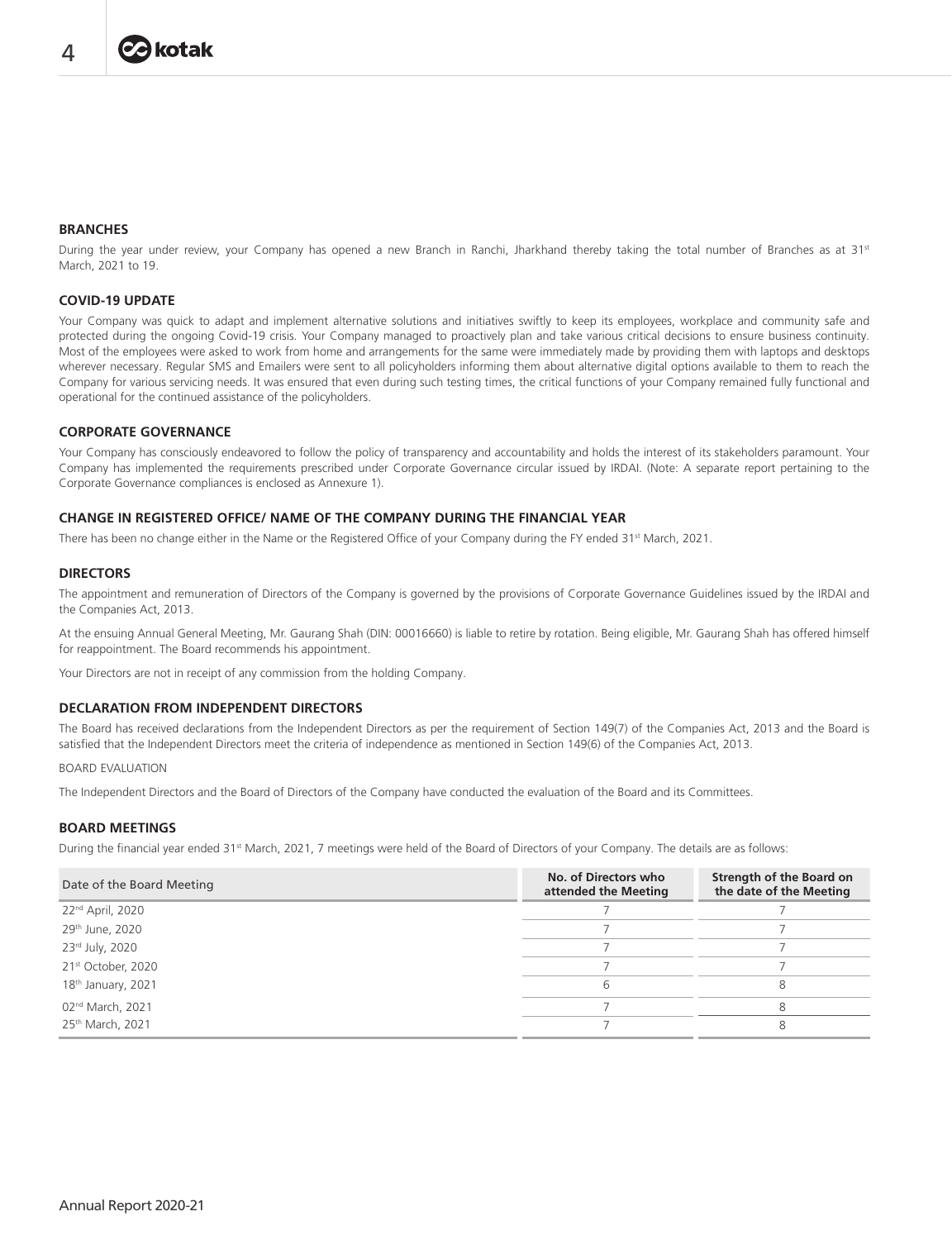Directors' Report Statutory Reports Financial Statements

#### **CONSTITUTION OF COMMITTEES**

In accordance with the applicable provisions of the Corporate Governance Guidelines, your Company has constituted the Audit Committee, Policyholder Protection Committee, Risk Management Committee, Investment Committee, Banking Committee and the Nomination and Remuneration Committee.

The details of the terms of reference of the Committees is provided in the report pertaining to the Corporate Governance compliance enclosed as Annexure 1.

#### **DEPOSITS**

Your Company has not accepted any deposits from the public during the financial year ended 2020-21.

#### **CHARGE**

As per the applicable regulations of the Department of Telecommunication, your Company had provided a Bank Guarantee amounting to  $\bar{\tau}$  1 crore to the Department of Telecommunication for availing an OSP License for its Customer Care contact center located in Thane, Maharashtra. Your Company had opened a Fixed Deposit for the said amount with M/s HDFC Bank and pledged the same as security for the above-mentioned Bank Guarantee which amounted to creation of a charge on the said Fixed Deposit of the Company. During the FY 2020-21, your Company has duly satisfied the said charge and the Company has not provided any new Bank Guarantee as on date.

#### **RELATED PARTY TRANSACTIONS**

All the Related Party Transactions that were entered into during the financial year were on arm's length basis and were in ordinary course of business.

Pursuant to Section 134(3)(h) read with Rule 8(2) of the Companies (Accounts) Rules, 2014, there are no transactions to be reported under Section 188 (1) of the Companies Act, 2013.

All related party transactions as required under Accounting Standard 18 are reported in Related Party Disclosures under Note 14 of Schedule 16 of Notes to Financial Statements.

#### **PARTICULARS OF LOAN, GUARANTEES OR INVESTMENTS U/S 186**

Your Company has not given any loan, or given guarantees or made any investment as specified in section 186 of the Companies Act, 2013.

#### **RISK ARCHITECTURE**

Your Company understands that Risk management and internal control is an integral part of good management practice and endeavors to make them an essential component of the business culture. As part of these efforts it has a Risk Management Policy which defines identification, assessment, mitigation and monitoring of risks. Major risks that are faced by Your Company are underwriting risk, reserve risk, assets risk, and expense risk for which appropriate policies, procedures and standards have been established. Furthermore, complementary controls in the form of independent audits of various functions are conducted and findings of which are placed to the Audit Committee in line with good Corporate Governance. Your Company has a Risk Management Committee for developing and promoting the risk management culture which oversees the Risk Management Framework. The Company has appointed Chief Risk Officer who is responsible for the implementation and monitoring of the framework. The Risk, Internal Audit, Concurrent Audit and Statutory Audits support the identification, measurement and control of risks and helps to identify areas where corrective action is required.

#### **WHISTLE BLOWER POLICY & VIGIL MECHANISM**

Your Company has in place a Whistle Blower Policy and vigil mechanism.

The Details of Whistle Blower cases reported during the financial year ended 31<sup>st</sup> March, 2021 are as under:

No. of Complaints received: 1

No. of Complaints under which investigation is going on: 0

No. of Complaints disposed: 1

#### **RURAL AND SOCIAL RESPONSIBILITY**

Your Company fulfilled its rural and social responsibility as prescribed by the Insurance Regulatory and Development Authority of India (IRDAI) for the FY 2020-21.

#### **CORPORATE SOCIAL RESPONSIBILITY**

The provisions of Corporate Social Responsibility were not applicable to Your Company for the FY 2020-21.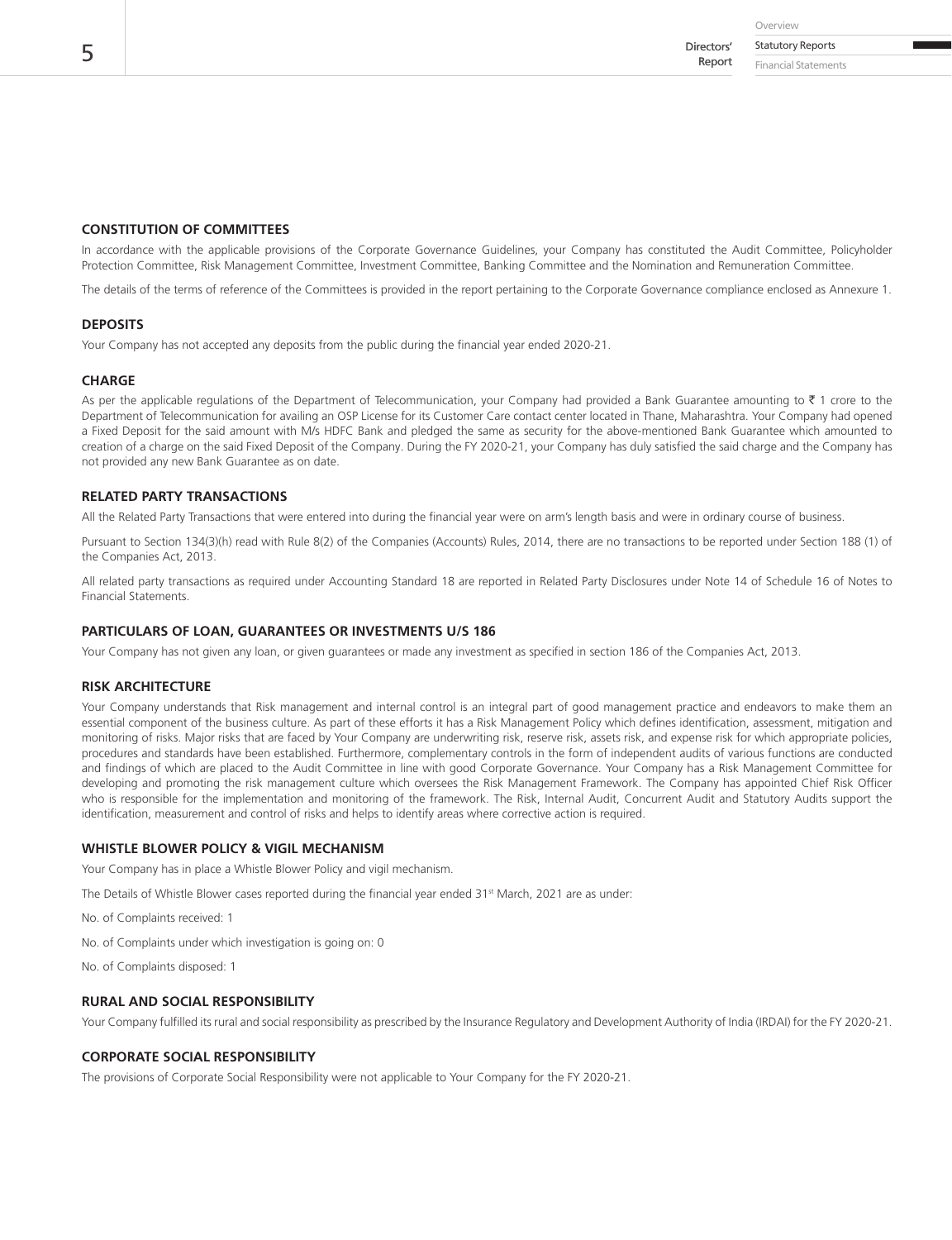#### **SUBSIDIARIES**

As on 31<sup>st</sup> March, 2021, Your Company did not have any subsidiaries or joint ventures.

CONSERVATION OF ENERGY / ABSORPTION OF TECHNOLOGY

The provisions of Section 134(3)(m) of the Companies Act, 2013 read with Rule 8(3) of the Companies (Accounts) Rules, 2014 are not applicable to the insurance industry. However, Your Company has used information technology in its operations.

#### **FOREIGN EXCHANGE EARNINGS AND OUTGO**

| <b>Particulars</b>     | Year ended<br><b>March 2021</b> | Year ended<br>March 2020 |
|------------------------|---------------------------------|--------------------------|
| Foreign Exchange Outgo | ₹ 614.302                       | NIL                      |

#### **AUDITORS**

The Shareholders of the Company at the 6<sup>th</sup> Annual General Meeting held on 31<sup>st</sup> July, 2020 have approved the appointment of M/s V.C. Shah & Co. (Firm Registration no. 109818W) and M/s MSKA & Associates (Firm Registration no. 105047W) as the joint statutory auditors of the Company from conclusion of the sixth ( $6<sup>th</sup>$ ) Annual General meeting until the conclusion of the eleventh (11<sup>th</sup>) Annual General Meeting of the Company.

#### **SECRETARIAL AUDITOR**

Pursuant to Section 204 of the Companies Act, 2013, your Company has appointed M/s Parikh & Associates, Company Secretaries in Practice, as its Secretarial Auditor for the FY 2020-21. The Secretarial Audit Report for the FY 2020 - 21 is annexed to this Report.

#### **UPDATE ON SEXUAL HARASSMENT CASES DURING THE FINANCIAL YEAR 2020-21**

There were no Sexual Harassment cases reported during the Financial year ended 31<sup>st</sup> March, 2021.

#### **EXPLANATIONS/ COMMENTS BY THE BOARD**

There are no qualifications, reservation or adverse remark or disclaimer made by the auditors in their report which require any explanation or comment by the Board.

In terms of the Proviso to Section 136(1) of the Companies Act, 2013, the Directors' Report is being sent to all shareholders excluding the information on employees' particulars as required pursuant to provisions of Rule 5(2) and 5 (3) of the Companies (Appointment and Remuneration of Managerial Personnel) Rules, 2014, which is disclosed in a separate annexure. The said annexure is available for inspection at the Registered Office of the Company during the business hours on working days of the Company up to the date of the ensuing Annual General Meeting. Any member interested in obtaining a copy of the said annexure may write to the Company Secretary at the Registered Office of the Company. The Board affirms that the remuneration paid to the employees of the Company is as per the remuneration policy of the Company and none of the employees listed in the said annexure is related to any Director of the Company. The Remuneration details of the Key Management Persons as defined under Section 2(51) of the Companies Act, 2013 are disclosed in Form MGT-9 – Extract of Annual Return which forms part of this report. Remuneration details of the other Key Management Persons as defined under the IRDAI Guidelines on Corporate Governance for Insurers in India is separately disclosed in the annexure. Your Company is in compliance with the applicable Secretarial Standards issued by the Institute of Company Secretaries of India for the FY 2020-21. The same has been confirmed by the Secretarial Auditor of the Company in Form MR-3. The Company's policy on directors' appointment and remuneration including criteria for determining qualifications, positive attributes, independence of a director and other matters provided under sub-section (3) of section 178 form a part of the Corporate Governance Report.

#### **DIRECTORS' RESPONSIBILITY STATEMENT**

The Directors confirm in pursuance of Section 134(5) of the Companies Act, 2013, that:

- (i) in the preparation of the annual accounts, the applicable accounting standards have been followed along with proper explanations relating to material departures, if any;
- (ii) the directors have selected such accounting policies and applied them consistently and made judgements and estimates that are reasonable and prudent so as to give a true and fair view of the state of affairs of your Company as at the end of the FY and of the profit/ loss of your Company for the financial year ended 31<sup>st</sup> March, 2021;
- (iii) they have taken proper and sufficient care to the best of their knowledge and ability, for the maintenance of adequate accounting records in accordance with the provisions of the Act for safeguarding the assets of your Company and for preventing and detecting fraud and other irregularities;
- (iv) the annual accounts have been prepared on a going concern basis;
- (v) they have devised proper systems to ensure compliance with the provisions of all applicable laws and that such systems are adequate and operating effectively.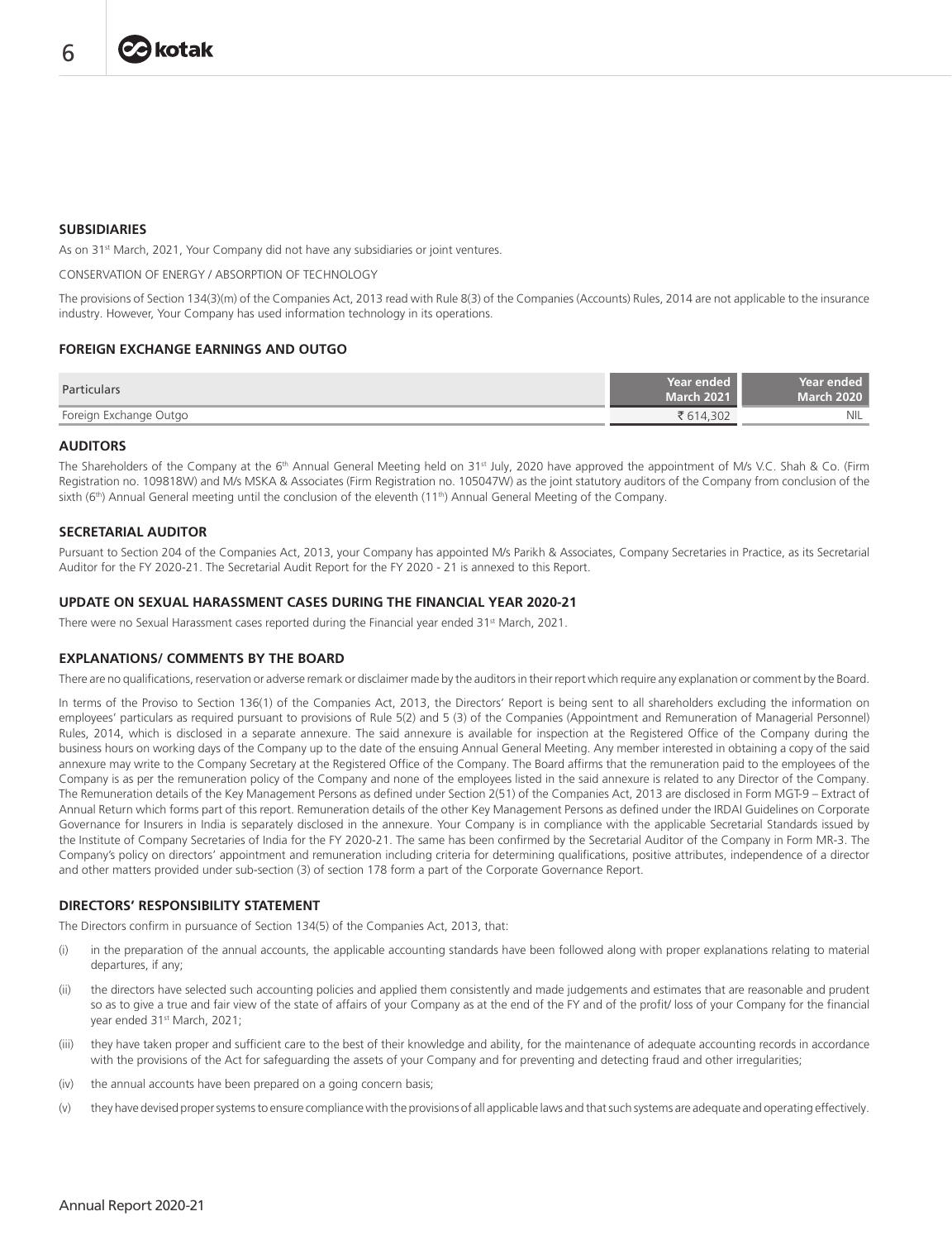Statutory Reports Financial Statements Report

Overview

#### **ACKNOWLEDGEMENTS**

Your Company would like to thank the Insurance Regulatory and Development Authority of India, the Ministry of Corporate Affairs, the General Insurance Council, the Insurance Information Bureau and other regulatory authorities for its support and guidance during the year. The Directors express sincere thanks for the co-operation extended by the Policyholders, Reinsurers, Agents and Intermediaries. The Directors also acknowledge and express appreciation of the employees for their efforts and commitment towards the growth of the Company particularly during such a challenging year affected by the Covid-19 pandemic.

#### **ANNEXURES:**

- Corporate Governance Report
- Secretarial Audit Report
- Extract of Annual Return (The extract of Annual Return is also available on our website [www.kotakgeneralinsurance.com](http://www.kotakgeneralinsurance.com) under Annual Reports section)
- Form AOC-2 (Rule 8(2) of the Companies (Accounts) Rules, 2014)]

For and on behalf of the Board of Directors

#### **Mahesh Balasubramanian**

Managing Director and Chief Executive Officer

Place: Mumbai Date: 28th April, 2021 **Gaurang Shah** Director

**Virat Diwanji** Director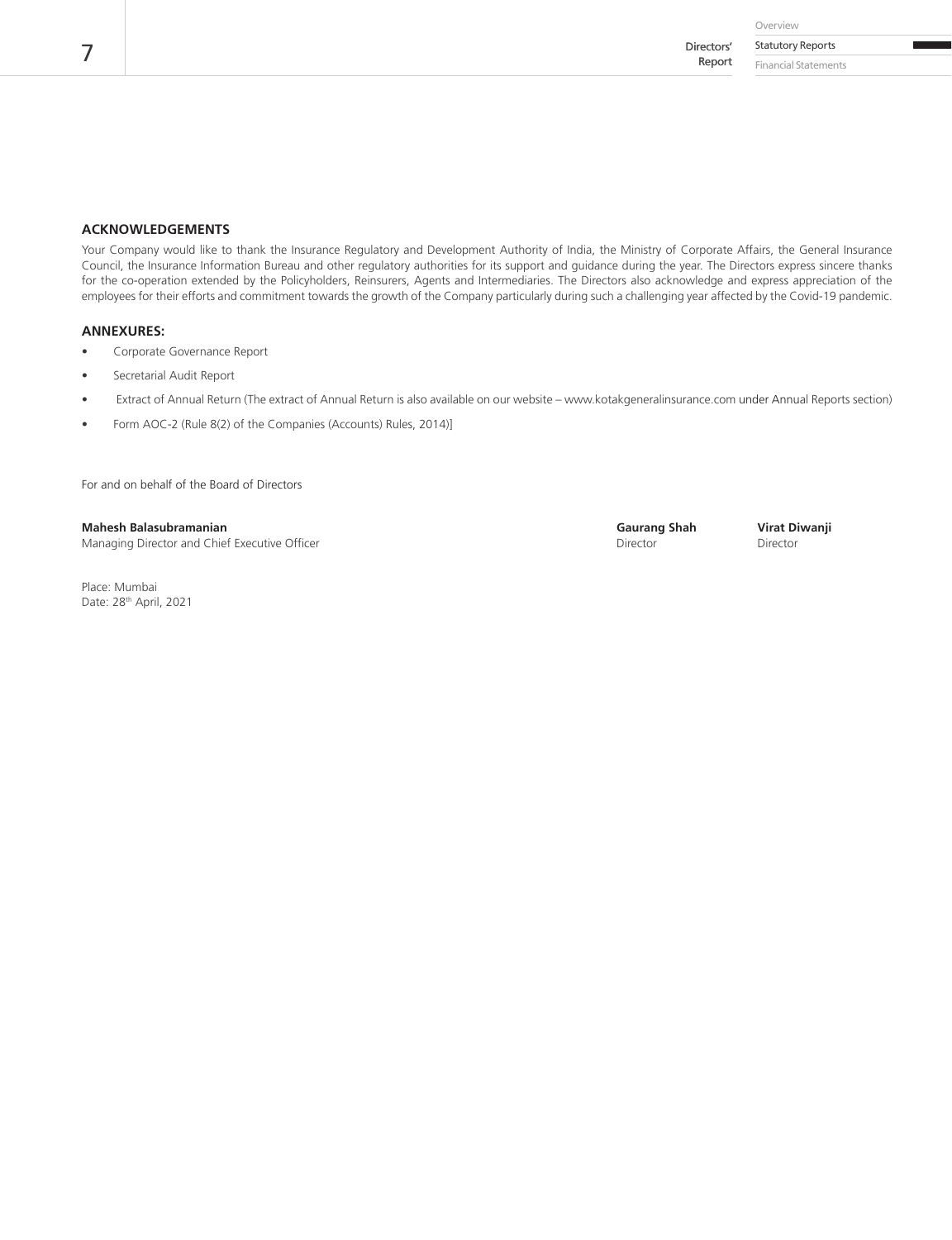# **Report on Corporate Governance Annexure 1**

In accordance to the provisions of the Corporate Governance Guidelines issued by the Insurance Regulatory & Development Authority of India (IRDAI), the report containing details of the Corporate Governance systems and processes of the Company for the FY 2020 - 21 is as under:

#### **BOARD OF DIRECTORS AND COMMITTEES**

#### **Composition, Meeting and Attendance**

The Composition of the Board of Directors of the Company as on 31<sup>st</sup> March, 2021 is as follows:

| <b>Name of Directors</b>   | <b>DIN</b> | <b>Designation</b>                            |  |
|----------------------------|------------|-----------------------------------------------|--|
| Mr. Gaurang Shah           | 00016660   | Non-executive Director                        |  |
| Mr. G Murlidhar            | 03601196   | Non-executive Director                        |  |
| Mr. Virat Diwanji          | 07021146   | Non-executive Director                        |  |
| Ms. Anu Aggarwal           | 07301689   | Non-executive Director                        |  |
| Mr. Dhananjay Date         | 01030900   | Independent Director                          |  |
| Mr. Arun Agarwal           | 07299000   | Independent Director                          |  |
| Mr. Mahesh Balasubramanian | 02089182   | Managing Director and Chief Executive Officer |  |
| Ms. Sharda Agarwal*        | 00022814   | Independent Director                          |  |

*\*Ms. Sharda Agarwal was appointed as an Independent Director of the Company by the Board of Directors at its meeting held on 21st October, 2020 and the same was approved by*  the Shareholders of the Company at its meeting held on 29th October, 2020.

The details of the Directors like qualification, specialization, and status of directorship as well as brief profile, as at 31<sup>st</sup> March, 2021, is given at 'Annexure A' enclosed with this report.

#### **COMPOSITION OF THE COMMITTEE POSITIONS HELD BY DIRECTORS AS ON 31<sup>ST</sup> MARCH, 2021**

| <b>Name</b>                   | <b>Position</b>                                  | Audit<br>Committee       | Investment<br>Committee  | <b>Risk</b><br><b>Management</b><br>Committee | <b>Banking</b><br>Committee | <b>Policyholders</b><br>Protection<br>Committee | <b>Nomination and</b><br><b>Remuneration</b><br>Committee |
|-------------------------------|--------------------------------------------------|--------------------------|--------------------------|-----------------------------------------------|-----------------------------|-------------------------------------------------|-----------------------------------------------------------|
| Mr. Gaurang Shah              | Non-executive Director                           | $\overline{\phantom{a}}$ | $\overline{\phantom{a}}$ | $\overline{\phantom{a}}$                      | $\overline{\phantom{a}}$    | ٠                                               | Member                                                    |
| Mr. G Murlidhar               | Non-executive Director                           | Member                   | Chairman                 | $\overline{\phantom{a}}$                      | Member                      | Chairman                                        |                                                           |
| Mr. Virat Diwanji             | Non-executive Director                           | $\overline{\phantom{a}}$ | Member                   | Chairman                                      | Chairman                    | $\overline{\phantom{a}}$                        | $\overline{\phantom{a}}$                                  |
| Ms. Anu Aggarwal              | Non-executive Director                           | ٠                        | $\overline{\phantom{a}}$ | $\overline{\phantom{a}}$                      | Member                      | $\overline{\phantom{a}}$                        | $\overline{\phantom{a}}$                                  |
| Mr. Dhananjay Date            | Independent<br>Director                          | Member                   | $\overline{\phantom{a}}$ | $\overline{\phantom{0}}$                      | $\overline{\phantom{a}}$    | $\overline{\phantom{a}}$                        | Chairman                                                  |
| Mr. Arun Agarwal              | Independent<br>Director                          | Chairman                 |                          | $\overline{\phantom{a}}$                      |                             |                                                 | Member                                                    |
| Mr. Mahesh<br>Balasubramanian | Managing Director and<br>Chief Executive Officer |                          | Member                   | Member                                        | Member                      | Member                                          |                                                           |
| Ms. Sharda Agarwal            | Independent<br>Director                          | ۰                        | $\overline{\phantom{a}}$ | $\overline{\phantom{a}}$                      |                             | ۰                                               |                                                           |

#### **BOARD MEETINGS**

During the FY 2020-21 seven meetings of the Board were held on 22<sup>nd</sup> April, 2020, 29<sup>th</sup> June, 2020, 23<sup>rd</sup> July, 2020, 21<sup>st</sup> October, 2020, 18<sup>th</sup> January, 2020, 02<sup>nd</sup> March, 2021 and 25<sup>th</sup> March, 2021.

| <b>Name of Directors</b>   | No. of meetings held | No. of meetings attended |
|----------------------------|----------------------|--------------------------|
| Mr. Gaurang Shah           |                      |                          |
| Mr. G Murlidhar            |                      | h                        |
| Mr. Virat Diwanji          |                      |                          |
| Ms. Anu Aggarwal           |                      |                          |
| Mr. Dhananjay Date         |                      |                          |
| Mr. Arun Agarwal           |                      |                          |
| Mr. Mahesh Balasubramanian |                      |                          |
| Ms. Sharda Agarwal         |                      |                          |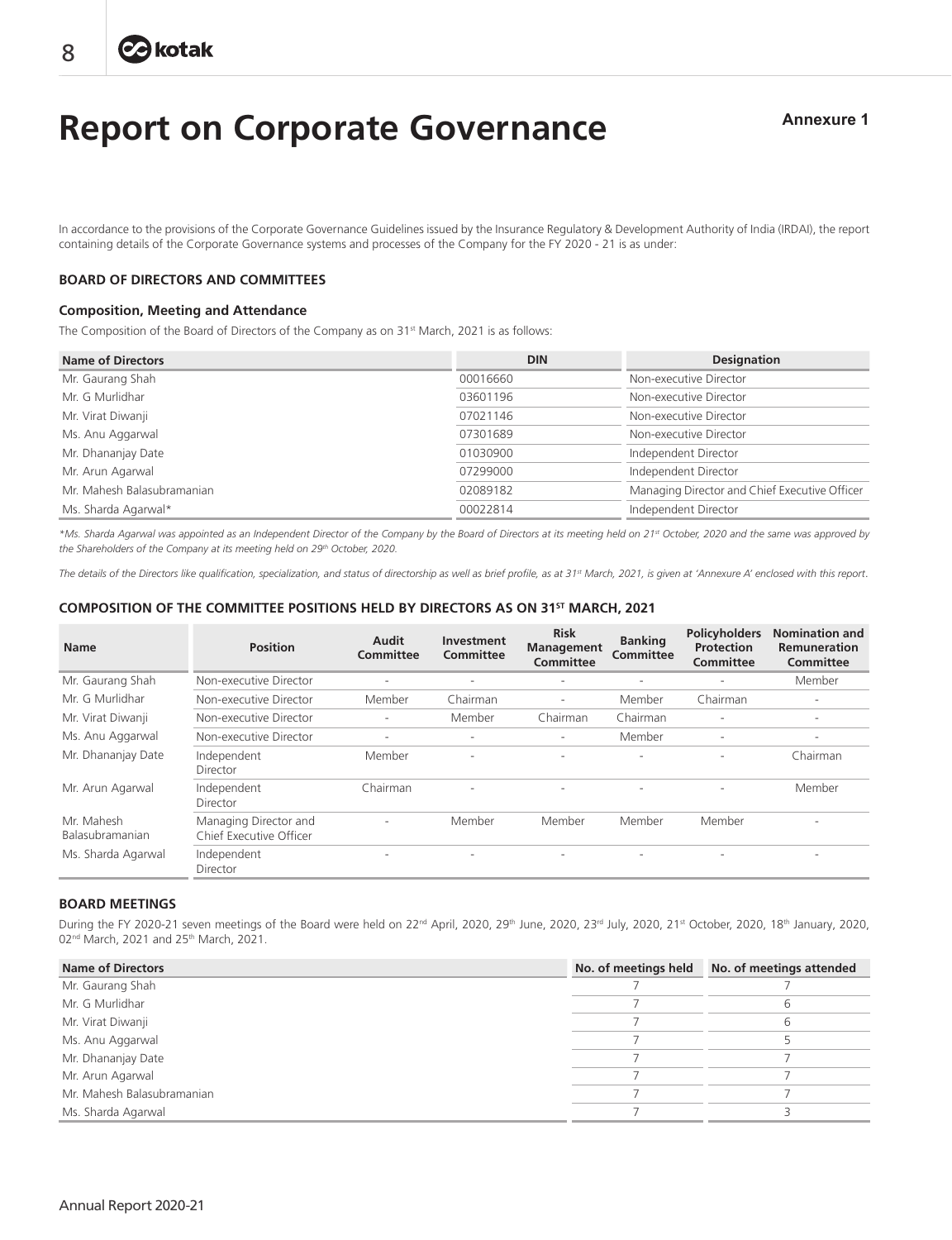Directors' Report

Statutory Reports Financial Statements

Overview

#### **AVAILABILITY OF INFORMATION TO THE BOARD:**

The Board of Directors of your Company has an unfettered and complete access to all the information within the Company and to the employees of your Company. The Meetings are convened by giving appropriate notice to all the Board of Directors. Detailed agenda, memorandum along with all the relevant documents and explanatory statements are circulated to the members of the Board to facilitate meaningful, informed and focused decisions at the meetings.

The Board is apprised with all the information pertaining to the following:

- Minutes of meetings of the various Committees of the Board of Directors like Audit Committee, Investment Committee, Risk Management Committee, Policyholders Protection Committee, Nomination and Remuneration Committee and Banking Committee.
- General notices of interest received from Directors of the Company
- Quarterly/ Half Yearly/ Annual Financial Statements of the Company
- Information pertaining to the policies of the Company
- State of affairs of the Company vide detailed updates by the Managing Director and Chief Executive Officer

#### **DIRECTORS' REMUNERATION**

**Name of Director Sitting Fee Commission** Mr. Gaurang Shah Mr. Arun Agarwal 520 - 520 - 520 - 520 - 520 - 520 - 520 - 520 - 520 - 520 - 520 - 520 - 520 - 520 - 520 - 520 Mr. Dhananjay Date 520 Mr. G Murlidhar - - Mr. Virat Diwanji - - Ms. Anu Agarwal - - Mr. Mahesh Balasubramanian Ms. Sharda Agarwal 2008 - 2008 - 2009 - 2008 - 2009 - 2009 - 2009 - 2009 - 2009 - 2009 - 2009 - 2009 - 2009 - 2009 - 2009 - 2009 - 2009 - 2009 - 2009 - 2009 - 2009 - 2009 - 2009 - 2009 - 2009 - 2009 - 2009 - 2009 - 2009 -

#### **COMMITTEES OF THE BOARD OF DIRECTORS**

The Board has constituted several committees and delegated various functions and responsibilities to such Committees, as mandated by the Corporate Governance Guidelines issued by IRDAI. The details of the various Committees are as under:

#### **1. AUDIT COMMITTEE**

The Audit Committee of the Company comprises of three Non-Executive Directors. The Chairman of the Committee is an Independent Director. The terms of reference of the Audit Committee are as follows:

- Recommend appointment of, remuneration and terms of appointment of auditors of the Company
- Review and monitor the auditor's independence and performance and effectiveness of audit process
- Examination of the financial statements and the auditor's report thereon
- Approval or any subsequent modification of transactions of the Company with related parties
- Scrutiny of inter corporate loans and investments
- Valuation of undertaking or assets of the Company, wherever necessary
- Evaluation of internal financial controls and risk management systems
- Monitoring the end use of funds raised through public offers and related matters
- Oversee financial statements, financial reporting, statement of cash flow and disclosure processes on annual and quarterly basis
- Setting up of procedures and processes to address concerns relating to adequacy of checks and control mechanisms
- Oversee efficient functioning of internal audit and review its reports
- Monitor progress made in rectification of irregularities and changes in processes wherever deficiencies have come to notice
- Oversight on procedures and processes established to attend to issues relating to maintenance of books of account, administration procedures, transactions and other matters having bearing on the financial position of the Company, whether raised by the auditors or any other person
- Discuss with the statutory auditors before audit commences, about the nature and scope of audit

9

(**ぞ'**000)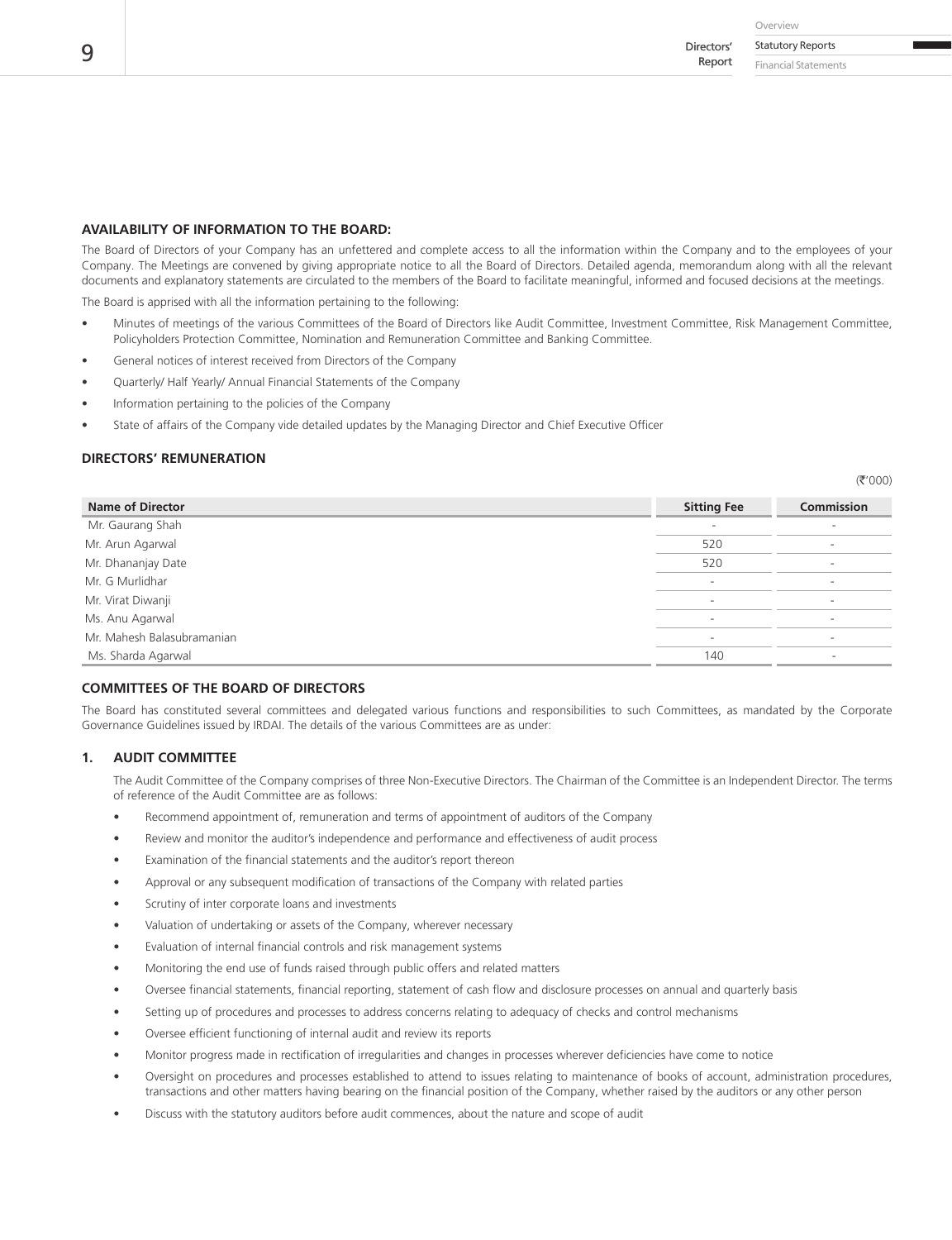During the FY 2020 – 21, six meetings of the Committee were held on 22<sup>nd</sup> April, 2020, 29<sup>th</sup> June, 2020, 23<sup>rd</sup> July, 2020, 21<sup>st</sup> October, 2020, 18<sup>th</sup> January, 2021 and 25th March, 2021.

The details of the attendance of the Members at the Committee meetings are as follows:

| <b>Name of Members</b> | No. of meetings held No. of meetings attended |
|------------------------|-----------------------------------------------|
| Mr. G Murlidhar        |                                               |
| Mr. Dhananjay Date     |                                               |
| Mr. Arun Agarwal       |                                               |

#### **2. INVESTMENT COMMITTEE**

The Investment Committee of the Company comprises of two Non-Executive Directors, the Managing Director and Chief Executive Officer, the Chief Investment Officer, the Chief Financial Officer and the Appointed Actuary and Chief Risk Officer. The terms of reference of the Investment Committee are as follows:

- Lay down an overall investment policy and operational framework for investment operations
- Independently review investment decisions duly supported by due diligence process and not be solely influenced by credit rating agencies
- Put in place effective reporting system to ensure compliance with the policy set apart from internal/ concurrent audit mechanism for a sustained and on – going monitoring of investment operations
- To meet at least once in a quarter and look into various aspects of investment operations and monitor them
- Furnish a report to the Board on the performance of investments at least once in a quarter and provide analysis of the Investment portfolio and future outlook to enable the Board to look at possible policy changes and strategies.

During the FY 2020 – 21, four meetings of the Committee were held on  $21<sup>st</sup>$  April, 2020, 23<sup>rd</sup> July, 2020, 19<sup>th</sup> October, 2020, and 15<sup>th</sup> January, 2021.

The details of the attendance of the Members at the Committee meetings are as follows:

| Name of Members            | No. of meetings held | No. of meetings attended |
|----------------------------|----------------------|--------------------------|
| Mr. G Murlidhar            |                      | 4                        |
| Mr. Virat Diwanji          |                      | 4                        |
| Mr. Mahesh Balasubramanian |                      | 4                        |
| Mr. Mehul Shah             |                      | 4                        |
| Mr. Yash Kotak             |                      | 4                        |
| Mr. Archit Shah*           |                      |                          |

*\*Mr. Archit Shah was appointed as the Chief Investment Officer of the Company by the Board of Directors at its meeting held on April 22, 2020*

#### **3. RISK MANAGEMENT COMMITTEE**

The Risk Management Committee comprises of one Non-Executive Director, the Managing Director and Chief Executive Officer and the Appointed Actuary and Chief Risk Officer. The terms of reference of the Committee include:

- Lay down Company's risk management strategy
- Assist the Board in effective operation of the risk management system by performing specialised analysis and quality reviews
- Maintain group-wide and aggregated view on the risk profile of the Company in addition to solo and individual risk profile
- Report to the Board on risk exposure and action taken to manage the exposures
- Advise the Board with regard to risk management decisions in relation to strategic and operational matters such as corporate strategy, mergers, acquisitions and related matters
- Establish Risk Management Framework and adopt Risk Management Policy
- Set risk tolerance limits
- Review solvency position of the Company
- Monitor regular updates on business continuity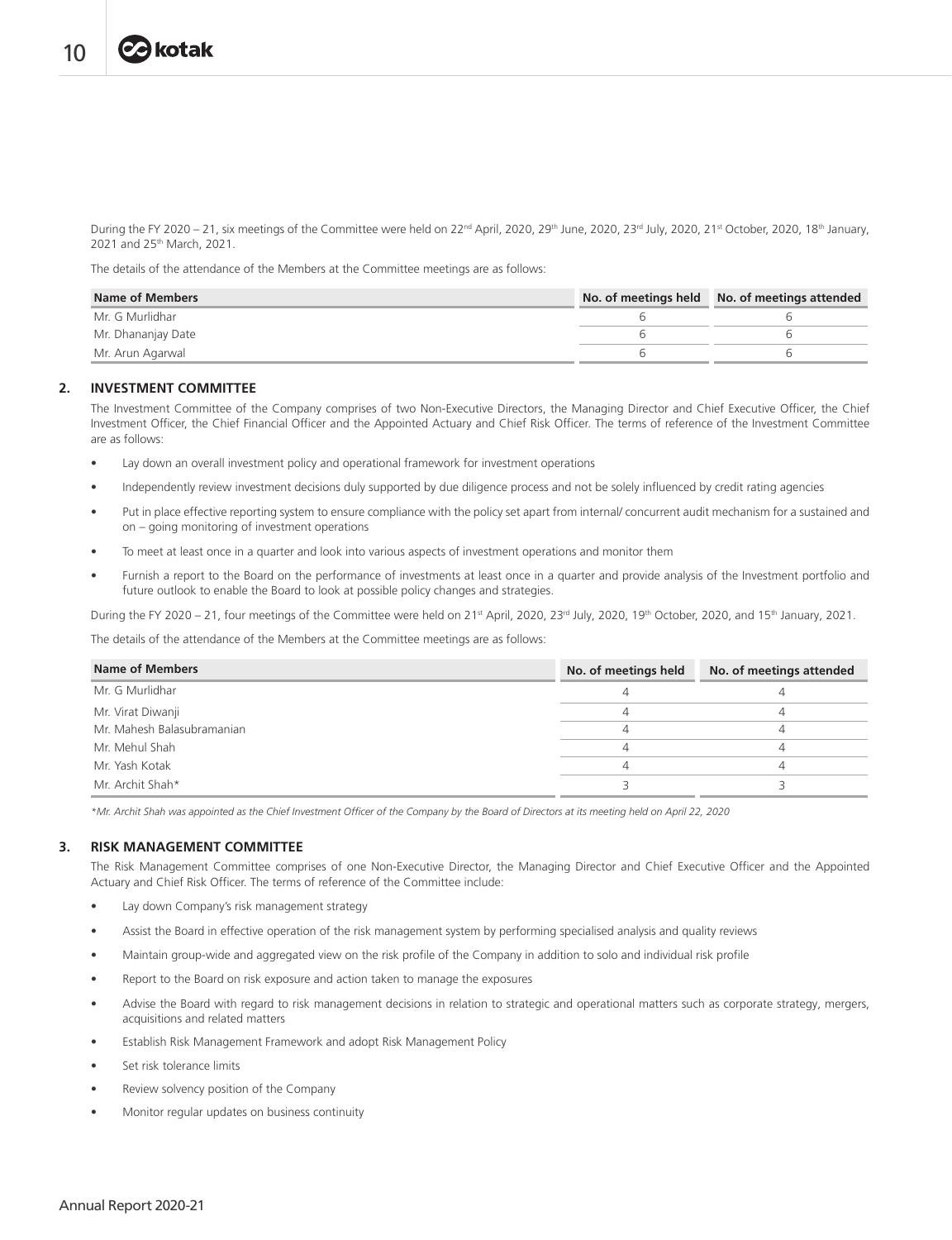Overview

Directors' Report

Statutory Reports Financial Statements

- Formulate Fraud Monitoring Policy & monitor implementation
- Review compliance with Guidelines on Insurance Fraud Monitoring Framework

During the FY 2020 – 21, five meetings of the Committee were held on  $21<sup>st</sup>$  April, 2020,  $29<sup>th</sup>$  June, 2020,  $23<sup>rd</sup>$  July, 2020, 19<sup>th</sup> October, 2020 and 15th January, 2021.

The details of the attendance of the Members at the Committee meetings are as follows:

| <b>Name of Members</b>     | No. of meetings held | No. of meetings attended |
|----------------------------|----------------------|--------------------------|
| Mr. Virat Diwanji          |                      |                          |
| Mr. Mahesh Balasubramanian |                      |                          |
| Mr. Mehul Shah             |                      |                          |

#### **4. POLICYHOLDERS PROTECTION COMMITTEE**

The Policyholders Protection Committee comprises of one Non-Executive Director, the Managing Director and Chief Executive Officer, the Chief Operating Officer, Chief Technology Officer and Chief Technical Officer. Pursuant to the Corporate Governance Guidelines for Insurers, the Committee also includes a representative of customers as an invitee to the meetings. The terms of reference of the Committee include:

- Putting in place proper procedures and effective mechanism to address complaints and grievances of policyholders including mis-selling by intermediaries
- Ensuring compliance with the statutory requirements as laid down in regulatory framework
- Review of mechanism at periodic intervals
- Ensuring adequacy of disclosure of material information to the policyholders at the point of sale and at periodic intervals
- Review the status of complaints at periodic intervals
- Provide details of grievances at periodic intervals in such format as may be prescribed
- Provide details of insurance ombudsman to the policyholders
- Adopt standard SOP to treat the customer fairly including time frames for policy and claims servicing
- Recommend Policy on customer education to the Board
- Review of awards given by Insurance Ombudsman/ Consumer Forums unimplemented for 3 months
- Analyse the root cause of customer complaints, identify market conduct issues and advise the management appropriately about rectifying systemic issues, if any
- Measures to reduce customer complaints and review of the same
- Review of Claims Report, including status of Outstanding claims with ageing of outstanding claims
- Reviewing Repudiated claims with analysis of reasons
- Submit status report to the Board
- Induction of an expert/ representative of customers as an Invitee in the Policyholder Protection Committee

During the FY 2020 - 21 four meetings of the Committee were held on 21<sup>st</sup> April, 2020, 21<sup>st</sup> July, 2020, 19<sup>th</sup> October, 2020 and 15<sup>th</sup> January, 2021.

The details of the attendance of the Members at the Committee meetings are as follows:

| <b>Name of Members</b>      | No. of meetings held | No. of meetings attended |
|-----------------------------|----------------------|--------------------------|
| Mr. Mahesh Balasubramanian  |                      |                          |
| Mr. N. Eswaranatarajan      |                      |                          |
| Mr. N. Ravichandran         |                      |                          |
| Mr. Suresh Sankaranarayanan |                      |                          |
| Mr. G. Murlidhar            |                      |                          |
| Ms. Manisha Kapoor*         |                      |                          |

*\*Ms. Manisha Kapoor, Representative of Customers/expert is appointed by Company in accordance with the requirement of IRDAI.*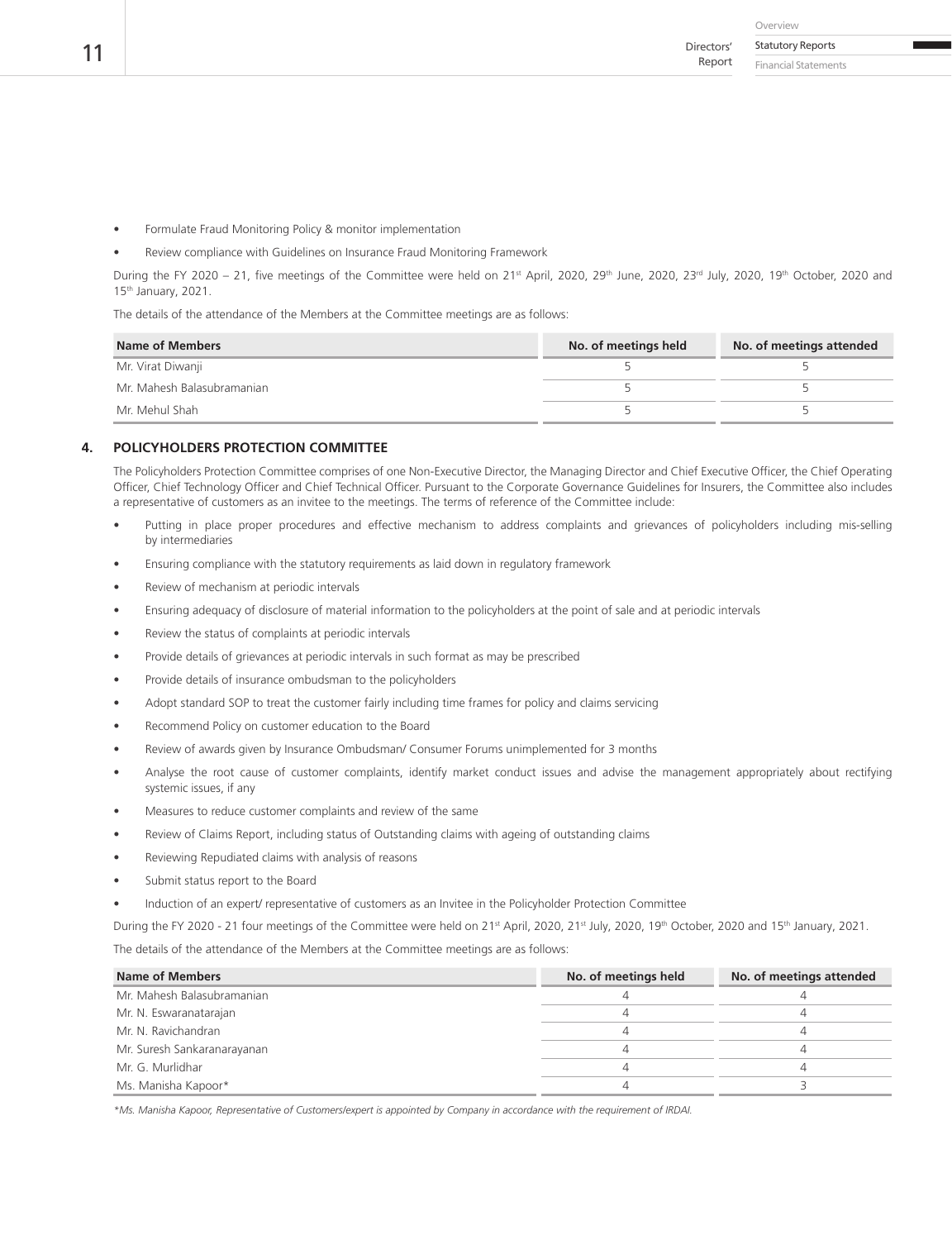#### **5. NOMINATION AND REMUNERATION COMMITTEE**

The Nomination and Remuneration Committee comprises of three Non-Executive Directors, two of them are Independent Directors. The terms of reference of the Committee include:

- Identification of persons who are qualified to become directors and who may be appointed in senior management in accordance with the criteria laid down, recommend to the Board their appointment and removal
- Evaluation of every director's performance
- Formulation of the criteria for determining qualifications, positive attributes and independence of a director and recommend to the Board a policy relating to the remuneration for the Directors, Key Managerial Personnel and other employees
- Scrutinise declarations of intending applicants before the appointment / reappointment/election of directors by shareholders at General Meetings
- Make independent and discreet references to verify accuracy of information furnished
- Determine on behalf of the Board and on behalf of shareholders with agreed terms of reference, the Company's policy on specific remuneration packages and any compensation payment, for the CEO and executive directors of the Company
- Ensure Remuneration package of the Key Managerial Persons is as per the Policy

During the FY 2020 – 21, four meetings of the Nomination and Remuneration Committee were held on 22<sup>nd</sup> April, 2020, 23<sup>rd</sup> July, 2020, 21<sup>st</sup> October, 2020 and 25<sup>th</sup> March, 2021.

The details of the attendance of the Members at the Committee meeting are as follows:

| Name of Members    | No. of meetings held | No. of meetings attended |
|--------------------|----------------------|--------------------------|
| Mr. Gaurang Shah   |                      |                          |
| Mr. Dhananjay Date |                      |                          |
| Mr. Arun Agarwal   |                      |                          |

#### **6. BANKING COMMITTEE**

The Banking Committee comprises of three Non-Executive Directors and the Managing Director and Chief Executive Officer. The terms of reference of the Committee include:

- To consider the proposals and pass requisite resolutions for opening of bank accounts for the Company with one or more banks
- To authorise the Directors, officers and such other person or persons to operate such Accounts and to decide the manner and monetary limits for operations of such Accounts
- To revise the manner and mode of operations of the bank accounts, to decide to close any bank accounts of the Company
- To avail of any facilities including net banking facilities from one or more banks and authorise Directors, Officers of the Company and such other person or persons to operate these facilities, revise the manner and mode of operation of these facilities as it may deem fit
- Authority to instruct the banks accordingly and to do such other acts, matters and things as the Committee may think necessary

During the Financial Year 2020-21, one meeting of the Banking Committee was held on January 18, 2021.

The details of the attendance of the Members at the Committee meeting are as follows:

| <b>Name of Members</b>     | No. of meetings held | No. of meetings attended |
|----------------------------|----------------------|--------------------------|
| Mr. G. Murlidhar           |                      |                          |
| Ms. Anu Aggarwal           |                      |                          |
| Mr. Mahesh Balasubramanian |                      |                          |
| Mr. Virat Diwanji          |                      |                          |

#### **CERTIFICATION FOR COMPLIANCE OF THE CORPORATE GOVERNANCE GUIDELINES**

I, Krishnan Gopalakrishnan hereby certify that Kotak Mahindra General Insurance Company Limited has complied with the Corporate Governance Guidelines for Insurance Companies as amended from time to time and nothing has been concealed or suppressed.

#### **Krishnan Gopalakrishnan**

Company Secretary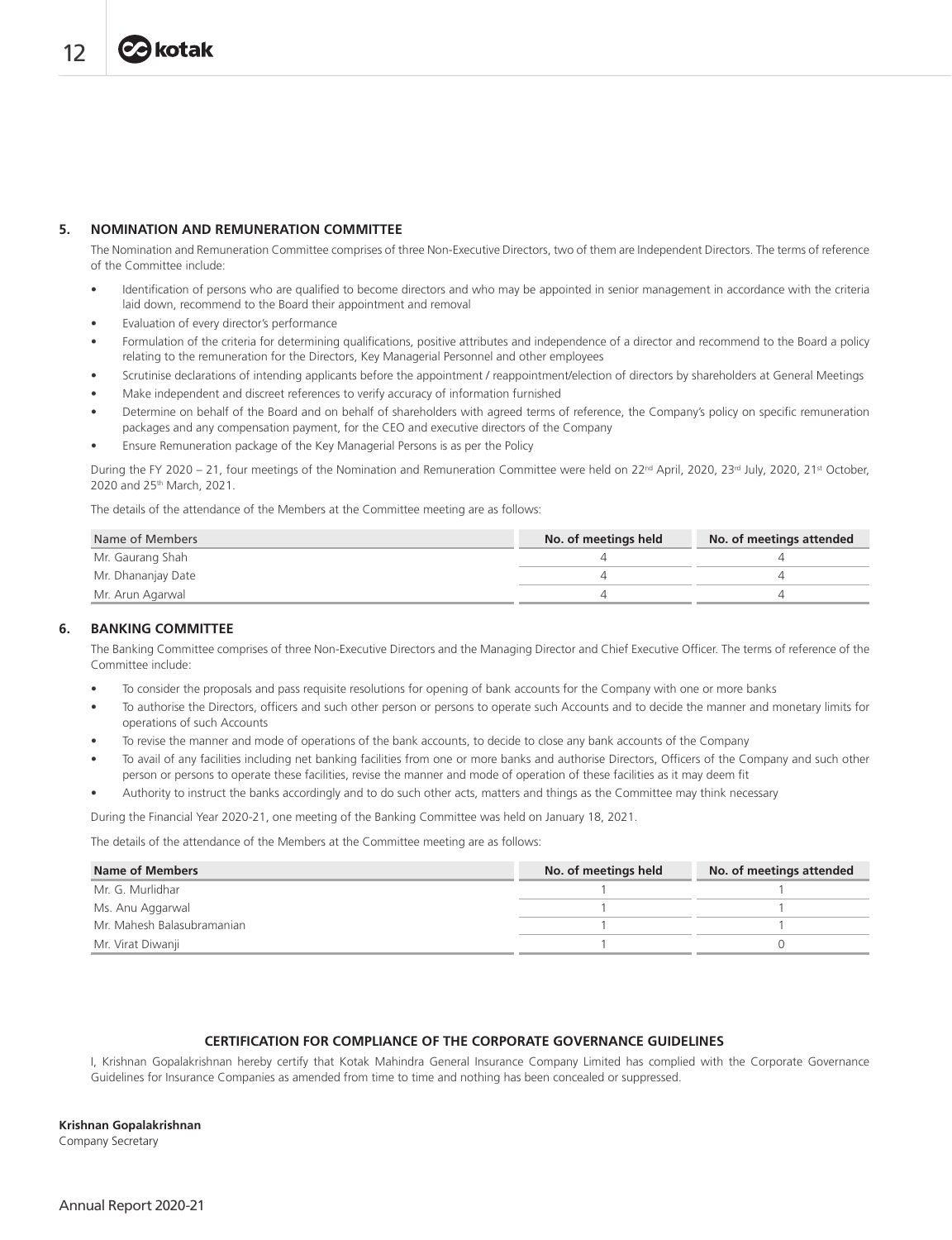Directors' Report

Statutory Reports Financial Statements E

Overview

#### **ANNEXURE A TO THE CORPORATE GOVERNANCE REPORT**

#### **DETAILS OF THE DIRECTORS OF THE COMPANY:**

| Name                   | Mr. Gaurang Shah – Non Executive Director (DIN: 00016660)                                                                                                                                                                                                                                                                                                                                                                                                                                                            |
|------------------------|----------------------------------------------------------------------------------------------------------------------------------------------------------------------------------------------------------------------------------------------------------------------------------------------------------------------------------------------------------------------------------------------------------------------------------------------------------------------------------------------------------------------|
| Oualification          | M.Com, ACA, Grad CWA, Grad CS                                                                                                                                                                                                                                                                                                                                                                                                                                                                                        |
| <b>Brief Details</b>   | Mr. Gaurang Shah heads Group Risk Management and maximises value by embedding common risk management systems and<br>framework across Kotak Mahindra Group. He is also responsible in ensuring that the Bank is Basel compliant. He is the convener<br>of the Risk Management Committee, member of the Credit Committee and ALCO, and part of the Bank's Executive Board that<br>drives and oversees Kotak Mahindra Group's growth charter.                                                                           |
|                        | Mr. Gaurang Shah continues to have an oversight on the insurance and asset management businesses of the Group, as Non-<br>Executive Director on the boards of the insurance, asset management and international business entities, which are subsidiaries<br>of Kotak Mahindra Bank.                                                                                                                                                                                                                                 |
|                        | Until 31 <sup>st</sup> March, 2018, Gaurang spearheaded domestic and international asset management, insurance (Life & General) and<br>the international business of Kotak Mahindra Group. Before taking over the reins of the asset management and insurance<br>businesses, he was at the helm of Kotak Mahindra Life Insurance Company Limited as its Managing Director.                                                                                                                                           |
|                        | Mr. Gaurang Shah has over three decades of experience in financial services, including at Kotak Mahindra Group. He has played<br>a key role in building the Group's consumer banking and life insurance businesses, and has held several positions of responsibility,<br>including Head of Retail Assets at Kotak Mahindra Bank. He was also the Head of Kotak Mahindra Primus (a joint venture<br>between Kotak Mahindra Group and Ford Credit International), one of India's leading automobile finance companies. |
|                        | Mr. Gaurang Shah has a Master's degree in Commerce from Gujarat University, and is also a member of the Institute of Chartered<br>Accountants of India (ICAI)                                                                                                                                                                                                                                                                                                                                                        |
| Status of Directorship | Kotak Mahindra Asset Management Company Limited                                                                                                                                                                                                                                                                                                                                                                                                                                                                      |
|                        | Kotak Mahindra (UK) Limited                                                                                                                                                                                                                                                                                                                                                                                                                                                                                          |
|                        | Kotak Mahindra Inc                                                                                                                                                                                                                                                                                                                                                                                                                                                                                                   |
|                        | Kotak Mahindra Asset Management (Singapore) Pte. Ltd.                                                                                                                                                                                                                                                                                                                                                                                                                                                                |
|                        | Kotak Mahindra Life Insurance Company Limited                                                                                                                                                                                                                                                                                                                                                                                                                                                                        |
|                        | Kotak Mahindra Bank Limited                                                                                                                                                                                                                                                                                                                                                                                                                                                                                          |
|                        | Kotak Investment Advisors Limited                                                                                                                                                                                                                                                                                                                                                                                                                                                                                    |
|                        | Kotak Mahindra General Insurance Company Limited                                                                                                                                                                                                                                                                                                                                                                                                                                                                     |
|                        |                                                                                                                                                                                                                                                                                                                                                                                                                                                                                                                      |
| Name                   | Mr. Arun Agarwal - Independent Director (DIN: 07299000)                                                                                                                                                                                                                                                                                                                                                                                                                                                              |
| Qualification          | M. SC.                                                                                                                                                                                                                                                                                                                                                                                                                                                                                                               |
| <b>Brief Details</b>   | Mr. Arun Agarwal has a long career span in the General Insurance Industry (Government and the Private sector). He started his<br>career as a direct recruit officer of the GIC 1977 and worked with Oriental Insurance for the next 20 plus years. He has been<br>involved with research and training on behalf of National Insurance Academy and has published several papers.                                                                                                                                      |
| Status of Directorship | Kotak Mahindra General Insurance Company Limited                                                                                                                                                                                                                                                                                                                                                                                                                                                                     |
|                        |                                                                                                                                                                                                                                                                                                                                                                                                                                                                                                                      |
| Name<br>Oualification  | Mr. Dhananjay Date - Independent Director (DIN: 01030900)                                                                                                                                                                                                                                                                                                                                                                                                                                                            |
| <b>Brief Details</b>   | B.A. (Hons), Chartered Insurer                                                                                                                                                                                                                                                                                                                                                                                                                                                                                       |
|                        | Mr. Dhananjay Date is a Chartered Insurer from the CII, UK and an alumnus of the Bishop Cotton School, Simla and St. Stephens<br>College, Delhi. After a stint as Branch Manager in Pune for the New India Assurance Co, he was seconded to their London<br>Office. From 1996, he worked for Swiss Re initially in Zurich and then in London. In 2003 he returned as the Head of Swiss Re's<br>Reinsurance operation in India. After twelve years as the Head, he took early retirement in December 2014.            |
| Status of Directorship | Softcell Technologies Ltd.                                                                                                                                                                                                                                                                                                                                                                                                                                                                                           |
|                        | Bajaj Energy Limited                                                                                                                                                                                                                                                                                                                                                                                                                                                                                                 |
|                        | Kotak Mahindra General Insurance Company Limited                                                                                                                                                                                                                                                                                                                                                                                                                                                                     |
|                        | Swiss Re Healthcare Services Private Limited                                                                                                                                                                                                                                                                                                                                                                                                                                                                         |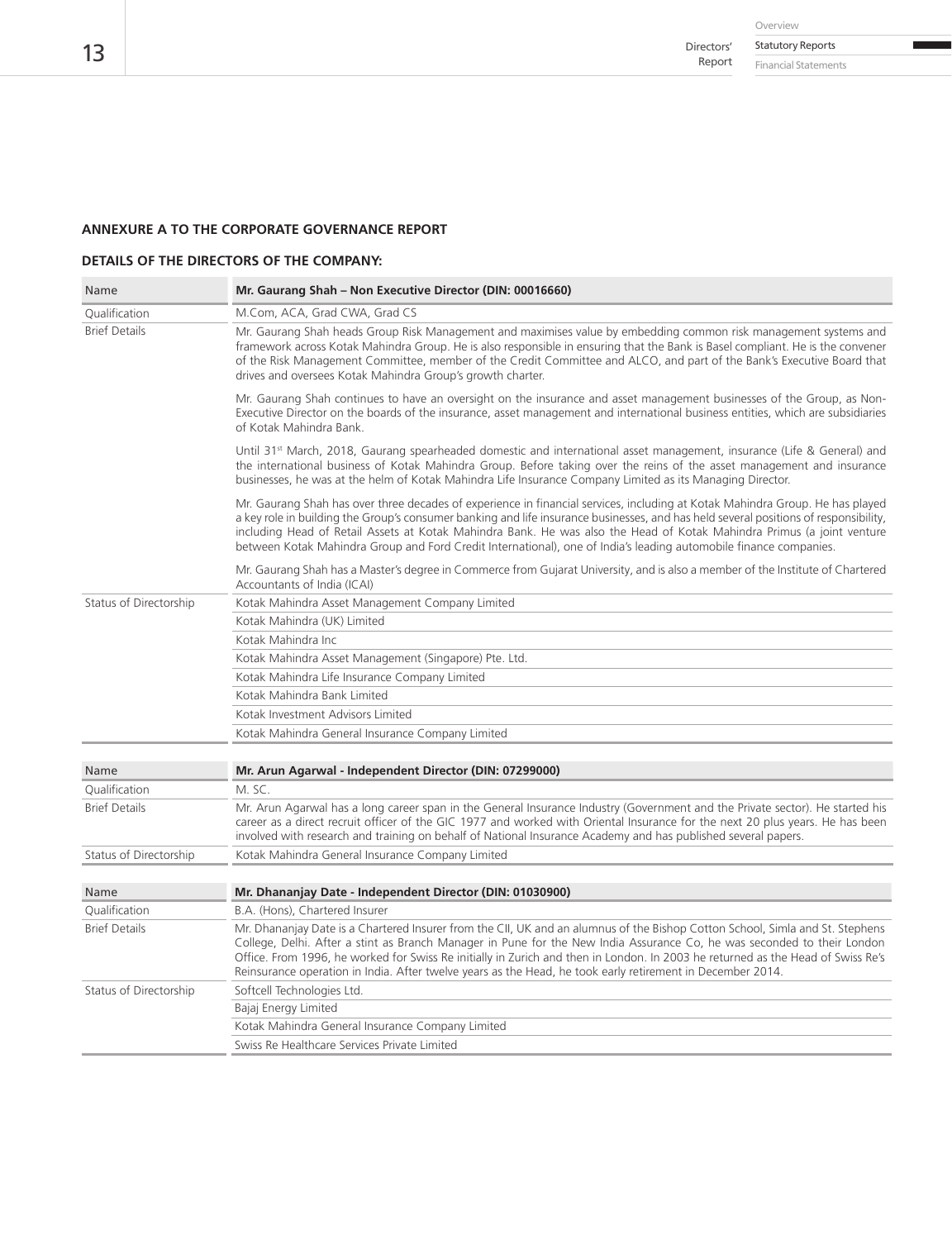| Oualification<br>ACA, ICWA, ACS<br><b>Brief Details</b><br>Mr. G Murlidhar is a founder member of Kotak Mahindra Life Insurance Company Limited, and has served the Company in<br>various capacities of increasing responsibility over the years.<br>Mr. Murlidhar has over 33 years of rich and varied experience in functional areas of Finance, Commercial Projects, Marketing, HR,<br>IT, Consumer distribution besides handling public issues and open offers across BFSI, Services and Manufacturing.<br>Kotak Mahindra Life Insurance Company Limited<br>Status of Directorship<br>Kotak Mahindra General Insurance Company Limited<br>Name<br>Mr. Virat Diwanji – Non Executive Director (DIN: 07021146)<br>Qualification<br>B.E. (Mechanical), Master of Business Administration<br>Mr. Virat Diwanji is part of the Consumer Banking function of Kotak Mahindra Bank Ltd. Mr. Diwanji has over 25 years of rich<br><b>Brief Details</b><br>and varied experience in the financial services industry. An experienced business leader in Retail finance space, Virat is currently<br>spearheading the Branch Banking and Customer Acquisition at Kotak.<br>Status of Directorship<br>Kotak Mahindra General Insurance Company Limited<br>Ms. Anu Aggarwal – Non Executive Director (DIN: 07301689)<br>Name<br>Qualification<br>Bachelor of Commerce, Master of Business Administration<br><b>Brief Details</b><br>Ms. Anu Aggarwal co-heads the Conglomerate and Corporate business group of Kotak Mahindra Bank Ltd. Ms. Aggarwal has<br>over 23 years of rich and varied experience in the financial services industry. Ms. Aggarwal is also amongst the Top women<br>leaders in the banking industry<br>Kotak Mahindra General Insurance Company Limited<br>Status of Directorship<br>Mr. Mahesh Balasubramanian - Managing Director and Chief Executive Officer (DIN: 02089182)<br>Name<br>Qualification<br>Bachelor's in Mechanical Engineering and Masters in Management Studies<br>Mr. Mahesh Balasubramanian has over two decades of professional entrepreneurial experience in financial services. Starting his<br><b>Brief Details</b><br>career at Godrej & Boyce in 1992, Mahesh moved to Cholamandalam Investment and Finance Company in 1994, as the first<br>regional head for the retail business in the West.<br>In 2005 Mahesh joined Kotak Mahindra Bank as part of the core team of the Retail Liabilities and Branch Banking Business. He<br>was instrumental in setting up and leading the Retail Sales, Retail Institutional, Government Business and Cross Sell verticals. In<br>his last assignment he was also the Co-Head of Branch Banking Division.<br>After successfully setting up and building significant scale across business in Assets, Liabilities and Branch Banking, he was given<br>the opportunity in October 2014, to be the founder CEO of Kotak Mahindra General Insurance Company Limited. In January<br>2017, he was appointed as the Managing Director and Chief Executive Officer of the Company.<br>Status of Directorship<br>Kotak Mahindra General Insurance Company Limited<br>Ms. Sharda Agarwal - Independent Director (DIN: 00022814)<br><b>Name</b><br>Qualification<br>Postgraduate diploma from Indian Institute of Management, Bangalore and a B.Sc. Honors (Economics)<br><b>Brief Details</b><br>Ms. Sharda Agarwal holds a postgraduate diploma from Indian Institute of Management, Bangalore and a B.Sc. Honors<br>(Economics) degree from St. Xavier's College, Kolkata. She is a renowned marketing and brand expert, with over two decades<br>of experience in various industries and sectors. She was the co-founder of a strategic marketing firm – MarketGate Consulting.<br>She has served as Director of Marketing at Coca Cola India and was also associated with Johnson & Johnson in India and the<br>She is currently the co-founder of an online women's health platform - Sepalika. Her Company uses evidence-based natural<br>solutions from the field of functional medicine to help women address & reverse their chronic hormonal health conditions.<br>Status of Directorship<br>Kotak Mahindra General Insurance Company Limited<br>Future Lifestyle Fashions Limited<br>Future Speciality Retail Limited<br>Moonjur Healthcare Private Limited<br>Demeter Advisors LLP | Name | Mr. G Murlidhar - Non Executive Director (DIN: 03601196) |
|---------------------------------------------------------------------------------------------------------------------------------------------------------------------------------------------------------------------------------------------------------------------------------------------------------------------------------------------------------------------------------------------------------------------------------------------------------------------------------------------------------------------------------------------------------------------------------------------------------------------------------------------------------------------------------------------------------------------------------------------------------------------------------------------------------------------------------------------------------------------------------------------------------------------------------------------------------------------------------------------------------------------------------------------------------------------------------------------------------------------------------------------------------------------------------------------------------------------------------------------------------------------------------------------------------------------------------------------------------------------------------------------------------------------------------------------------------------------------------------------------------------------------------------------------------------------------------------------------------------------------------------------------------------------------------------------------------------------------------------------------------------------------------------------------------------------------------------------------------------------------------------------------------------------------------------------------------------------------------------------------------------------------------------------------------------------------------------------------------------------------------------------------------------------------------------------------------------------------------------------------------------------------------------------------------------------------------------------------------------------------------------------------------------------------------------------------------------------------------------------------------------------------------------------------------------------------------------------------------------------------------------------------------------------------------------------------------------------------------------------------------------------------------------------------------------------------------------------------------------------------------------------------------------------------------------------------------------------------------------------------------------------------------------------------------------------------------------------------------------------------------------------------------------------------------------------------------------------------------------------------------------------------------------------------------------------------------------------------------------------------------------------------------------------------------------------------------------------------------------------------------------------------------------------------------------------------------------------------------------------------------------------------------------------------------------------------------------------------------------------------------------------------------------------------------------------------------------------------------------------------------------------------------------------------------------------------------------------------------------------------------------------------------------------------------------------------------------------------------------------------------------------------------------------------------------------------------------------------------------------------------------------------------------------------------------------------------------------------------------------|------|----------------------------------------------------------|
|                                                                                                                                                                                                                                                                                                                                                                                                                                                                                                                                                                                                                                                                                                                                                                                                                                                                                                                                                                                                                                                                                                                                                                                                                                                                                                                                                                                                                                                                                                                                                                                                                                                                                                                                                                                                                                                                                                                                                                                                                                                                                                                                                                                                                                                                                                                                                                                                                                                                                                                                                                                                                                                                                                                                                                                                                                                                                                                                                                                                                                                                                                                                                                                                                                                                                                                                                                                                                                                                                                                                                                                                                                                                                                                                                                                                                                                                                                                                                                                                                                                                                                                                                                                                                                                                                                                                                                     |      |                                                          |
|                                                                                                                                                                                                                                                                                                                                                                                                                                                                                                                                                                                                                                                                                                                                                                                                                                                                                                                                                                                                                                                                                                                                                                                                                                                                                                                                                                                                                                                                                                                                                                                                                                                                                                                                                                                                                                                                                                                                                                                                                                                                                                                                                                                                                                                                                                                                                                                                                                                                                                                                                                                                                                                                                                                                                                                                                                                                                                                                                                                                                                                                                                                                                                                                                                                                                                                                                                                                                                                                                                                                                                                                                                                                                                                                                                                                                                                                                                                                                                                                                                                                                                                                                                                                                                                                                                                                                                     |      |                                                          |
|                                                                                                                                                                                                                                                                                                                                                                                                                                                                                                                                                                                                                                                                                                                                                                                                                                                                                                                                                                                                                                                                                                                                                                                                                                                                                                                                                                                                                                                                                                                                                                                                                                                                                                                                                                                                                                                                                                                                                                                                                                                                                                                                                                                                                                                                                                                                                                                                                                                                                                                                                                                                                                                                                                                                                                                                                                                                                                                                                                                                                                                                                                                                                                                                                                                                                                                                                                                                                                                                                                                                                                                                                                                                                                                                                                                                                                                                                                                                                                                                                                                                                                                                                                                                                                                                                                                                                                     |      |                                                          |
|                                                                                                                                                                                                                                                                                                                                                                                                                                                                                                                                                                                                                                                                                                                                                                                                                                                                                                                                                                                                                                                                                                                                                                                                                                                                                                                                                                                                                                                                                                                                                                                                                                                                                                                                                                                                                                                                                                                                                                                                                                                                                                                                                                                                                                                                                                                                                                                                                                                                                                                                                                                                                                                                                                                                                                                                                                                                                                                                                                                                                                                                                                                                                                                                                                                                                                                                                                                                                                                                                                                                                                                                                                                                                                                                                                                                                                                                                                                                                                                                                                                                                                                                                                                                                                                                                                                                                                     |      |                                                          |
|                                                                                                                                                                                                                                                                                                                                                                                                                                                                                                                                                                                                                                                                                                                                                                                                                                                                                                                                                                                                                                                                                                                                                                                                                                                                                                                                                                                                                                                                                                                                                                                                                                                                                                                                                                                                                                                                                                                                                                                                                                                                                                                                                                                                                                                                                                                                                                                                                                                                                                                                                                                                                                                                                                                                                                                                                                                                                                                                                                                                                                                                                                                                                                                                                                                                                                                                                                                                                                                                                                                                                                                                                                                                                                                                                                                                                                                                                                                                                                                                                                                                                                                                                                                                                                                                                                                                                                     |      |                                                          |
|                                                                                                                                                                                                                                                                                                                                                                                                                                                                                                                                                                                                                                                                                                                                                                                                                                                                                                                                                                                                                                                                                                                                                                                                                                                                                                                                                                                                                                                                                                                                                                                                                                                                                                                                                                                                                                                                                                                                                                                                                                                                                                                                                                                                                                                                                                                                                                                                                                                                                                                                                                                                                                                                                                                                                                                                                                                                                                                                                                                                                                                                                                                                                                                                                                                                                                                                                                                                                                                                                                                                                                                                                                                                                                                                                                                                                                                                                                                                                                                                                                                                                                                                                                                                                                                                                                                                                                     |      |                                                          |
|                                                                                                                                                                                                                                                                                                                                                                                                                                                                                                                                                                                                                                                                                                                                                                                                                                                                                                                                                                                                                                                                                                                                                                                                                                                                                                                                                                                                                                                                                                                                                                                                                                                                                                                                                                                                                                                                                                                                                                                                                                                                                                                                                                                                                                                                                                                                                                                                                                                                                                                                                                                                                                                                                                                                                                                                                                                                                                                                                                                                                                                                                                                                                                                                                                                                                                                                                                                                                                                                                                                                                                                                                                                                                                                                                                                                                                                                                                                                                                                                                                                                                                                                                                                                                                                                                                                                                                     |      |                                                          |
|                                                                                                                                                                                                                                                                                                                                                                                                                                                                                                                                                                                                                                                                                                                                                                                                                                                                                                                                                                                                                                                                                                                                                                                                                                                                                                                                                                                                                                                                                                                                                                                                                                                                                                                                                                                                                                                                                                                                                                                                                                                                                                                                                                                                                                                                                                                                                                                                                                                                                                                                                                                                                                                                                                                                                                                                                                                                                                                                                                                                                                                                                                                                                                                                                                                                                                                                                                                                                                                                                                                                                                                                                                                                                                                                                                                                                                                                                                                                                                                                                                                                                                                                                                                                                                                                                                                                                                     |      |                                                          |
|                                                                                                                                                                                                                                                                                                                                                                                                                                                                                                                                                                                                                                                                                                                                                                                                                                                                                                                                                                                                                                                                                                                                                                                                                                                                                                                                                                                                                                                                                                                                                                                                                                                                                                                                                                                                                                                                                                                                                                                                                                                                                                                                                                                                                                                                                                                                                                                                                                                                                                                                                                                                                                                                                                                                                                                                                                                                                                                                                                                                                                                                                                                                                                                                                                                                                                                                                                                                                                                                                                                                                                                                                                                                                                                                                                                                                                                                                                                                                                                                                                                                                                                                                                                                                                                                                                                                                                     |      |                                                          |
|                                                                                                                                                                                                                                                                                                                                                                                                                                                                                                                                                                                                                                                                                                                                                                                                                                                                                                                                                                                                                                                                                                                                                                                                                                                                                                                                                                                                                                                                                                                                                                                                                                                                                                                                                                                                                                                                                                                                                                                                                                                                                                                                                                                                                                                                                                                                                                                                                                                                                                                                                                                                                                                                                                                                                                                                                                                                                                                                                                                                                                                                                                                                                                                                                                                                                                                                                                                                                                                                                                                                                                                                                                                                                                                                                                                                                                                                                                                                                                                                                                                                                                                                                                                                                                                                                                                                                                     |      |                                                          |
|                                                                                                                                                                                                                                                                                                                                                                                                                                                                                                                                                                                                                                                                                                                                                                                                                                                                                                                                                                                                                                                                                                                                                                                                                                                                                                                                                                                                                                                                                                                                                                                                                                                                                                                                                                                                                                                                                                                                                                                                                                                                                                                                                                                                                                                                                                                                                                                                                                                                                                                                                                                                                                                                                                                                                                                                                                                                                                                                                                                                                                                                                                                                                                                                                                                                                                                                                                                                                                                                                                                                                                                                                                                                                                                                                                                                                                                                                                                                                                                                                                                                                                                                                                                                                                                                                                                                                                     |      |                                                          |
|                                                                                                                                                                                                                                                                                                                                                                                                                                                                                                                                                                                                                                                                                                                                                                                                                                                                                                                                                                                                                                                                                                                                                                                                                                                                                                                                                                                                                                                                                                                                                                                                                                                                                                                                                                                                                                                                                                                                                                                                                                                                                                                                                                                                                                                                                                                                                                                                                                                                                                                                                                                                                                                                                                                                                                                                                                                                                                                                                                                                                                                                                                                                                                                                                                                                                                                                                                                                                                                                                                                                                                                                                                                                                                                                                                                                                                                                                                                                                                                                                                                                                                                                                                                                                                                                                                                                                                     |      |                                                          |
|                                                                                                                                                                                                                                                                                                                                                                                                                                                                                                                                                                                                                                                                                                                                                                                                                                                                                                                                                                                                                                                                                                                                                                                                                                                                                                                                                                                                                                                                                                                                                                                                                                                                                                                                                                                                                                                                                                                                                                                                                                                                                                                                                                                                                                                                                                                                                                                                                                                                                                                                                                                                                                                                                                                                                                                                                                                                                                                                                                                                                                                                                                                                                                                                                                                                                                                                                                                                                                                                                                                                                                                                                                                                                                                                                                                                                                                                                                                                                                                                                                                                                                                                                                                                                                                                                                                                                                     |      |                                                          |
|                                                                                                                                                                                                                                                                                                                                                                                                                                                                                                                                                                                                                                                                                                                                                                                                                                                                                                                                                                                                                                                                                                                                                                                                                                                                                                                                                                                                                                                                                                                                                                                                                                                                                                                                                                                                                                                                                                                                                                                                                                                                                                                                                                                                                                                                                                                                                                                                                                                                                                                                                                                                                                                                                                                                                                                                                                                                                                                                                                                                                                                                                                                                                                                                                                                                                                                                                                                                                                                                                                                                                                                                                                                                                                                                                                                                                                                                                                                                                                                                                                                                                                                                                                                                                                                                                                                                                                     |      |                                                          |
|                                                                                                                                                                                                                                                                                                                                                                                                                                                                                                                                                                                                                                                                                                                                                                                                                                                                                                                                                                                                                                                                                                                                                                                                                                                                                                                                                                                                                                                                                                                                                                                                                                                                                                                                                                                                                                                                                                                                                                                                                                                                                                                                                                                                                                                                                                                                                                                                                                                                                                                                                                                                                                                                                                                                                                                                                                                                                                                                                                                                                                                                                                                                                                                                                                                                                                                                                                                                                                                                                                                                                                                                                                                                                                                                                                                                                                                                                                                                                                                                                                                                                                                                                                                                                                                                                                                                                                     |      |                                                          |
|                                                                                                                                                                                                                                                                                                                                                                                                                                                                                                                                                                                                                                                                                                                                                                                                                                                                                                                                                                                                                                                                                                                                                                                                                                                                                                                                                                                                                                                                                                                                                                                                                                                                                                                                                                                                                                                                                                                                                                                                                                                                                                                                                                                                                                                                                                                                                                                                                                                                                                                                                                                                                                                                                                                                                                                                                                                                                                                                                                                                                                                                                                                                                                                                                                                                                                                                                                                                                                                                                                                                                                                                                                                                                                                                                                                                                                                                                                                                                                                                                                                                                                                                                                                                                                                                                                                                                                     |      |                                                          |
|                                                                                                                                                                                                                                                                                                                                                                                                                                                                                                                                                                                                                                                                                                                                                                                                                                                                                                                                                                                                                                                                                                                                                                                                                                                                                                                                                                                                                                                                                                                                                                                                                                                                                                                                                                                                                                                                                                                                                                                                                                                                                                                                                                                                                                                                                                                                                                                                                                                                                                                                                                                                                                                                                                                                                                                                                                                                                                                                                                                                                                                                                                                                                                                                                                                                                                                                                                                                                                                                                                                                                                                                                                                                                                                                                                                                                                                                                                                                                                                                                                                                                                                                                                                                                                                                                                                                                                     |      |                                                          |
|                                                                                                                                                                                                                                                                                                                                                                                                                                                                                                                                                                                                                                                                                                                                                                                                                                                                                                                                                                                                                                                                                                                                                                                                                                                                                                                                                                                                                                                                                                                                                                                                                                                                                                                                                                                                                                                                                                                                                                                                                                                                                                                                                                                                                                                                                                                                                                                                                                                                                                                                                                                                                                                                                                                                                                                                                                                                                                                                                                                                                                                                                                                                                                                                                                                                                                                                                                                                                                                                                                                                                                                                                                                                                                                                                                                                                                                                                                                                                                                                                                                                                                                                                                                                                                                                                                                                                                     |      |                                                          |
|                                                                                                                                                                                                                                                                                                                                                                                                                                                                                                                                                                                                                                                                                                                                                                                                                                                                                                                                                                                                                                                                                                                                                                                                                                                                                                                                                                                                                                                                                                                                                                                                                                                                                                                                                                                                                                                                                                                                                                                                                                                                                                                                                                                                                                                                                                                                                                                                                                                                                                                                                                                                                                                                                                                                                                                                                                                                                                                                                                                                                                                                                                                                                                                                                                                                                                                                                                                                                                                                                                                                                                                                                                                                                                                                                                                                                                                                                                                                                                                                                                                                                                                                                                                                                                                                                                                                                                     |      |                                                          |
|                                                                                                                                                                                                                                                                                                                                                                                                                                                                                                                                                                                                                                                                                                                                                                                                                                                                                                                                                                                                                                                                                                                                                                                                                                                                                                                                                                                                                                                                                                                                                                                                                                                                                                                                                                                                                                                                                                                                                                                                                                                                                                                                                                                                                                                                                                                                                                                                                                                                                                                                                                                                                                                                                                                                                                                                                                                                                                                                                                                                                                                                                                                                                                                                                                                                                                                                                                                                                                                                                                                                                                                                                                                                                                                                                                                                                                                                                                                                                                                                                                                                                                                                                                                                                                                                                                                                                                     |      |                                                          |
|                                                                                                                                                                                                                                                                                                                                                                                                                                                                                                                                                                                                                                                                                                                                                                                                                                                                                                                                                                                                                                                                                                                                                                                                                                                                                                                                                                                                                                                                                                                                                                                                                                                                                                                                                                                                                                                                                                                                                                                                                                                                                                                                                                                                                                                                                                                                                                                                                                                                                                                                                                                                                                                                                                                                                                                                                                                                                                                                                                                                                                                                                                                                                                                                                                                                                                                                                                                                                                                                                                                                                                                                                                                                                                                                                                                                                                                                                                                                                                                                                                                                                                                                                                                                                                                                                                                                                                     |      |                                                          |
|                                                                                                                                                                                                                                                                                                                                                                                                                                                                                                                                                                                                                                                                                                                                                                                                                                                                                                                                                                                                                                                                                                                                                                                                                                                                                                                                                                                                                                                                                                                                                                                                                                                                                                                                                                                                                                                                                                                                                                                                                                                                                                                                                                                                                                                                                                                                                                                                                                                                                                                                                                                                                                                                                                                                                                                                                                                                                                                                                                                                                                                                                                                                                                                                                                                                                                                                                                                                                                                                                                                                                                                                                                                                                                                                                                                                                                                                                                                                                                                                                                                                                                                                                                                                                                                                                                                                                                     |      |                                                          |
|                                                                                                                                                                                                                                                                                                                                                                                                                                                                                                                                                                                                                                                                                                                                                                                                                                                                                                                                                                                                                                                                                                                                                                                                                                                                                                                                                                                                                                                                                                                                                                                                                                                                                                                                                                                                                                                                                                                                                                                                                                                                                                                                                                                                                                                                                                                                                                                                                                                                                                                                                                                                                                                                                                                                                                                                                                                                                                                                                                                                                                                                                                                                                                                                                                                                                                                                                                                                                                                                                                                                                                                                                                                                                                                                                                                                                                                                                                                                                                                                                                                                                                                                                                                                                                                                                                                                                                     |      |                                                          |
|                                                                                                                                                                                                                                                                                                                                                                                                                                                                                                                                                                                                                                                                                                                                                                                                                                                                                                                                                                                                                                                                                                                                                                                                                                                                                                                                                                                                                                                                                                                                                                                                                                                                                                                                                                                                                                                                                                                                                                                                                                                                                                                                                                                                                                                                                                                                                                                                                                                                                                                                                                                                                                                                                                                                                                                                                                                                                                                                                                                                                                                                                                                                                                                                                                                                                                                                                                                                                                                                                                                                                                                                                                                                                                                                                                                                                                                                                                                                                                                                                                                                                                                                                                                                                                                                                                                                                                     |      |                                                          |
|                                                                                                                                                                                                                                                                                                                                                                                                                                                                                                                                                                                                                                                                                                                                                                                                                                                                                                                                                                                                                                                                                                                                                                                                                                                                                                                                                                                                                                                                                                                                                                                                                                                                                                                                                                                                                                                                                                                                                                                                                                                                                                                                                                                                                                                                                                                                                                                                                                                                                                                                                                                                                                                                                                                                                                                                                                                                                                                                                                                                                                                                                                                                                                                                                                                                                                                                                                                                                                                                                                                                                                                                                                                                                                                                                                                                                                                                                                                                                                                                                                                                                                                                                                                                                                                                                                                                                                     |      |                                                          |
|                                                                                                                                                                                                                                                                                                                                                                                                                                                                                                                                                                                                                                                                                                                                                                                                                                                                                                                                                                                                                                                                                                                                                                                                                                                                                                                                                                                                                                                                                                                                                                                                                                                                                                                                                                                                                                                                                                                                                                                                                                                                                                                                                                                                                                                                                                                                                                                                                                                                                                                                                                                                                                                                                                                                                                                                                                                                                                                                                                                                                                                                                                                                                                                                                                                                                                                                                                                                                                                                                                                                                                                                                                                                                                                                                                                                                                                                                                                                                                                                                                                                                                                                                                                                                                                                                                                                                                     |      |                                                          |
|                                                                                                                                                                                                                                                                                                                                                                                                                                                                                                                                                                                                                                                                                                                                                                                                                                                                                                                                                                                                                                                                                                                                                                                                                                                                                                                                                                                                                                                                                                                                                                                                                                                                                                                                                                                                                                                                                                                                                                                                                                                                                                                                                                                                                                                                                                                                                                                                                                                                                                                                                                                                                                                                                                                                                                                                                                                                                                                                                                                                                                                                                                                                                                                                                                                                                                                                                                                                                                                                                                                                                                                                                                                                                                                                                                                                                                                                                                                                                                                                                                                                                                                                                                                                                                                                                                                                                                     |      |                                                          |
|                                                                                                                                                                                                                                                                                                                                                                                                                                                                                                                                                                                                                                                                                                                                                                                                                                                                                                                                                                                                                                                                                                                                                                                                                                                                                                                                                                                                                                                                                                                                                                                                                                                                                                                                                                                                                                                                                                                                                                                                                                                                                                                                                                                                                                                                                                                                                                                                                                                                                                                                                                                                                                                                                                                                                                                                                                                                                                                                                                                                                                                                                                                                                                                                                                                                                                                                                                                                                                                                                                                                                                                                                                                                                                                                                                                                                                                                                                                                                                                                                                                                                                                                                                                                                                                                                                                                                                     |      |                                                          |
|                                                                                                                                                                                                                                                                                                                                                                                                                                                                                                                                                                                                                                                                                                                                                                                                                                                                                                                                                                                                                                                                                                                                                                                                                                                                                                                                                                                                                                                                                                                                                                                                                                                                                                                                                                                                                                                                                                                                                                                                                                                                                                                                                                                                                                                                                                                                                                                                                                                                                                                                                                                                                                                                                                                                                                                                                                                                                                                                                                                                                                                                                                                                                                                                                                                                                                                                                                                                                                                                                                                                                                                                                                                                                                                                                                                                                                                                                                                                                                                                                                                                                                                                                                                                                                                                                                                                                                     |      |                                                          |
|                                                                                                                                                                                                                                                                                                                                                                                                                                                                                                                                                                                                                                                                                                                                                                                                                                                                                                                                                                                                                                                                                                                                                                                                                                                                                                                                                                                                                                                                                                                                                                                                                                                                                                                                                                                                                                                                                                                                                                                                                                                                                                                                                                                                                                                                                                                                                                                                                                                                                                                                                                                                                                                                                                                                                                                                                                                                                                                                                                                                                                                                                                                                                                                                                                                                                                                                                                                                                                                                                                                                                                                                                                                                                                                                                                                                                                                                                                                                                                                                                                                                                                                                                                                                                                                                                                                                                                     |      |                                                          |
|                                                                                                                                                                                                                                                                                                                                                                                                                                                                                                                                                                                                                                                                                                                                                                                                                                                                                                                                                                                                                                                                                                                                                                                                                                                                                                                                                                                                                                                                                                                                                                                                                                                                                                                                                                                                                                                                                                                                                                                                                                                                                                                                                                                                                                                                                                                                                                                                                                                                                                                                                                                                                                                                                                                                                                                                                                                                                                                                                                                                                                                                                                                                                                                                                                                                                                                                                                                                                                                                                                                                                                                                                                                                                                                                                                                                                                                                                                                                                                                                                                                                                                                                                                                                                                                                                                                                                                     |      |                                                          |
|                                                                                                                                                                                                                                                                                                                                                                                                                                                                                                                                                                                                                                                                                                                                                                                                                                                                                                                                                                                                                                                                                                                                                                                                                                                                                                                                                                                                                                                                                                                                                                                                                                                                                                                                                                                                                                                                                                                                                                                                                                                                                                                                                                                                                                                                                                                                                                                                                                                                                                                                                                                                                                                                                                                                                                                                                                                                                                                                                                                                                                                                                                                                                                                                                                                                                                                                                                                                                                                                                                                                                                                                                                                                                                                                                                                                                                                                                                                                                                                                                                                                                                                                                                                                                                                                                                                                                                     |      |                                                          |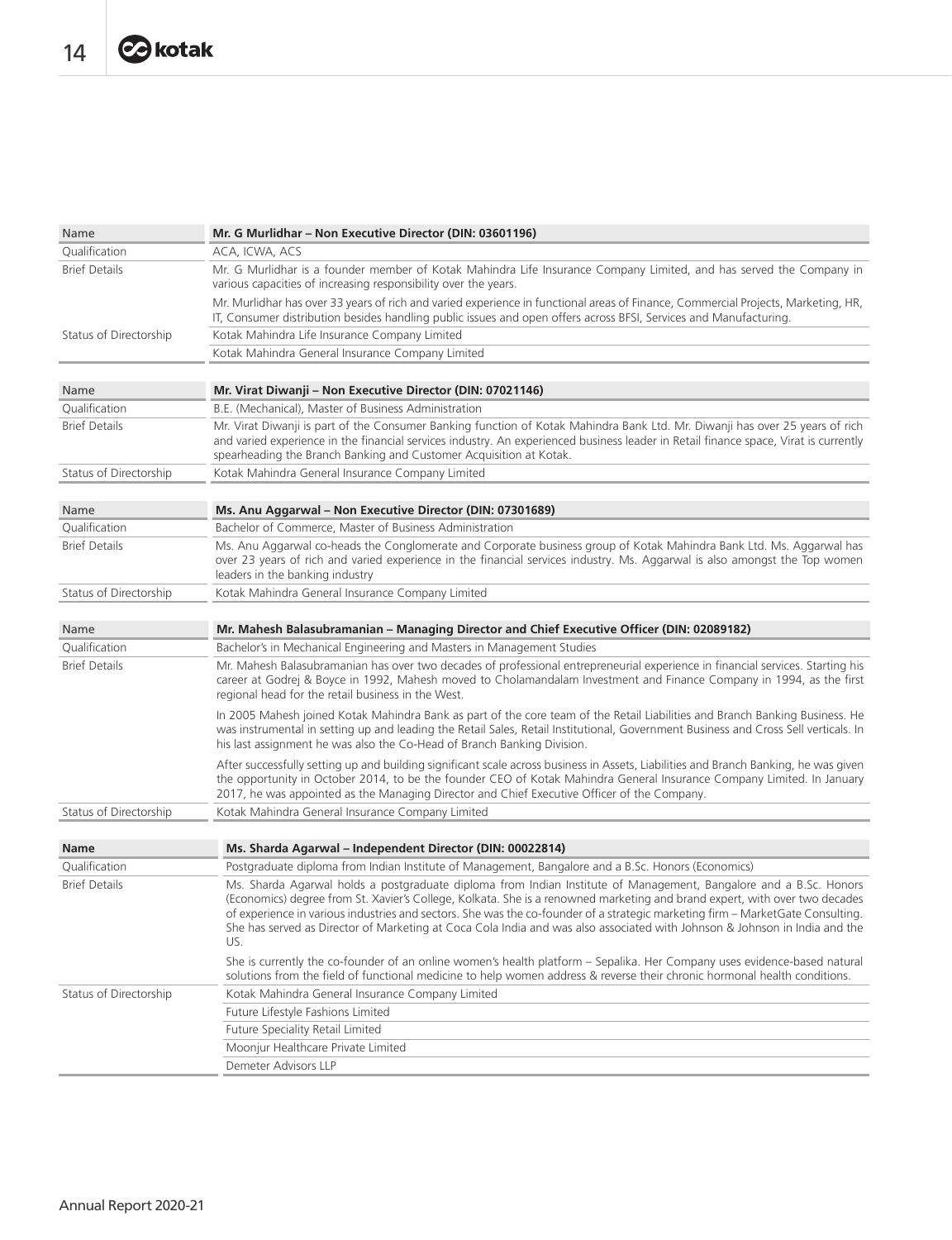Directors' Report

Financial Statements

Overview

#### **FORM NO. MR-3**

**SECRETARIAL AUDIT REPORT**

#### FOR THE FINANCIAL YEAR ENDED 31<sup>ST</sup> MARCH, 2021

[Pursuant to section 204 (1) of the Companies Act, 2013 and Rule No. 9 of the Companies (Appointment and Remuneration of Managerial Personnel) Rules, 2014]

To,

The Members,

#### **KOTAK MAHINDRA GENERAL INSURANCE COMPANY LIMITED**

We have conducted the secretarial audit of the compliance of applicable statutory provisions and the adherence to good corporate practices by Kotak Mahindra General Insurance Company Limited (hereinafter called "the Company"). Secretarial Audit was conducted in a manner that provided us a reasonable basis for evaluating the corporate conducts/statutory compliances and expressing our opinion thereon.

Based on our verification of the Company's books, papers, minute books, forms and returns filed and other records maintained by the Company, the information to the extent provided by the Company, its officers, agents and authorised representatives during the conduct of secretarial audit, the explanations and clarifications given to us and the representations made by the Management and considering the relaxations granted by The Ministry of Corporate Affairs due to the spread of the COVID-19 pandemic, we hereby report that in our opinion, the Company has during the audit period covering the financial year ended on 31<sup>st</sup> March, 2021, generally complied with the statutory provisions listed hereunder and also that the Company has proper Board processes and compliance mechanism in place to the extent, in the manner and subject to the reporting made hereinafter:

We have examined the books, papers, minute books, forms and returns filed and other records made available to us and maintained by the Company for the financial year ended on 31<sup>st</sup> March, 2021 according to the applicable provisions of:

- (i) The Companies Act, 2013 (the Act) and the rules made thereunder;
- (ii) The Securities Contract (Regulation) Act, 1956 ('SCRA') and the rules made thereunder;
- (iii) The Depositories Act, 1996 and the Regulations and Bye-laws framed thereunder;
- (iv) Foreign Exchange Management Act, 1999 and the rules and regulations made thereunder to the extent of Foreign Direct Investment, Overseas Direct Investment and External Commercial Borrowings;
- (v) The following Regulations and Guidelines prescribed under the Securities and Exchange Board of India Act, 1992 ('SEBI Act'):
	- (a) The Securities and Exchange Board of India (Substantial Acquisition of Shares and Takeovers) Regulations, 2011; (Not applicable to the Company during the audit period)
	- (b) The Securities and Exchange Board of India (Prohibition of Insider Trading) Regulations, 2015; (Not applicable to the Company during the audit period)
	- (c) The Securities and Exchange Board of India (Issue of Capital and Disclosure Requirements) Regulations, 2018 and amendments from time to time; (Not applicable to the Company during the audit period)
	- (d) The Securities and Exchange Board of India (Share Based Employee Benefits) Regulations, 2014; (Not applicable to the Company during the audit period)
	- (e) The Securities and Exchange Board of India (Issue and Listing of Debt Securities) Regulations, 2008; (Not applicable to the Company during the audit period)
	- (f) The Securities and Exchange Board of India (Registrars to an Issue and Share Transfer Agents) Regulations, 1993 regarding the Companies Act and dealing with client; (Not applicable to the Company during the audit period)
	- (g) The Securities and Exchange Board of India (Delisting of Equity Shares) Regulations, 2009; (Not applicable to the Company during the audit period) and
	- (h) The Securities and Exchange Board of India (Buyback of Securities) Regulations, 2018; (Not applicable to the Company during the audit period)
- (vi) Other laws applicable specifically to the Company namely:-
	- (a) All laws / Regulations / Guidelines issued by the Insurance Regulatory and Development Authority of India (IRDAI) as may be amended from time to time.

We have also examined compliance with the applicable clauses of the following:

(i) Secretarial Standards issued by The Institute of Company Secretaries of India with respect to board and general meetings.

During the period under review, the Company has complied with the provisions of the Act, Rules, Regulations, Guidelines, standards etc. mentioned above.

#### **We further report that:**

The Board of Directors of the Company is duly constituted with proper balance of Executive Directors, Non-Executive Directors and Independent Directors. The changes in the composition of the Board of Directors that took place during the period under review were carried out in compliance with the provisions of the Act.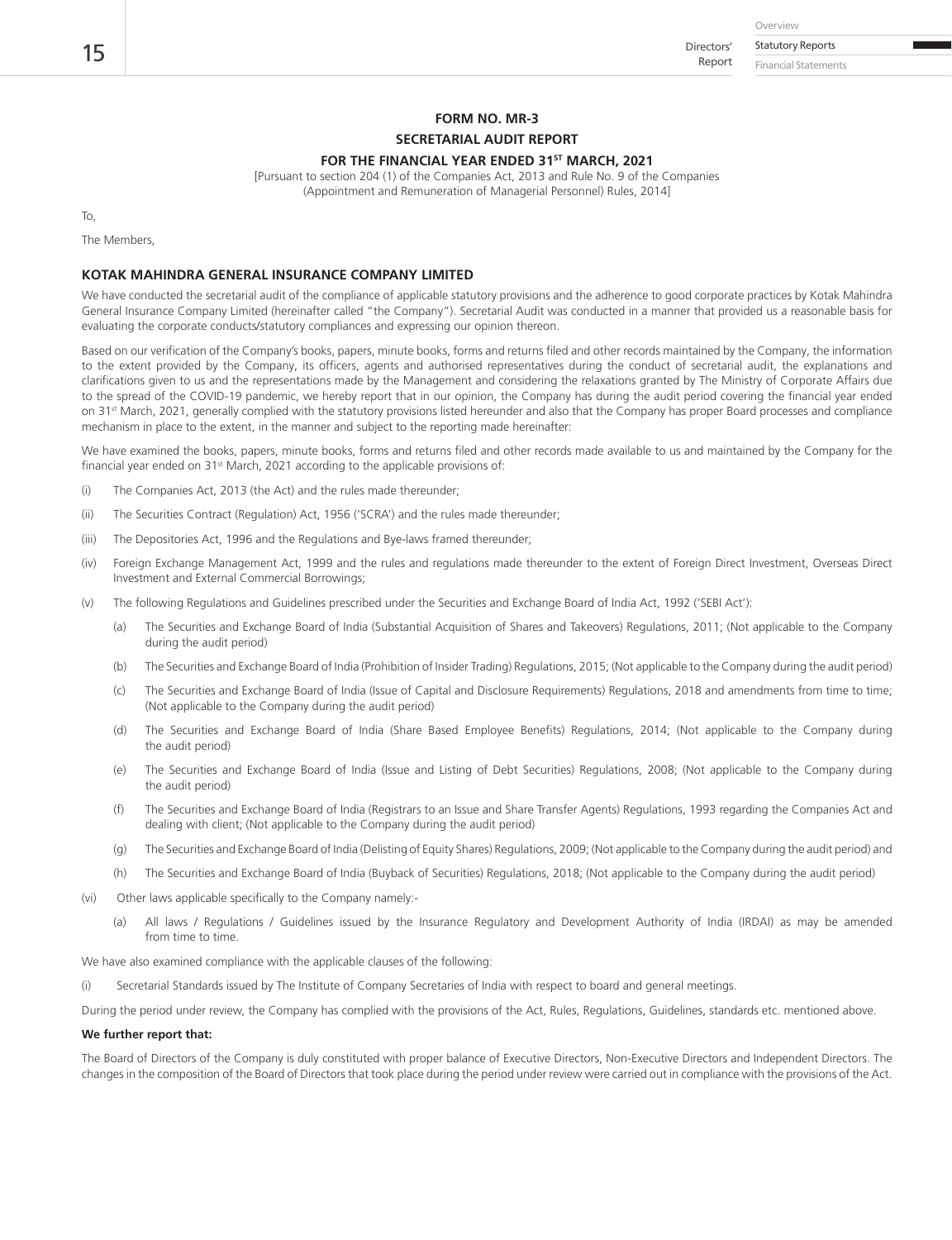Adequate notice was given to all directors to schedule the Board Meetings, agenda and detailed notes on agenda were sent at least seven days in advance for meetings other than those held at shorter notice, and a system exists for seeking and obtaining further information and clarifications on the agenda items before the meeting and for meaningful participation at the meeting.

Decisions at the Board Meetings were taken unanimously.

We further report that there are systems and processes in the Company commensurate with the sise and operations of the Company to monitor and ensure compliance with applicable laws, rules, regulations and guidelines etc.

We further report that during the audit period, the Company had following event which had bearing on the Company's affairs in pursuance of the above referred laws, rules, regulations, guidelines, standards etc.

1. The Board of Directors approved the issue of 2,50,00,000 Equity Shares of ₹ 10/- each on rights basis on 21.10.2020 which were allotted on 24.11.2020.

For **Parikh & Associates** Company Secretaries

Place: Mumbai Date: April 28, 2021

**Shalini Bhat** Partner FCS No: 6484 CP No: 6994 UDIN: F006484C000198280

This Report is to be read with our letter of even date which is annexed as Annexure A and Forms an integral part of this report.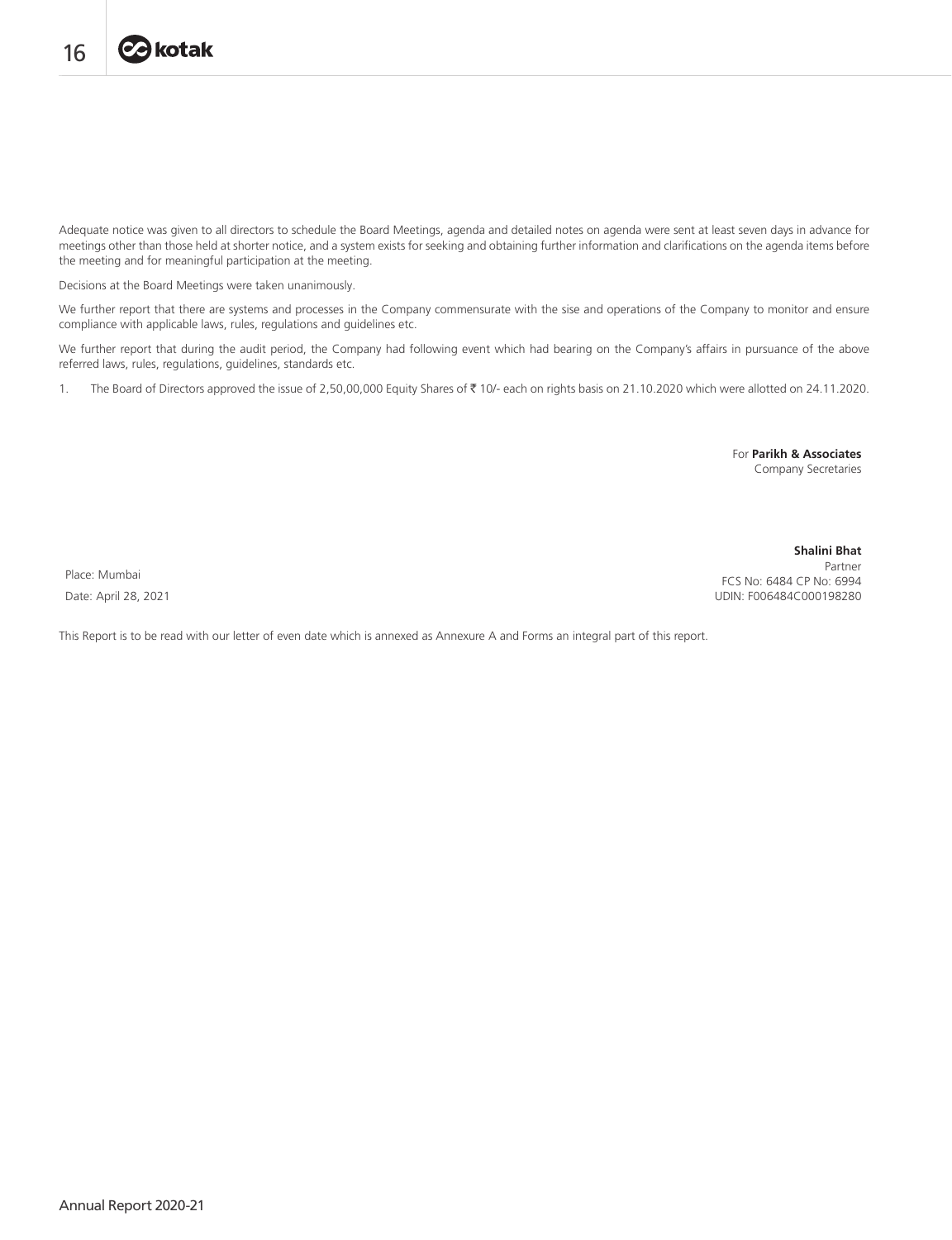Directors' Report

Statutory Reports Financial Statements

**'Annexure A'**

To,

The Members

#### **KOTAK MAHINDRA GENERAL INSURANCE COMPANY LIMITED**

Our report of even date is to be read along with this letter.

- 1. Maintenance of secretarial record is the responsibility of the management of the Company. Our responsibility is to express an opinion on these secretarial records based on our audit.
- 2. We have followed the audit practices and process as were appropriate to obtain reasonable assurance about the correctness of the contents of the secretarial records. The verification was done on test basis to ensure that correct facts are reflected in secretarial records. We believe that the process and practices, we followed provide a reasonable basis for our opinion.
- 3. We have not verified the correctness and appropriateness of financial records and Books of Accounts of the Company.
- 4. Where ever required, we have obtained the Management Representation about the Compliance of laws, rules and regulations and happening of events etc.
- 5. The Compliance of the provisions of Corporate and other applicable laws, rules, regulations, standards is the responsibility of management. Our examination was limited to the verification of procedure on test basis.

The Secretarial Audit report is neither an assurance as to the future viability of the Company nor of the efficacy or effectiveness with which the management has conducted the *affairs of the Company.*

> For **Parikh & Associates** Company Secretaries

Place: Mumbai Date: April 28, 2021

**Shalini Bhat** Partner FCS No: 6484 CP No: 6994 UDIN: F006484C000198280

17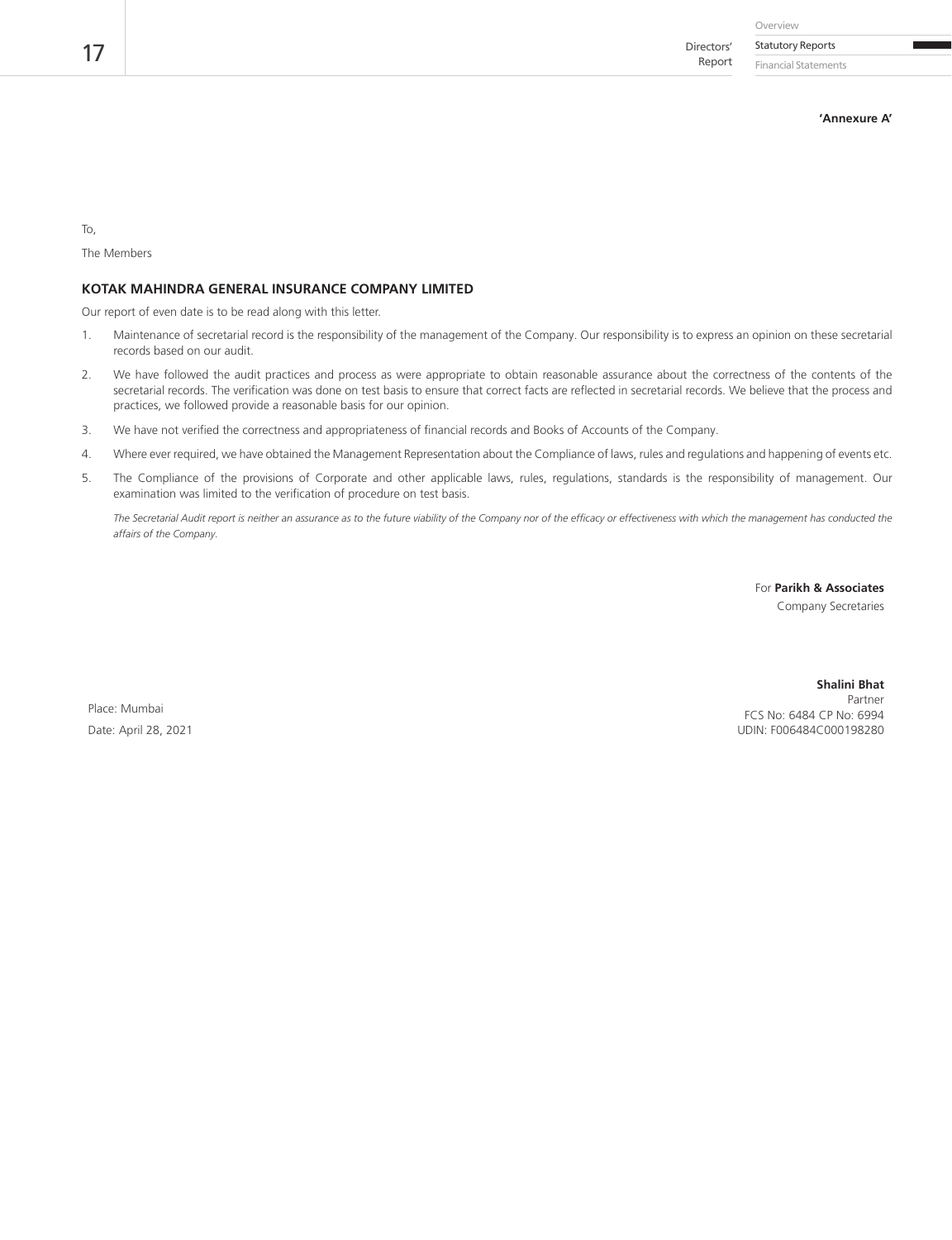#### **FORM NO. MGT-9**

#### **EXTRACT OF ANNUAL RETURN**

#### **as on the financial year ended on 31st March, 2021**

[Pursuant to section 92(3) of the Companies Act, 2013 and rule 12(1) of the Companies (Management and Administration) Rules, 2014]

#### **I. REGISTRATION AND OTHER DETAILS:**

| i)   | CIN:                                                                                                                        | U66000MH2014PLC260291                                                                                                                        |
|------|-----------------------------------------------------------------------------------------------------------------------------|----------------------------------------------------------------------------------------------------------------------------------------------|
| ii)  | Registration Date:                                                                                                          | 20th December, 2014                                                                                                                          |
| iii) | Name of the Company:                                                                                                        | Kotak Mahindra General Insurance Company Limited                                                                                             |
| iv)  | Category:                                                                                                                   | Company limited by shares                                                                                                                    |
| V)   | Sub-Category of the Company:                                                                                                | Indian Non-Government Company                                                                                                                |
|      | Address of the Registered office and<br>contact details:                                                                    | 27BKC, C27, G Block, Bandra Kurla Complex, Bandra (East), Mumbai 400051 Tel: 022 61660001                                                    |
| vi)  | Whether listed company Yes / No:                                                                                            | No                                                                                                                                           |
| vii) | Name, Address and Contact details of<br>Registrar and Transfer Agent, if any: Link<br>Intime India Private Limited Address: | Link Intime India Pvt. Ltd, C- 101, 247 Park, L.B.S. Marg, Vikhroli (West), Mumbai- 400083, Maharashtra.<br>Contact Details: 022 - 4918 6000 |

#### **II. PRINCIPAL BUSINESS ACTIVITIES OF THE COMPANY**

All the business activities contributing 10% or more of the total turnover of the Company shall be stated: -

| SI. | Name and Description of main products / services        | NIC Code of the        | % to total turnover of |
|-----|---------------------------------------------------------|------------------------|------------------------|
| No. |                                                         | <b>Product/service</b> | the Company            |
|     | General insurance business (including health insurance) | 65120                  | 100%                   |

#### **III. PARTICULARS OF HOLDING, SUBSIDIARY AND ASSOCIATE COMPANIES –**

| SI.<br><b>No</b> | Name and address of the Company                                                                                 | <b>CIN/GLN</b>        | Holding/ Subsidiary/<br>Associate | $%$ of<br>shares<br>held | Applicable<br><b>Section</b> |
|------------------|-----------------------------------------------------------------------------------------------------------------|-----------------------|-----------------------------------|--------------------------|------------------------------|
|                  | Kotak Mahindra Bank Limited<br>27BKC, C 27, G - Block, Bandra Kurla Complex<br>Bandra (East),<br>Mumbai 400 051 | L65110MH1985PLC038137 | Holding                           | 100                      | 2(87)                        |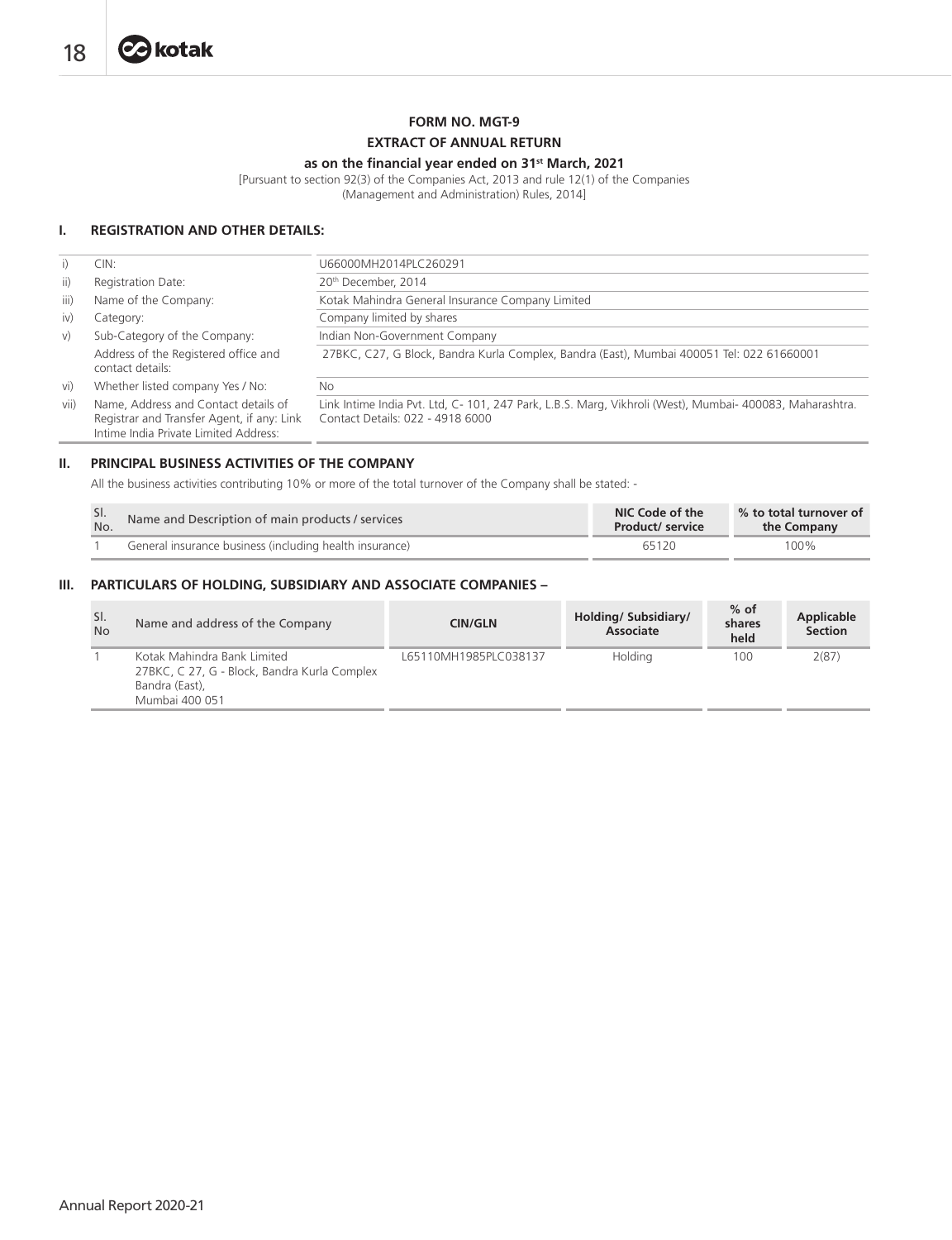Overview Directors'

Report

Statutory Reports

Ē

#### Financial Statements

#### **IV. SHARE HOLDING PATTERN (EQUITY SHARE CAPITAL BREAKUP AS PERCENTAGE OF TOTAL EQUITY)**

#### **i) Category-wise Share Holding**

| Category of Shareholders |              | No. of Shares held at the beginning of the year                                                           |                          |                          | No. of Shares held at the end of the year |                           |                          |                          | $\%$                     |                          |                                 |
|--------------------------|--------------|-----------------------------------------------------------------------------------------------------------|--------------------------|--------------------------|-------------------------------------------|---------------------------|--------------------------|--------------------------|--------------------------|--------------------------|---------------------------------|
|                          |              |                                                                                                           | Demat                    | Physical                 | Total                                     | $%$ of<br>total<br>shares | Demat                    | Physical                 | Total                    | %of total<br>shares      | Change<br>during<br>the<br>year |
| А.                       |              | <b>Promoters</b>                                                                                          |                          |                          |                                           |                           |                          |                          |                          |                          |                                 |
| (1)                      |              | Indian                                                                                                    |                          |                          |                                           |                           |                          |                          |                          |                          |                                 |
|                          | a)           | Individual/HUF*                                                                                           | $\blacksquare$           | 6                        | 6                                         | 0.01                      | $\blacksquare$           | 6                        | 6                        | 0.01                     | ÷,                              |
|                          | b)           | Central Govt.                                                                                             | $\overline{\phantom{a}}$ | $\bar{a}$                | ÷,                                        |                           | $\overline{\phantom{a}}$ | $\overline{\phantom{a}}$ | à.                       | $\Box$                   | $\bar{a}$                       |
|                          | $\mathsf{C}$ | State Govt.(s)                                                                                            | ÷.                       | ÷.                       | ÷                                         | $\sim$                    | ÷,                       | $\bar{z}$                | $\sim$                   | $\Box$                   | $\sim$                          |
|                          | d)           | Bodies Corp.                                                                                              | $\overline{\phantom{a}}$ | $\sim$                   | $\overline{\phantom{a}}$                  | $\overline{\phantom{a}}$  | $\bar{a}$                | $\overline{\phantom{a}}$ | $\sim$                   | $\sim$                   | $\overline{\phantom{a}}$        |
|                          | e)           | Banks / Fl                                                                                                | $\blacksquare$           | 219999994                | 219999994                                 | 99.99                     | 110,000,000              | 219999994                | 329999994                | 99.99                    | $\overline{\phantom{a}}$        |
|                          | f)           | Any Other                                                                                                 | ÷,                       |                          |                                           |                           |                          | ÷,                       |                          | ÷.                       | $\overline{\phantom{a}}$        |
|                          |              | Sub-total (A) (1):-                                                                                       | 8,50,00,000              |                          | 220000000 30,50,00,000                    | 100.00                    | 110,000,000              | 220000000                | 33,00,00,000             | 100.00                   | $\overline{\phantom{a}}$        |
| (2)                      |              | Foreign                                                                                                   |                          |                          |                                           |                           |                          |                          |                          |                          |                                 |
|                          | a)           | NRIs - Individuals                                                                                        | $\blacksquare$           | $\overline{\phantom{a}}$ | $\overline{\phantom{a}}$                  | $\overline{\phantom{a}}$  | ÷,                       | $\overline{\phantom{a}}$ | $\overline{\phantom{a}}$ | $\blacksquare$           | $\overline{\phantom{a}}$        |
|                          | b)           | Other - Individuals                                                                                       | $\overline{\phantom{a}}$ | $\overline{\phantom{a}}$ | $\overline{\phantom{a}}$                  | $\overline{\phantom{a}}$  | $\overline{\phantom{a}}$ | $\sim$                   | à.                       | $\overline{\phantom{a}}$ | $\overline{\phantom{a}}$        |
|                          | $\mathsf{C}$ | Bodies Corp.                                                                                              | $\overline{\phantom{a}}$ | ÷.                       | ÷.                                        | $\overline{\phantom{a}}$  | ÷,                       | $\bar{z}$                | $\sim$                   | $\Box$                   | $\sim$                          |
|                          | d)           | Banks / Fl                                                                                                | $\overline{\phantom{a}}$ | $\overline{\phantom{a}}$ | $\overline{\phantom{a}}$                  | $\overline{\phantom{a}}$  | ÷,                       | $\overline{\phantom{a}}$ | $\overline{\phantom{a}}$ | $\overline{\phantom{a}}$ | $\sim$                          |
|                          | e)           | Any Other                                                                                                 | ÷.                       | ÷.                       | ÷,                                        | $\overline{a}$            | ÷,                       | $\bar{z}$                | $\sim$                   | $\overline{a}$           | $\overline{\phantom{a}}$        |
|                          |              | Sub-total (A) (2):-                                                                                       | $\blacksquare$           | $\overline{a}$           | ٠                                         | ×,                        | ä,                       | $\blacksquare$           | $\blacksquare$           | $\overline{\phantom{a}}$ | $\overline{\phantom{a}}$        |
|                          |              | <b>Total shareholding of Promoter</b><br>$(A) = (A)(1)+(A)(2)$                                            | 8,50,00,000              |                          | 220000000 30,50,00,000                    | 100.00                    | 110,000,000              | 220000000                | 33,00,00,000             | 100.00                   | $\blacksquare$                  |
| В.                       |              | <b>Public Shareholding</b>                                                                                |                          |                          |                                           |                           |                          |                          |                          |                          |                                 |
| 1.                       |              | <b>Institutions</b>                                                                                       |                          |                          |                                           |                           |                          |                          |                          |                          |                                 |
|                          | a)           | Mutual Funds                                                                                              | $\overline{\phantom{a}}$ | $\sim$                   | $\sim$                                    | $\overline{\phantom{a}}$  | $\bar{a}$                | $\overline{\phantom{a}}$ | $\overline{\phantom{a}}$ | $\overline{\phantom{a}}$ | $\sim$                          |
|                          | b)           | Banks / Fl                                                                                                | $\overline{\phantom{a}}$ | $\bar{a}$                | $\sim$                                    | $\overline{\phantom{a}}$  | ÷,                       | $\sim$                   | $\overline{\phantom{a}}$ | $\bar{a}$                | $\mathcal{L}_{\mathcal{A}}$     |
|                          | $\mathsf{C}$ | Central Govt.                                                                                             | $\overline{\phantom{a}}$ | $\overline{\phantom{a}}$ | $\overline{\phantom{a}}$                  | $\overline{\phantom{a}}$  | ÷,                       | $\overline{\phantom{a}}$ | $\overline{\phantom{a}}$ | $\overline{\phantom{a}}$ | $\overline{\phantom{a}}$        |
|                          | d)           | State Govt.(s)                                                                                            | $\overline{\phantom{a}}$ | $\bar{a}$                | ÷,                                        | $\overline{\phantom{a}}$  | ÷,                       | $\sim$                   | à.                       | ÷,                       | $\overline{\phantom{a}}$        |
|                          | e)           | Venture Capital Funds                                                                                     | $\overline{\phantom{a}}$ | $\sim$                   | $\bar{a}$                                 | $\overline{\phantom{a}}$  | $\overline{\phantom{a}}$ | $\overline{\phantom{a}}$ | $\overline{\phantom{a}}$ | $\overline{\phantom{a}}$ | $\overline{\phantom{a}}$        |
|                          | f)           | Insurance Companies                                                                                       | $\overline{\phantom{a}}$ | $\bar{a}$                | $\bar{a}$                                 | $\overline{\phantom{a}}$  | ÷,                       | $\sim$                   | $\overline{\phantom{a}}$ | ÷,                       | $\overline{\phantom{a}}$        |
|                          | g)           | FIIs                                                                                                      | $\overline{\phantom{a}}$ | $\overline{\phantom{a}}$ | $\overline{\phantom{a}}$                  | $\overline{\phantom{a}}$  | ÷,                       | $\overline{\phantom{a}}$ | $\overline{\phantom{a}}$ | $\overline{\phantom{a}}$ | $\overline{\phantom{a}}$        |
|                          | h)           | Foreign Venture Capital<br>Funds                                                                          |                          | L.                       |                                           | ÷,                        | L.                       | ÷,                       |                          | $\overline{a}$           |                                 |
|                          | i)           | Others (specify)                                                                                          | $\sim$                   | $\overline{\phantom{a}}$ | $\overline{\phantom{a}}$                  | $\overline{\phantom{a}}$  | ÷,                       | $\overline{\phantom{a}}$ | $\overline{\phantom{a}}$ | $\overline{\phantom{a}}$ |                                 |
|                          |              | Sub-total (B)(1):-                                                                                        | $\overline{\phantom{a}}$ | ä,                       | $\blacksquare$                            | $\overline{a}$            | ä,                       | $\overline{\phantom{a}}$ | $\blacksquare$           | ä,                       | ä,                              |
| 2.                       |              | <b>Non-Institutions</b>                                                                                   |                          |                          |                                           |                           |                          |                          |                          |                          |                                 |
|                          | a)           | Bodies Corp.                                                                                              |                          |                          |                                           |                           |                          |                          |                          |                          |                                 |
|                          |              | Indian<br>i)                                                                                              | $\overline{\phantom{a}}$ | $\sim$                   | $\overline{\phantom{a}}$                  | $\sim$                    | ÷,                       | $\overline{\phantom{a}}$ | $\sim$                   | $\overline{\phantom{a}}$ | $\overline{\phantom{a}}$        |
|                          |              | ii)<br>Overseas                                                                                           | $\overline{\phantom{a}}$ | $\bar{a}$                | $\overline{\phantom{a}}$                  | $\overline{\phantom{a}}$  | ÷,                       | $\sim$                   | $\overline{\phantom{a}}$ | $\Box$                   | $\sim$                          |
|                          | b)           | Individuals                                                                                               |                          |                          |                                           |                           |                          |                          |                          |                          | $\overline{\phantom{a}}$        |
|                          |              | Individual<br>$\vert$<br>shareholders holding<br>nominal share<br>capital upto ₹ 1 lakh                   |                          |                          |                                           |                           |                          |                          |                          |                          |                                 |
|                          |              | Individual<br>$\overline{ii}$<br>shareholders<br>holding nominal<br>share capital in<br>excess of ₹1 lakh |                          |                          |                                           |                           |                          |                          |                          |                          |                                 |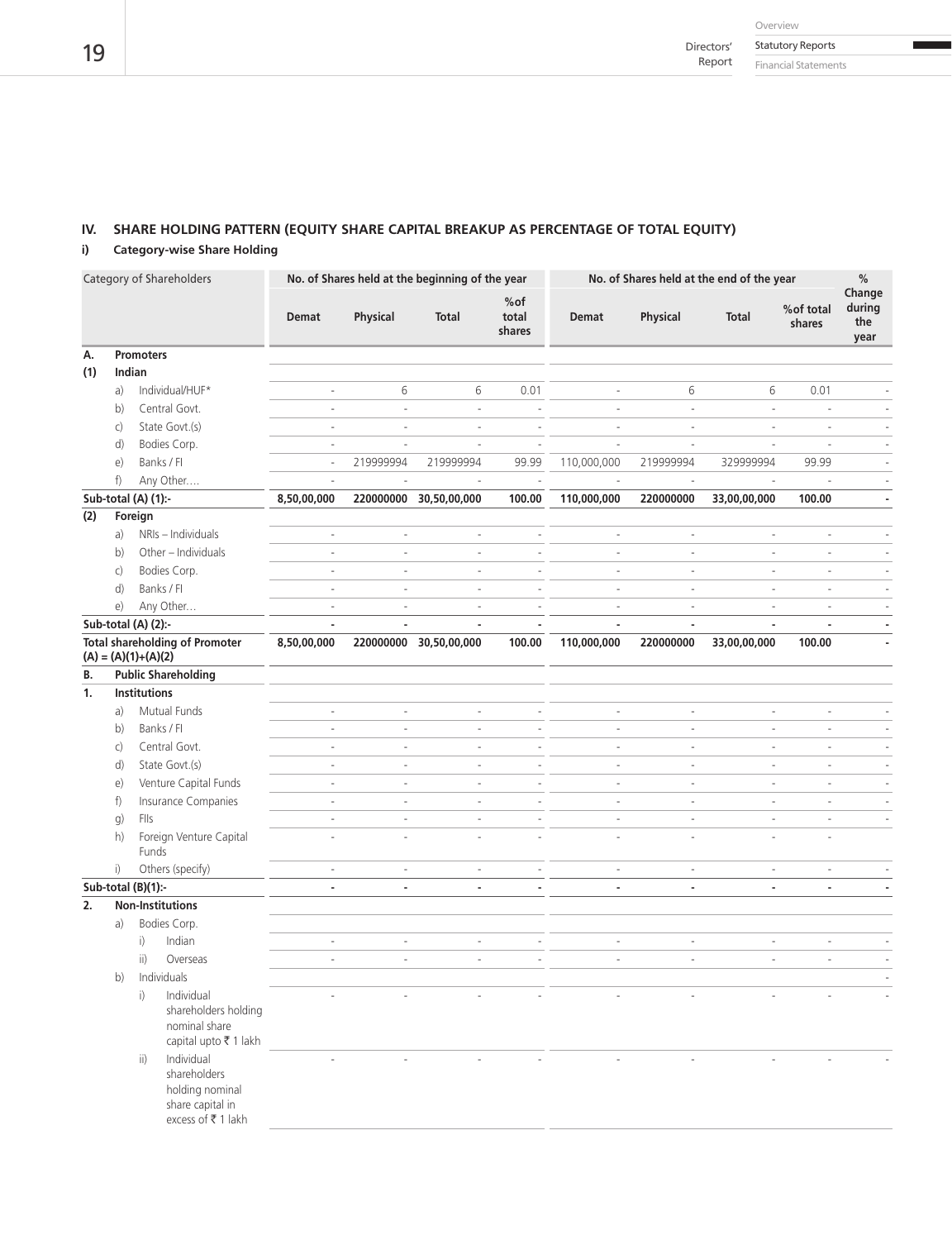| Category of Shareholders                                     |                          | No. of Shares held at the beginning of the year |                          | No. of Shares held at the end of the year |              |                          |              |                      | %                               |
|--------------------------------------------------------------|--------------------------|-------------------------------------------------|--------------------------|-------------------------------------------|--------------|--------------------------|--------------|----------------------|---------------------------------|
|                                                              | Demat                    | <b>Physical</b>                                 | Total                    | %of<br>total<br>shares                    | <b>Demat</b> | Physical                 | <b>Total</b> | % of total<br>shares | Change<br>during<br>the<br>year |
| Others (specify)<br>$\mathsf{C}$                             | $\overline{\phantom{a}}$ | $\overline{\phantom{a}}$                        | $\overline{\phantom{a}}$ | $\overline{\phantom{a}}$                  | ٠            | $\overline{\phantom{a}}$ |              | ۰                    |                                 |
| Sub-total $(B)(2)$ :-                                        |                          |                                                 | ٠                        |                                           | ۰            |                          |              |                      |                                 |
| <b>Total Public Shareholding</b><br>$(B)=(B)(1)+(B)(2)$      |                          | ۰                                               | ۰                        |                                           | ۰            | ۰                        |              |                      |                                 |
| Shares held by Custodian for<br>C.<br><b>GDRs &amp; ADRs</b> | ۰                        | ۰                                               | ۰.                       | ۰                                         | ۰            | ۰                        |              |                      |                                 |
| Grand Total (A+B+C)                                          | 85,000,000               | 220,000,000                                     | 305,000,000              | 100.00                                    | 110,000,000  | 220,000,000              | 330,000,000  | 100.00               |                                 |

 *\*Individuals are nominees of Kotak Mahindra Bank Ltd. and they do not hold any beneficial interest in the shares*

#### **(ii) Shareholding of Promoters**

| <sub>SI</sub><br>No. | Shareholder's Name                              | Shareholding at the beginning<br>of the year |                                                  |                                                           | Shareholding at the end | % Change<br>in share<br>holding             |                                                                     |                    |
|----------------------|-------------------------------------------------|----------------------------------------------|--------------------------------------------------|-----------------------------------------------------------|-------------------------|---------------------------------------------|---------------------------------------------------------------------|--------------------|
|                      |                                                 | No. of<br><b>Shares</b>                      | % of Total<br><b>Shares</b><br>of the<br>Company | % of Shares<br>Pledged /<br>Encumbered<br>to total shares | No. of<br><b>Shares</b> | $%$ of<br>total Shares<br>of the<br>Company | % of Shares<br>Pledged /<br><b>Encumbered</b><br>to total<br>shares | during<br>the year |
|                      | Kotak Mahindra Bank Limited and<br>its nominees | 30,50,00,000                                 | 100.00                                           | $\overline{\phantom{a}}$                                  | 33,00,00,000            | 100.00                                      |                                                                     |                    |
|                      | <b>Total</b>                                    | 30,50,00,000                                 | 100.00                                           |                                                           | 33,00,00,000            | 100.00                                      |                                                                     |                    |

#### **(III) CHANGE IN PROMOTERS' SHAREHOLDING (PLEASE SPECIFY, IF THERE IS NO CHANGE)**

| SI. |                                          | Shareholding at the beginning<br>of the year |                                        | <b>Cumulative Shareholding</b><br>during the year |                                        |
|-----|------------------------------------------|----------------------------------------------|----------------------------------------|---------------------------------------------------|----------------------------------------|
| No. |                                          | No. of shares                                | % of total<br>shares of the<br>Company | No. of shares                                     | % of total<br>shares of the<br>Company |
|     | At the beginning of the year             | 30,50,00,000                                 | 100.00                                 | 30,50,00,000                                      | 100.00                                 |
|     | Further issue of shares via Rights issue | 25,000,000                                   |                                        | 25,000,000                                        |                                        |
|     | At the End of the year                   | 33,00,00,000                                 | 100.00                                 | 33,00,00,000                                      | 100.00                                 |

**iv) Shareholding Pattern of top ten Shareholders (other than Directors, Promoters and Holders of GDRs and ADRs):**

| SI.<br>No. | For Each of the Top 10 Shareholders                                                                                                                                              | of the year              | Shareholding at the beginning          | <b>Cumulative Shareholding</b><br>during the year |                                        |
|------------|----------------------------------------------------------------------------------------------------------------------------------------------------------------------------------|--------------------------|----------------------------------------|---------------------------------------------------|----------------------------------------|
|            |                                                                                                                                                                                  | No. of shares            | % of total<br>shares of the<br>Company | No. of shares                                     | % of total<br>shares of the<br>Company |
|            | At the beginning of the year                                                                                                                                                     |                          |                                        |                                                   |                                        |
|            | Date wise Increase /Decrease in Promoters Shareholding during the<br>year specifying the reasons for increase /decrease (e.g. allotment /<br>transfer /bonus/ sweat equity etc): | $\overline{\phantom{a}}$ |                                        | $\overline{\phantom{a}}$                          |                                        |
|            | At the End of the year (or on the date of separation, if<br>Separated during the year)                                                                                           | ٠                        |                                        | $\overline{\phantom{a}}$                          |                                        |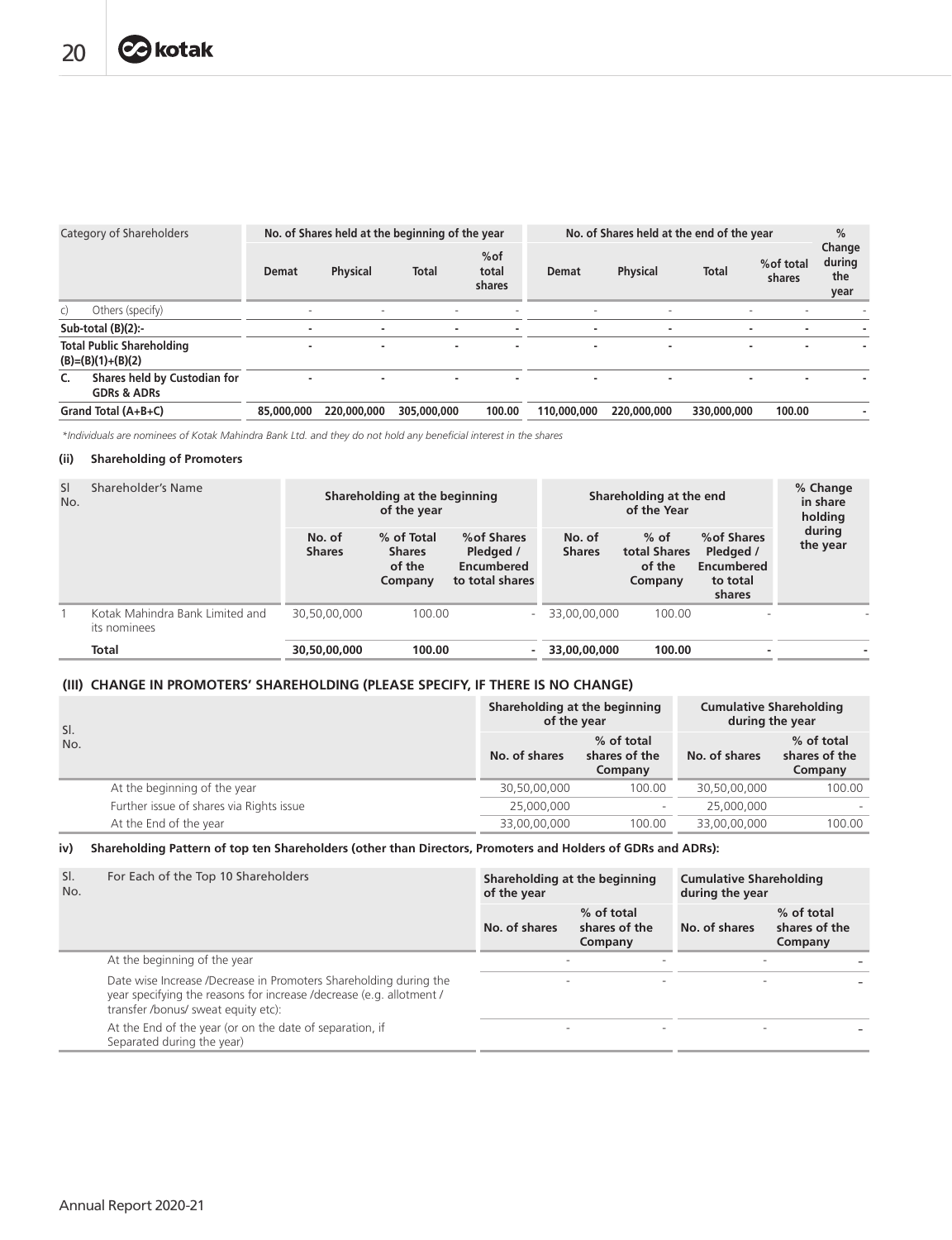Directors' Report Statutory Reports Financial Statements

#### **(v) Shareholding of Directors and Key Managerial Personnel:**

| SI.<br>No. |                                                                                                                                                                                  | Shareholding at the beginning<br>of the year |                                        | <b>Cumulative Shareholding</b><br>during the year |                                        |
|------------|----------------------------------------------------------------------------------------------------------------------------------------------------------------------------------|----------------------------------------------|----------------------------------------|---------------------------------------------------|----------------------------------------|
|            | For Each of the Directors and KMP                                                                                                                                                | No. of shares                                | % of total<br>shares of the<br>Company | No. of shares                                     | % of total<br>shares of the<br>Company |
|            | At the beginning of the year                                                                                                                                                     | $7*$                                         |                                        | $7*$                                              |                                        |
|            | Date wise Increase /Decrease in Promoters Shareholding during the year<br>specifying the reasons for increase /decrease (e.g. allotment /transfer /<br>bonus/ sweat equity etc): |                                              |                                        |                                                   |                                        |
|            | At the End of the year                                                                                                                                                           | $7*$                                         |                                        | $7*$                                              |                                        |

*\*2 shares held by a Directors as nominees of Kotak Mahindra Bank Ltd. They have no beneficial interest in the shares.*

#### **V. INDEBTEDNESS**

Indebtedness of the Company including interest outstanding/accrued but not due for payment

|                  |                                                     | <b>Secured Loans</b><br><b>Excluding</b><br>deposits | <b>Unsecured</b><br>Loans | <b>Deposits</b>          | <b>Total</b><br><b>Indebtedness</b> |
|------------------|-----------------------------------------------------|------------------------------------------------------|---------------------------|--------------------------|-------------------------------------|
|                  | Indebtedness at the beginning of the financial year |                                                      |                           |                          |                                     |
| i)               | Principal Amount                                    |                                                      | ٠                         | $\overline{\phantom{a}}$ |                                     |
| ii)              | Interest due but not paid                           |                                                      |                           |                          |                                     |
| iii)             | Interest accrued but not due                        |                                                      |                           |                          |                                     |
|                  | Total (i+ii+iii)                                    |                                                      |                           | ۰                        |                                     |
|                  | Change in Indebtedness during the financial year    |                                                      |                           |                          |                                     |
|                  | Addition                                            |                                                      | $\overline{\phantom{a}}$  | $\overline{\phantom{a}}$ |                                     |
|                  | Reduction                                           |                                                      |                           |                          |                                     |
|                  | <b>Net Change</b>                                   |                                                      |                           |                          |                                     |
|                  | Indebtedness at the end of the financial year       |                                                      |                           |                          |                                     |
| $\left  \right $ | Principal Amount                                    |                                                      | ٠                         |                          |                                     |
| $\overline{ii}$  | Interest due but not paid                           |                                                      |                           |                          |                                     |
| iii)             | Interest accrued but not due                        |                                                      |                           |                          |                                     |
|                  | Total (i+ii+iii)                                    |                                                      |                           |                          |                                     |
|                  |                                                     |                                                      |                           |                          |                                     |

#### **VI. REMUNERATION OF DIRECTORS AND KEY MANAGERIAL PERSONNEL**

#### **A. Remuneration to Managing Director, Whole-time Directors and/or Manager:**

| SI.                   |     | <b>Particulars of Remuneration</b>                                                 |                     | Name of MD/WTD/Manager   |                | <b>Total Amount</b> |
|-----------------------|-----|------------------------------------------------------------------------------------|---------------------|--------------------------|----------------|---------------------|
| No.                   |     |                                                                                    | <b>MD &amp; CEO</b> | <b>WTD</b>               | <b>Manager</b> |                     |
| 1.                    |     | Gross salary                                                                       |                     | ٠                        |                |                     |
|                       | (a) | Salary as per provisions contained in section 17(1) of the<br>Income-tax Act, 1961 | 2,05,61,891         |                          |                |                     |
|                       | (b) | Value of perquisites u/s 17(2) Income-tax Act, 1961                                | 1,74,69,761         | $\overline{\phantom{a}}$ |                |                     |
|                       | (c) | Profits in lieu of salary under section 17(3) Income-tax Act,<br>1961              |                     | ٠                        |                |                     |
| 2.                    |     | Stock Option                                                                       |                     |                          |                |                     |
| 3.                    |     | Sweat Equity                                                                       |                     | ٠                        |                |                     |
| $\mathcal{A}_{\cdot}$ |     | Commission                                                                         |                     | $\overline{\phantom{a}}$ |                |                     |
|                       |     | as % of profit                                                                     |                     |                          |                |                     |
|                       |     | others, specify                                                                    |                     | ٠                        |                |                     |
| 5.                    |     | Others, please specify                                                             |                     | $\overline{\phantom{a}}$ |                |                     |
|                       |     | Total (A)                                                                          | 3,80,31,652         |                          |                |                     |
|                       |     | Ceiling as per the Act                                                             |                     |                          |                |                     |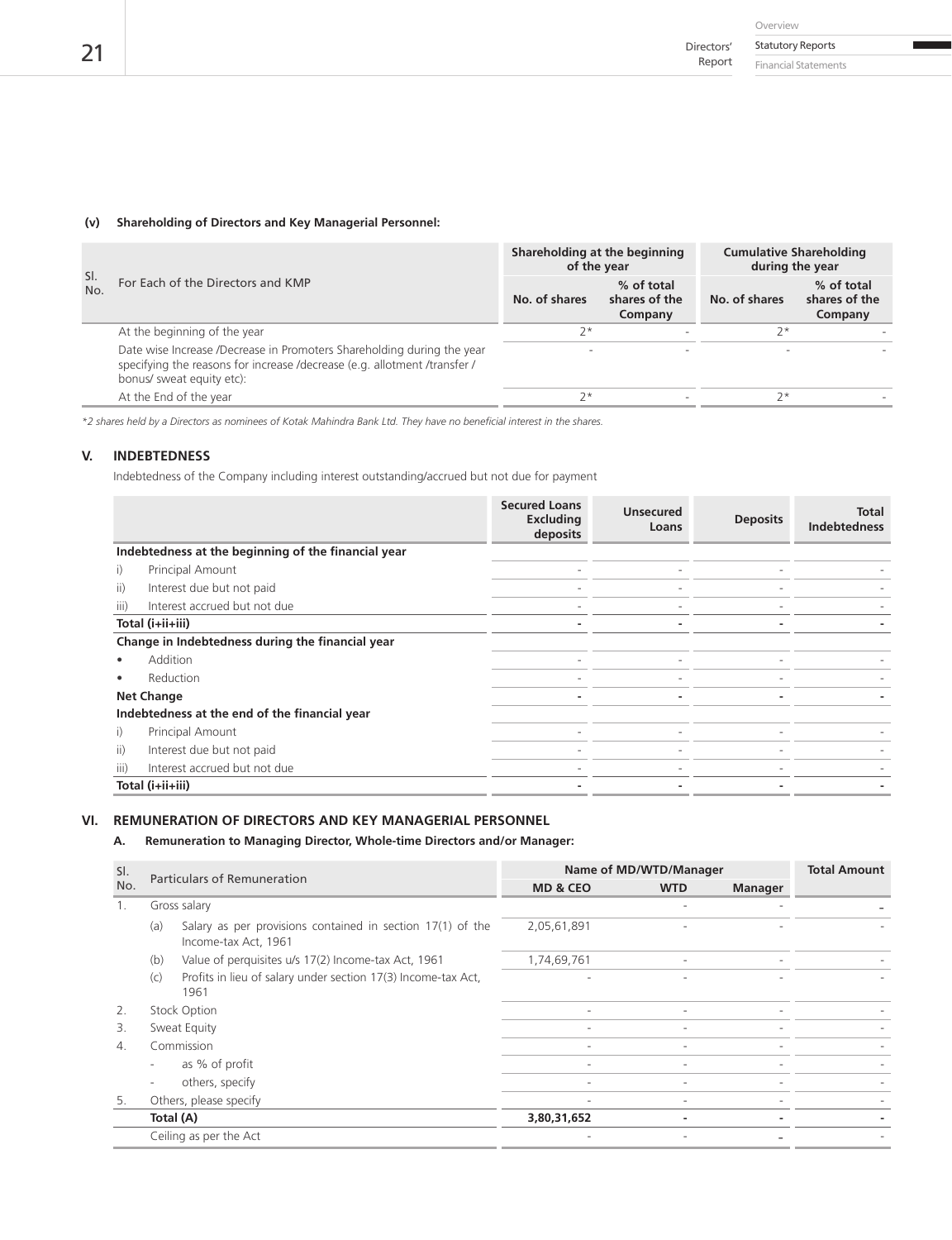#### **B. Remuneration to other directors:**

|                       |                          | (5000)     |
|-----------------------|--------------------------|------------|
| Name of Director      | <b>Sitting Fee</b>       | Commission |
| Gaurang Shah          | $\overline{\phantom{a}}$ |            |
| Arun Agarwal          | 520                      |            |
| Dhananjay Date        | 520                      |            |
| Sharda Agarwal        | 140                      |            |
| Murlidhar Gangadharan | $\overline{\phantom{a}}$ |            |
| Virat Diwanji         | $\overline{\phantom{0}}$ |            |
| Anu Agarwal           | $\overline{\phantom{0}}$ |            |

#### **C. Remuneration to Key Managerial Personnel other than MD/Manager/WTD**

| SI.<br>no.       | <b>Particulars of Remuneration</b>                                                        | <b>CEO</b>               | Company<br>Secretary     | <b>CFO</b> |
|------------------|-------------------------------------------------------------------------------------------|--------------------------|--------------------------|------------|
| 1.               |                                                                                           |                          |                          |            |
|                  | Salary as per provisions contained in section 17(1) of the<br>(a)<br>Income-tax Act, 1961 | As mentioned above       | 39,01,864                | 53,80,109  |
|                  | Value of perquisites u/s 17(2) Income-tax Act, 1961<br>(b)                                | $\overline{\phantom{a}}$ |                          | 24,77,469  |
|                  | Profits in lieu of salary under section 17(3)<br>(c)<br>Income tax Act, 1961              |                          |                          |            |
| 2.               | Stock Option                                                                              |                          |                          |            |
| 3.               | Sweat Equity                                                                              |                          | $\overline{\phantom{a}}$ |            |
| $\overline{4}$ . |                                                                                           |                          | $\overline{\phantom{a}}$ |            |
|                  | as % of profit                                                                            |                          |                          |            |
|                  | others, specify                                                                           | -                        | ٠                        |            |
| 5.               | Others, please specify                                                                    | -                        | $\overline{\phantom{a}}$ |            |
|                  | <b>Total</b>                                                                              |                          | 39,01,864                | 78,57,578  |

#### **VII. PENALTIES / PUNISHMENT/ COMPOUNDING OF OFFENCES:**

| Type      |                                  | Section of<br><b>The Companies</b><br>Act | <b>Brief</b><br><b>Description</b> | <b>Details of</b><br>Penalty /<br>Punishment/<br>Compounding<br>fees imposed | Authority<br>[RD/<br>NCLT/<br><b>COURT]</b> | Appeal made,<br>if any<br>(give Details) |
|-----------|----------------------------------|-------------------------------------------|------------------------------------|------------------------------------------------------------------------------|---------------------------------------------|------------------------------------------|
| А.        | <b>COMPANY</b>                   |                                           |                                    |                                                                              |                                             |                                          |
|           | Penalty                          |                                           |                                    |                                                                              |                                             |                                          |
|           | Punishment                       |                                           |                                    |                                                                              |                                             |                                          |
|           | Compounding                      | $\overline{\phantom{a}}$                  | $\overline{\phantom{a}}$           | ٠                                                                            | $\overline{\phantom{0}}$                    |                                          |
| <b>B.</b> | <b>DIRECTORS</b>                 |                                           |                                    |                                                                              |                                             |                                          |
|           | Penalty                          |                                           |                                    |                                                                              |                                             |                                          |
|           | Punishment                       |                                           |                                    |                                                                              |                                             |                                          |
|           | Compounding                      | $\overline{\phantom{a}}$                  | $\overline{\phantom{a}}$           | $\overline{\phantom{0}}$                                                     | -                                           |                                          |
| C.        | <b>OTHER OFFICERS IN DEFAULT</b> |                                           |                                    |                                                                              |                                             |                                          |
|           | Penalty                          |                                           |                                    |                                                                              |                                             |                                          |
|           | Punishment                       |                                           |                                    |                                                                              |                                             |                                          |
|           | Compounding                      |                                           |                                    |                                                                              |                                             |                                          |
|           |                                  |                                           |                                    |                                                                              |                                             |                                          |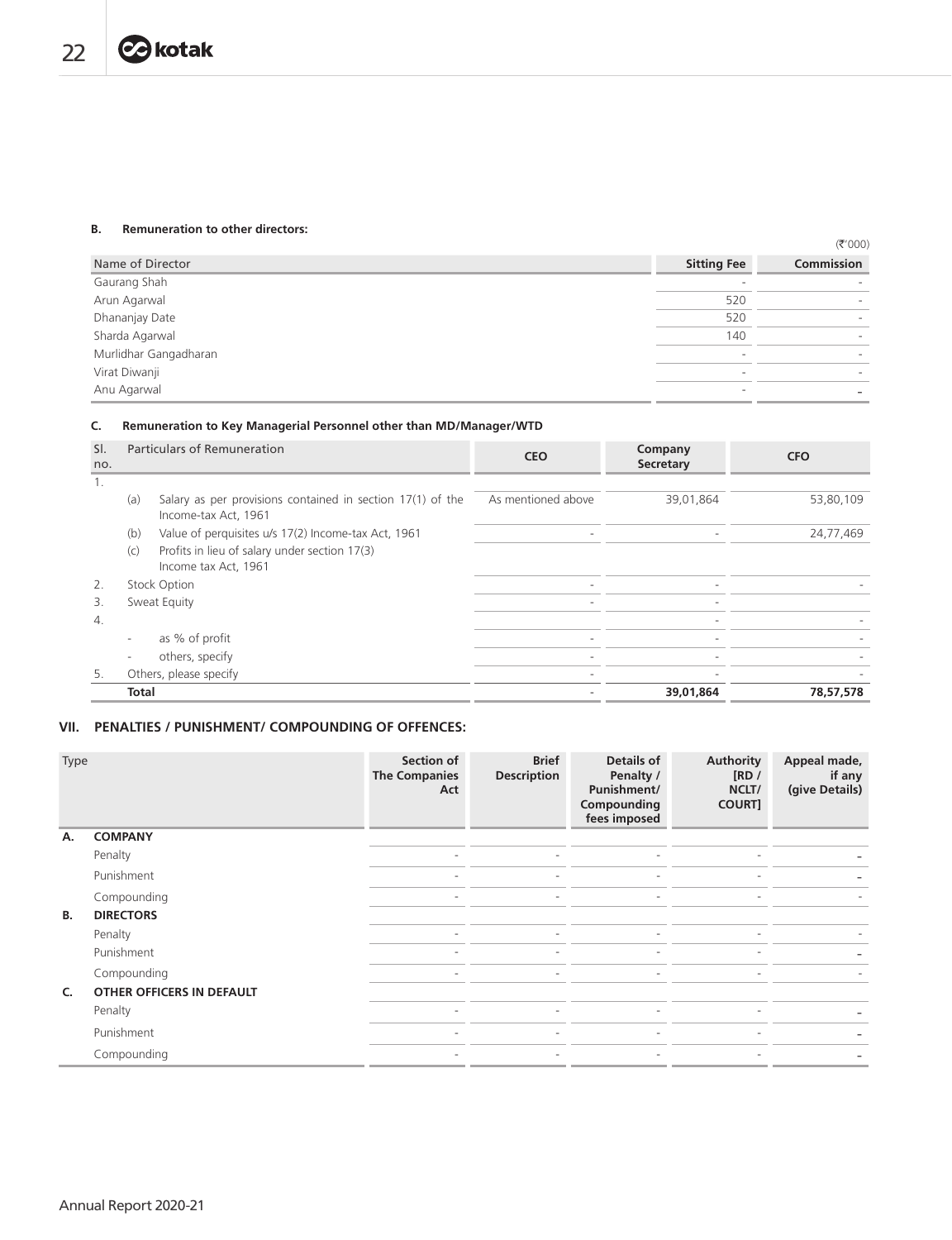23

Overview Directors'

Statutory Reports Financial Statements Report

**FORM NO. AOC-2**

(Pursuant to clause (h) of sub-section (3) of section 134 of the Act and Rule 8(2) of the Companies (Accounts) Rules, 2014)

#### **Form for disclosure of particulars of contracts/arrangements entered into by the Company with related parties referred to in sub-section (1) of section 188 of the Companies Act, 2013 including certain arm's length transactions under third proviso thereto**

#### **1. Details of contracts or arrangements or transactions not at arm's length basis: NA**

| (a) | Name(s) of the related party and nature of relationship                                                                                       | <b>NA</b>                                       |
|-----|-----------------------------------------------------------------------------------------------------------------------------------------------|-------------------------------------------------|
| (b) | Nature of contracts/arrangements/ transactions                                                                                                |                                                 |
| (c) | Duration of the contracts/ arrangements/transactions                                                                                          |                                                 |
| (d) | Salient terms of the contracts or arrangements or transactions including the value, if any                                                    |                                                 |
| (e) | Justification for entering into such contracts or arrangements or transactions                                                                |                                                 |
| (f) | Date(s) of approval by the Board                                                                                                              |                                                 |
| (q) | Amount paid as advances, if any:                                                                                                              |                                                 |
| (h) | Date on which the special resolution was passed in general meeting as required under first proviso to section 188                             |                                                 |
|     |                                                                                                                                               |                                                 |
| (a) | Details of material contracts or arrangement or transactions at arm's length basis<br>Name(s) of the related party and nature of relationship |                                                 |
| (b) | Nature of contracts/arrangements/ transactions                                                                                                |                                                 |
| (c) | Duration of the contracts / arrangements/transactions                                                                                         | As per details provided<br>in the related party |
| (d) | Salient terms of the contracts or arrangements or transactions including the value, if any                                                    | disclosures                                     |
| (e) | Date(s) of approval by the Board, if any                                                                                                      |                                                 |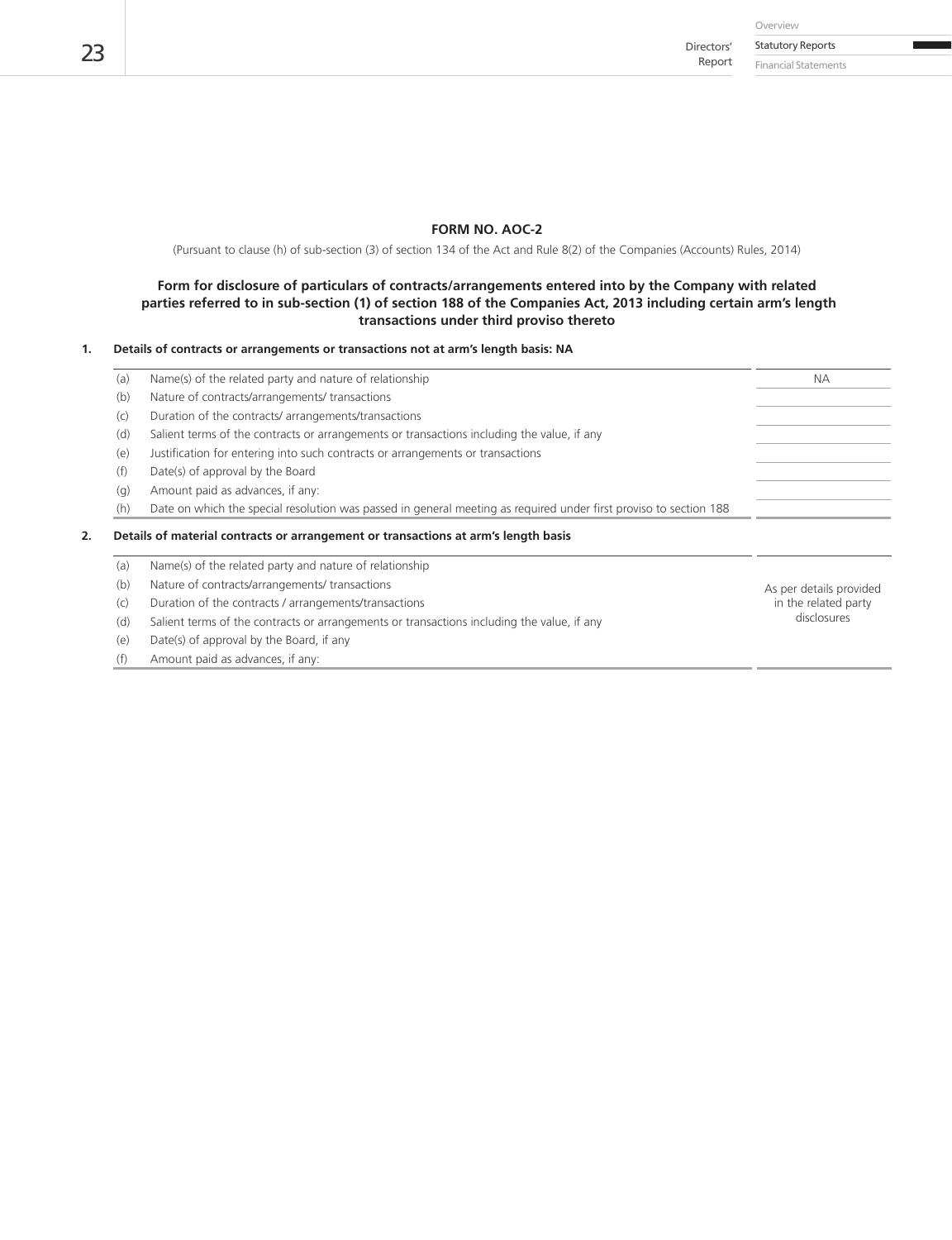# **Management Report**

As per provisions of Part IV of Schedule B of The Insurance Regulatory and Development Authority (Preparation of Financial Statements and Auditors Report of Insurance Companies) Regulations, 2002 the following Management Report for the year ended 31<sup>st</sup> March, 2021 is submitted:

- 1. The Company obtained and hold certificate of registration from Insurance Regulatory and Development Authority of India on 18<sup>th</sup> November, 2015 to start general insurance business.
- 2. We hereby certify that all the dues payable to the statutory authorities have been duly paid by the company except those under dispute or disclosed under contingent liability in the notes to account forming part of financials.
- 3. We hereby confirm that the shareholding pattern and transfer of shares during the year ended 31<sup>st</sup> March, 2021 are in accordance with the statutory or regulatory requirements.
- 4. We declare that the management has not directly or indirectly invested outside India the funds of the holders of policies issued in India.
- 5. We hereby confirm that the required solvency margins have been maintained throughout the year.
- 6. We certify that the values of all the assets have been reviewed on the date of the Balance Sheet and to the best of our belief the assets set forth in the Balance-sheets are shown in the aggregate at amounts not exceeding their realisable or market value under the several headings – "Loans", "Investments", "Agents balances", "Outstanding Premiums", "Interest, Dividends and Rents outstanding", "Interest, Dividends and Rents accruing but not due", "Amounts due from other persons or Bodies carrying on insurance business", "Sundry Debtors", "Cash" and the several items specified under "Other Accounts" except debt securities which are valued at cost/amortised cost.
- 7. The Company is exposed to a variety of risks associated with general insurance business such underwriting risk (quality and price at which risk are underwritten), reserve risk (risk of adverse development), assets risk (credit risk, market risk, liquidity risk, etc.) and expense risk (higher than planned expenses). Some of the risk beyond Company's risk appetite are transferred and managed through an appropriate reinsurance program, thereby ensuring that the risk exposure is kept at a level commensurate with its capacity. The key business risk, as mentioned above, are closely monitored and effective remedial actions are taken whenever deemed necessary.
- 8. We confirm that the company does not have any operations outside India.
- 9. a) Please refer annexure 1 for age wise analysis of claims outstanding (excluding provision of IBNR/IBNER)
	- b) Please refer annexure 2 for average claims settlement time
	- c) Please refer annexure 3 for details of claims intimated
- 10. We certify that Investments are recorded at cost and include brokerage, transfer charges, stamps etc, and excludes pre-acquisition interest, if any.

Debt securities & non-convertible preference shares are considered as 'held to maturity' and stated at historical cost adjusted for amortisation of premium or accretion of discount determined on constant yield to maturity basis over the holding/maturity period.

Mutual fund units are stated at their 'Net Asset Value' as at the Balance Sheet date.

Any unrealised gain or loss in respect of mutual funds and equity if any are recognised in 'fair value change account' in Balance Sheet and not available for distribution for dividend.

Further in case of any net mark to market loss (not permanent in nature) in respect of the above matter the additional provision has been created to the extent of the loss in 'fair value change account' on the balance sheet date and impact has been taken to Revenue/Profit and Loss Account appropriately

11. The Company has adopted a prudent investment policy aiming optimum return with minimum risk. The Company has invested predominantly in Government Securities and Corporate Securities having highest credit quality rating. The Company has a well-diversified portfolio across issuers and Industry segments in Corporate Securities. The investments are managed within the investment policy laid down by the board from time to time and are within the investment regulations and guidelines of IRDAI. There are no non-performing assets as at the end of the financial year.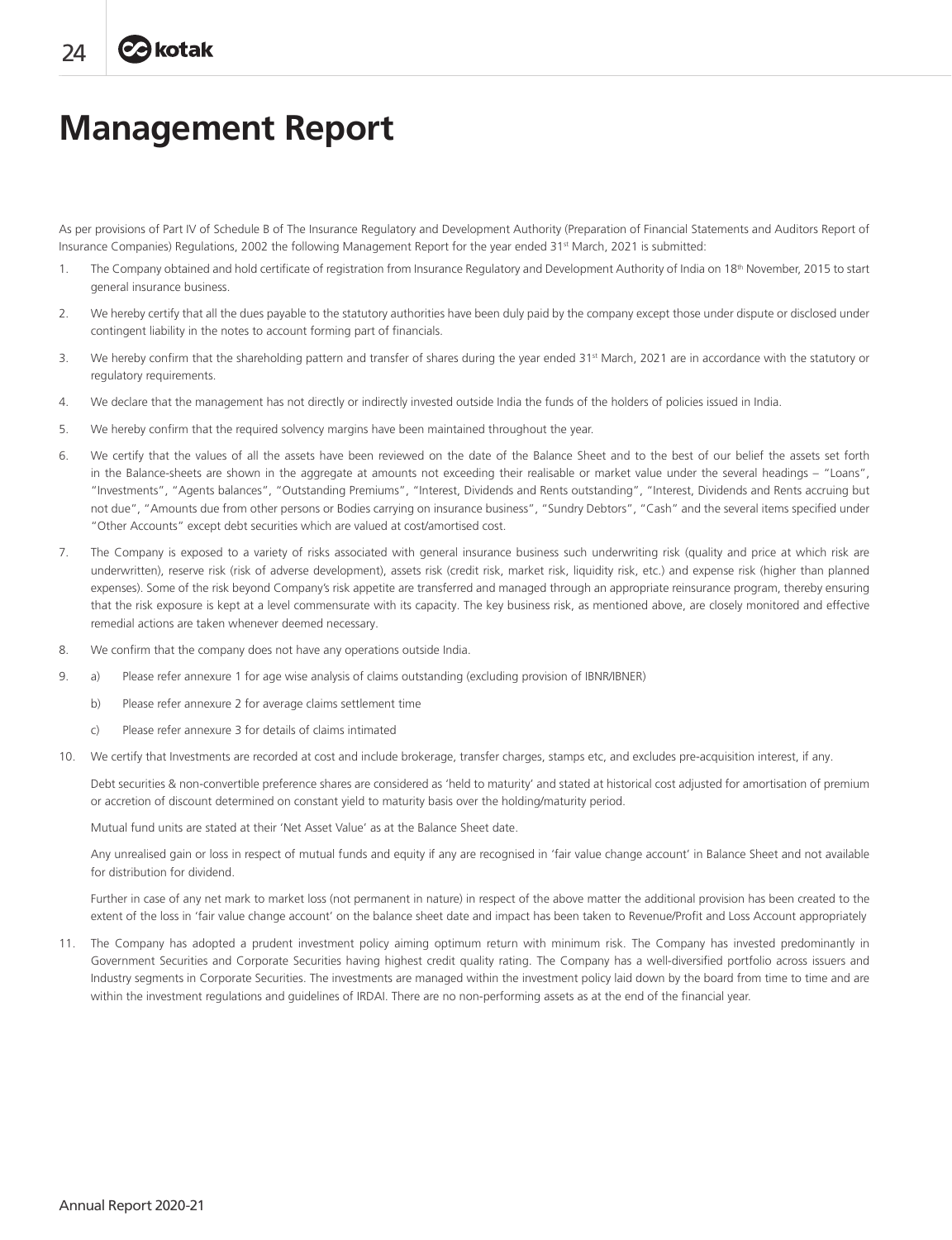Management Report Statutory Reports Financial Statements

#### 12. We confirm that:

- a) In the preparation of financial statements, the applicable accounting standards, principles and policies have been followed along with proper explanations relating to material departures, if any;
- b) The management has adopted accounting policies and applied them consistently and made judgments and estimates that are reasonable and prudent so as to give a true and fair view of the state of affairs of the company at the end of the financial year and of the operating profit or loss and of the profit or loss of the company for the year;
- c) The management has taken proper and sufficient care for the maintenance of adequate accounting records in accordance with the applicable provisions of the Insurance Act 1938 (4 of 1938) / Companies Act, 2013, for safeguarding the assets of the Company and for preventing and detecting fraud and other irregularities;
- d) The management has prepared the financial statements on a going concern basis;
- e) The management has ensured that an internal audit system commensurate with the size and nature of the business exists and is operating effectively.
- 13. Details of payments made to individuals, firms, companies and organisations in which Directors of the insurers are interested are given below:

| Sr.<br>No. | Name of the Directors       | Entity in which Director are interested | Interested As | Expense during the financial <b> </b><br>vear $(\bar{z}$ In lakhs) |
|------------|-----------------------------|-----------------------------------------|---------------|--------------------------------------------------------------------|
|            | Gaurang Shah<br>G Murlidhar | Kotak Mahindra Life Insurance Co. Ltd.  | Director      | 30.66                                                              |
|            | Gaurang Shah                | Kotak Mahindra Bank Limited             | Director      | 2.262.66                                                           |

For and on behalf of the Board of Directors of Kotak Mahindra General Insurance Company Limited

| <b>Gaurang Shah</b>     | Virat Diwanji           |
|-------------------------|-------------------------|
| Director                | Director                |
| DIN: 00016660           | DIN: 07021145           |
| Mahesh Balasubramanian  | Yash Kotak              |
| Managing Director & CEO | Chief Financial Officer |

Mumbai 28th April, 2021

#### **Krishnan Gopalakrishnan**

DIN: 02089182

Chief Compliance Officer and Company Secretary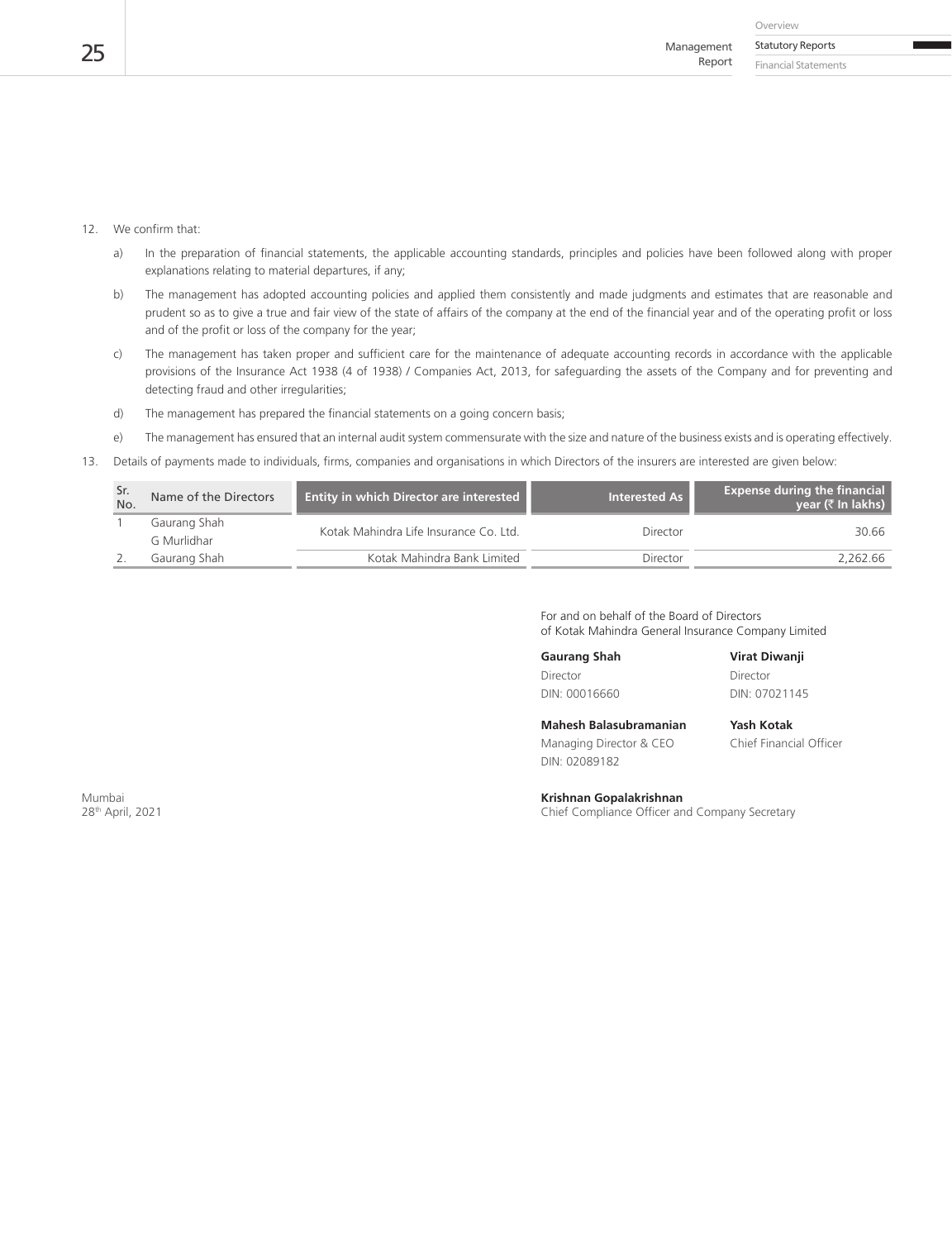Annexure-1

# Age wise analysis of claims outstanding (excluding provision of IBNR/IBNER):

# a. Year 2020-21

| Year 2020-21<br>.<br>ത |             |         |                    |         |                |                  |                  |         |              | (Amounts in thousands of Indian Rupees) |                |                 |
|------------------------|-------------|---------|--------------------|---------|----------------|------------------|------------------|---------|--------------|-----------------------------------------|----------------|-----------------|
|                        | $0-30$ days |         | 30 days - 6 months |         |                | 6months - 1 year | 1 year - 5 years |         | $> 5$ vears  |                                         | <b>Total</b>   |                 |
| Particular             | Count       | Amount  | Count              | Amount  | Count          | Amount           | Count            | Amount  | <b>Count</b> | Amount                                  | Count          | Amount          |
| Motor TP               | 69          | 45,345  | 212                | 136,584 | 75             | 54,604           | 602              | 508,450 |              |                                         | 958            | 744,983         |
|                        | 191         | 56,177  | 296                | 64,561  | 76             | 12,825           | 94               | 31,624  |              |                                         | 957            | 165,187         |
| Motor OD<br>Fire       | $\circ$     | 19,914  | $\frac{6}{2}$      | 47,729  | $\frac{6}{1}$  | 16,197           |                  | 4,300   |              |                                         | $\overline{4}$ | 88,140          |
|                        |             | 320     |                    | 120     |                | 1,058            |                  |         |              |                                         | 4              | 1,498           |
| Engineering<br>Others  |             | 6,283   | $\frac{3}{2}$      | 5,795   |                | 1,103            |                  | 1,300   |              |                                         | 24             | 14,481          |
| Health                 | 1,297       | 58,324  | 618                | 30,389  | $\overline{0}$ | 1,178            | $\overline{12}$  | 275     |              |                                         | 1,946          | 90,166          |
| Personal Accident      | $\approx$   | 5,760   | 51                 | 26,757  | 9              | 784              |                  | 1,637   |              |                                         | 105            | 34,938          |
| Marine                 |             |         |                    |         |                |                  |                  |         |              |                                         |                |                 |
| Total                  | 1,907       | 192,123 | 1,217              | 311,935 | 199            | 87,749           | 715              | 547,586 |              |                                         |                | 4,038 1,139,393 |

## Year 2019-20 **b. Year 2019-20** ف

| Particular             |          | 0-30 days | 30 days - 6 months |          |          | <b>6months</b> - 1 year | 1 year - 5 years |         | $>$ 5 years |              | <b>Total</b>  |                  |
|------------------------|----------|-----------|--------------------|----------|----------|-------------------------|------------------|---------|-------------|--------------|---------------|------------------|
|                        | Count    | Amount    | Count              | Amount   | Count    | Amount                  | Count            | Amount  |             | Count Amount | Count         | Amount           |
| Vlotor TP              | 29       | 17,636    | 201                | 123, 179 | 203      | 129,115                 | 286              | 193,933 |             |              | 719           | 463,863          |
| <b><i>Aotor</i></b> OD | 543      | 46,324    | 282                | 70,592   | 8        | 20,489                  |                  | 10,312  |             |              | 906           | 147,717          |
| $\frac{1}{10}$         | $\infty$ | 4,645     | $\frac{1}{2}$      | 141,173  | $\infty$ | 16,144                  |                  |         |             |              | $\frac{4}{3}$ | 161,962          |
| ingineering            |          |           |                    | 490      |          | 320                     |                  |         |             |              |               | $\frac{810}{10}$ |
| Others                 | $\circ$  | 824       | 20                 | 3,753    |          | 805                     |                  |         |             |              | 32            | 5,382            |
| Health                 | 597      | 22,603    | 524                | 27,432   |          | 136                     |                  | 1,649   |             |              | 1,221         | 51,820           |
| Personal Accident      | 65       | 13,403    | $\overline{4}$     | 39,286   |          |                         |                  |         |             |              | 107           | 52,689           |
| <b>Total</b>           | 1,346    | 105,435   | 1,101              | 405,905  | 275      | 167,009                 | 307              | 205,894 |             |              | 3,029         | 884,243          |
|                        |          |           |                    |          |          |                         |                  |         |             |              |               |                  |

### Year 2018-19 **c. Year 2018-19** ن<br>

| articular         | $0-30$ days    |               | 30 days - 6 months |         |     | 6months - 1 year | 1 year - 5 years |               | > 5 years |               | <b>Total</b>  |         |
|-------------------|----------------|---------------|--------------------|---------|-----|------------------|------------------|---------------|-----------|---------------|---------------|---------|
|                   | Count          | <b>Amount</b> | Count              | Amount  |     | Count Amount     | Count            | <b>Amount</b> | Count     | <b>Amount</b> | Count         | Amount  |
| <b>Aotor TP</b>   | $\approx$      | 16,210        | 131                | 57,300  | 75  | 34,760           | 100              | 62,772        |           |               | 340           | 171,042 |
| Motor OP          | 360            | 31,706        | 196                | 49,319  | 67  | 12,197           |                  | 7,258         |           |               | 650           | 100,480 |
| Fire              |                | 986           | $\frac{5}{5}$      | 42,838  | 51  | 118,026          |                  | 3,891         |           |               | 83            | 165,741 |
| <b>Jthers</b>     |                | 2,712         |                    | 609     |     |                  |                  |               |           |               |               | 3,392   |
| Health            | 197            | 15,007        | 75                 | 10,062  |     | 721              |                  | 405           |           |               | 284           | 26,195  |
| Personal Accident | $\frac{15}{1}$ | 3,893         |                    | 3,758   |     |                  |                  |               |           |               | $\frac{1}{2}$ | 7,651   |
| <b>Tal</b>        | 615            | 70,514        | 422                | 163,886 | 205 | 165,775          | 141              | 74,326        |           |               | 1,383         | 474,501 |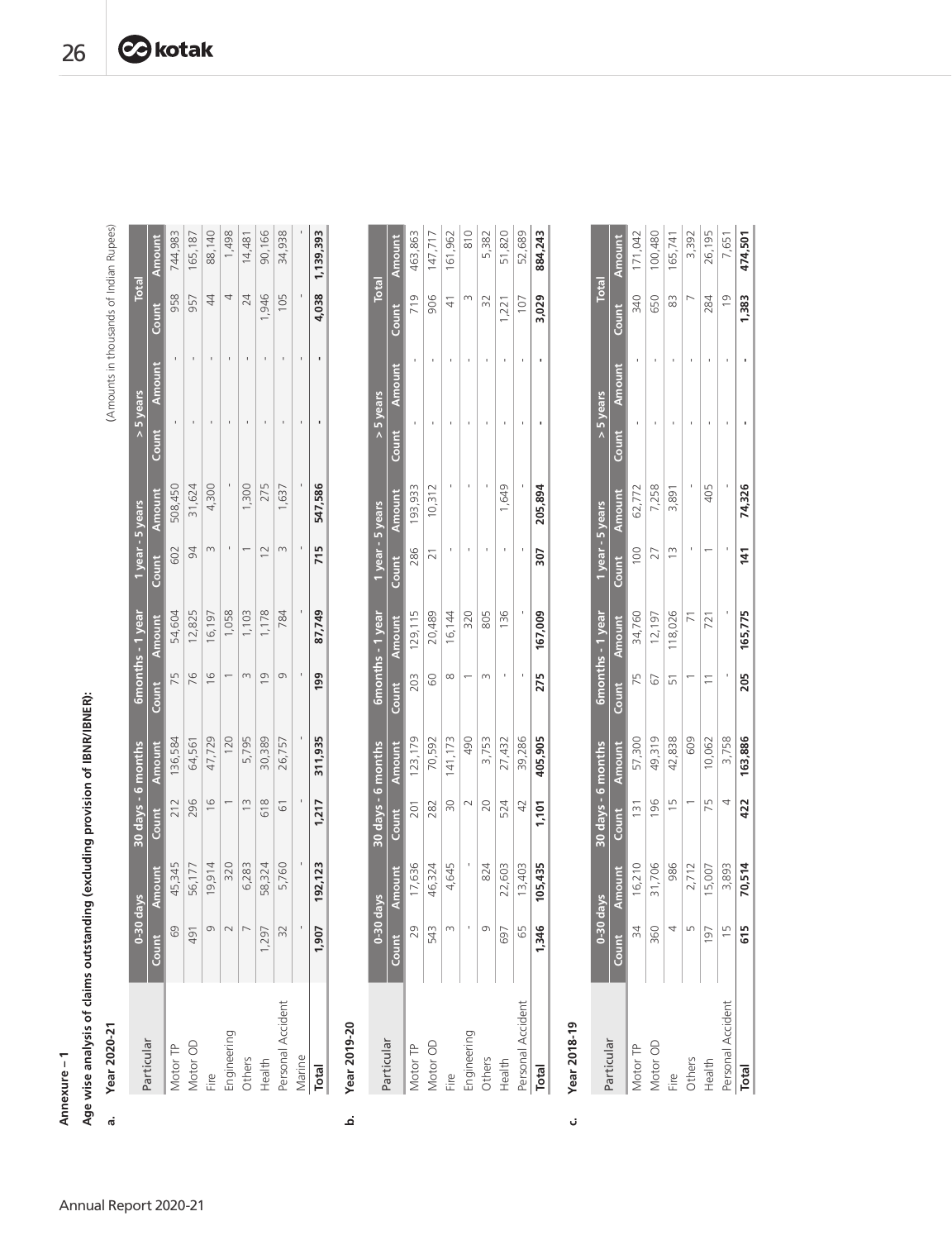# d. Year 2017-18 **d. Year 2017-18**

|                             |                | 1-30 days     |               | 30 days - 6months |    | 6months - 1 year |    | 1 year - 5 years | $>$ 5 years  | <b>Total</b> |                       |
|-----------------------------|----------------|---------------|---------------|-------------------|----|------------------|----|------------------|--------------|--------------|-----------------------|
| Type                        | Count          | <b>Amount</b> | Count         | Amount            |    | Count Amount     |    | Count Amount     | Count Amount |              | Count Amount          |
| ire:                        | $\supseteq$    | 9,874         |               | 2,362             |    | 3,560            |    |                  |              | 32           | 15,796                |
| Aotor OD                    | 343            | 19,056        | 201           | 46,830            | 28 | 8,918            |    | 2,640            |              | 577          | 77,444                |
| Motor TP                    | $\frac{8}{10}$ | 7,221         | $\sqrt{2}$    | 15,651            | 50 | 25,475           | 23 | 11,996           |              | 131          |                       |
| Ł                           |                | 160           | $\frac{6}{1}$ | 4,036             |    |                  |    |                  |              | 23           |                       |
| Health                      |                | 5,498         | 32            | 2,242             |    |                  |    |                  |              | 143          | $\frac{4,196}{7,740}$ |
| <i><b>Aiscellaneous</b></i> |                |               |               | 386               |    |                  |    |                  |              |              | 386                   |
| irand Total                 | 489            | 41,809        | 304           | 71,507            | 86 | 37,953           | 28 | 14,636           |              | 505          | 165,905               |

# Year 2016-17 **e. Year 2016-17**  $\dot{\bf e}$

|                            | -30 days       |               | 30 days - 6months |              |   | 6months - 1 year | 1 year - 5 years | > 5 years    | Total         |        |
|----------------------------|----------------|---------------|-------------------|--------------|---|------------------|------------------|--------------|---------------|--------|
| Type                       | Count          | <b>Amount</b> |                   | Count Amount |   | Count Amount     | Count Amount     | Count Amount | Count Amount  |        |
| ire<br>i                   |                |               |                   |              |   |                  |                  |              |               |        |
|                            | 248            | 10,127        | 83                | 15,088       |   | 1,335            |                  |              | 334           | 26,550 |
| Motor OD<br>Motor TP<br>PA |                | 2,920         |                   | 7,165        |   | 1,900            |                  |              | $\frac{1}{2}$ | 11,985 |
|                            |                | 160           |                   | 79           |   |                  |                  |              |               | 239    |
| Health                     | $\overline{4}$ | 2,062         |                   | 926          |   |                  |                  |              | 56            | 2,988  |
| <b>Others</b>              |                |               |                   |              |   |                  |                  |              |               |        |
| <b>Grand Total</b>         | 308            | 15,269        |                   | 113 23,258   | ∞ | 3,235            |                  |              | 430           | 41,762 |

# Annexure-2 **Annexure – 2**

# Average Claims Settlement Time: **Average Claims Settlement Time:**

# Year 2018-19 **Year 2018-19**

|                             | 2020-21        |               | 2019-20          |               |                | 2018-19        | 2017-18       |                       | 2016-17 |             | 2015-16       |             |
|-----------------------------|----------------|---------------|------------------|---------------|----------------|----------------|---------------|-----------------------|---------|-------------|---------------|-------------|
| Type                        | Count          | <b>Days</b>   | Count            | <b>Days</b>   | Count          | <b>Days</b>    | Count         | <b>Days</b>           | Count   | <b>Days</b> | Count         | <b>Days</b> |
| Fire                        | 243            | 110           | 165              | 216           | 55             | 187            | $\frac{1}{2}$ | 122                   |         |             |               |             |
|                             | 30,850         | $\frac{6}{1}$ | 23,880           | $\frac{1}{2}$ | 16,538         | $\overline{0}$ | 10,909        | 24                    | 2,763   | 20          | $\infty$      | ľ           |
| Motor OD<br>Motor TP        | 14             | 551           | 63               | 460           | 66             | 310            | $\frac{5}{5}$ | 182                   |         | 183         |               |             |
| $\mathbb{A}$                | 441            | $\frac{1}{2}$ | 451              | $\approx$     | 195            | $\approx$      | $\sqrt{4}$    | $\supseteq$           |         |             |               |             |
| Health                      | 23,461         | $\frac{2}{3}$ | 19,510           | $\supseteq$   | 7,032          | <u>ර</u>       | 1,064         | $\stackrel{\circ}{=}$ | 394     |             |               |             |
| Others                      | $\approx$      | ù۱            | $\overline{101}$ | 87            | $\overline{4}$ | ò              |               | 37                    |         |             |               |             |
| ingineering                 |                | 291           |                  | 33            |                | 107            |               |                       |         |             |               |             |
| <b>Norkmen Compensation</b> | $\overline{0}$ | 228           |                  | 228           |                |                |               |                       |         |             |               |             |
| Marine                      | Ξ              | Ξ             | ₹                | ₹             | $\leq$         | $\leq$         | $\leq$        | $\frac{1}{2}$         | $\leq$  | ₹           | $\frac{4}{2}$ | $\leq$      |

Statutory Reports Financial Statements Management Report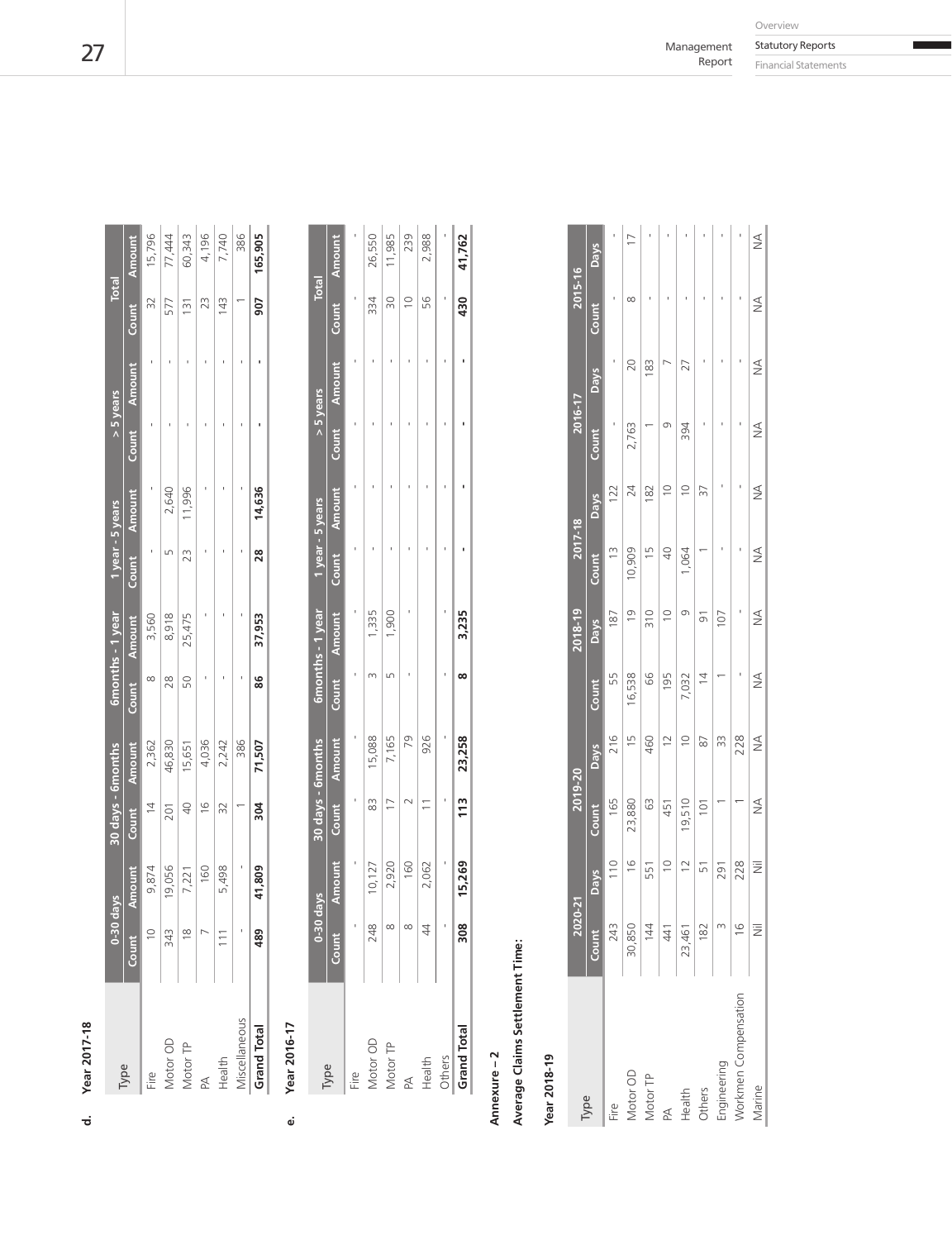#### **Annexure – 3**

#### **Details of Claims Intimated\* :**

|                       |          |               |                          |         |                 |               | (Amounts in thousands of Indian Rupees) |               |
|-----------------------|----------|---------------|--------------------------|---------|-----------------|---------------|-----------------------------------------|---------------|
| <b>Particluars</b>    | Eastern. | <b>Amount</b> | <b>Northern</b>          | Amount. | <b>Southern</b> | <b>Amount</b> | Western                                 | <b>Amount</b> |
| Fire                  | 40       | 13,733        | 74                       | 11,253  | 38              | 13,357        | 94                                      | 75,823        |
| Engineering           |          | $\sim$        | $\overline{\phantom{a}}$ | 320     |                 | 1.164         | $\overline{\phantom{a}}$                |               |
| Motor OD              | 2,966    | 85,691        | 12,760                   | 392,490 | 7,413           | 173.964       | 7,762                                   | 205,553       |
| Motor TP              | 26       | 34,315        | 133                      | 171,258 | 151             | 103,923       | 73                                      | 74,402        |
| Worksmen Compensation |          | 220           | $\overline{2}$           | 140     |                 | 250           | 13                                      | 4,325         |
| Personal Accident     | 23       | 5,405         | 93                       | 30.238  | 168             | 18,618        | 155                                     | 37,299        |
| Health Insurance      | 1.017    | 34,242        | 5,197                    | 200,924 | 4,666           | 182,940       | 13,306                                  | 321,806       |
| Others                | 15       | 2.098         | 55                       | 1.867   | 44              | 932           | 58                                      | 10,251        |
| Total                 | 4,088    | 175,704       | 18,316                   | 808,490 | 12,484          | 495,148       | 21,461                                  | 729,459       |

*\* Including both:* 

*1) actual reserve created on claim intimation plus* 

*2) changes in reserves (increase/decrease) after claims are settled and paid off or any subsequent revision in claim reserve amount*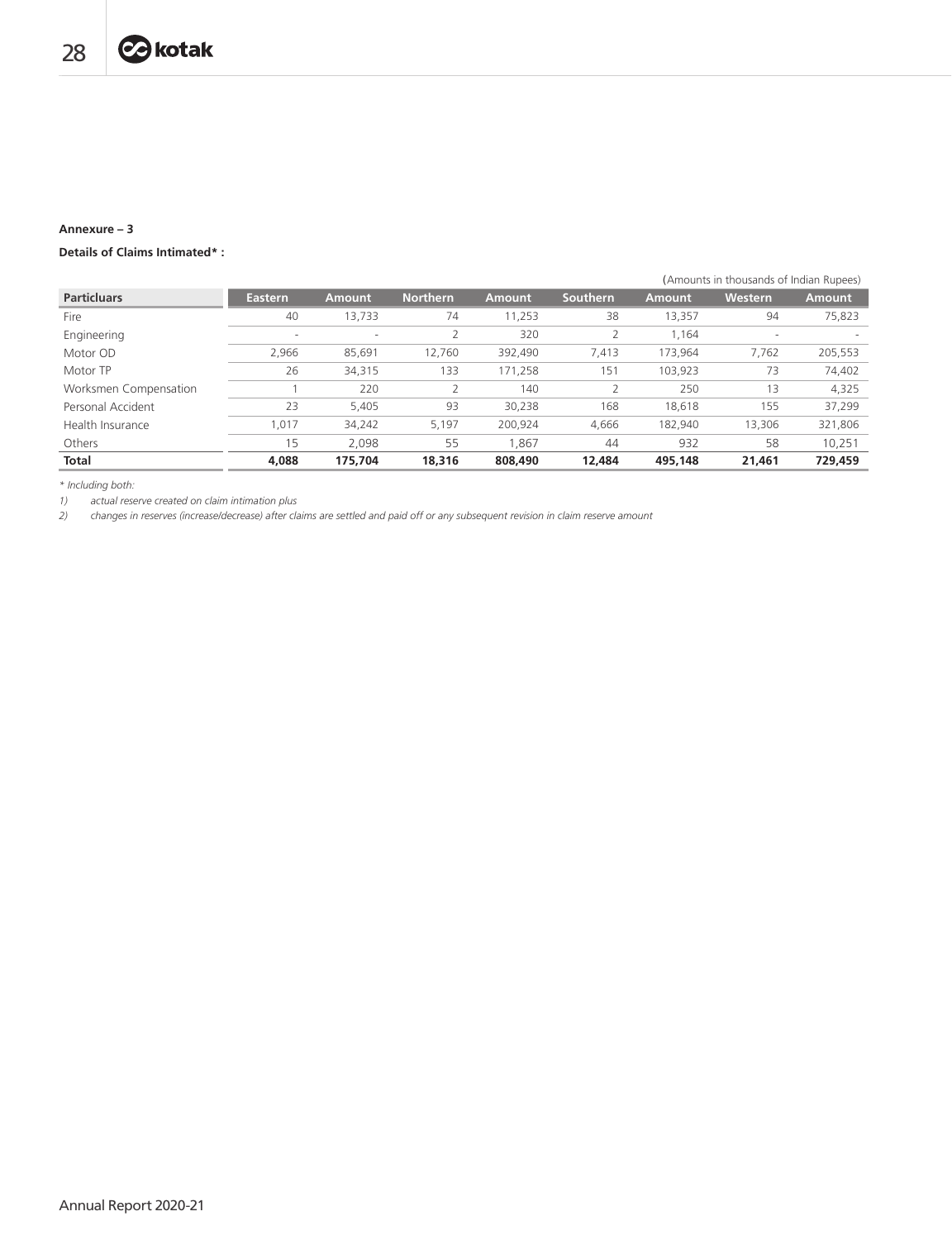Independent Auditor's Report Statutory Reports Financial Statements

# **Independent Auditors' Report**

**To,**

**The Members of**

#### **KOTAK MAHINDRA GENERAL INSURANCE COMPANY LIMITED**

#### **REPORT ON THE AUDIT OF THE FINANCIAL STATEMENTS**

#### **Opinion**

We have audited the accompanying financial statements of **Kotak Mahindra General Insurance Company Limited** ("the Company"), which comprise the Balance Sheet as at 31<sup>st</sup> March, 2021, the Revenue Accounts, the Profit and Loss Account and the Receipts and Payments Account for the year then ended, and notes to the financial statements, including a summary of the significant accounting policies and other explanatory notes.

In our opinion and to the best of our information and according to the explanations given to us, the aforesaid financial statements give the information required by provisions of the Insurance Act, 1938, as amended by the Insurance Laws (Amendment) Act, 2015 (the "Insurance Act") read with Insurance Regulatory and Development Act, 1999 (the "IRDA Act"), Insurance Regulatory and Development Authority (Preparation of Financial Statements and Auditor's Report of Insurance Companies) Regulations, 2002 (the "IRDA Financial Statements Regulations"), order/ directions, circulars, guidelines issued by the Insurance Regulatory and Development Authority of India (the "IRDAI") in this regard and the Companies Act, 2013, as amended, ('the Act') to the extent applicable and in the manner so required, and give true and fair view in conformity with the accounting principles generally accepted in India, as applicable to insurance companies:

- i. in the case of the Balance Sheet, of the state of affairs of the Company as at  $31<sup>st</sup>$  March, 2021;
- ii. in the case of the Revenue Accounts, of the net surplus/(deficit) for the year ended on that date;
- iii. in the case of the Profit and Loss Account, of the loss for the year ended on that date; and
- iv. in the case of the Receipts and Payments Account, of the receipts and payments for the year ended on that date.

#### **Basis for Opinion**

We conducted our audit in accordance with the Standards on Auditing (SAs) specified under section 143(10) of the Act. Our responsibilities under those Standards are further described in the 'Auditor's Responsibilities for the Audit of the Financial Statements' section of our report. We are independent of the Company in accordance with the 'Code of Ethics' issued by the Institute of Chartered Accountants of India ("ICAI") together with the ethical requirements that are relevant to our audit of the financial statements under the provisions of the Act and the Rules thereunder, and we have fulfilled our other ethical responsibilities in accordance with these requirements and the Code of Ethics. We believe that the audit evidence we have obtained is sufficient and appropriate to provide a basis for our opinion.

#### **Information Other than the Financial Statements and Auditor's Report Thereon**

The Company's Board of Directors is responsible for the other information. The other information obtained at the date of this auditor's report is Director's Report but does not include the Financial Statements and our Auditor's report thereon.

Our opinion on the financial statements does not cover the other information and we do not express any form of assurance conclusion thereon.

In connection with our audit of the financial statements, our responsibility is to read the other information and, in doing so, consider whether the other information is materially inconsistent with the financial statements or our knowledge obtained in the audit, or otherwise appears to be materially misstated.

If, based on the work we have performed on the other information obtained prior to the date of this auditor's report, we conclude that there is a material misstatement of this other information, we are required to report that fact. We have nothing to report in this regard.

#### **Responsibility of Management and Those Charged With Governance for the Financial Statements**

The Company's Board of Directors is responsible for the matters stated in section 134(5) of the Act with respect to the preparation of these financial statements that give a true and fair view of the financial position, financial performance and receipts and payments of the Company in accordance with the requirements of the Insurance Act, the IRDA Act, the IRDA Financial Statements Regulations, the Act and in accordance with the accounting principles generally accepted in India, including the applicable Accounting Standards specified under Section 133 of the Act read with relevant rules issued thereunder. This responsibility also includes maintenance of adequate accounting records in accordance with the provisions of the Act for safeguarding of the assets of the Company and for preventing and detecting frauds and other irregularities; selection and application of appropriate accounting policies; making judgments and estimates that are reasonable and prudent; and design, implementation and maintenance of adequate internal financial controls, that were operating effectively for ensuring the accuracy and completeness of the accounting records, relevant to the preparation and presentation of the financial statements that give a true and fair view and are free from material misstatement, whether due to fraud or error.

In preparing the financial statements, management is responsible for assessing the Company's ability to continue as a going concern, disclosing, as applicable, matters related to going concern and using the going concern basis of accounting unless management either intends to liquidate the Company or to cease operations, or has no realistic alternative but to do so.

The Board of Directors are also responsible for overseeing the company's financial reporting process.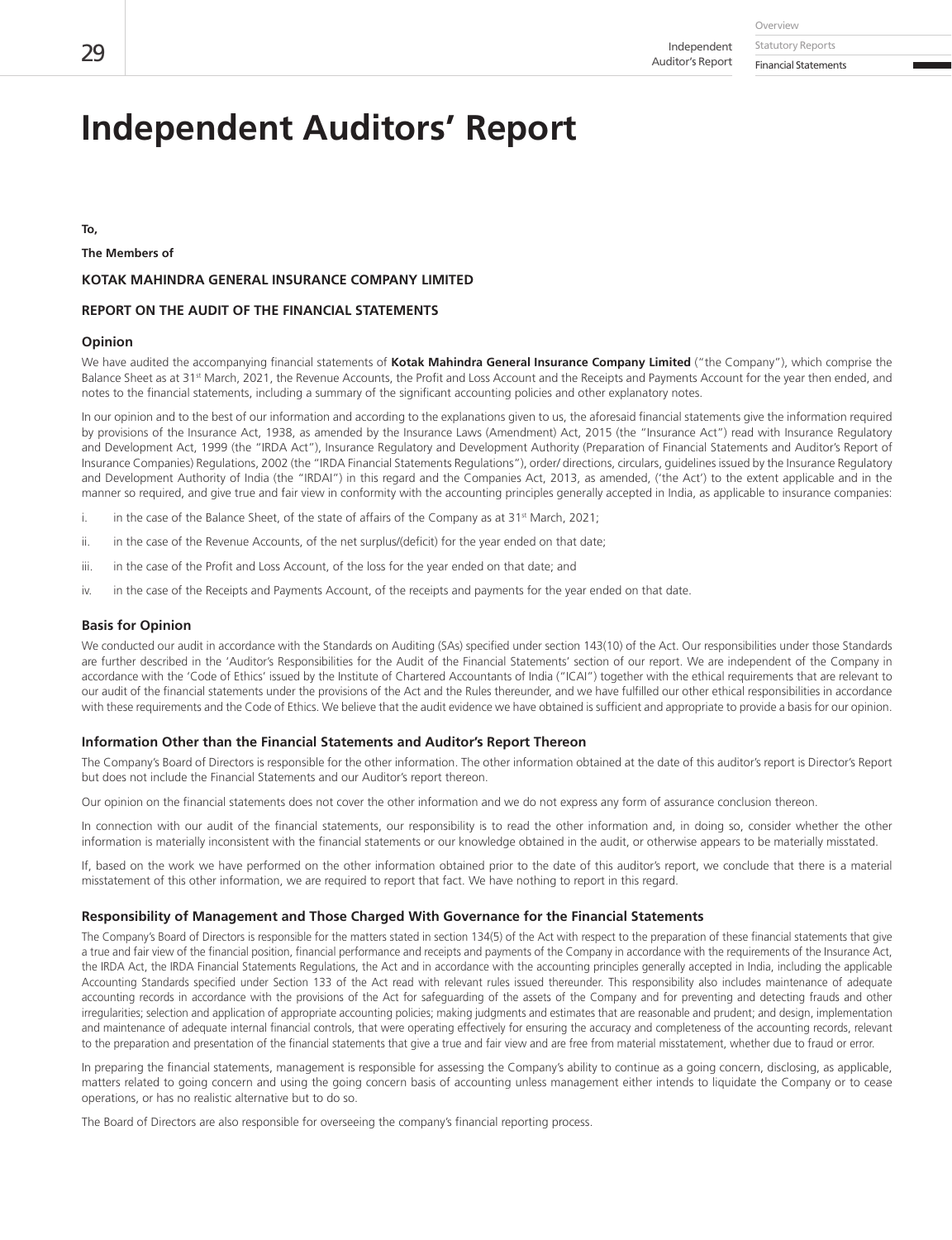#### **Auditor's Responsibilities for the Audit of the Financial Statements**

Our objectives are to obtain reasonable assurance about whether the financial statements as a whole are free from material misstatement, whether due to fraud or error, and to issue an auditor's report that includes our opinion. Reasonable assurance is a high level of assurance but is not a guarantee that an audit conducted in accordance with SAs will always detect a material misstatement when it exists. Misstatements can arise from fraud or error and are considered material if, individually or in the aggregate, they could reasonably be expected to influence the economic decisions of users taken on the basis of these financial statements.

As part of an audit in accordance with SAs, we exercise professional judgment and maintain professional skepticism throughout the audit. We also:

- Identify and assess the risks of material misstatement of the financial statements, whether due to fraud or error, design and perform audit procedures responsive to those risks, and obtain audit evidence that is sufficient and appropriate to provide a basis for our opinion. The risk of not detecting a material misstatement resulting from fraud is higher than for one resulting from error, as fraud may involve collusion, forgery, intentional omissions, misrepresentations, or the override of internal control.
- Obtain an understanding of internal control relevant to the audit in order to design audit procedures that are appropriate in the circumstances. Under section 143(3)(i) of the Act, we are also responsible for expressing our opinion on whether the Company has adequate internal financial controls system with reference to Financial Statements and the operating effectiveness of such controls.
- Evaluate the appropriateness of accounting policies used and the reasonableness of accounting estimates and related disclosures made by management.
- Conclude on the appropriateness of management's use of the going concern basis of accounting and, based on the audit evidence obtained, whether a material uncertainty exists related to events or conditions that may cast significant doubt on the Company's ability to continue as a going concern. If we conclude that a material uncertainty exists, we are required to draw attention in our auditor's report to the related disclosures in the financial statements or, if such disclosures are inadequate, to modify our opinion. Our conclusions are based on the audit evidence obtained up to the date of our auditor's report. However, future events or conditions may cause the Company to cease to continue as a going concern.
- Evaluate the overall presentation, structure and content of the financial statements, including the disclosures, and whether the financial statements represent the underlying transactions and events in a manner that achieves fair presentation.

We communicate with those charged with governance regarding, among other matters, the planned scope and timing of the audit and significant audit findings, including any significant deficiencies in internal control that we identify during our audit.

We also provide those charged with governance with a statement that we have complied with relevant ethical requirements regarding independence, and to communicate with them all relationships and other matters that may reasonably be thought to bear on our independence, and where applicable, related safeguards.

#### **Other Matter**

Pursuant to IRDAI (Appointed Actuary) Regulations 2017, the actuarial valuation of liabilities in respect of claims Incurred But Not Reported ("IBNR"), claims Incurred But Not Enough Reported ("IBNER") and Premium Deficiency Reserve ("PDR") as at 31st March, 2021, has been duly certified by the Appointed Actuary. They have also certified that assumptions used for such valuation are appropriate and in accordance with the guidelines and norms issued by the IRDAI and the Institute of Actuaries of India in concurrence with the IRDAI. Accordingly, we have relied upon the aforesaid certificate from the Appointed Actuary while forming our opinion on the financial statements of the Company.

Our opinion is not modified in respect of above matter

#### **Report on Other Legal and Regulatory Requirements**

- 1. As required by the IRDA Financial Statements Regulations, we have issued a separate certificate dated 28<sup>th</sup> April, 2021 certifying the matters specified in paragraphs 3 and 4 of Schedule C to the IRDA Financial Statements Regulations.
- 2. This Report does not include a statement on the matters specified in paragraph 3 and 4 of the Companies (Auditor's Report) Order, 2016 ("the Order") issued by the Central Government of India in terms of sub-section 11 of Section 143 of the Act, since in our opinion and according to the information and explanations given to us, the said Order is not applicable to the Company.
- 3. As required by IRDA Financial Statements Regulations, read with Section 143 (3) of the Act, we report that:
	- a. We have sought and obtained all the information and explanations which to the best of our knowledge and belief were necessary for the purposes of our audit;
	- b. In our opinion, proper books of account as required by law have been kept by the Company so far as it appears from our examination of those books;
	- c. As the Company's financial accounting system is centralised at Head Office, no returns for the purposes of our audit are prepared at the branches of the Company;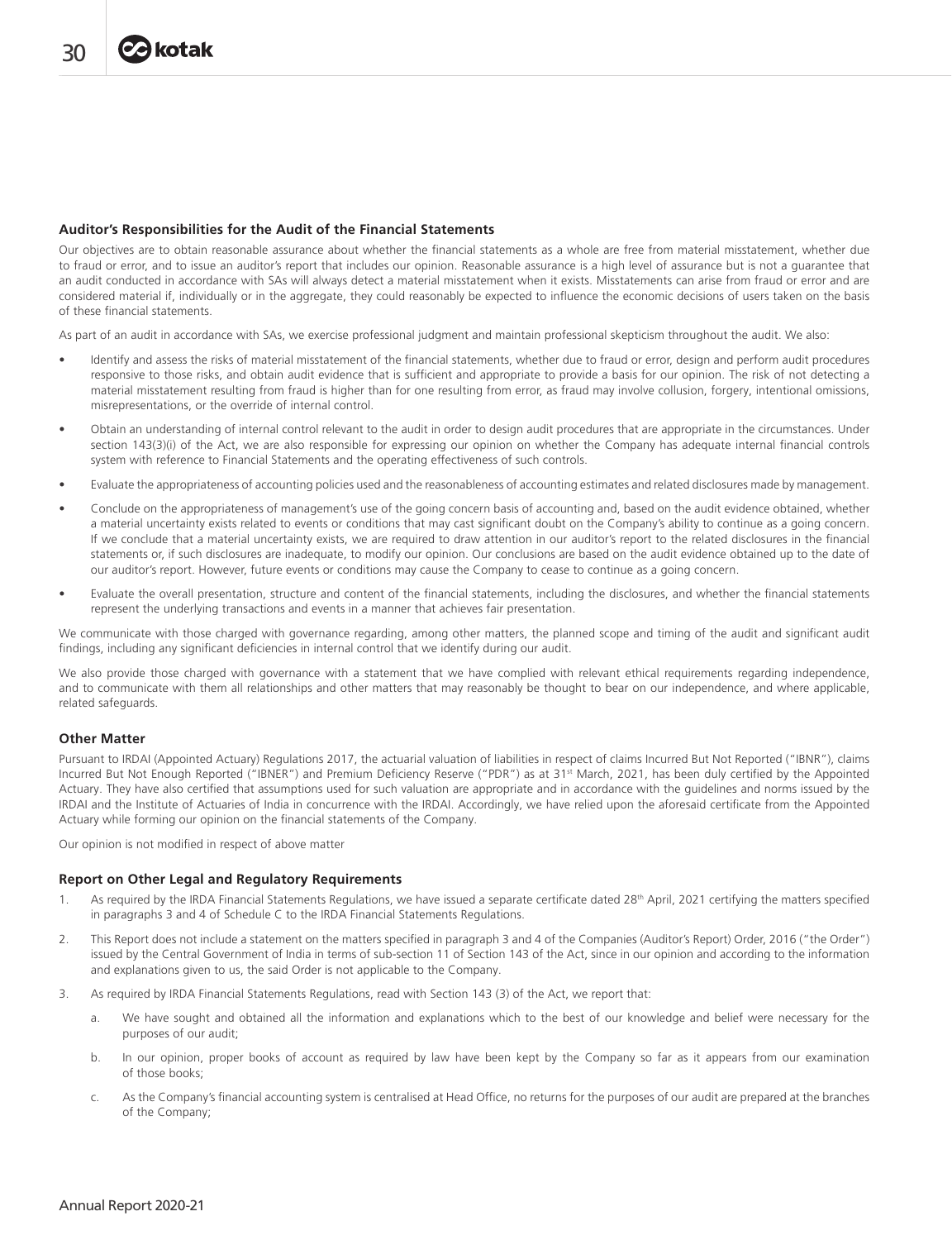Independent Auditor's Report

Financial Statements

- d. The Balance Sheet, the Revenue Accounts, the Profit and Loss Account, and the Receipts and Payments Account dealt with by this Report are in agreement with the books of account;
- e. In our opinion and to the best of our information and according to the explanations given to us, investments have been valued in accordance with the provisions of the Insurance Act the IRDA Financial Statements Regulations and / or orders / directions/circulars/guidelines issued by the IRDAI in this behalf;
- f. In our opinion and to the best of our information and according to the explanations given to us, the Balance Sheet, the Revenue Accounts, the Profit and Loss Account and the Receipts and Payments Account dealt with by this report comply with the Accounting Standards specified under Section 133 of the Act to the extent they are not inconsistent with the accounting principles prescribed in the IRDA Financial Statements Regulations and orders/directions issued by IRDAI in this regard;
- g. In our opinion and to the best of our information and according to the explanations given to us, the accounting policies selected by the Company are appropriate and are in compliance with the Accounting Standards specified under Section 133 of the Act, to the extent they are not inconsistent with the accounting principles prescribed in the IRDA Financial Statements Regulations and orders / directions issued by the IRDAI in this behalf;
- h. On the basis of the written representations received from the directors as on 31st March, 2021 taken on record by the Board of Directors, none of the directors is disqualified as on 31<sup>st</sup> March, 2021 from being appointed as a director in terms of Section 164 (2) of the Act;
- i. As required by The Companies (Amendment) Act, 2017, in our opinion, according to information and explanations given to us, the remuneration paid/ provided by the Company to its directors during the year is within the limits prescribed under section 197 of the Act, however approval of remuneration paid to the Managing Director under Section 34A of the Insurance Act, 1938 from the IRDAI is awaited;
- j. With respect to the adequacy of the internal financial controls with reference to financial statements of the Company and the operating effectiveness of such controls, refer to our separate Report in "**Annexure A**";
- k. With respect to the other matters to be included in the Auditor's Report in accordance with Rule 11 of the Companies (Audit and Auditors) Rules, 2014, in our opinion and to the best of our information and according to the explanations given to us:
	- i. The Company has disclosed the impact of pending litigations on its financial position in its financial statements Refer Note 3 of Schedule 16 to the financial statements;
	- ii. Liability for insurance contracts, is determined by the Company's Actuary referred to in Other Matter paragraph above, on which we have placed reliance; and the Company did not have any other long-term contracts including derivative contracts for which there were any material foreseeable losses - Refer Note 33 of schedule 16 to the financial statements;
	- iii. There are no amounts which are required to be transferred, to the Investor Education and Protection Fund by the Company for financial statements.
	- iv. There are no amounts which are required to be transferred to the Senior Citizens' Welfare Fund Account by the Company for financial statements.

For **V. C. Shah & Co.** Chartered Accountants Firm Registration No. 109818W

**V. C. Shah**

Partner Membership Number: 010360 UDIN: 21010360AAAYHD5402 Place: Mumbai Date: 27<sup>th</sup> April, 2021

For **MSKA & Associates** Chartered Accountants Firm Registration No. 105047W

#### **Swapnil Kale**

Partner Membership No: 117812 UDIN: 21117812AAAAED7286 Place: Mumbai Date: 27<sup>th</sup> April, 2021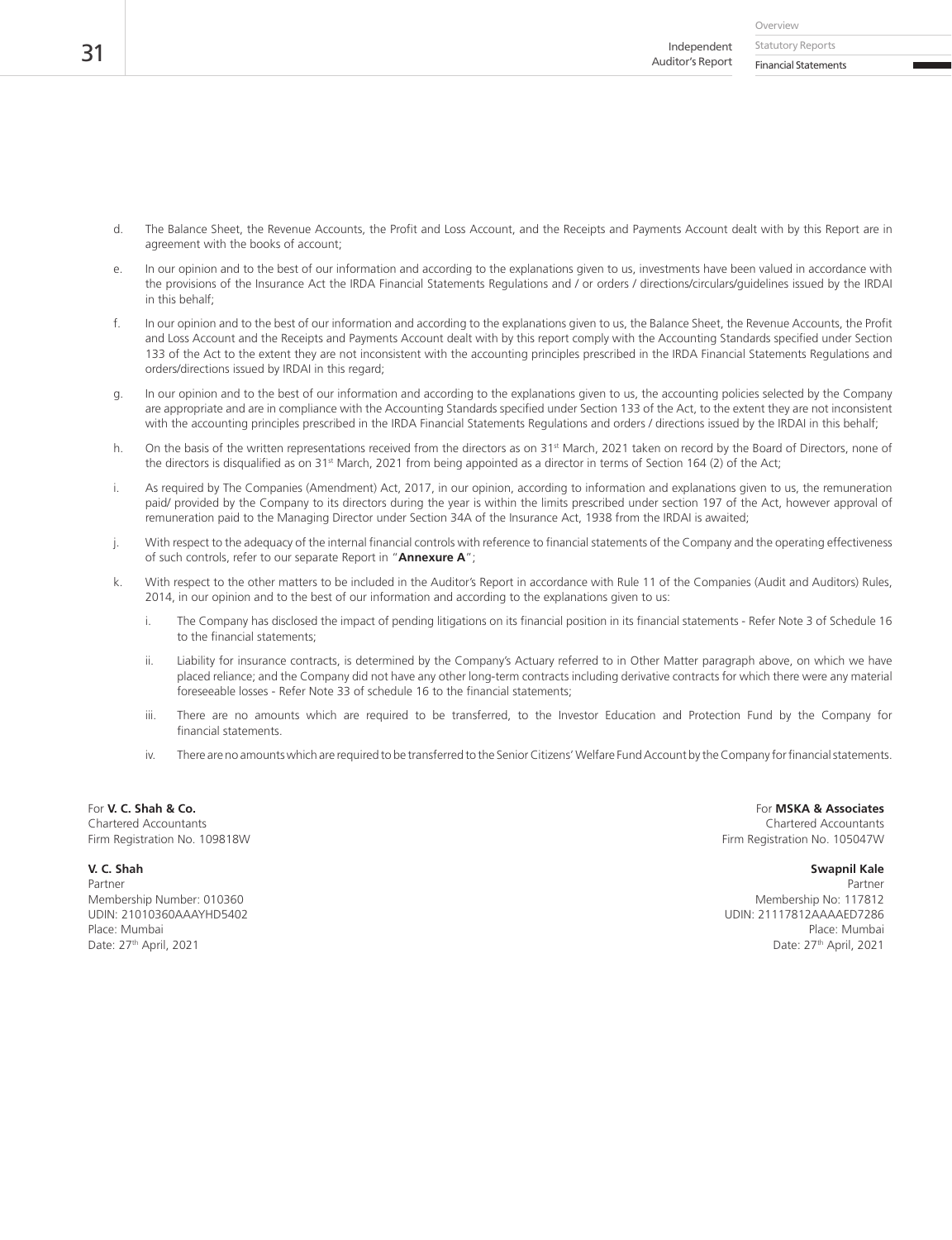# **Annexure "A"**

#### **To the Independent Auditors' Report of Even Date on the Financial Statements of Kotak Mahindra General Insurance Company Limited**

(Referred to in paragraph 3(j) under 'Report on Other Legal and Regulatory Requirements' of the Independent Auditor's Report of even date to the members of Kotak Mahindra General Insurance Company Limited on the financial statements for the year ended 31<sup>st</sup> March, 2021)

#### **Report on the Internal Financial Controls under Clause (i) of Sub-section 3 of Section 143 of the Companies Act, 2013 (the "Act")**

1. We have audited the internal financial controls with reference to financial statements of **Kotak Mahindra General Insurance Company Limited** ("the Company") as of 31<sup>st</sup> March, 2021 in conjunction with our audit of the financial statements of the Company for the year ended on that date.

#### **MANAGEMENT'S RESPONSIBILITY FOR INTERNAL FINANCIAL CONTROLS**

2. The Company's Management is responsible for establishing and maintaining internal financial controls based on the internal control with reference to financial statements criteria established by the Company considering the essential components of internal control stated in the Guidance Note on Audit of Internal Financial Controls Over Financial Reporting issued by the Institute of Chartered Accountants of India (ICAI) (the "Guidance Note"). These responsibilities include the design, implementation and maintenance of adequate internal financial controls that were operating effectively for ensuring the orderly and efficient conduct of its business, including adherence to Company's policies, the safeguarding of its assets, the prevention and detection of frauds and errors, the accuracy and completeness of the accounting records, and the timely preparation of reliable financial information, as required under the Act including the provisions of the Insurance Act, 1938 as amended by the Insurance Laws (Amendment) Act, 2015 (the "Insurance Act"), the Insurance Regulatory and Development Authority Act, 1999 (the "IRDA Act"), the IRDA Financial Statements Regulations, orders/directions issued by the Insurance Regulatory and Development Authority of India (the "IRDAI") in this regard.

#### **AUDITORS' RESPONSIBILITY**

- 3. Our responsibility is to express an opinion on the Company's internal financial controls with reference to financial statements based on our audit. We conducted our audit in accordance with the Guidance Note issued by the ICAI and the Standards on Auditing deemed to be prescribed under section 143(10) of the Act, to the extent applicable to an audit of internal financial controls. Those Standards and the Guidance Note require that we comply with ethical requirements and plan and perform the audit to obtain reasonable assurance about whether adequate internal financial controls with reference to financial statements was established and maintained and if such controls operated effectively in all material respects.
- 4. Our audit involves performing procedures to obtain audit evidence about the adequacy of the internal financial controls with reference to financial statements and their operating effectiveness. Our audit of internal financial controls with reference to financial statements included obtaining an understanding of internal financial controls with reference to financial statements, assessing the risk that a material weakness exists, and testing and evaluating the design and operating effectiveness of internal control based on the assessed risk. The procedures selected depend on the auditor's judgment, including the assessment of the risks of material misstatement of the financial statements, whether due to fraud or error.
- 5. We believe that the audit evidence we have obtained is sufficient and appropriate to provide a basis for our audit opinion on the Company's internal financial controls with reference to financial statements.

#### **MEANING OF INTERNAL FINANCIAL CONTROLS WITH REFERENCE TO FINANCIAL STATEMENTS**

6. A company's internal financial control with reference to financial statements is a process designed to provide reasonable assurance regarding the reliability of financial reporting and the preparation of financial statements for external purposes in accordance with generally accepted accounting principles. A company's internal financial control with reference to financial statements includes those policies and procedures that (1) pertain to the maintenance of records that, in reasonable detail, accurately and fairly reflect the transactions and dispositions of the assets of the company; (2) provide reasonable assurance that transactions are recorded as necessary to permit preparation of financial statements in accordance with generally accepted accounting principles, and that receipts and expenditures of the company are being made only in accordance with authorisations of management and directors of the company; and (3) provide reasonable assurance regarding prevention or timely detection of unauthorised acquisition, use, or disposition of the company's assets that could have a material effect on the financial statements.

#### **INHERENT LIMITATIONS OF INTERNAL FINANCIAL CONTROLS WITH REFERENCE TO FINANCIAL STATEMENTS**

7. Because of the inherent limitations of internal financial controls with reference to financial statements, including the possibility of collusion or improper management override of controls, material misstatements due to error or fraud may occur and not be detected. Also, projections of any evaluation of the internal financial controls with reference to financial statements to future periods are subject to the risk that the internal financial control with reference to financial statements may become inadequate because of changes in conditions, or that the degree of compliance with the policies or procedures may deteriorate.

#### **OPINION**

8. In our opinion, to the best of our information and according to the explanations given to us, the Company has, in all material respects, an adequate internal financial controls with reference to financial statements and such internal financial controls with reference to financial statements were operating effectively as at March, 31, 2021, based on the internal control with reference to financial statements criteria established by the Company considering the essential components of internal control stated in the Guidance Note.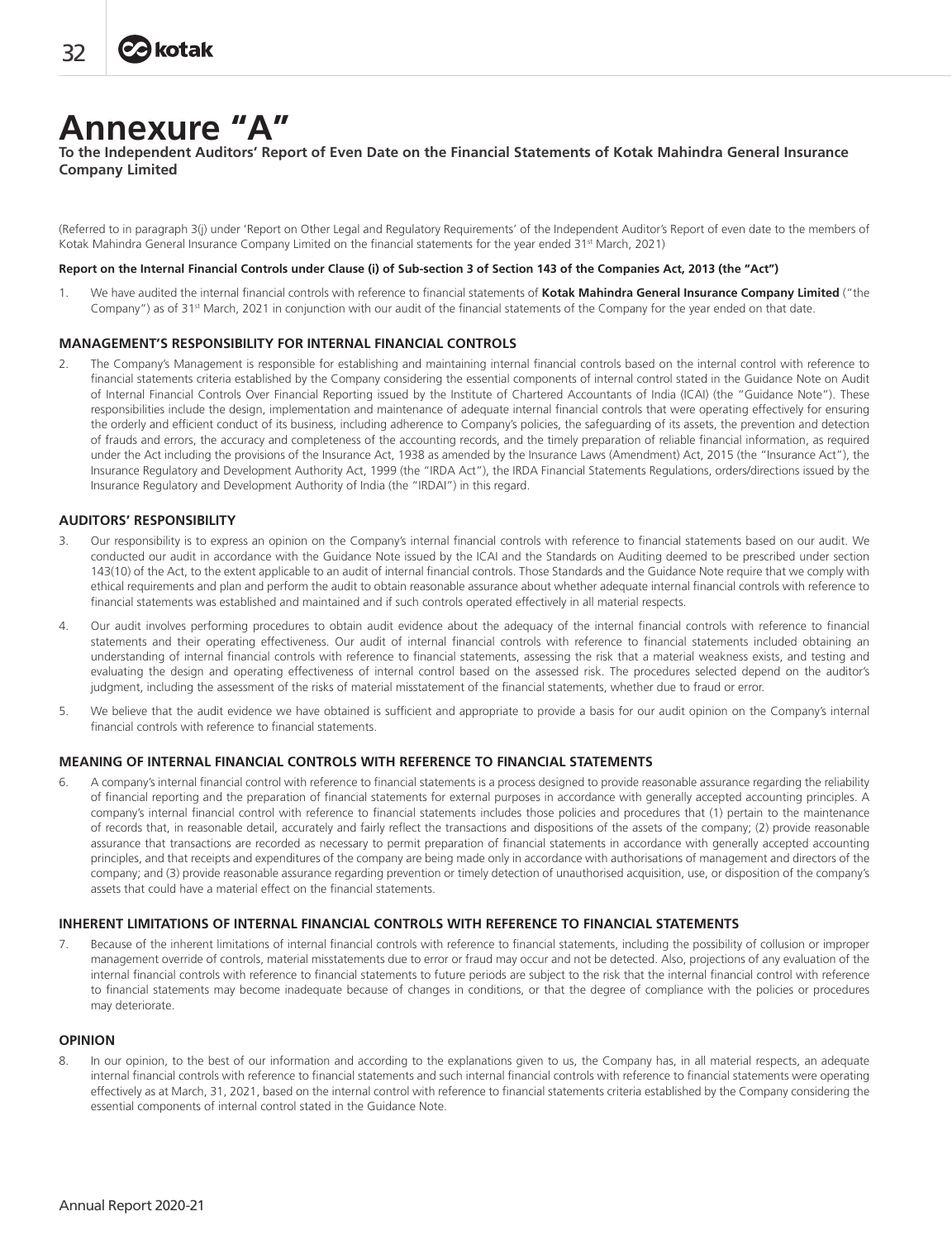Independent Auditors' Report

Financial Statements

#### **OTHER MATTERS**

9. Pursuant to IRDAI (Appointed Actuary) Regulations 2017, the actuarial valuation of liabilities in respect of claims Incurred But Not Reported ("IBNR"), claims Incurred But Not Enough Reported ("IBNER") and Premium Deficiency Reserve ("PDR") as at 31<sup>st</sup> March, 2021, has been duly certified by the Appointed Actuary. They have also certified that assumptions used for such valuation are appropriate and in accordance with the guidelines and norms issued by the IRDAI and the Institute of Actuaries of India in concurrence with the IRDAI. We have relied upon the aforesaid certificate while forming our opinion on the financial statements of the Company as mentioned in Other Matter paragraph in our Audit Report on the financial statements for the year ended 31<sup>st</sup> March, 2021. Accordingly, our opinion on the internal financial controls with reference to financial statements does not include reporting on the adequacy and operating effectiveness of the internal controls over the valuation and accuracy of the aforesaid actuarial liabilities.

Our opinion is not modified in respect of the above matter.

For **V. C. Shah & Co.** Chartered Accountants Firm Registration No. 109818W

#### **V. C. Shah**

Partner Membership Number: 010360 UDIN: 21010360AAAYHD5402 Place: Mumbai Date: 27<sup>th</sup> April, 2021

For **MSKA & Associates** Chartered Accountants Firm Registration No. 105047W

#### **Swapnil Kale**

Partner Membership No: 117812 UDIN: 21117812AAAAED7286 Place: Mumbai Date: 27<sup>th</sup> April, 2021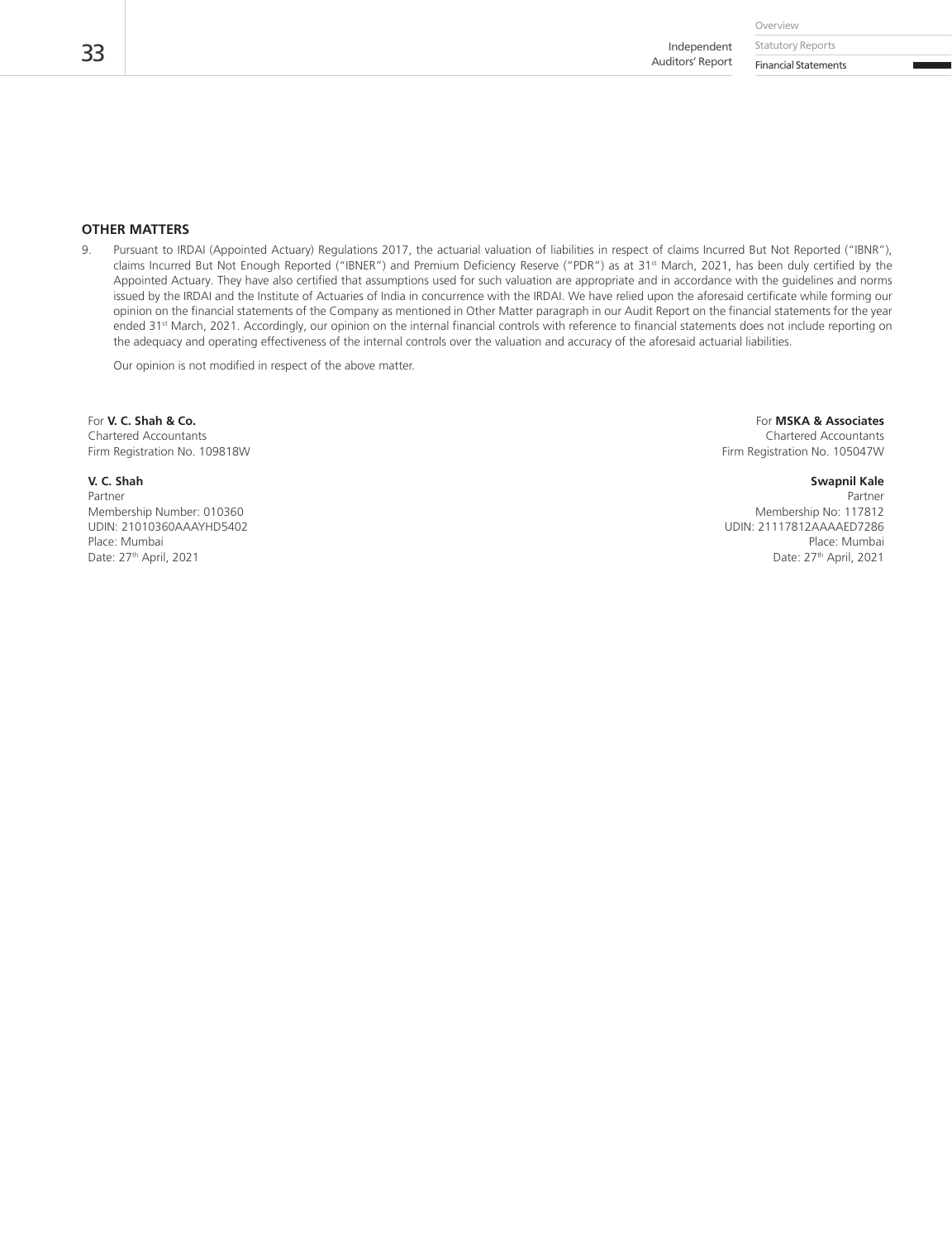# **Independent Auditors' Certificate**

#### **Board of Directors**

#### **KOTAK MAHINDRA GENERAL INSURANCE COMPANY LIMITED**

(Referred to in paragraph 1 of our Report on Other Legal and Regulatory Requirements forming part of the Independent Auditors' Report dated 28<sup>th</sup> April, 2021)

We have been requested by the Company having registered office at 27BKC, C27, G Block, Bandra Kurla Complex, Bandra (East), Mumbai 400051, to issue a certificate in accordance with the terms of engagement letters dated September 30, 2020.

This certificate is issued to comply with the provisions of paragraphs 3 and 4 of Schedule C of the Insurance Regulatory and Development Authority (Preparation of Financial Statements and Auditor's Report of Insurance Companies) Regulations 2002, ("the IRDA Financial Statements Regulations") read with Regulation 3 of the IRDA Financial Statements Regulations.

#### **Management's Responsibility**

The Management is responsible for ensuring that the Company complies with the requirements of The Insurance Act, 1938 as amended by Insurance Laws (Amendment) Act, 2015 (the "Insurance Act"), the Insurance Regulatory and Development Authority Act, 1999 (the "IRDA Act"), the IRDA Financial Statements Regulations, orders/directions issued by the Insurance Regulatory and Development Authority of India (the "IRDAI"). The responsibility includes collecting, collating, validating data, designing, implementing and monitoring of internal controls relevant for ensuring compliance with the Provisions of Paragraph 3 & 4 of Schedule C of the IRDA Financial Statements Regulations and provide all relevant information to IRDAI and making estimates that are reasonable in the circumstances.

#### **Auditors' Responsibility**

Pursuant to the requirements of the Regulations, our responsibility, for the purpose of this certificate, is to provide reasonable assurance on matters contained in paragraphs 3 and 4 of Schedule C of the IRDA Financial Statements Regulations.

The following documents have been furnished by the Company:

- a) Management Report for the year ended 31<sup>st</sup> March, 2021
- b) Compliance certificate submitted to the Board of Directors by the officers of the Company.
- c) Cash in Hand and Cheques in Hand certificate as on 31st March, 2021
- d) Holding Statement as at 31<sup>st</sup> March, 2021 issued by the Company's custodian for Investments;
- e) Balance Confirmations received by the Company in relation to Investment in Mutual Funds; and
- f) Management Representation.

We have performed the following procedures: -

- a) Reviewed the management report attached to the financial statements for the year ended 31<sup>st</sup> March, 2021;
- b) Considering the COVID-19 pandemic situation in India, we have obtained the management certificate with respect to cash/cheques in hands as on 31<sup>st</sup> March, 2021 at all the branches. For securities relating to Company's loans and investments as at 31<sup>st</sup> March, 2021, we have verified certificates/ confirmations received from the third parties/Custodians and/Depository Participants appointed by the Company, as the case may be;
- c) Read the compliance certificate submitted to the Board of Directors; and
- d) Relied on Management representation.

We have audited the financial statements of the Company as of and for the financial year ended 31<sup>st</sup> March, 2021, on which we issued an unmodified audit opinion vide our reports dated 28<sup>th</sup> April, 2021. Our audits of these financial statements were conducted in accordance with the Standards on Auditing as prescribed under Section 143(10) of the Companies Act, 2013 and other applicable authoritative pronouncements issued by the Institute of Chartered Accountants of India. Those Standards require that we plan and perform the audit to obtain reasonable assurance about whether the financial statements are free of material misstatement. Our audits were not planned and performed in connection with any transactions to identify matters that may be of potential interest to third parties.

We conducted our examination in accordance with the Guidance Note on Reports or Certificates for Special Purposes (Revised 2016) issued by the Institute of Chartered Accountants of India (ICAI). The Guidance Note requires that we comply with the ethical requirements of the Code of Ethics issued by the ICAI. We have not performed an audit, the objective of which would be the expression of an opinion on the financial statements, specified elements, accounts or items thereof, for the purpose of this Certificate.

We have complied with the relevant applicable requirements of the Standard on Quality Control (SQC) 1, Quality Control for Firms that Perform Audits and Reviews of Historical Financial Information, and Other Assurance and Related Services Engagements issued by ICAI.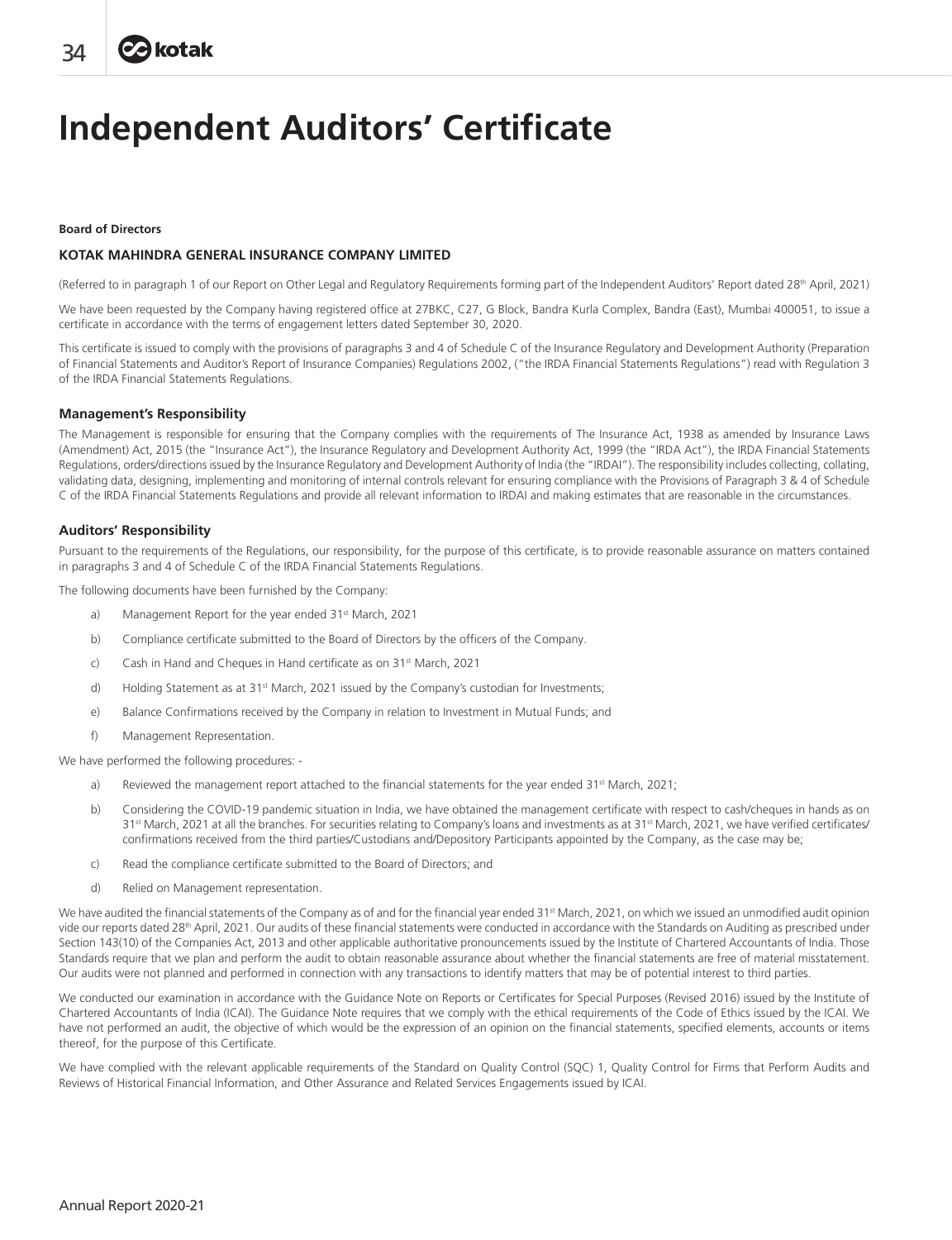Independent Auditors' Report

Financial Statements

### **Opinion**

Based on our examination, as above, the information and explanations and representation given to us, we report that:

- 1. We have reviewed the Management Report attached to the financial statements for the year ended 31<sup>st</sup> March, 2021, and on the basis of our review, there is no apparent mistake or material inconsistency with the financial statements;
- 2. The Company has complied with the terms and conditions of registration as per sub section 4 of section 3 of the Insurance Act, 1938;
- 3. We have reviewed the cash balances and cheques on hand from the certificate and confirmations provided by the management and securities relating to Company's loans and investments as at 31<sup>st</sup> March, 2021, by actual inspection and on the basis of certificates/confirmations received from the third parties/ Custodians and/Depository Participants appointed by the Company, as the case may be;
- 4. The Company is not a trustee of any trust; and
- 5. No part of the assets of the Policyholders' Funds has been directly or indirectly applied in contravention of the provisions of the Insurance Act, 1938 relating to the application and investments of the Policyholders' Funds.

#### **Restriction on Use**

This certificate is issued at the request of the Company solely for use of the Company for inclusion in the annual accounts in order to comply with the provisions of paragraph 3 and 4 of Schedule C of the IRDA Financial Statements Regulations read with Regulation 3 of the IRDA Regulations and is not intended to be and should not be used for any other purpose without our prior consent. Auditors' shall not be liable to the Company or to any other concerned for any claims, liabilities or expenses relating to this assignment. Accordingly, we do not accept or assume any liability or any duty of care for any other purpose or to any other person to whom this Certificate is shown or into whose hands it may come without our prior consent in writing.

For **V. C. Shah & Co.** Chartered Accountants Firm Registration No. 109818W

For **MSKA & Associates** Chartered Accountants Firm Registration No. 105047W

**V. C. Shah**

Partner Membership Number: 010360 UDIN: 21010360AAAYHD5402 Place: Mumbai Date: 28<sup>th</sup> April, 2021

**Swapnil Kale**

Partner Membership No: 117812 UDIN: 21117812AAAAED9609 Place: Mumbai Date: 28th April, 2021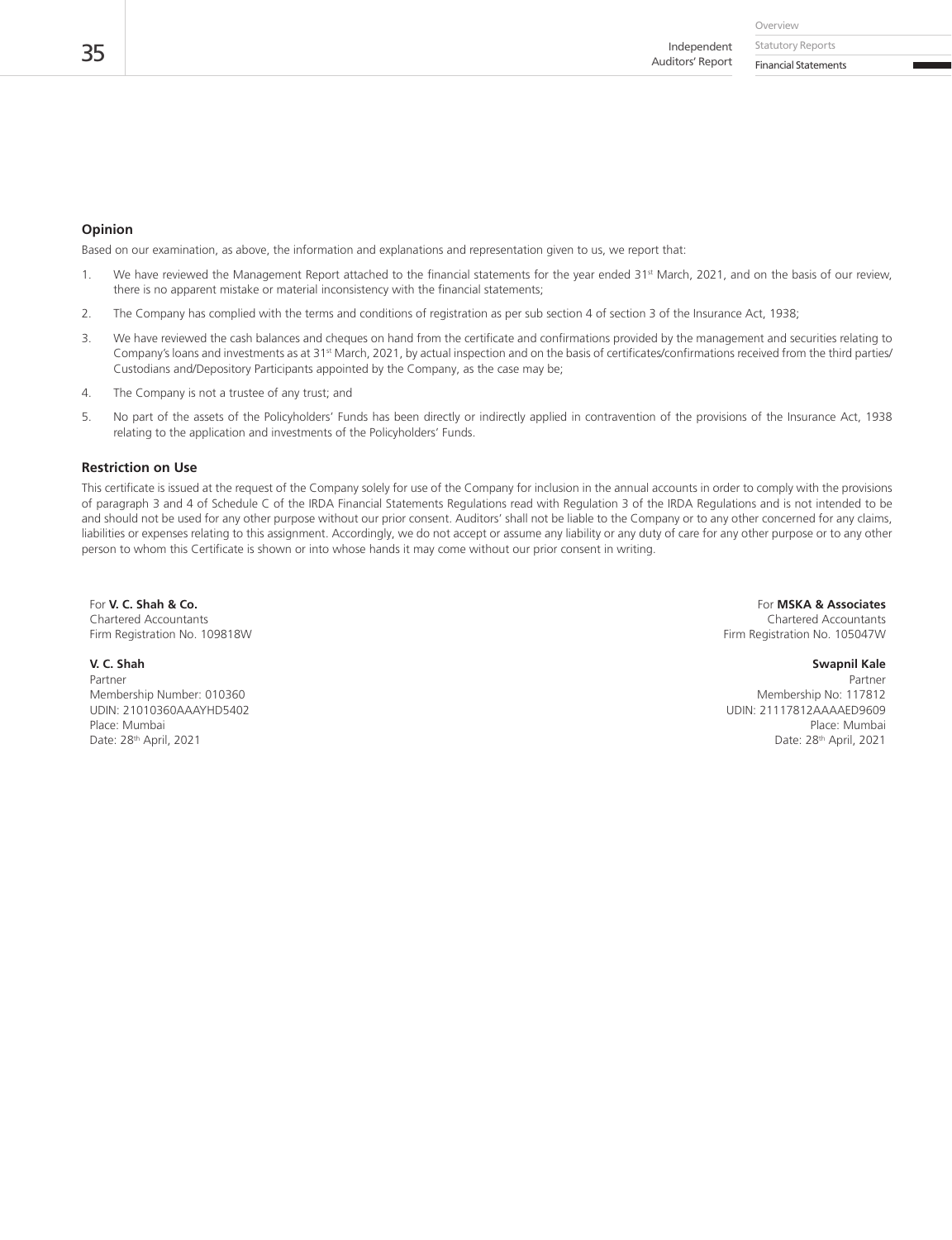### **FORM B-BS**

# **Balance Sheet** As At 31<sup>st</sup> March, 2021

|                                                                                   |          |                                       | (Amounts in thousands of Indian Rupees) |
|-----------------------------------------------------------------------------------|----------|---------------------------------------|-----------------------------------------|
| Particulars                                                                       | Schedule | As at<br>31 <sup>st</sup> March, 2021 | As at<br>31 <sup>st</sup> March, 2020   |
| <b>SOURCES OF FUNDS</b>                                                           |          |                                       |                                         |
| Share Capital                                                                     | 5        | 3,300,000                             | 3,050,000                               |
| Share Application Money Pending Allotment                                         |          |                                       |                                         |
| Reserves And Surplus                                                              | 6        |                                       |                                         |
| Fair Value Change Account - Shareholder's fund                                    |          | (57)                                  | (12, 384)                               |
| Fair Value Change Account - Policyholder's fund                                   |          | (219)                                 | (39, 342)                               |
| Borrowings                                                                        | 7        |                                       |                                         |
| <b>Total</b>                                                                      |          | 3,299,724                             | 2,998,274                               |
| <b>Application of Funds</b>                                                       |          |                                       |                                         |
| Investments-Shareholders                                                          | 8        | 1,916,813                             | 1,533,365                               |
| Investments-Policyholders                                                         | 8A       | 7,401,764                             | 5,232,491                               |
| Loans                                                                             | 9        |                                       |                                         |
| <b>Fixed Assets</b>                                                               | 10       | 69,201                                | 76,693                                  |
| Deferred Tax Asset (Refer Note 26 of Schedule 16)                                 |          |                                       |                                         |
| <b>Current Assets</b>                                                             |          |                                       |                                         |
| Cash and Bank Balances                                                            | 11       | 78,288                                | 77,181                                  |
| Advances and Other Assets                                                         | 12       | 574,463                               | 462,996                                 |
| Sub-Total (A)                                                                     |          | 652,751                               | 540,177                                 |
| <b>Current Liabilities</b>                                                        | 13       | 4,675,650                             | 3,186,599                               |
| Provisions                                                                        | 14       | 3,451,767                             | 2,600,772                               |
| Sub-Total (B)                                                                     |          | 8,127,417                             | 5,787,371                               |
| Net Current Assets $(C) = (A - B)$                                                |          | (7,474,666)                           | (5,247,194)                             |
| Miscellaneous Expenditure (to the extent not written off or adjusted)             | 15       |                                       |                                         |
| Debit Balance in Profit and Loss Account                                          |          | 1,386,612                             | 1,402,919                               |
| <b>Total</b>                                                                      |          | 3,299,724                             | 2,998,274                               |
| <b>Significant Accounting Policies &amp; Notes to Accounts - Schedule 16</b>      |          |                                       |                                         |
| The schedules referred to above form an integral part of the Financial Statements |          |                                       |                                         |

For **V. C. Shah & Co.** For **MSKA & Associates** Chartered Accountants<br>
ICAI FRN : 109818W<br>
ICAI FRN : 105047W

ICAI FRN : 105047W

M. No :10360 M. No :117812 DIN: 00016660 DIN: 07021145

As per our report of even date **For and on behalf of the Board of Directors** For and on behalf of the Board of Directors of Kotak Mahindra General Insurance Company Limited

**V. C. Shah Swapnil Kale Gaurang Shah Swapnil Kale Gaurang Shah Shah Swapnil Kale Gaurang Shah Virat Diwanji**<br>Partner **Bartner** Partner **Gaurang Shah** Director Director Partner Partner Partner Partner Director Director Director Director Director

> **Mahesh Balasubramanian Yash Kotak** Managing Director & CEO DIN: 02089182

Mumbai 28th April, 2021

**Krishnan Gopalakrishnan** Chief Compliance Officer and Company Secretary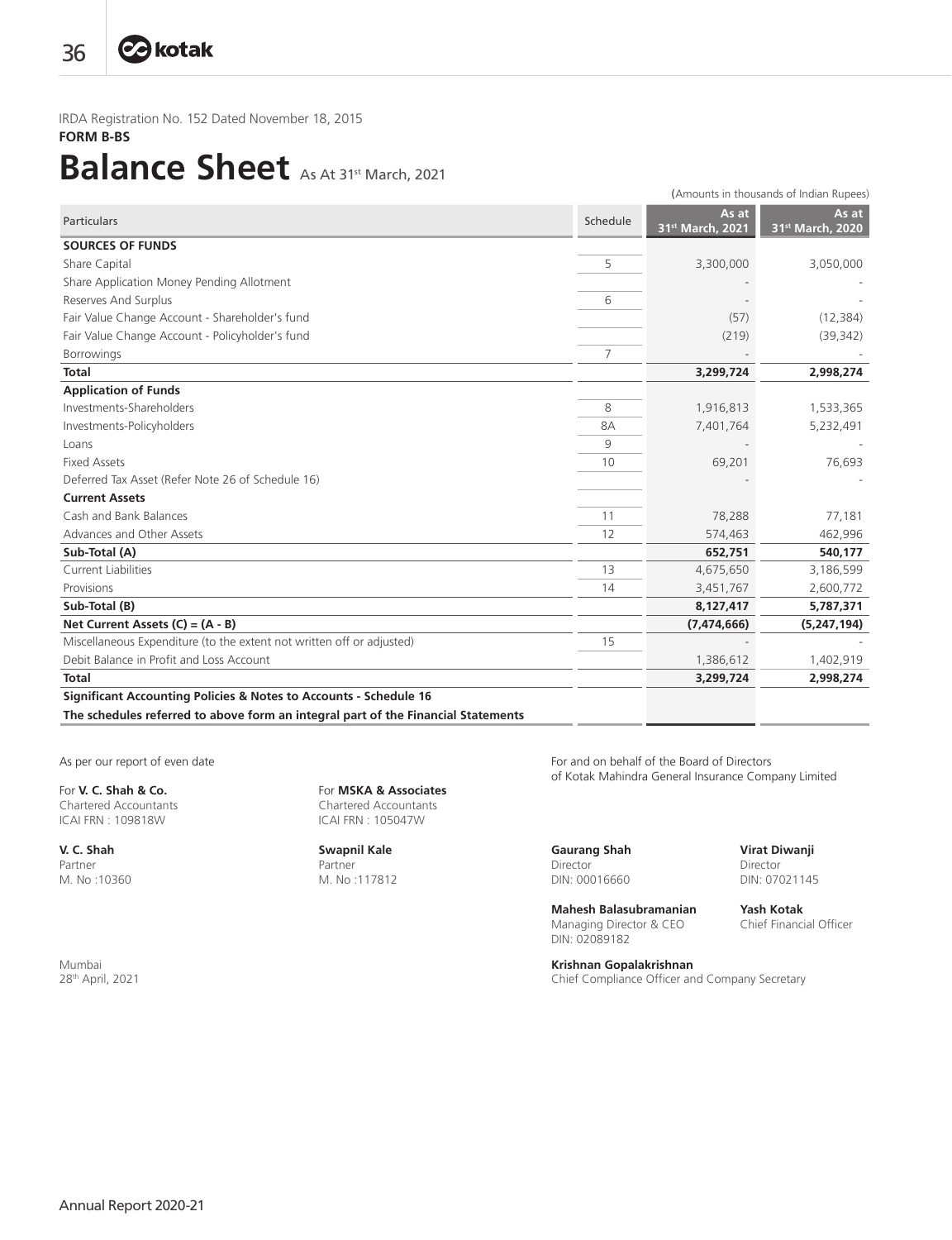Balance Sheet Profit And Loss Account Statutory Reports Financial Statements

## IRDA Registration No. 152 Dated November 18, 2015

## **FORM B-PL**

# Profit And Loss Account for the year ended 31st March, 2021

|           |                                                                                   |                                       | (Amounts in thousands of Indian Rupees)    |
|-----------|-----------------------------------------------------------------------------------|---------------------------------------|--------------------------------------------|
|           | Particulars                                                                       | <b>Year ended</b><br>31st March, 2021 | Year ended<br>31 <sup>st</sup> March, 2020 |
|           | Operating Profit/(Loss)                                                           |                                       |                                            |
| (a)       | Fire Insurance                                                                    | 6,463                                 | (76, 762)                                  |
| (b)       | Marine Insurance                                                                  | (150)                                 |                                            |
| (c)       | Miscellaneous Insurance                                                           | (121, 347)                            | (304, 292)                                 |
|           | Income from Investments                                                           |                                       |                                            |
| (a)       | Interest, Dividend & Rent - Gross                                                 | 110,568                               | 96,093                                     |
| (b)       | Profit on sale/redemption of Investments                                          | 34,253                                | 26,607                                     |
|           | Less: Loss on sale of investments                                                 | (246)                                 | (7,996)                                    |
|           | Other Income                                                                      | 162                                   | 159                                        |
|           | Profit / (Loss) on Sale/discard of Fixed Assets                                   | 129                                   | (699)                                      |
|           | Total (A)                                                                         | 29,832                                | (266, 891)                                 |
|           | Provisions (Other than taxation)                                                  |                                       |                                            |
| (a)       | For diminution in the value of Investments                                        |                                       |                                            |
| (b)       | For doubtful debts                                                                | 38                                    | 37                                         |
| (c)       | Others                                                                            |                                       |                                            |
|           | Other Expenses                                                                    |                                       |                                            |
| (a)       | Expenses other than those related to Insurance Business:                          |                                       |                                            |
|           | Employees' related remuneration and welfare benefits                              | 11,651                                | 14,264                                     |
| (b)       | Bad debts written off                                                             | 392                                   |                                            |
| (c)       | Others (Refer Note 31 of Schedule 16)                                             | 1,444                                 | 38                                         |
| Total (B) |                                                                                   | 13,525                                | 14,339                                     |
|           | Profit / (Loss) Before Tax                                                        | 16,307                                | (281, 230)                                 |
|           | Provision for Taxation                                                            |                                       |                                            |
|           | Current Tax                                                                       |                                       |                                            |
|           | Deferred Tax (Refer Note 26 of Schedule 16)                                       |                                       |                                            |
|           | Profit / (Loss) After Tax                                                         | 16,307                                | (281, 230)                                 |
|           | Profit availiable for appropriation                                               | 16,307                                | (281, 230)                                 |
|           | <b>Appropriations:-</b>                                                           |                                       |                                            |
| (a)       | Interim dividends paid during the year                                            |                                       |                                            |
| (b)       | Proposed final dividend                                                           |                                       |                                            |
| (c)       | Dividend distribution tax                                                         |                                       |                                            |
| (d)       | Transfer to any Reserves or Other Accounts                                        |                                       |                                            |
|           | Balance of profit/ (loss) brought forward from previous period                    | (1,402,919)                           | (1, 121, 689)                              |
|           | <b>Balance carried forward to Balance Sheet</b>                                   | (1,386,612)                           | (1,402,919)                                |
|           | Earning Per Share (Basic & Diluteted) (Refer Note 17 of Schedule 16)              | 0.05                                  | (1.00)                                     |
|           | <b>Significant Accounting Policies &amp; Notes to Accounts - Schedule 16</b>      |                                       |                                            |
|           | The schedules referred to above form an integral part of the Financial Statements |                                       |                                            |

**For V. C. Shah & Co.** For **MSKA & Associates**<br>Chartered Accountants **For all and Chartered Accountants** Chartered Accountants Chartered Accountants ICAI FRN : 109818W ICAI FRN : 105047W

As per our report of even date **For and on behalf of the Board of Directors** of Kotak Mahindra General Insurance Company Limited

**V. C. Shah Swapnil Kale Gaurang Shah Virat Diwanji** Partner Partner Partner Partner Director Director Director Director Director Director

DIN: 02089182

M. No :10360 M. No :117812 DIN: 00016660 DIN: 07021145

**Mahesh Balasubramanian Yash Kotak** Managing Director & CEO Chief Financial Officer

Mumbai 28th April, 2021 **Krishnan Gopalakrishnan** Chief Compliance Officer and Company Secretary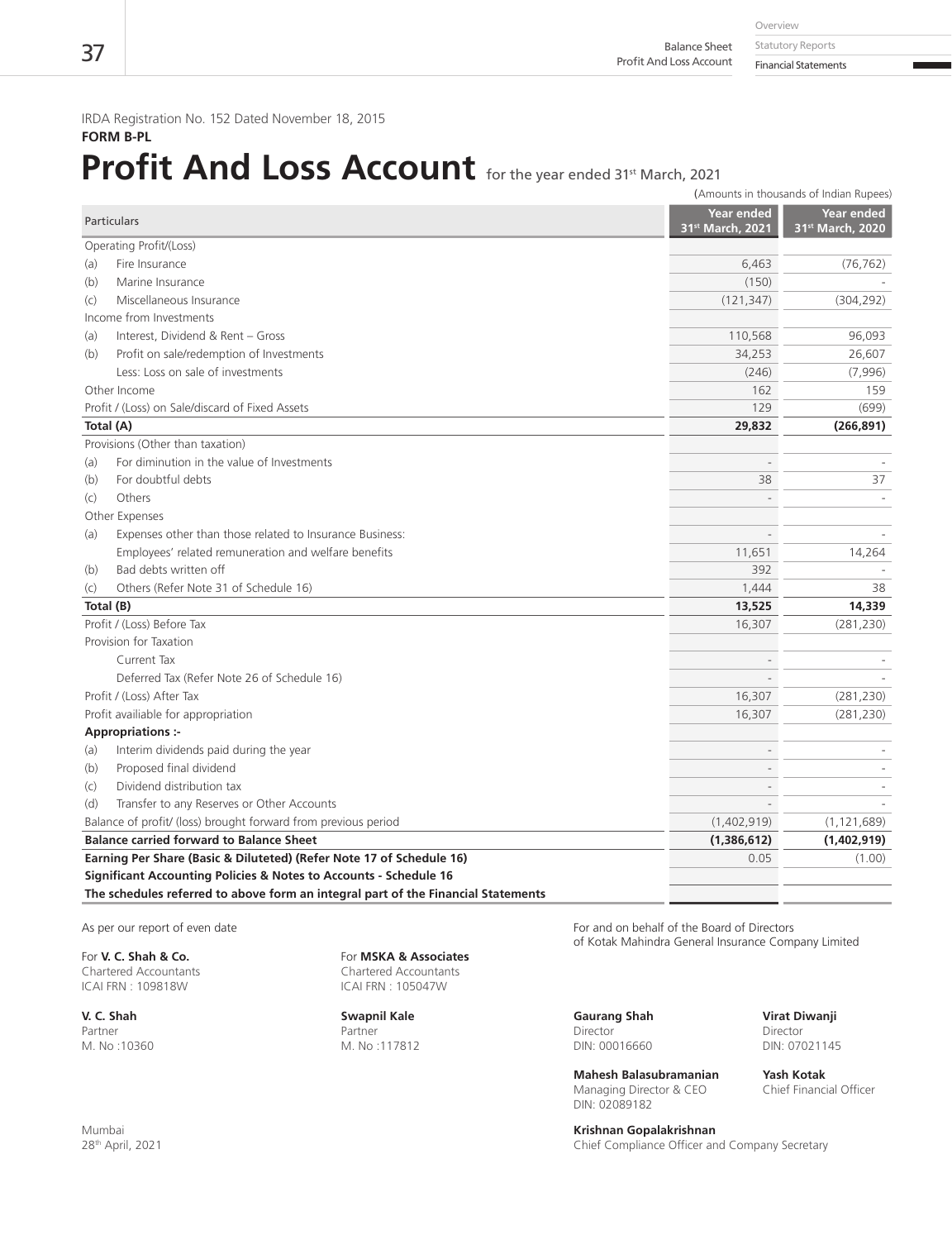IRDA Registration No. 152 Dated November 18, 2015 **FORM B-RA**

# Revenue Account for the year ended 31st March, 2021

|                                                                                                   |                 |             |                |                                                 |              |             |                          | (Amounts in thousands of Indian Rupees)         |              |  |  |  |  |
|---------------------------------------------------------------------------------------------------|-----------------|-------------|----------------|-------------------------------------------------|--------------|-------------|--------------------------|-------------------------------------------------|--------------|--|--|--|--|
| Product                                                                                           | <b>Schedule</b> |             |                | For the year ended 31 <sup>st</sup> March, 2021 |              |             |                          | For the year ended 31 <sup>st</sup> March, 2020 |              |  |  |  |  |
|                                                                                                   |                 | <b>Fire</b> | <b>Marine</b>  | <b>Miscellaneous</b>                            | <b>Total</b> | <b>Fire</b> | <b>Marine</b>            | <b>Miscellaneous</b>                            | <b>Total</b> |  |  |  |  |
| Premiums earned (Net)                                                                             |                 | 86,751      | (2)            | 3,806,376                                       | 3,893,125    | 73,520      | $\overline{\phantom{a}}$ | 2,835,375                                       | 2,908,895    |  |  |  |  |
| Profit/ (Loss) on sale/redemption of<br>Investments                                               |                 | 6,743       | $\overline{2}$ | 113,805                                         | 120,550      | 2,677       |                          | 54,920                                          | 57,597       |  |  |  |  |
| Others - Miscellaneous Income                                                                     |                 | 33          |                | 556                                             | 589          | 32          | ä,                       | 675                                             |              |  |  |  |  |
| Interest, Dividend & Rent - Gross                                                                 |                 | 26,685      | 6              | 371,026                                         | 397,717      | 16,617      | $\overline{\phantom{a}}$ | 284,115                                         | 300,732      |  |  |  |  |
| Total (A)                                                                                         |                 | 120,212     | 6              | 4,291,763                                       | 4,411,981    | 92,846      | 3,175,053<br>۰.          |                                                 |              |  |  |  |  |
| Claims Incurred (Net)                                                                             | $\overline{2}$  | 47,610      | 14             | 2,560,432                                       | 2,608,056    | 59,548      | $\overline{\phantom{a}}$ | 1,941,793                                       | 2,001,341    |  |  |  |  |
| Commission                                                                                        | 3               | (1,860)     | 65             | 295,180                                         | 293,385      | 27,172      | ٠                        | 253,358                                         | 280,530      |  |  |  |  |
| Contribution to Solatium Fund                                                                     |                 |             |                | 1,297                                           | 1,297        |             | u.                       | 1,192                                           | 1,192        |  |  |  |  |
| Change in Premium Deficiency                                                                      |                 |             |                |                                                 |              |             | $\overline{\phantom{a}}$ |                                                 |              |  |  |  |  |
| Operating Expenses related to<br><b>Insurance Business</b>                                        | 4               | 67,999      | 77             | 1,556,201                                       | 1,624,277    | 82,888      | $\overline{\phantom{0}}$ | 1,283,002                                       | 1,365,890    |  |  |  |  |
| Total (B)                                                                                         |                 | 113,749     | 156            | 4,413,110                                       | 4,527,015    | 169,608     |                          | 3,479,345                                       | 3,648,953    |  |  |  |  |
| <b>Operating Profit/(Loss) from</b><br><b>Fire/Marine/Miscellaneous</b><br>Business $C = (A - B)$ |                 | 6,463       | (150)          | (121, 347)                                      | (115, 034)   | (76, 762)   |                          | (304, 292)                                      | (381, 054)   |  |  |  |  |
| <b>APPROPRIATIONS</b>                                                                             |                 |             |                |                                                 |              |             | ÷,                       |                                                 |              |  |  |  |  |
| Transfer to Shareholders' Account                                                                 |                 | 6,463       | (150)          | (121, 347)                                      | (115, 034)   | (76, 762)   | (381, 054)               |                                                 |              |  |  |  |  |
| Transfer to Catastrophe Reserve                                                                   |                 |             |                |                                                 |              | ٠           |                          |                                                 |              |  |  |  |  |
| Other Investments                                                                                 |                 |             |                |                                                 |              |             | ٠                        |                                                 |              |  |  |  |  |
| Total (C)                                                                                         |                 | 6,463       | (150)          | (121, 347)                                      | (115, 034)   | (76, 762)   |                          | (304, 292)                                      | (381, 054)   |  |  |  |  |

**Significant Accounting Policies & Notes to Accounts - Schedule 16**

**The schedules referred to above form an integral part of the Financial Statements**

**As required by Sec 40C(2) of Insurance Act, 1938 as amended by Insurance Laws (Amendment) Act 2015, we hereby certify that all expenses of manangement in respect of General Insurance business transactions in India by the company have been fully recognised in the revenue account as expenses**.

Chartered Accountants Chartered Accountants ICAI FRN : 109818W ICAI FRN : 105047W

For **V. C. Shah & Co.** For **MSKA & Associates** 

Partner Partner Partner Partner Director Director Director Director Director Director M. No :10360 M. No :117812 DIN: 00016660 DIN: 07021145

As per our report of even date **For and on behalf of the Board of Directors** For and on behalf of the Board of Directors of Kotak Mahindra General Insurance Company Limited

**V. C. Shah Swapnil Kale Gaurang Shah Virat Diwanji**

**Mahesh Balasubramanian Yash Kotak** Managing Director & CEO DIN: 02089182

**Krishnan Gopalakrishnan** Chief Compliance Officer and Company Secretary

Mumbai 28th April, 2021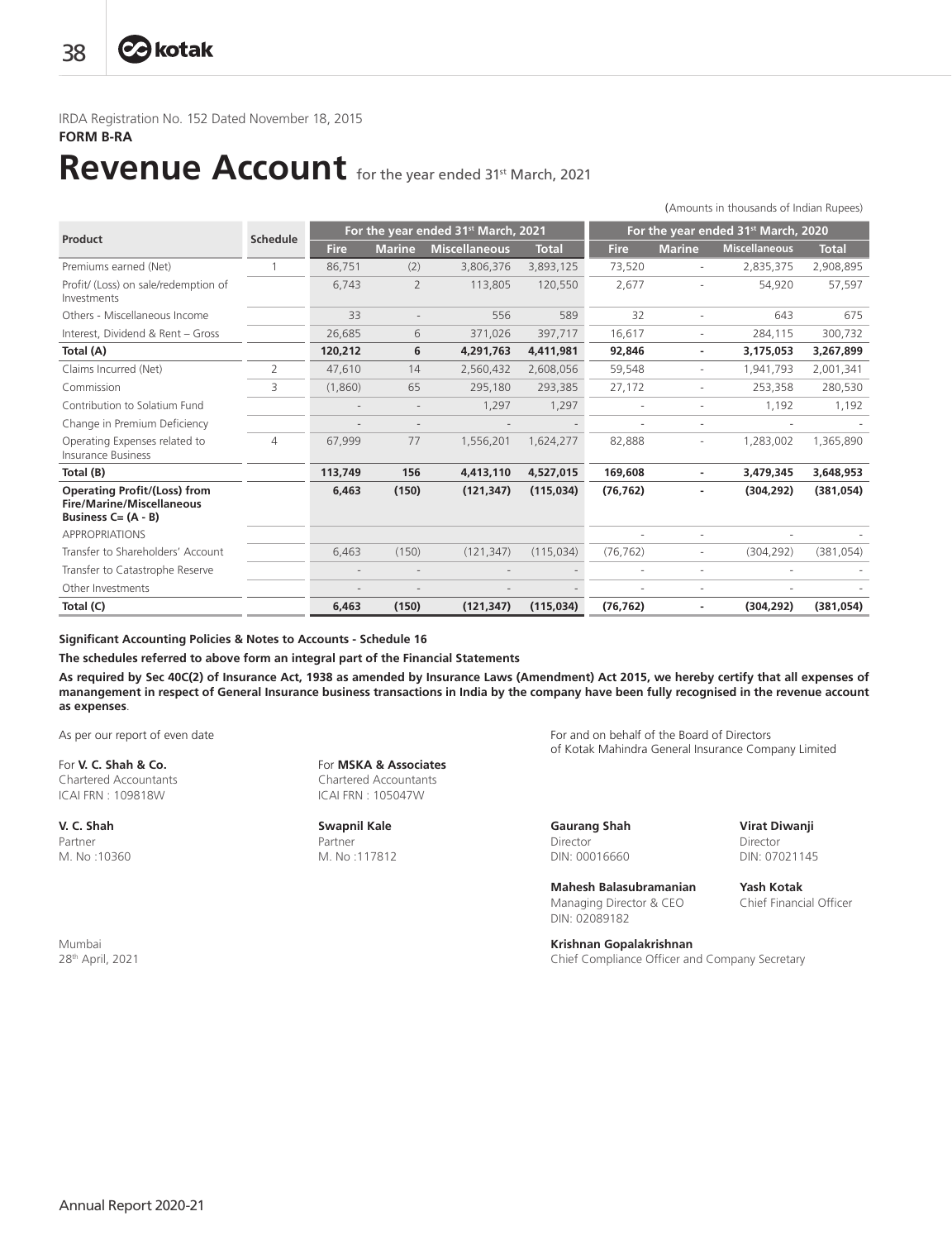Financial Statements

Revenue Account Receipts And Payments Account

IRDA Registration No. 152 Dated November 18, 2015

## (Amounts in thousands of Indian Rupees) Receipts And Payments Account for the year ended 31st March, 2021

|                                                                          |                                                   | (Arribunts in thousands of indian Kupees)         |
|--------------------------------------------------------------------------|---------------------------------------------------|---------------------------------------------------|
| <b>Particulars</b>                                                       | Year ended 31 <sup>st</sup><br><b>March, 2021</b> | Year ended 31 <sup>st</sup><br><b>March, 2020</b> |
| Cash Flows from the operating activities:                                |                                                   |                                                   |
| Premium received from policyholders, including advance receipts          | 6,460,049                                         | 5,330,033                                         |
| Payments to the re-insurers, net of commissions and claims               | (300, 896)                                        | (401, 471)                                        |
| Payments of claims                                                       | (1,780,961)                                       | (1,232,199)                                       |
| Payments of commission and brokerage                                     | (441, 499)                                        | (408,980)                                         |
| Payments of other operating expenses                                     | (1,602,288)                                       | (1,392,250)                                       |
| Deposits, advances and staff loans                                       | (63, 160)                                         | (81, 674)                                         |
| Income taxes paid (Net)                                                  | (0.3)                                             | (40)                                              |
| GST/Service tax paid                                                     | (539, 704)                                        | (406, 032)                                        |
| Other payments                                                           |                                                   |                                                   |
| Cash flows before extraordinary items                                    | 1,731,541                                         | 1,407,388                                         |
| Cash flow from extraordinary operations                                  |                                                   |                                                   |
| Net cash flow from operating activities (A)                              | 1,731,541                                         | 1,407,388                                         |
| Cash flows from investing activities:                                    |                                                   |                                                   |
| Purchase of fixed assets                                                 | (41, 694)                                         | (48, 521)                                         |
| Proceeds from sale of fixed assets                                       | 1,233                                             | 865                                               |
| Purchases of investments                                                 | (13, 395, 554)                                    | (33,605,489)                                      |
| Sales of investments                                                     | 8,998,513                                         | 30,494,272                                        |
| Repayments received                                                      | 2,060,000                                         | 522,500                                           |
| Rents/Interests/ Dividends received                                      | 531,092                                           | 336,554                                           |
| Investments in money market instruments and in liquid mutual funds (Net) | (133, 532)                                        | (4, 119)                                          |
| Expenses related to investments                                          | (492)                                             | (2, 216)                                          |
| Net cash flow from investing activities (B)                              | (1,980,434)                                       | (2,306,154)                                       |
| Cash flows from financing activities:                                    |                                                   |                                                   |
| Proceeds from issuance of share capital                                  | 250,000                                           | 850,000                                           |
| Proceeds from borrowing                                                  |                                                   |                                                   |
| Repayments of borrowing                                                  |                                                   |                                                   |
| Interest/dividends paid                                                  |                                                   |                                                   |
| Net cash flow from financing activities (C')                             | 250,000                                           | 850,000                                           |
| Effect of foreign exchange rates on cash and cash equivalents, (Net) (D) |                                                   |                                                   |
| Net decrease in cash and cash equivalents: (A+B+C+D)                     | 1,107                                             | (48, 766)                                         |
| Cash and cash equivalents at the beginning of the year                   | 77,181                                            | 125,947                                           |
| Cash and cash equivalents at the end of the year                         | 78,288                                            | 77,181                                            |
| Net increase/(decrease) in cash and cash equivalents                     | 1,107                                             | (48, 766)                                         |

#### **Notes To Accounts**

**Refer Schedule 11 for components of cash and bank balances**

For **V. C. Shah & Co.** For **MSKA & Associates** Chartered Accountants<br>
ICAI FRN : 109818W<br>
ICAI FRN : 105047W ICAI FRN : 105047W

As per our report of even date For and on behalf of the Board of Directors of Kotak Mahindra General Insurance Company Limited

**V. C. Shah Swapnil Kale Gaurang Shah Virat Diwanji** Partner Partner Partner Partner Director Director Director Director Director Director

M. No :10360 M. No :117812 DIN: 00016660 DIN: 07021145

**Mahesh Balasubramanian Yash Kotak** Managing Director & CEO DIN: 02089182

Mumbai 28th April, 2021 **Krishnan Gopalakrishnan** Chief Compliance Officer and Company Secretary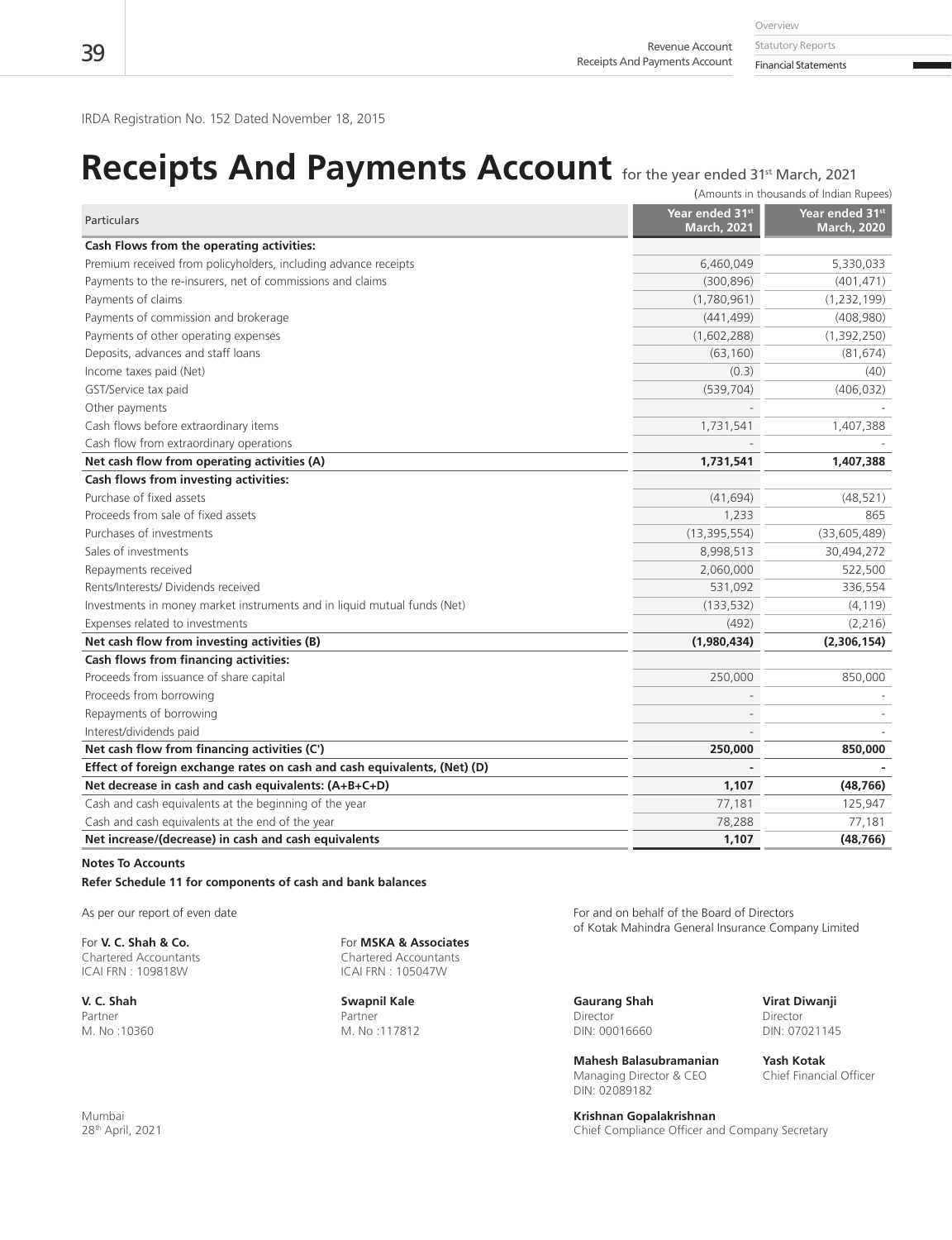# **Schedules**

Forming part of the Financial Statements as at 31<sup>st</sup> March, 2021

## **SCHEDULE 1 - PREMIUM EARNED (NET)**

(Amounts in thousands of Indian Rupees)

|                                                          |             |               |                          | For the year ended 31 <sup>st</sup> March, 2021 |              | For the year ended 31 <sup>st</sup> March, 2020 |                          |               |                |              |
|----------------------------------------------------------|-------------|---------------|--------------------------|-------------------------------------------------|--------------|-------------------------------------------------|--------------------------|---------------|----------------|--------------|
| <b>Particulars</b>                                       | <b>Fire</b> | <b>Marine</b> |                          | Miscellaneous*                                  | <b>Total</b> | <b>Fire</b>                                     | <b>Marine</b>            |               | Miscellaneous* | <b>Total</b> |
|                                                          |             | Cargo         | <b>Others</b>            |                                                 |              |                                                 | Cargo                    | <b>Others</b> |                |              |
| Premium from direct business written :                   | 354,701     | 927           |                          | 5,084,295                                       | 5,439,923    | 350,693                                         | $\overline{\phantom{a}}$ | $\sim$        | 3,983,216      | 4,333,909    |
| Add : Premium on reinsurance<br>accepted                 | 38,315      |               |                          | 4,609                                           | 42,924       | 24,877                                          | ٠                        |               | 4,889          | 29,766       |
| Less : Premium on reinsurance ceded                      | 222,457     | 770           |                          | 482,730                                         | 705,957      | 155,143                                         |                          |               | 437,142        | 592,285      |
| <b>Net Premium</b>                                       | 170,559     | 157           | $\overline{\phantom{a}}$ | 4,606,174                                       | 4,776,890    | 220,427                                         | -                        |               | 3,550,963      | 3,771,390    |
| Adjustment for change in reserve<br>for unexpired risks: |             |               |                          |                                                 |              |                                                 |                          |               |                |              |
| Change in the unexpired risk reserve                     | 83,808      | 159           |                          | 799,798                                         | 883,765      | 146,907                                         | ۰                        | $\sim$        | 715,588        | 862,495      |
| <b>Total Premium Earned (Net)</b>                        | 86,751      | (2)           | $\overline{\phantom{a}}$ | 3,806,376                                       | 3,893,125    | 73,520                                          |                          |               | 2,835,375      | 2,908,895    |
| Premium Income from business<br>effected :               |             |               |                          |                                                 |              |                                                 |                          |               |                |              |
| In India                                                 | 86,751      | (2)           |                          | 3,806,376                                       | 3,893,125    | 73,520                                          | $\overline{\phantom{a}}$ |               | 2,835,375      | 2,908,895    |
| Outside India                                            |             |               |                          |                                                 |              |                                                 | ۰                        |               |                |              |
| <b>Total Premium Earned (Net)</b>                        | 86,751      | (2)           |                          | 3,806,376                                       | 3,893,125    | 73,520                                          |                          |               | 2.835.375      | 2,908,895    |

*\*Refer Schedule 1A*

## **SCHEDULE 1A - PREMIUM EARNED (NET)**

|                                                                    | For the year ended 31 <sup>st</sup> March, 2021 |                               |                              |                                  |                            |                    |                          |                             |                                   |                               |               |              |
|--------------------------------------------------------------------|-------------------------------------------------|-------------------------------|------------------------------|----------------------------------|----------------------------|--------------------|--------------------------|-----------------------------|-----------------------------------|-------------------------------|---------------|--------------|
| Particulars                                                        | <b>Motor</b><br>OD                              | <b>Motor TP</b>               | <b>Motor</b><br><b>Total</b> | Workmen's<br><b>Compensation</b> | <b>Public</b><br>Liability | <b>Engineering</b> | <b>Aviation</b>          | Personal<br><b>Accident</b> | <b>Health</b><br><b>Insurance</b> | <b>Trade</b><br><b>Credit</b> | <b>Others</b> | <b>Total</b> |
| Premium from direct<br>business written:                           | 1,597,885                                       | 1,265,197 2,863,082           |                              | 7,345                            | $\sim$                     | 12,122             | $\overline{\phantom{a}}$ | 285,420                     | 1,791,686                         |                               | 124,640       | 5,084,295    |
| Add: Premium on<br>reinsurance accepted                            |                                                 |                               |                              |                                  |                            | 4,088              |                          |                             |                                   |                               | 521           | 4,609        |
| Less : Premium on<br>reinsurance ceded                             | 90,780                                          | 77,106                        | 167,886                      | 416                              |                            | 10,825             | ٠                        | 157,466                     | 94,087                            |                               | 52,050        | 482,730      |
| <b>Net Premium</b>                                                 |                                                 | 1,507,105 1,188,091           | 2,695,196                    | 6,929                            | $\blacksquare$             | 5,385              | $\blacksquare$           | 127,954                     | 1,697,599                         | $\blacksquare$                | 73,111        | 4,606,174    |
| <b>Adjustment for</b><br>change in reserve for<br>unexpired risks: |                                                 |                               |                              |                                  |                            |                    |                          |                             |                                   |                               |               |              |
| Change in the unexpired<br>risk reserve                            | 186,539                                         | 81,947                        | 268,486                      | 1,608                            |                            | 154                | $\overline{a}$           | 22,508                      | 473,142                           |                               | 33,900        | 799,798      |
| <b>Total Premium Earned</b><br>(Net)                               |                                                 | 1,320,566 1,106,144 2,426,710 |                              | 5,321                            | $\overline{\phantom{a}}$   | 5,231              | $\blacksquare$           | 105,446                     | 1,224,457                         |                               | 39,211        | 3,806,376    |
| Premium Income from<br>business effected :                         |                                                 |                               |                              |                                  |                            |                    |                          |                             |                                   |                               |               |              |
| In India                                                           |                                                 | 1,320,566 1,106,144 2,426,710 |                              | 5,321                            |                            | 5,231              | $\overline{a}$           | 105,446                     | 1,224,457                         |                               | 39,211        | 3,806,376    |
| Outside India                                                      |                                                 |                               |                              |                                  | $\overline{\phantom{a}}$   |                    | ٠                        |                             |                                   |                               |               |              |
| <b>Total Premium Earned</b><br>(Net)                               |                                                 | 1,320,566 1,106,144 2,426,710 |                              | 5,321                            | $\blacksquare$             | 5,231              | $\blacksquare$           | 105,446                     | 1,224,457                         |                               | 39,211        | 3,806,376    |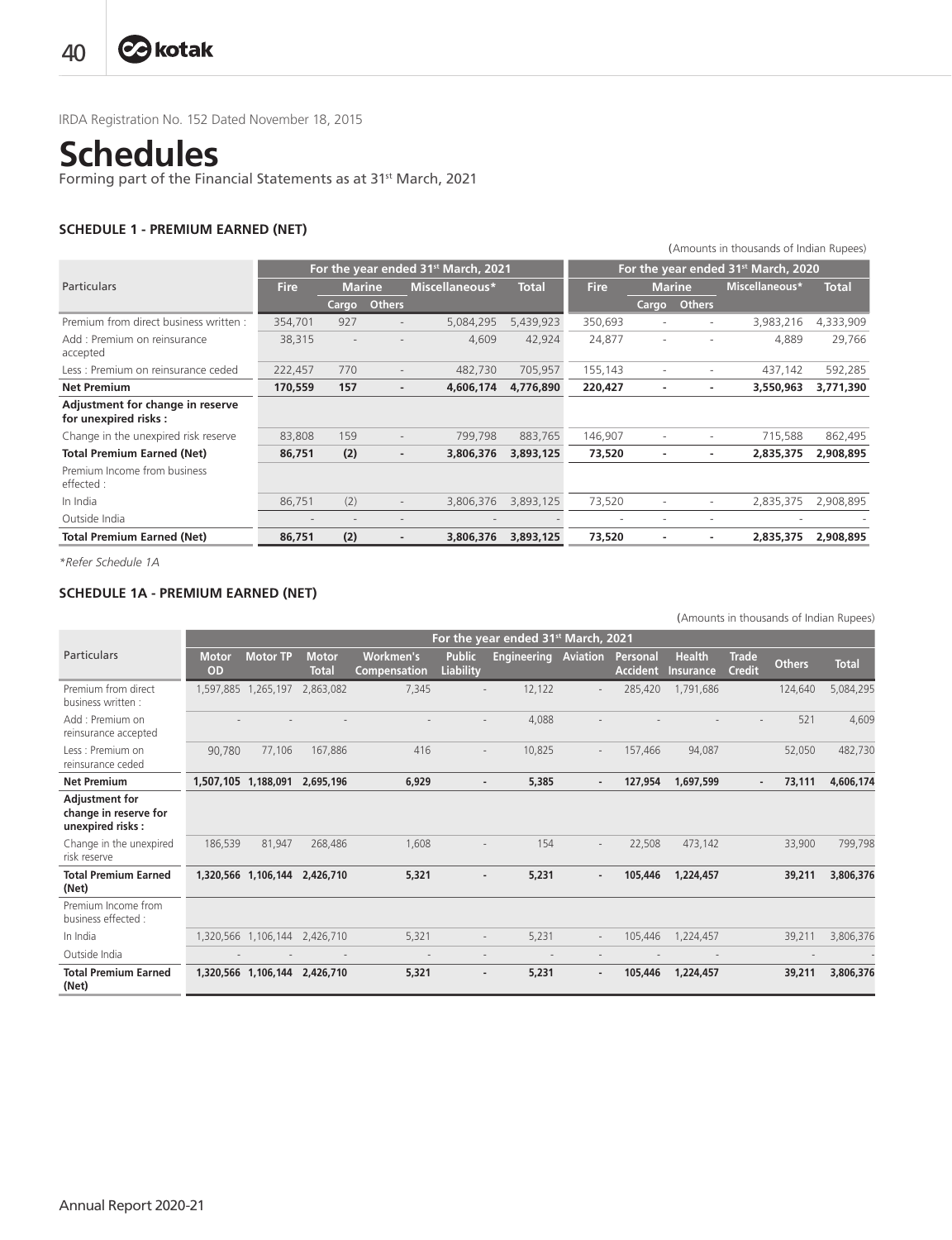Statutory Reports Financial Statements

Overview

IRDA Registration No. 152 Dated November 18, 2015

# **Schedules**

Forming part of the Financial Statements as at 31<sup>st</sup> March, 2021

## **SCHEDULE 1A - PREMIUM EARNED (NET)**

|                                                                    |                    |                     |                              |                                         |                            |                                                 |                 |                             |                                   |                               | (Amounts in thousanus or mulan nupees) |              |
|--------------------------------------------------------------------|--------------------|---------------------|------------------------------|-----------------------------------------|----------------------------|-------------------------------------------------|-----------------|-----------------------------|-----------------------------------|-------------------------------|----------------------------------------|--------------|
|                                                                    |                    |                     |                              |                                         |                            | For the year ended 31 <sup>st</sup> March, 2020 |                 |                             |                                   |                               |                                        |              |
| Particulars                                                        | <b>Motor</b><br>OD | <b>Motor TP</b>     | <b>Motor</b><br><b>Total</b> | <b>Workmen's</b><br><b>Compensation</b> | <b>Public</b><br>Liability | <b>Engineering</b>                              | <b>Aviation</b> | Personal<br><b>Accident</b> | <b>Health</b><br><b>Insurance</b> | <b>Trade</b><br><b>Credit</b> | <b>Others</b>                          | <b>Total</b> |
| Premium from direct<br>business written:                           | 1,334,636          | 1,163,247           | 2,497,883                    | 3,816                                   | $\sim$                     | 14,523                                          | ٠               | 278,291                     | 1,056,809                         | $\overline{\phantom{a}}$      | 131,894                                | 3,983,216    |
| Add: Premium on<br>reinsurance accepted                            |                    |                     |                              |                                         |                            | 4,889                                           |                 |                             |                                   |                               |                                        | 4,889        |
| Less : Premium on<br>reinsurance ceded                             | 78,536             | 66,861              | 145,397                      | 219                                     | ٠                          | 13,577                                          | $\sim$          | 166,080                     | 74,545                            | ٠                             | 37,324                                 | 437,142      |
| <b>Net Premium</b>                                                 |                    | 1,256,100 1,096,386 | 2,352,486                    | 3,597                                   | $\blacksquare$             | 5,835                                           | ٠               | 112,211                     | 982,264                           | $\sim$                        | 94,570                                 | 3,550,963    |
| <b>Adjustment for</b><br>change in reserve for<br>unexpired risks: |                    |                     |                              |                                         |                            |                                                 |                 |                             |                                   |                               |                                        |              |
| Change in the unexpired<br>risk reserve                            | 156.172            | 123.641             | 279,813                      | 438                                     | ٠                          | 102                                             | ٠               | 29,865                      | 335,153                           | ٠                             | 70,217                                 | 715,588      |
| <b>Total Premium Earned</b><br>(Net)                               | 1,099,928          | 972,745             | 2,072,673                    | 3,159                                   |                            | 5,733                                           | ٠               | 82,346                      | 647,111                           | ٠                             | 24,353                                 | 2,835,375    |
| Premium Income from<br>business effected :                         |                    |                     |                              |                                         |                            |                                                 |                 |                             |                                   |                               |                                        |              |
| In India                                                           | 1,099,928          |                     | 972,745 2,072,673            | 3,159                                   | ٠                          | 5,733                                           | ٠               | 82,346                      | 647,111                           | $\overline{\phantom{a}}$      | 24,353                                 | 2,835,375    |
| Outside India                                                      |                    |                     |                              |                                         | ٠                          |                                                 | ٠               |                             | ٠                                 |                               |                                        |              |
| <b>Total Premium Earned</b><br>(Net)                               | 1,099,928          | 972,745             | 2,072,673                    | 3,159                                   | $\blacksquare$             | 5,733                                           | ۰               | 82,346                      | 647,111                           | $\blacksquare$                | 24,353                                 | 2,835,375    |

## **SCHEDULE 2 - CLAIMS INCURRED (NET)**

| (Amounts in thousands of Indian Rupees)                                            |             |               |                          |                                                 |              |             |                          |               |                                                 |              |  |  |
|------------------------------------------------------------------------------------|-------------|---------------|--------------------------|-------------------------------------------------|--------------|-------------|--------------------------|---------------|-------------------------------------------------|--------------|--|--|
|                                                                                    |             |               |                          | For the year ended 31 <sup>st</sup> March, 2021 |              |             |                          |               | For the year ended 31 <sup>st</sup> March, 2020 |              |  |  |
| <b>Particulars</b>                                                                 | <b>Fire</b> | <b>Marine</b> |                          | Miscellaneous*                                  | <b>Total</b> | <b>Fire</b> |                          | <b>Marine</b> | Miscellaneous*                                  | <b>Total</b> |  |  |
|                                                                                    |             | Cargo         | <b>Others</b>            |                                                 |              |             | Cargo                    | <b>Others</b> |                                                 |              |  |  |
| Claims paid :-                                                                     |             |               |                          |                                                 |              |             |                          |               |                                                 |              |  |  |
| Direct claims                                                                      | 173,679     |               |                          | 1,515,785                                       | 1,689,464    | 99,844      |                          | ٠             | 1,048,986                                       | 1,148,830    |  |  |
| Add: Premium on reinsurance accepted                                               | 270         |               |                          | 35                                              | 305          | 35          | $\sim$                   | $\sim$        | 30                                              | 65           |  |  |
| Less : Premium on reinsurance ceded                                                | 152,607     |               |                          | 141,678                                         | 294,285      | 79,700      | ۰                        | ٠             | 73,869                                          | 153,569      |  |  |
| <b>Net Claims Paid</b>                                                             | 21,342      |               | $\overline{\phantom{a}}$ | 1,374,142                                       | 1,395,484    | 20,179      | -                        | ٠             | 975,147                                         | 995,326      |  |  |
| Claims Outstanding (Inculding IBNR and<br>IBNER)                                   |             |               |                          |                                                 |              |             |                          |               |                                                 |              |  |  |
| Add: Claims Outstanding at the end of<br>the period (Net of Reinsurance)           | 92,309      | 14            | $\overline{\phantom{a}}$ | 3,508,914                                       | 3,601,237    | 66,041      |                          | ۰             | 2,322,624                                       | 2,388,665    |  |  |
| Less: Claims Outstanding at the<br>beginning of the period (Net of<br>Reinsurance) | 66,041      |               |                          | 2,322,624                                       | 2,388,665    | 26,672      |                          | ٠             | 1,355,978                                       | 1,382,650    |  |  |
| <b>Total Claims Incurred (Net)</b>                                                 | 47,610      | 14            |                          | 2,560,432                                       | 2,608,056    | 59,548      |                          |               | 1,941,793                                       | 2,001,341    |  |  |
| Claims paid to claimants:                                                          |             |               |                          |                                                 |              |             |                          |               |                                                 |              |  |  |
| In India                                                                           | 47,610      | 14            | $\overline{\phantom{a}}$ | 2,560,432                                       | 2,608,056    | 59,548      | ٠                        | ٠             | 1,941,793                                       | 2,001,341    |  |  |
| Outside India                                                                      |             |               |                          |                                                 |              | $\sim$      | $\overline{\phantom{a}}$ | ٠             |                                                 |              |  |  |
| <b>Total Claims Incurred</b>                                                       | 47,610      | 14            |                          | 2,560,432                                       | 2,608,056    | 59,548      |                          |               | 1,941,793                                       | 2,001,341    |  |  |

*\*Refer Schedule 2A*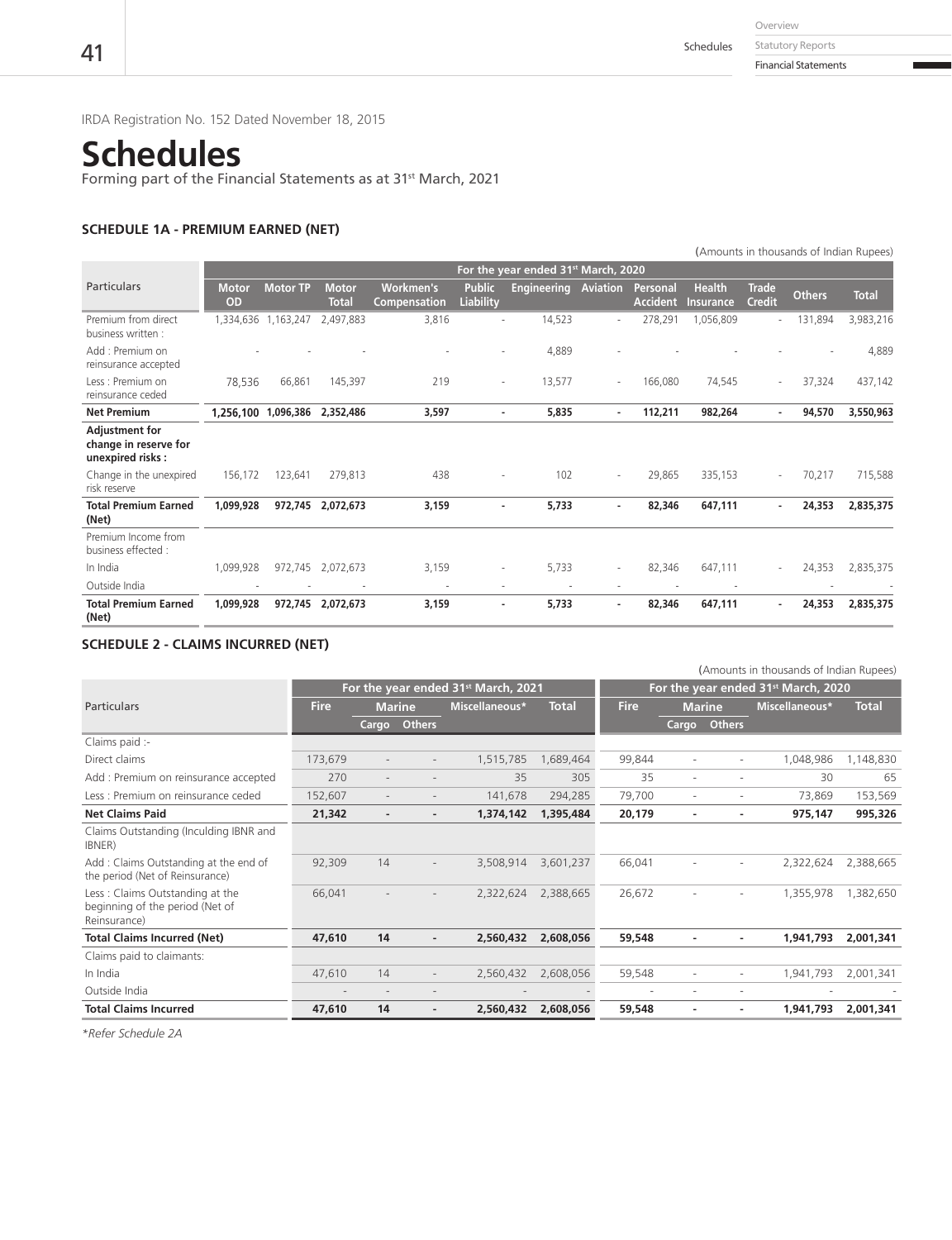# **Schedules**

Forming part of the Financial Statements as at 31<sup>st</sup> March, 2021

## **SCHEDULE 2A - CLAIMS INCURRED (NET)**

|                                                                                    |                           |                             |                              |                           |                            |                                                 |                          |                             |                                   |                               |                          | (Amounts in thousands of Indian Rupees) |
|------------------------------------------------------------------------------------|---------------------------|-----------------------------|------------------------------|---------------------------|----------------------------|-------------------------------------------------|--------------------------|-----------------------------|-----------------------------------|-------------------------------|--------------------------|-----------------------------------------|
|                                                                                    |                           |                             |                              |                           |                            | For the year ended 31 <sup>st</sup> March, 2021 |                          |                             |                                   |                               |                          |                                         |
| Particulars                                                                        | <b>Motor</b><br><b>OD</b> | <b>Motor TP</b>             | <b>Motor</b><br><b>Total</b> | Workmen's<br>Compensation | <b>Public</b><br>Liability | <b>Engineering Aviation</b>                     |                          | Personal<br><b>Accident</b> | <b>Health</b><br><b>Insurance</b> | <b>Trade</b><br><b>Credit</b> | <b>Others</b>            | <b>Total</b>                            |
| Claims paid :-                                                                     |                           |                             |                              |                           |                            |                                                 |                          |                             |                                   |                               |                          |                                         |
| Direct claims                                                                      | 781,254                   | 77,249                      | 858,503                      | 537                       |                            | 350                                             | $\overline{a}$           | 78,146                      | 573,067                           |                               | 5,182                    | 1,515,785                               |
| Add: Premium on<br>reinsurance accepted                                            |                           |                             |                              |                           |                            | 35                                              |                          |                             |                                   |                               |                          | 35                                      |
| Less : Premium on<br>reinsurance ceded                                             | 39,804                    | 6.005                       | 45.809                       | 27                        |                            | 279                                             | $\overline{\phantom{a}}$ | 61,229                      | 31,814                            |                               | 2,520                    | 141,678                                 |
| <b>Net Claims Paid</b>                                                             | 741,450                   | 71,244                      | 812,694                      | 510                       | ٠                          | 106                                             |                          | 16,917                      | 541,253                           |                               |                          | 2,662 1,374,142                         |
| Claims Outstanding<br>(Inculding IBNR and IBNER)                                   |                           |                             |                              |                           |                            |                                                 |                          |                             |                                   |                               |                          |                                         |
| Add: Claims Outstanding<br>at the end of the period<br>(Net of Reinsurance)        |                           | 219,745 2,964,994 3,184,739 |                              | 7,667                     | $\overline{\phantom{a}}$   | 1,710                                           |                          | 41,042                      | 256,499                           |                               | 17,257                   | 3,508,914                               |
| Less: Claims Outstanding<br>at the beginning of the<br>period (Net of Reinsurance) |                           | 168,989 2,017,169 2,186,158 |                              | 3,882                     | $\qquad \qquad -$          | 1,023                                           |                          | 24,941                      | 97,081                            |                               |                          | 9,539 2,322,624                         |
| <b>Total Claims Incurred</b><br>(Net)                                              |                           | 792,206 1,019,069           | 1,811,275                    | 4,295                     |                            | 793                                             |                          | 33,018                      | 700.671                           |                               | 10,380                   | 2,560,432                               |
| Claims paid to claimants:                                                          | $\overline{\phantom{a}}$  |                             |                              | $\overline{\phantom{a}}$  |                            | $\overline{\phantom{a}}$                        |                          |                             |                                   |                               | $\overline{\phantom{a}}$ |                                         |
| In India                                                                           | 792,206                   | 1,019,069                   | 1,811,275                    | 4,295                     | ٠                          | 793                                             | $\overline{\phantom{a}}$ | 33,018                      | 700,671                           |                               | 10,380                   | 2,560,432                               |
| Outside India                                                                      |                           |                             |                              | $\blacksquare$            |                            |                                                 |                          |                             |                                   |                               |                          |                                         |
| <b>Total Claims Incurred</b>                                                       |                           | 792,206 1,019,069 1,811,275 |                              | 4,295                     |                            | 793                                             | ۰                        | 33,018                      | 700,671                           |                               |                          | 10,380 2,560,432                        |

## **SCHEDULE 2A - CLAIMS INCURRED (NET)**

|                                                                                    | For the year ended 31 <sup>st</sup> March, 2020 |                             |                              |                                  |                            |                    |                 |                                    |                                   |                               |                         |                  |  |
|------------------------------------------------------------------------------------|-------------------------------------------------|-----------------------------|------------------------------|----------------------------------|----------------------------|--------------------|-----------------|------------------------------------|-----------------------------------|-------------------------------|-------------------------|------------------|--|
| Particulars                                                                        | <b>Motor</b><br>OD                              | <b>Motor TP</b>             | <b>Motor</b><br><b>Total</b> | <b>Workmen's</b><br>Compensation | <b>Public</b><br>Liability | <b>Engineering</b> | <b>Aviation</b> | <b>Personal</b><br><b>Accident</b> | <b>Health</b><br><b>Insurance</b> | <b>Trade</b><br><b>Credit</b> | <b>Others</b>           | <b>Total</b>     |  |
| Claims paid :-                                                                     |                                                 |                             |                              |                                  |                            |                    |                 |                                    |                                   |                               |                         |                  |  |
| Direct claims                                                                      | 679.134                                         | 37,215                      | 716,349                      | 79                               |                            |                    |                 | 27,097                             | 299,273                           |                               | 6,188                   | 1,048,986        |  |
| Add: Premium on<br>reinsurance accepted                                            |                                                 |                             |                              |                                  |                            | 30                 |                 |                                    |                                   |                               |                         | 30               |  |
| Less : Premium on<br>reinsurance ceded                                             | 35.746                                          | 1.861                       | 37,607                       | 4                                |                            |                    |                 | 18,648                             | 15,519                            |                               | 2,091<br>$\sim$         | 73,869           |  |
| <b>Net Claims Paid</b>                                                             | 643,388                                         | 35,354                      | 678,742                      | 75                               |                            | 30                 | ٠               | 8,449                              | 283,754                           |                               | 4,097<br>$\blacksquare$ | 975,147          |  |
| Claims Outstanding<br>(Inculding IBNR and IBNER)                                   |                                                 |                             |                              |                                  |                            |                    |                 |                                    |                                   |                               |                         |                  |  |
| Add: Claims Outstanding<br>at the end of the period<br>(Net of Reinsurance)        | 168.989                                         | 2.017.169                   | 2,186,158                    | 3.882                            |                            | 1,023<br>٠         | ٠               | 24,941                             | 97,081                            | $\overline{\phantom{a}}$      | 9,539                   | 2,322,624        |  |
| Less: Claims Outstanding<br>at the beginning of the<br>period (Net of Reinsurance) |                                                 | 123.505 1.173.242 1.296.747 |                              | 930                              |                            | 140                | ٠               | 9,777                              | 45.375                            | ٠                             | 3.009                   | 1.355.978        |  |
| <b>Total Claims Incurred</b><br>(Net)                                              | 688,872                                         | 879,281                     | 1,568,153                    | 3,027                            |                            | 913                |                 | 23,613                             | 335,460                           |                               | 10.627                  | 1,941,793        |  |
| Claims paid to claimants:                                                          |                                                 |                             | ٠                            |                                  |                            |                    |                 |                                    | ×                                 |                               |                         |                  |  |
| In India                                                                           | 688,872                                         | 879,281                     | 1,568,153                    | 3,027                            |                            | 913<br>٠           | ٠               | 23,613                             | 335,460                           |                               | 10,627<br>$\sim$        | 1,941,793        |  |
| Outside India                                                                      | ۰                                               |                             | ٠                            | ٠                                | ٠                          |                    | ٠               |                                    |                                   |                               |                         |                  |  |
| <b>Total Claims Incurred</b>                                                       | 688,872                                         |                             | 879,281 1,568,153            | 3,027                            |                            | 913                | ٠               | 23,613                             | 335,460                           |                               |                         | 10,627 1,941,793 |  |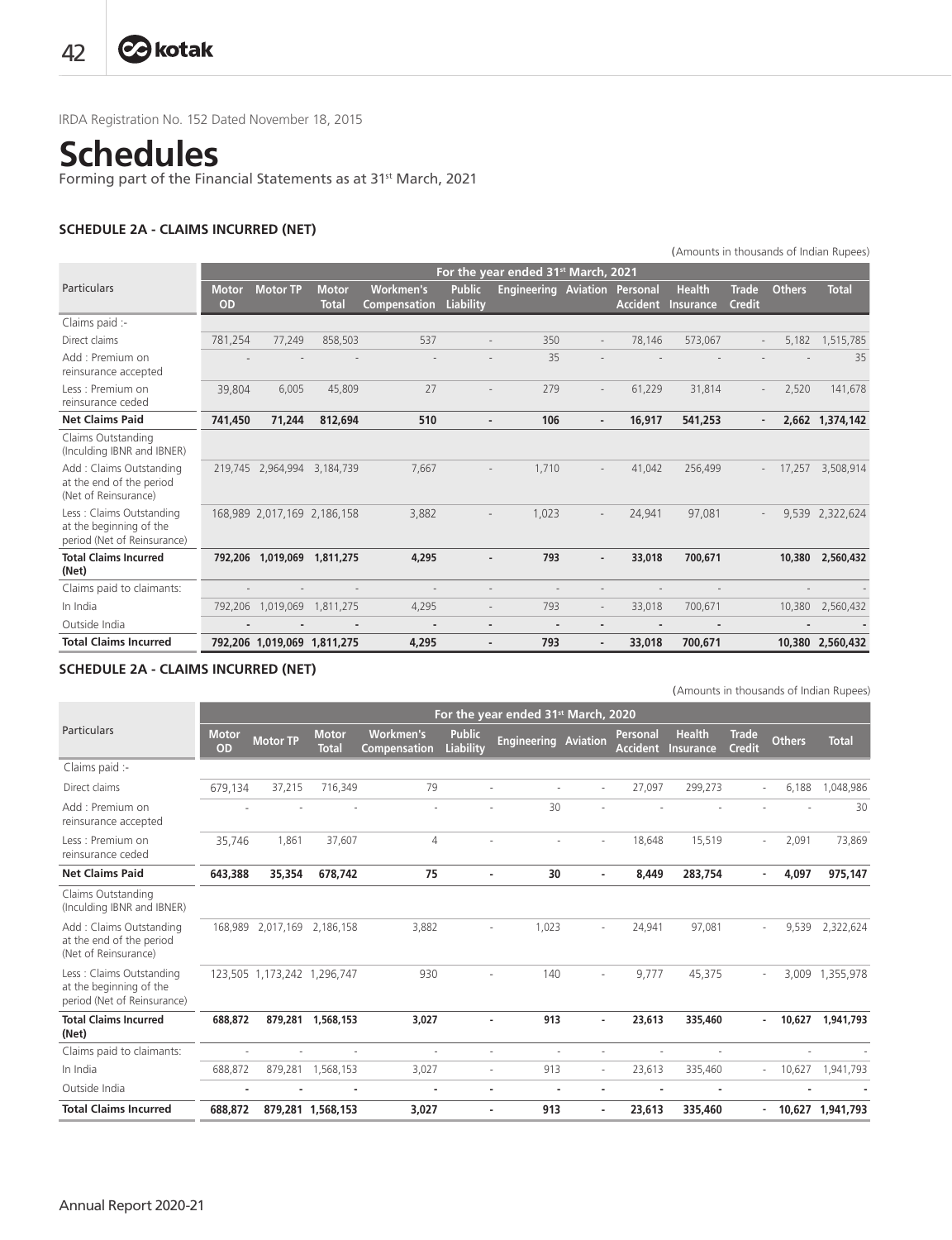Statutory Reports Financial Statements

Overview

IRDA Registration No. 152 Dated November 18, 2015

# **Schedules**

Forming part of the Financial Statements as at 31<sup>st</sup> March, 2021

## **SCHEDULE 3 - COMMISSION**

|                                                                                                                     | (Alliourits in thousands of mulan Rupees) |                          |                          |                                                 |              |             |                          |                          |                                                 |              |  |  |
|---------------------------------------------------------------------------------------------------------------------|-------------------------------------------|--------------------------|--------------------------|-------------------------------------------------|--------------|-------------|--------------------------|--------------------------|-------------------------------------------------|--------------|--|--|
|                                                                                                                     |                                           |                          |                          | For the year ended 31 <sup>st</sup> March, 2021 |              |             |                          |                          | For the year ended 31 <sup>st</sup> March, 2020 |              |  |  |
| Particulars                                                                                                         | <b>Fire</b>                               |                          | <b>Marine</b>            | Miscellaneous*                                  | <b>Total</b> | <b>Fire</b> |                          | <b>Marine</b>            | Miscellaneous*                                  | <b>Total</b> |  |  |
|                                                                                                                     |                                           |                          | Cargo Others             |                                                 |              |             |                          | Cargo Others             |                                                 |              |  |  |
| Commission paid :-                                                                                                  |                                           |                          |                          |                                                 |              |             |                          |                          |                                                 |              |  |  |
| <b>Commission Paid Direct</b>                                                                                       | 34,426                                    | 178                      |                          | 416,670                                         | 451,274      | 45,136      |                          |                          | 351,477                                         | 396,613      |  |  |
| Add: Re-insurance Accepted                                                                                          | 2,243                                     | $\overline{\phantom{a}}$ |                          | 115                                             | 2,358        | 709         | ٠                        | $\sim$                   | 85                                              | 794          |  |  |
| Less : Commission on Re-insurance Ceded                                                                             | 38,529                                    | 113                      | $\overline{\phantom{a}}$ | 121,605                                         | 160,247      | 18,673      | ٠                        | $\sim$                   | 98,204                                          | 116,877      |  |  |
| <b>Net Commission</b>                                                                                               | (1,860)                                   | 65                       |                          | 295,180                                         | 293,385      | 27,172      | $\blacksquare$           |                          | 253,358                                         | 280,530      |  |  |
| Break-up of the expenses (Gross) incurred<br>to procure business to be furnished as per<br>details indicated below: |                                           |                          |                          |                                                 |              |             |                          |                          |                                                 |              |  |  |
| Agents                                                                                                              | 729                                       |                          |                          | 19,483                                          | 20,212       | 336         |                          | ×                        | 17,911                                          | 18,247       |  |  |
| <b>Brokers</b>                                                                                                      | 5,302                                     | 178                      |                          | 168,689                                         | 174,169      | 1,462       | ٠                        | $\sim$                   | 142,725                                         | 144,187      |  |  |
| Corporate Agency                                                                                                    | 28,392                                    |                          |                          | 168,328                                         | 196,720      | 43,338      | $\sim$                   | ٠                        | 148,715                                         | 192,053      |  |  |
| Referral                                                                                                            |                                           |                          |                          |                                                 |              | $\sim$      | $\sim$                   | $\overline{\phantom{a}}$ |                                                 |              |  |  |
| Others                                                                                                              | 3                                         |                          |                          | 60,170                                          | 60.173       |             |                          | $\sim$                   | 42,126                                          | 42,126       |  |  |
| Total                                                                                                               | 34,426                                    | 178                      |                          | 416,670                                         | 451,274      | 45,136      | $\overline{\phantom{a}}$ | ٠                        | 351,477                                         | 396,613      |  |  |
| Commission Paid                                                                                                     |                                           |                          |                          |                                                 |              |             |                          |                          |                                                 |              |  |  |
| In India                                                                                                            | 34,426                                    | 178                      |                          | 416,670                                         | 451,274      | 45,136      |                          | $\overline{\phantom{a}}$ | 351,477                                         | 396,613      |  |  |
| Outside India                                                                                                       |                                           |                          |                          |                                                 |              | ٠           |                          |                          |                                                 |              |  |  |
| <b>Total Commission</b>                                                                                             | 34,426                                    | 178                      |                          | 416,670                                         | 451,274      | 45,136      | ٠                        | ٠                        | 351,477                                         | 396,613      |  |  |
| .                                                                                                                   |                                           |                          |                          |                                                 |              |             |                          |                          |                                                 |              |  |  |

*\*Refer Schedule 3A*

## **SCHEDULE 3 (A) - COMMISSION**

(Amounts in thousands of Indian Rupees)

|                                                                                                                           |                           |                 |                              |                           |                            | For the year ended 31 <sup>st</sup> March, 2021 |                          |                 |                                   |                               |               |              |
|---------------------------------------------------------------------------------------------------------------------------|---------------------------|-----------------|------------------------------|---------------------------|----------------------------|-------------------------------------------------|--------------------------|-----------------|-----------------------------------|-------------------------------|---------------|--------------|
| <b>Particulars</b>                                                                                                        | <b>Motor</b><br><b>OD</b> | <b>Motor TP</b> | <b>Motor</b><br><b>Total</b> | Workmen's<br>Compensation | <b>Public</b><br>Liability | <b>Engineering</b>                              | <b>Aviation Personal</b> | <b>Accident</b> | <b>Health</b><br><b>Insurance</b> | <b>Trade</b><br><b>Credit</b> | <b>Others</b> | <b>Total</b> |
| Commission paid :-                                                                                                        |                           |                 |                              |                           |                            |                                                 |                          |                 |                                   |                               |               |              |
| <b>Commission Paid Direct</b>                                                                                             | 257.826                   | 6,394           | 264,220                      | 634                       |                            | 1,340                                           | $\overline{a}$           | 3,828           | 133,050                           |                               | 13,598        | 416,670      |
| Add: Re-insurance Accepted                                                                                                |                           |                 | $\overline{a}$               | $\overline{\phantom{a}}$  | $\overline{\phantom{a}}$   | 104                                             | $\overline{\phantom{a}}$ |                 | $\sim$                            |                               | 11            | 115          |
| Less : Commission on Re-<br>insurance Ceded                                                                               | 11,984                    | 3,165           | 15,149                       | 55                        | $\sim$                     | 1,870                                           | $\overline{a}$           | 83,386          | 11,797                            | $\overline{\phantom{a}}$      | 9,348         | 121,605      |
| <b>Net Commission</b>                                                                                                     | 245,842                   | 3,229           | 249,071                      | 579                       | $\blacksquare$             | (426)                                           | ٠                        | (79, 558)       | 121,253                           |                               | 4,261         | 295,180      |
| Break-up of the expenses<br>(Gross) incurred to<br>procure business to be<br>furnished as per details<br>indicated below: |                           |                 |                              |                           |                            |                                                 |                          |                 |                                   |                               |               |              |
| Agents                                                                                                                    | 17,191                    |                 | 17,192                       | 15                        |                            | 74                                              |                          | 5               | 2,192                             |                               | 5             | 19,483       |
| <b>Brokers</b>                                                                                                            | 143,393                   | 396             | 143,789                      | 69                        | $\overline{\phantom{a}}$   | 1,233                                           | $\overline{\phantom{a}}$ | 3,766           | 16,427                            | $\overline{\phantom{a}}$      | 3,405         | 168,689      |
| Corporate Agency                                                                                                          | 44,570                    | $\overline{4}$  | 44,574                       | 550                       |                            | 33                                              | $\overline{a}$           | 44              | 112,939                           |                               | 10,188        | 168,328      |
| Referral                                                                                                                  | $\overline{\phantom{a}}$  | ٠               | $\overline{a}$               | $\overline{a}$            |                            |                                                 |                          |                 |                                   |                               |               |              |
| Others                                                                                                                    | 52,672                    | 5,993           | 58,665                       | $\overline{\phantom{a}}$  |                            |                                                 | $\overline{\phantom{a}}$ | 13              | 1,492                             |                               |               | 60,170       |
| <b>Total</b>                                                                                                              | 257,826                   | 6,394           | 264,220                      | 634                       | $\sim$                     | 1,340                                           | $\sim$                   | 3,828           | 133,050                           |                               | 13,598        | 416,670      |
| Commission Paid                                                                                                           |                           |                 |                              |                           |                            |                                                 |                          |                 |                                   |                               |               |              |
| In India                                                                                                                  | 257,826                   | 6.394           | 264,220                      | 634                       |                            | 1,340                                           | $\overline{\phantom{a}}$ | 3,828           | 133,050                           |                               | 13,598        | 416,670      |
| Outside India                                                                                                             |                           |                 |                              | $\blacksquare$            | $\overline{\phantom{a}}$   | $\overline{a}$                                  | $\blacksquare$           |                 |                                   |                               |               |              |
| <b>Total Commission</b>                                                                                                   | 257,826                   | 6,394           | 264,220                      | 634                       | $\overline{\phantom{a}}$   | 1,340                                           | -                        | 3,828           | 133,050                           |                               | $-13,598$     | 416,670      |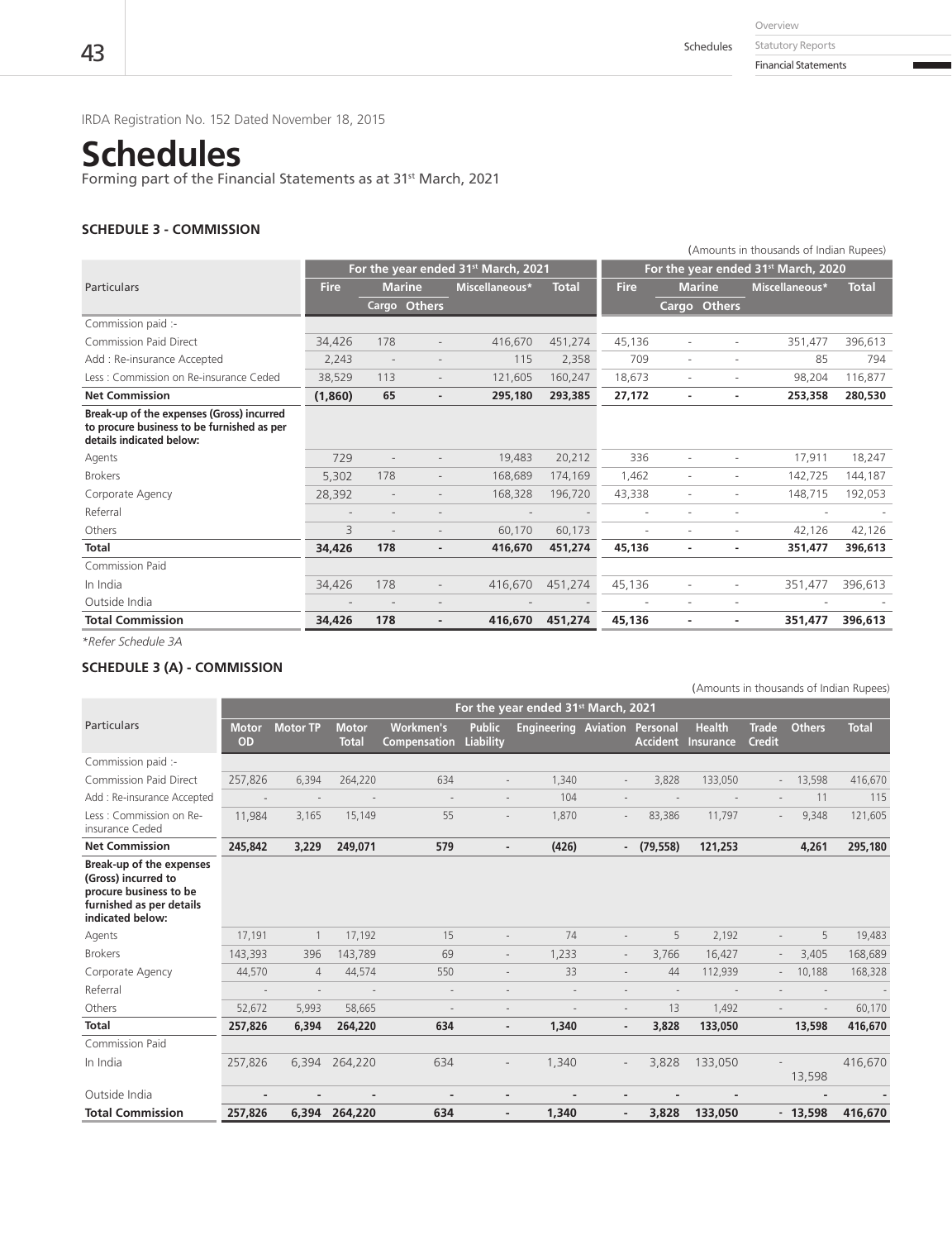# **Schedules**

Forming part of the Financial Statements as at 31<sup>st</sup> March, 2021

## **SCHEDULE 3 (A) - COMMISSION**

|                                                                                                                           |                                                 |                 |                              |                                  |                            |                                   |                          |                             |                            |                               |                  | (Amounts in thousands of Indian Rupees) |
|---------------------------------------------------------------------------------------------------------------------------|-------------------------------------------------|-----------------|------------------------------|----------------------------------|----------------------------|-----------------------------------|--------------------------|-----------------------------|----------------------------|-------------------------------|------------------|-----------------------------------------|
|                                                                                                                           | For the year ended 31 <sup>st</sup> March, 2020 |                 |                              |                                  |                            |                                   |                          |                             |                            |                               |                  |                                         |
| Particulars                                                                                                               | <b>Motor</b><br>OD                              | <b>Motor TP</b> | <b>Motor</b><br><b>Total</b> | <b>Workmen's</b><br>Compensation | <b>Public</b><br>Liability | <b>Engineering Aviation</b>       |                          | Personal<br><b>Accident</b> | <b>Health</b><br>Insurance | <b>Trade</b><br><b>Credit</b> | <b>Others</b>    | <b>Total</b>                            |
| Commission paid :-                                                                                                        |                                                 |                 |                              |                                  |                            |                                   |                          |                             |                            |                               |                  |                                         |
| <b>Commission Paid Direct</b>                                                                                             | 225,720                                         | 386             | 226,106                      | 461                              |                            | 2,544<br>$\sim$                   | $\overline{\phantom{a}}$ | 10,858                      | 91,532                     |                               | 19,976<br>$\sim$ | 351,477                                 |
| Add: Re-insurance<br>Accepted                                                                                             |                                                 |                 |                              |                                  |                            | 85                                | ä,                       |                             |                            |                               |                  | 85                                      |
| Less: Commission on Re-<br>insurance Ceded                                                                                | 10.010                                          | 2,910           | 12,920                       | 29                               |                            | 1,853<br>٠                        | ٠                        | 68.414                      | 10.796                     |                               | 4,192<br>۰.      | 98,204                                  |
| <b>Net Commission</b>                                                                                                     | 215,710                                         | (2, 524)        | 213,186                      | 432                              |                            | 776<br>٠                          | ٠                        | (57, 556)                   | 80,736                     |                               | $-15,784$        | 253,358                                 |
| Break-up of the expenses<br>(Gross) incurred to<br>procure business to be<br>furnished as per details<br>indicated below: |                                                 |                 |                              |                                  |                            |                                   |                          |                             |                            |                               |                  |                                         |
| Agents                                                                                                                    | 15,753                                          | 7               | 15,760                       | 30                               |                            | 115<br>ä,                         | ٠                        | 13                          | 1,981                      | ٠                             | 12               | 17,911                                  |
| <b>Brokers</b>                                                                                                            | 122,305                                         | 128             | 122,433                      | 79                               |                            | 2,299<br>$\overline{\phantom{a}}$ | $\frac{1}{2}$            | 10,829                      | 4,713                      | ٠                             | 2,372            | 142,725                                 |
| Corporate Agency                                                                                                          | 51,580                                          | 6               | 51,586                       | 352                              |                            | 130<br>٠                          | $\overline{\phantom{a}}$ | 12                          | 79,043                     |                               | 17,592           | 148,715                                 |
| Referral                                                                                                                  | ٠                                               | $\sim$          | ٠                            | $\sim$                           |                            | ٠                                 | ٠                        | $\sim$                      | $\sim$                     |                               |                  |                                         |
| Others                                                                                                                    | 36,082                                          | 245             | 36,327                       | $\sim$                           |                            | ٠<br>÷                            | $\overline{\phantom{a}}$ | 4                           | 5,795                      | ٠                             |                  | 42,126                                  |
| <b>Total</b>                                                                                                              | 225,720                                         | 386             | 226,106                      | 461                              |                            | 2,544<br>٠                        | ÷.                       | 10,858                      | 91,532                     |                               | $-19,976$        | 351,477                                 |
| Commission Paid                                                                                                           |                                                 |                 |                              |                                  |                            |                                   |                          |                             |                            |                               |                  |                                         |
| In India                                                                                                                  | 225,720                                         | 386             | 226,106                      | 461                              |                            | 2,544<br>$\overline{\phantom{a}}$ | $\overline{\phantom{a}}$ | 10,858                      | 91,532                     |                               | $-19,976$        | 351,477                                 |
| Outside India                                                                                                             | ÷                                               |                 | ×,                           | ٠                                |                            | ٠                                 | ٠                        |                             |                            |                               |                  |                                         |
| <b>Total Commission</b>                                                                                                   | 225,720                                         | 386             | 226,106                      | 461                              |                            | 2,544<br>٠                        | ٠                        | 10,858                      | 91,532                     |                               | - 19,976         | 351,477                                 |

## **SCHEDULE 4 - OPERATING EXPENSES RELATED TO INSURANCE BUSINESS**

|                                                 |                   |                                                       |                |                |        |                |              |             |                          |                          | (Amounts in thousands of Indian Rupees)         |              |
|-------------------------------------------------|-------------------|-------------------------------------------------------|----------------|----------------|--------|----------------|--------------|-------------|--------------------------|--------------------------|-------------------------------------------------|--------------|
| For the year ended 31 <sup>st</sup> March, 2021 |                   |                                                       |                |                |        |                |              |             |                          |                          | For the year ended 31 <sup>st</sup> March, 2020 |              |
|                                                 | Particulars       |                                                       | <b>Fire</b>    | <b>Marine</b>  |        | Miscellaneous* | <b>Total</b> | <b>Fire</b> | <b>Marine</b>            |                          | Miscellaneous*                                  | <b>Total</b> |
|                                                 |                   |                                                       |                | Cargo Others   |        |                |              |             | Cargo                    | <b>Others</b>            |                                                 |              |
| benefits                                        |                   | Employees' remuneration & welfare                     | 39,293         | 41             |        | 695,345        | 734,679      | 43,560      |                          |                          | 529,929                                         | 573,489      |
| expenses                                        |                   | Travel, conveyance and vehicle running                | 405            |                |        | 12,182         | 12,587       | 1,554       |                          |                          | 29,000                                          | 30,554       |
|                                                 | Training expenses |                                                       | 11             |                |        | 315            | 326          | 856         | ÷.                       |                          | 14,174                                          | 15,030       |
|                                                 |                   | Rents, rates & taxes                                  | 1.737          | $\overline{2}$ |        | 81,082         | 82,821       | 3,086       | $\sim$                   | ٠                        | 75,935                                          | 79,021       |
|                                                 |                   | Repairs and maintenance                               | 559            | $\mathbf{1}$   |        | 15,307         | 15,867       | 967         | $\sim$                   | ٠                        | 16,213                                          | 17,180       |
| Printing & stationery                           |                   |                                                       | 322            |                |        | 8,971          | 9,293        | 793         | $\sim$                   | $\overline{\phantom{0}}$ | 14,055                                          | 14,848       |
| Communication                                   |                   | 423                                                   | $\overline{a}$ |                | 11,767 | 12,190         | 732          | $\sim$      | ٠                        | 12,225                   | 12,957                                          |              |
| Legal & professional charges                    |                   | 2,504                                                 | 3              |                | 74,344 | 76,851         | 4,305        | $\sim$      | ٠                        | 83,348                   | 87,653                                          |              |
|                                                 |                   | Auditors' fees, expenses etc :-                       |                |                |        |                |              |             | $\sim$                   | ٠                        |                                                 |              |
| (a)                                             |                   | as auditor                                            | 109            |                |        | 2,991          | 3,100        | 154         | $\sim$                   |                          | 2,546                                           | 2,700        |
| (b)                                             |                   | as adviser or in any other<br>capacity, in respect of |                |                |        |                |              |             |                          |                          |                                                 |              |
|                                                 | (i)               | Taxation matters                                      |                |                |        |                |              |             |                          |                          |                                                 |              |
|                                                 | (ii)              | Insurance matters                                     |                |                |        |                |              |             |                          |                          |                                                 |              |
|                                                 | (iii)             | Management services;<br>and                           |                |                |        |                |              |             |                          |                          |                                                 |              |
| (c)                                             |                   | in any other capacity                                 | 8              |                |        | 217            | 225          | 12          |                          |                          | 188                                             | 200          |
| (d)                                             |                   | out of pocket expenses                                | $\overline{4}$ |                |        | 107            | 111          | 4.00        | $\overline{\phantom{a}}$ |                          | 65                                              | 69           |
|                                                 |                   | Advertisement and publicity                           | 9,714          | 10             |        | 375,311        | 385,035      | 9,454       | $\overline{\phantom{a}}$ | $\overline{\phantom{a}}$ | 257,620                                         | 267,074      |
|                                                 |                   | Interest & Bank Charges                               | 664            | $\mathbf{1}$   |        | 18,168         | 18,833       | 659         | $\overline{\phantom{a}}$ | $\overline{\phantom{a}}$ | 10,911                                          | 11,570       |
|                                                 |                   |                                                       |                |                |        |                |              |             |                          |                          |                                                 |              |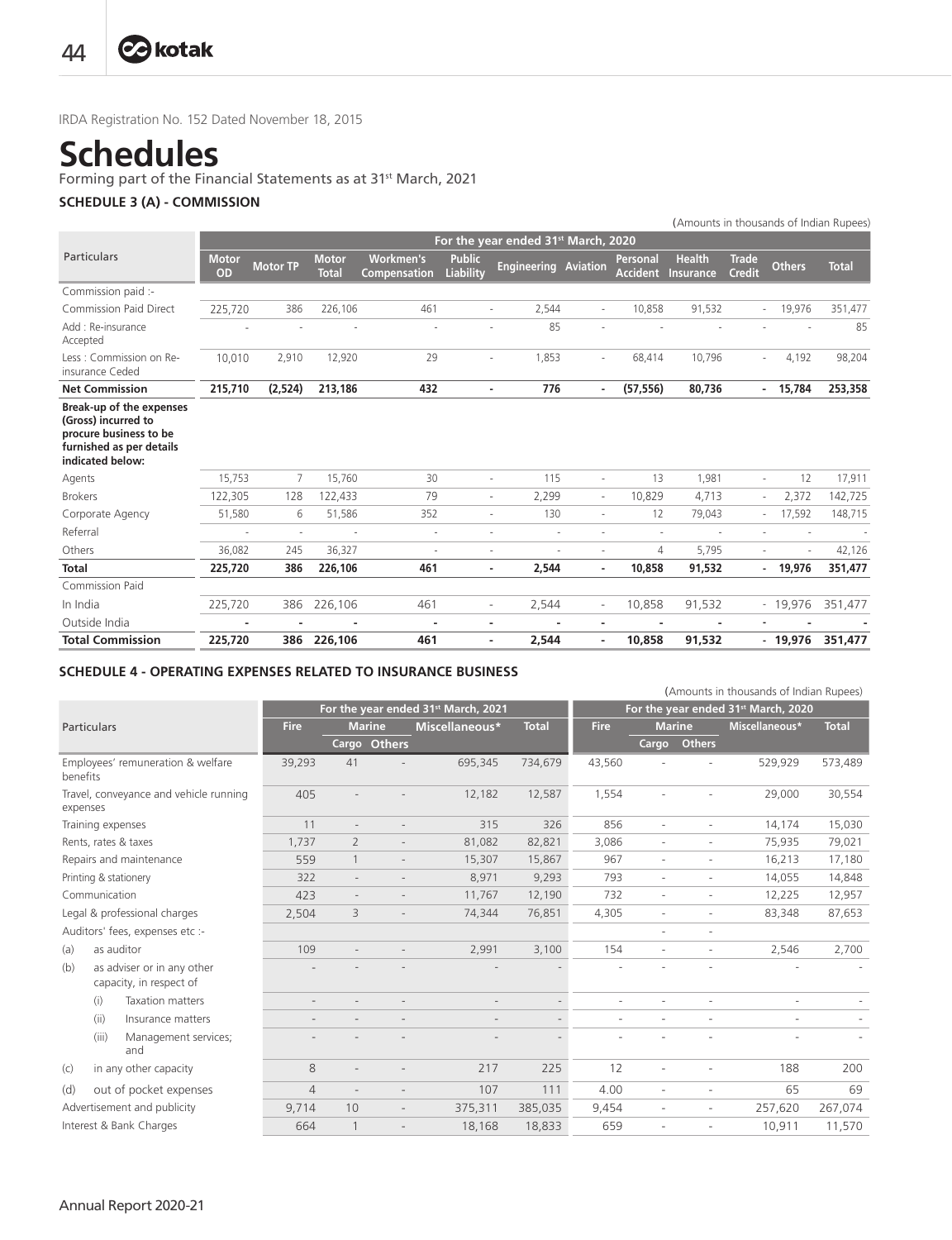Statutory Reports

Overview

Financial Statements

IRDA Registration No. 152 Dated November 18, 2015

# **Schedules**

Forming part of the Financial Statements as at 31<sup>st</sup> March, 2021

| (Amounts in thousands of Indian Rupees)    |             |                          |                   |                                                 |              |                                                 |                          |                          |                |              |  |
|--------------------------------------------|-------------|--------------------------|-------------------|-------------------------------------------------|--------------|-------------------------------------------------|--------------------------|--------------------------|----------------|--------------|--|
|                                            |             |                          |                   | For the year ended 31 <sup>st</sup> March, 2021 |              | For the year ended 31 <sup>st</sup> March, 2020 |                          |                          |                |              |  |
| Particulars                                | <b>Fire</b> | <b>Marine</b>            |                   | Miscellaneous*                                  | <b>Total</b> | <b>Fire</b>                                     | <b>Marine</b>            |                          | Miscellaneous* | <b>Total</b> |  |
|                                            |             |                          | Cargo Others      |                                                 |              |                                                 |                          | Cargo Others             |                |              |  |
| Others :-                                  |             |                          |                   |                                                 |              | ٠                                               |                          |                          |                |              |  |
| Membership and Subscription Fees           | 149         | $\overline{\phantom{a}}$ |                   | 5,364                                           | 5,513        | 113                                             | $\overline{\phantom{0}}$ | $\overline{\phantom{a}}$ | 3.907          | 4.020        |  |
| Information Technology Related<br>Expenses | 6.904       |                          |                   | 189,020                                         | 195,931      | 10,073                                          | $\overline{\phantom{a}}$ | $\overline{\phantom{a}}$ | 166.950        | 177.023      |  |
| <b>Electricity Expenses</b>                | 127         | $\overline{\phantom{a}}$ |                   | 3,466                                           | 3,593        | 299                                             |                          |                          | 4,953          | 5,252        |  |
| Directors Sitting Fees                     | 42          | $\overline{\phantom{a}}$ |                   | 1.138                                           | 1,180        | 42                                              | $\overline{\phantom{a}}$ |                          | 698            | 740          |  |
| Miscellaneous Expenses                     | 3.422       | 10                       | $\qquad \qquad -$ | 17,260                                          | 20,692       | 3,950                                           | $\overline{\phantom{a}}$ | $\overline{\phantom{a}}$ | 21,681         | 25,631       |  |
| Depreciation                               | 1.602       | $\overline{2}$           |                   | 43,846                                          | 45,450       | 2.275                                           | $\overline{\phantom{a}}$ |                          | 38,604         | 40,879       |  |
| Total                                      | 67,999      | 77                       |                   | 1,556,201                                       | 1,624,277    | 82,888                                          |                          | ٠                        | 1,283,002      | 1,365,890    |  |

*\*Refer Schedule 4A*

## **SCHEDULE 4 (A) - OPERATING EXPENSES RELATED TO INSURANCE BUSINESS**

|                                                              | For the year ended 31 <sup>st</sup> March, 2021 |                 |                              |                                  |                            |                             |                          |                             |                                   |                          |                |                    |
|--------------------------------------------------------------|-------------------------------------------------|-----------------|------------------------------|----------------------------------|----------------------------|-----------------------------|--------------------------|-----------------------------|-----------------------------------|--------------------------|----------------|--------------------|
| Particulars                                                  | <b>Motor</b><br>OD                              | <b>Motor TP</b> | <b>Motor</b><br><b>Total</b> | <b>Workmen's</b><br>Compensation | <b>Public</b><br>Liability | <b>Engineering Aviation</b> |                          | Personal<br><b>Accident</b> | <b>Health</b><br><b>Insurance</b> | <b>Trade</b><br>Credit   | <b>Others</b>  | <b>Total</b>       |
| Employees' remuneration<br>& welfare benefits                | 241,000                                         | 172,032         | 413,032                      | 1,618                            | $\overline{\phantom{a}}$   | 444                         | $\overline{\phantom{a}}$ | 18,649                      | 242,751                           | ÷.                       | 18,851         | 695,345            |
| Travel, conveyance and<br>vehicle running expenses           | 4,252                                           | 3,367           | 7,619                        | 17                               |                            | 5                           | $\overline{a}$           | 312                         | 4,034                             |                          | 195            | 12,182             |
| Training expenses                                            | 105                                             | 82              | 187                          |                                  |                            |                             |                          | 9                           | 114                               |                          | 5              | 315                |
| Rents, rates & taxes                                         | 15,537                                          | 12,302          | 27,839                       | 71                               |                            | 20                          | $\overline{a}$           | 17,135                      | 35,187                            | ۰                        | 830            | 81,082             |
| Repairs and maintenance                                      | 5,010                                           | 3,967           | 8,977                        | 23                               |                            | 6                           |                          | 430                         | 5,603                             | $\overline{\phantom{a}}$ | 268            | 15,307             |
| Printing & stationery                                        | 2,958                                           | 2,342           | 5,300                        | 13                               |                            | 4                           |                          | 248                         | 3,226                             | $\overline{\phantom{a}}$ | 180            | 8,971              |
| Communication                                                | 3,881                                           | 3,073           | 6,954                        | 17                               |                            | 5                           | $\overline{\phantom{a}}$ | 326                         | 4,262                             | ÷,                       | 203            | 11,767             |
| Legal & professional<br>charges                              | 24,911                                          | 19,725          | 44,636                       | 101                              |                            | 28                          |                          | 1,893                       | 25,968                            |                          | 1,718          | 74,344             |
| Auditors' fees, expenses<br>etc:                             |                                                 |                 |                              |                                  |                            |                             |                          |                             |                                   |                          |                |                    |
| (a) as auditor                                               | 979                                             | 775             | 1.754                        | $\overline{4}$                   |                            |                             |                          | 84                          | 1,096                             |                          | 52             | 2,991              |
| (b) as adviser or in any<br>other capacity, in<br>respect of |                                                 |                 |                              |                                  |                            |                             |                          |                             |                                   |                          |                |                    |
| (i) Taxation matters                                         | $\overline{a}$                                  |                 | $\overline{a}$               |                                  |                            |                             |                          | ٠                           |                                   |                          |                |                    |
| (ii) Insurance matters                                       |                                                 |                 |                              |                                  |                            |                             |                          |                             |                                   |                          |                |                    |
| (iii) Management services;<br>and                            |                                                 |                 |                              |                                  |                            |                             |                          |                             |                                   |                          |                |                    |
| (c) in any other capacity                                    | 72                                              | 56              | 128                          | $\overline{a}$                   |                            |                             |                          | 6                           | 79                                |                          | $\overline{4}$ | 217                |
| (d) out of pocket expenses                                   | 35                                              | 28              | 63                           | L,                               |                            |                             |                          | 3                           | 39                                |                          | $\overline{2}$ | 107                |
| Advertisement and<br>publicity                               | 147,713                                         | 116,959         | 264,672                      | 400                              |                            | 110                         | $\overline{a}$           | 7,477                       | 97,335                            | $\overline{\phantom{a}}$ | 5,317          | 375,311            |
| Interest & Bank Charges                                      | 5.946                                           | 4,708           | 10,654                       | 27                               |                            | 8                           |                          | 511                         | 6,650                             | $\overline{\phantom{a}}$ | 318            | 18,168             |
| Others :-                                                    |                                                 |                 |                              |                                  |                            |                             |                          |                             |                                   |                          |                |                    |
| Membership and<br>Subscription Fees                          | 2,123                                           | 1.680           | 3,803                        | 6                                |                            | $\overline{2}$              |                          | 106                         | 1.381                             |                          | 66             | 5,364              |
| Information Technology<br>Related Expenses                   | 61,869                                          | 48,988          | 110,857                      | 284                              |                            | 78                          |                          | 5,314                       | 69,175                            | $\overline{\phantom{a}}$ | 3,312          | 189,020            |
| <b>Electricity Expenses</b>                                  | 1,135                                           | 898             | 2,033                        | 5                                |                            | 1                           |                          | 97                          | 1,269                             | $\overline{a}$           | 61             | 3,466              |
| Directors Sitting Fees                                       | 373                                             | 295             | 668                          | $\overline{2}$                   |                            |                             | $\overline{a}$           | 32                          | 416                               | $\overline{\phantom{a}}$ | 20             | 1,138              |
| Miscellaneous Expenses                                       | 5,746                                           | 4,550           | 10,296                       | 21                               | $\overline{a}$             | 465                         | $\overline{a}$           | 483                         | 5,323                             | ä,                       | 672            | 17,260             |
| Depreciation                                                 | 14,351                                          | 11,362          | 25,713                       | 66                               |                            | 18                          | $\overline{a}$           | 1,233                       | 16,048                            |                          | 768            | 43,846             |
| <b>Total</b>                                                 | 537,996                                         | 407,189         | 945,185                      | 2.675                            |                            | 1.195                       |                          | 54,348                      | 519,956                           |                          |                | - 32,842 1,556,201 |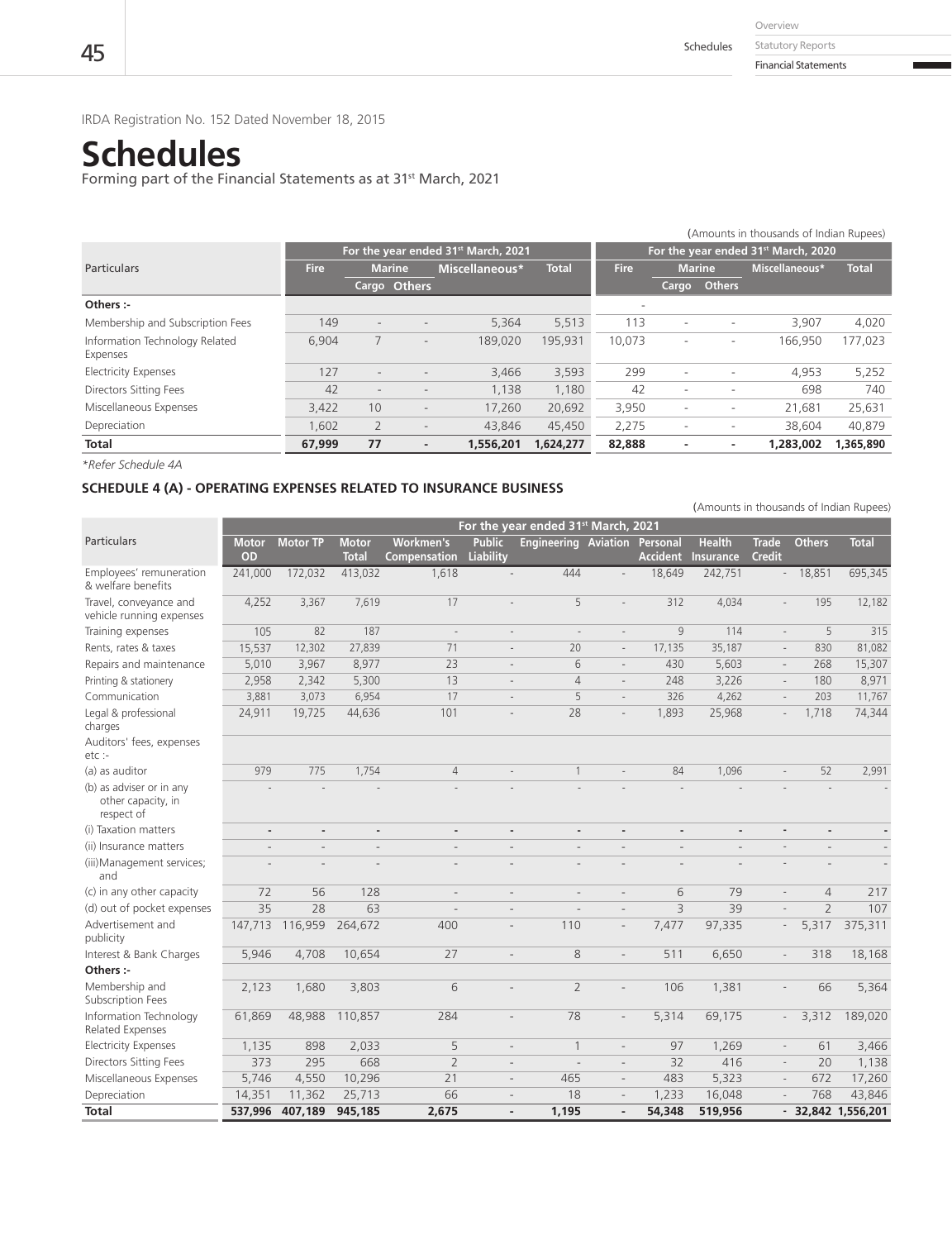# **Schedules**

Forming part of the Financial Statements as at 31<sup>st</sup> March, 2021

## **SCHEDULE 4 (A) - OPERATING EXPENSES RELATED TO INSURANCE BUSINESS**

|                                                              | (Amounts in thousands of Indian Rupees) |                           |                              |                                                                                           |                            |                                                 |                          |                             |                                   |                               |                |                  |
|--------------------------------------------------------------|-----------------------------------------|---------------------------|------------------------------|-------------------------------------------------------------------------------------------|----------------------------|-------------------------------------------------|--------------------------|-----------------------------|-----------------------------------|-------------------------------|----------------|------------------|
|                                                              |                                         |                           |                              |                                                                                           |                            | For the year ended 31 <sup>st</sup> March, 2020 |                          |                             |                                   |                               |                |                  |
| Particulars                                                  | <b>Motor</b><br>OD                      | <b>Motor</b><br><b>TP</b> | <b>Motor</b><br><b>Total</b> | <b>Workmen's</b><br><b>Compensation</b>                                                   | <b>Public</b><br>Liability | <b>Engineering</b>                              | Aviation                 | Personal<br><b>Accident</b> | <b>Health</b><br><b>Insurance</b> | <b>Trade</b><br><b>Credit</b> | <b>Others</b>  | <b>Total</b>     |
| Employees'<br>remuneration & welfare<br>benefits             | 198,171                                 | 153,917                   | 352,088                      | 730                                                                                       |                            | 305                                             |                          | 16,429                      | 139,678                           | ÷,                            | 20,699         | 529,929          |
| Travel, conveyance<br>and vehicle running<br>expenses        | 10,793                                  | 9,407                     | 20,200                       | 26                                                                                        |                            | 11                                              | ä,                       | 830                         | 7,194                             | ×,                            | 739            | 29,000           |
| Training expenses                                            | 5,022                                   | 4,377                     | 9,399                        | 14<br>6<br>458<br>3,890<br>$\sim$<br>$\overline{\phantom{a}}$<br>$\overline{\phantom{a}}$ |                            | 407                                             | 14,174                   |                             |                                   |                               |                |                  |
| Rents, rates & taxes                                         | 18,076                                  | 15,755                    | 33,831                       | 52                                                                                        | ٠                          | 22                                              | $\overline{\phantom{a}}$ | 16,944                      | 23,624                            | $\overline{\phantom{a}}$      | 1,462          | 75,935           |
| Repairs and<br>maintenance                                   | 5,676                                   | 4,947                     | 10,623                       | 16                                                                                        | $\overline{a}$             | $\overline{7}$                                  | ÷.                       | 517                         | 4,591                             | $\overline{\phantom{a}}$      | 459            | 16,213           |
| Printing & stationery                                        | 5,062                                   | 4,412                     | 9,474                        | 13                                                                                        | $\bar{a}$                  | 6                                               | $\overline{\phantom{a}}$ | 424                         | 3,761                             | $\overline{\phantom{a}}$      | 377            | 14,055           |
| Communication                                                | 4,346                                   | 3,788                     | 8,134                        | 12                                                                                        | ä,                         | 5                                               | $\overline{\phantom{a}}$ | 391                         | 3,335                             | $\overline{\phantom{a}}$      | 348            | 12,225           |
| Legal & professional<br>charges                              | 30,309                                  | 26,416                    | 56,725                       | 72                                                                                        | L.                         | 30                                              |                          | 2,300                       | 21,770                            | ÷,                            | 2,451          | 83,348           |
| Auditors' fees, expenses<br>etc:                             |                                         |                           |                              |                                                                                           |                            |                                                 |                          |                             |                                   |                               |                |                  |
| (a) as auditor                                               | 902                                     | 786                       | 1,688                        | 3                                                                                         | ×                          | $\mathbf{1}$                                    | $\sim$                   | 82                          | 699                               | ÷,                            | 73             | 2,546            |
| (b) as adviser or in any<br>other capacity, in<br>respect of |                                         |                           |                              |                                                                                           |                            |                                                 |                          |                             |                                   |                               |                |                  |
| (i) Taxation matters                                         | $\ddot{\phantom{a}}$                    | $\blacksquare$            | $\overline{a}$               | $\overline{a}$                                                                            | ÷                          | $\blacksquare$                                  | $\overline{a}$           | ä,                          | ÷                                 | L.                            | ä,             |                  |
| (ii) Insurance matters                                       | $\sim$                                  | ÷,                        | $\overline{\phantom{a}}$     | ÷,                                                                                        | ÷,                         | ÷,                                              | ÷,                       | ÷,                          | ÷,                                | ×,                            | ÷,             |                  |
| (iii) Management<br>services; and                            | $\overline{a}$                          | $\overline{a}$            |                              |                                                                                           | $\overline{a}$             | $\overline{a}$                                  |                          | $\overline{a}$              |                                   | $\overline{a}$                |                |                  |
| (c) in any other capacity                                    | 67                                      | 58                        | 125                          | $\overline{a}$                                                                            | $\sim$                     | ÷,                                              | $\sim$                   | 6                           | 52                                | ä,                            | 5              | 188              |
| (d) out of pocket<br>expenses                                | 23                                      | 20                        | 43                           |                                                                                           |                            |                                                 | $\overline{a}$           | $\overline{2}$              | 18                                | ×,                            | $\overline{2}$ | 65               |
| Advertisement and<br>publicity                               | 109,423                                 | 95.371                    | 204,794                      | 158                                                                                       | L,                         | 66                                              | $\sim$                   | 5,053                       | 42,946                            | ×,                            | 4,603          | 257,620          |
| Interest & Bank Charges                                      | 3,866                                   | 3,369                     | 7,235                        | 11                                                                                        | $\overline{\phantom{a}}$   | 5                                               | $\sim$                   | 352                         | 2,995                             | $\overline{\phantom{a}}$      | 313            | 10,911           |
| Others :-                                                    |                                         |                           |                              |                                                                                           |                            |                                                 |                          |                             |                                   |                               |                |                  |
| Membership and<br>Subscription Fees                          | 1,750                                   | 1,525                     | 3,275                        | $\overline{2}$                                                                            | L.                         | $\mathbf{1}$                                    | $\sim$                   | 61                          | 514                               | ×,                            | 54             | 3,907            |
| Information Technology<br><b>Related Expenses</b>            | 59,193                                  | 51,591                    | 110,784                      | 169                                                                                       | $\sim$                     | 71                                              | $\overline{\phantom{a}}$ | 5,383                       | 45,757                            | $\overline{\phantom{a}}$      | 4,786          | 166,950          |
| <b>Electricity Expenses</b>                                  | 1,756                                   | 1,529                     | 3,285                        | 5                                                                                         | $\overline{\phantom{a}}$   | $\overline{2}$                                  | $\overline{\phantom{a}}$ | 160                         | 1,359                             | $\overline{\phantom{a}}$      | 142            | 4,953            |
| Directors Sitting Fees                                       | 247                                     | 215                       | 462                          | $\mathbf{1}$                                                                              | ä,                         | $\overline{\phantom{a}}$                        | $\overline{\phantom{a}}$ | 23                          | 192                               | $\overline{\phantom{a}}$      | 20             | 698              |
| Miscellaneous Expenses                                       | 7,948                                   | 6,927                     | 14,875                       | 17                                                                                        | ÷,                         | 549                                             | ÷,                       | 714                         | 4,927                             | $\overline{\phantom{a}}$      | 599            | 21,681           |
| Depreciation                                                 | 13,714                                  | 11,952                    | 25,666                       | 38                                                                                        | L,                         | 16                                              | $\sim$                   | 1,216                       | 10,587                            | $\overline{\phantom{a}}$      | 1,081          | 38,604           |
| <b>Total</b>                                                 | 476,344                                 | 396,362                   | 872,706                      | 1,339                                                                                     | ä,                         | 1,103                                           | $\blacksquare$           | 51,345                      | 317,889                           |                               |                | 38,620 1,283,002 |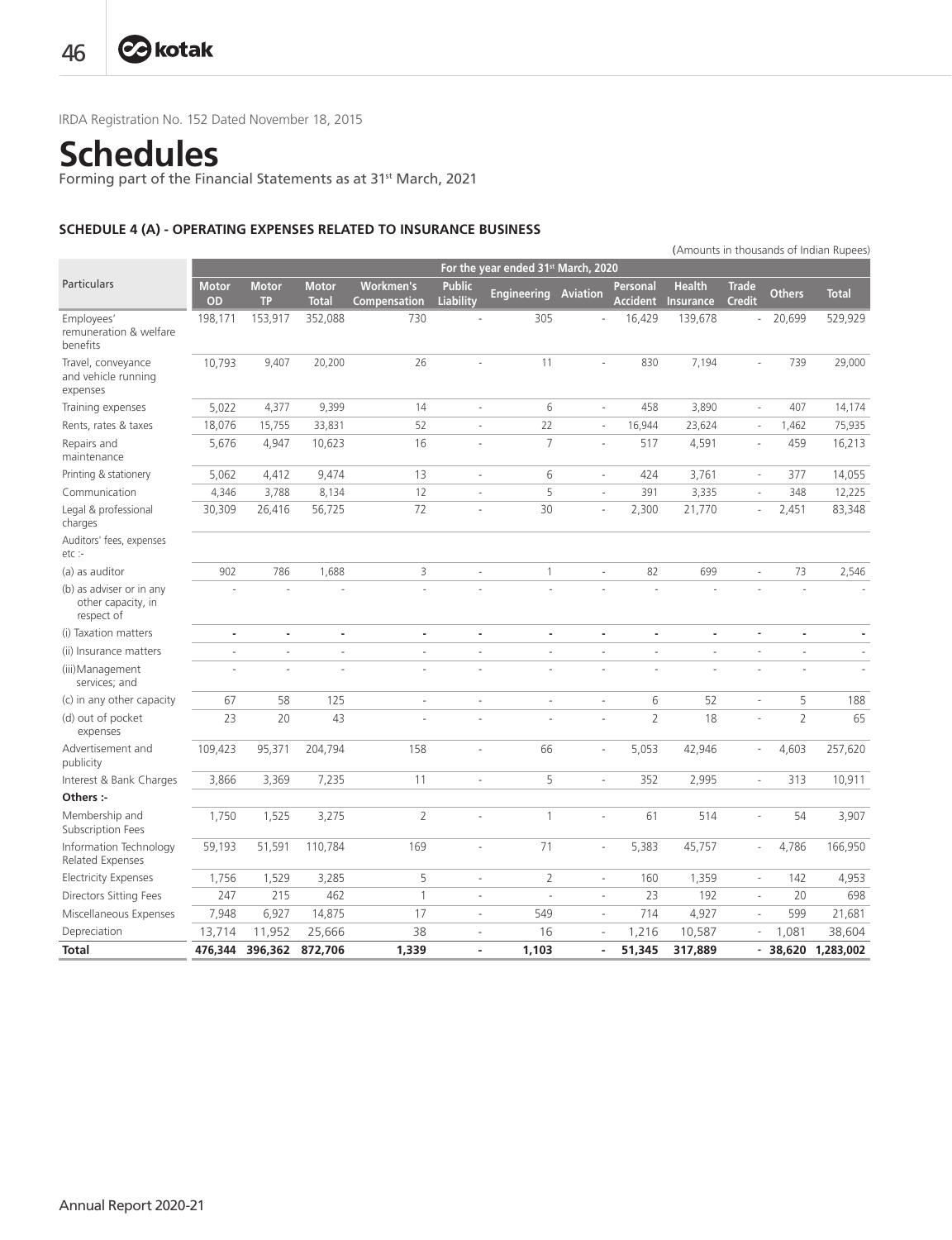Overview

IRDA Registration No. 152 Dated November 18, 2015

# **Schedules**

Forming part of the Financial Statements as at 31<sup>st</sup> March, 2021

## **SCHEDULE 5 - SHARE CAPITAL**

|                                                                                            |                                       | (Amounts in thousands of Indian Rupees) |
|--------------------------------------------------------------------------------------------|---------------------------------------|-----------------------------------------|
| Particulars                                                                                | As at<br>31 <sup>st</sup> March, 2021 | As at<br>31 <sup>st</sup> March, 2020   |
| <b>Authorised Capital</b>                                                                  |                                       |                                         |
| 500,000,000 (Previous Year: 310,000,000) Equity Shares of ₹10 each                         | 5,000,000                             | 3,100,000                               |
| <b>Issued Capital</b>                                                                      |                                       |                                         |
| 330,000,000 (Previous Year: 305,000,000) Equity Shares of ₹10 each                         | 3,300,000                             | 3,050,000                               |
| Subscribed Capital                                                                         |                                       |                                         |
| 330,000,000 (Previous Year: 305,000,000) Equity Shares of ₹10 each                         | 3,300,000                             | 3,050,000                               |
| Called-up Capital                                                                          |                                       |                                         |
| 330,000,000 (Previous Year: 305,000,000) Equity Shares of ₹10 each                         | 3,300,000                             | 3,050,000                               |
| Less: Calls unpaid                                                                         |                                       |                                         |
| Add: Equity Shares forfeited (amount originally paid up)                                   |                                       |                                         |
| Less: Par Value of Equity Shares bought back                                               |                                       |                                         |
| Less: Preliminary Expenses                                                                 |                                       |                                         |
| Less: Expenses including commission or brokerage on underwriting or subscription of shares |                                       |                                         |
| Total                                                                                      | 3,300,000                             | 3,050,000                               |
|                                                                                            |                                       |                                         |

*Entire 330,000,000 (Previous Year 305,000,000) equity shares of* ` *10 each fully paid up are held by Kotak Mahindra Bank Ltd the holding company and its nominees.*

### **SCHEDULE 5A - PATTERN OF SHAREHOLDING**

### **As Certified by Management**

| <b>Particulars</b>                  | As at 31 <sup>st</sup> March, 2021 |              | As at 31 <sup>st</sup> March, 2020 |              |  |  |  |
|-------------------------------------|------------------------------------|--------------|------------------------------------|--------------|--|--|--|
|                                     | <b>Number of Shares</b>            | % of Holding | <b>Number of Shares</b>            | % of Holding |  |  |  |
| Promoters                           |                                    |              |                                    |              |  |  |  |
| Indian<br>$\overline{\phantom{a}}$  | 330,000,000                        | 100%         | 305,000,000                        | 100%         |  |  |  |
| Foreign<br>$\overline{\phantom{a}}$ | $\qquad \qquad$                    |              | -                                  |              |  |  |  |
| Others                              |                                    |              |                                    |              |  |  |  |
| <b>Total</b>                        | 330,000,000                        | 100%         | 305,000,000                        | 100%         |  |  |  |

## **SCHEDULE 6 - RESERVES AND SURPLUS**

|                                                |                                       | (Amounts in thousands of Indian Rupees) |
|------------------------------------------------|---------------------------------------|-----------------------------------------|
| Particulars                                    | As at<br>31 <sup>st</sup> March, 2021 | As at<br>31 <sup>st</sup> March, 2020   |
| Capital Reserve                                |                                       | $\overline{\phantom{0}}$                |
| Capital Redemption Reserve                     |                                       |                                         |
| Share Premium                                  |                                       | ۰                                       |
| General Reserves                               |                                       | ٠                                       |
| Less: Debit balance in Profit and Loss Account |                                       | ۰                                       |
| Less: Amount utilised for Buy-back             |                                       | ٠                                       |
| Catastrophe Reserve                            |                                       | -                                       |
| Other Reserves                                 |                                       | ٠                                       |
| Balance in Profit & Loss Account               |                                       |                                         |
| <b>Total</b>                                   |                                       |                                         |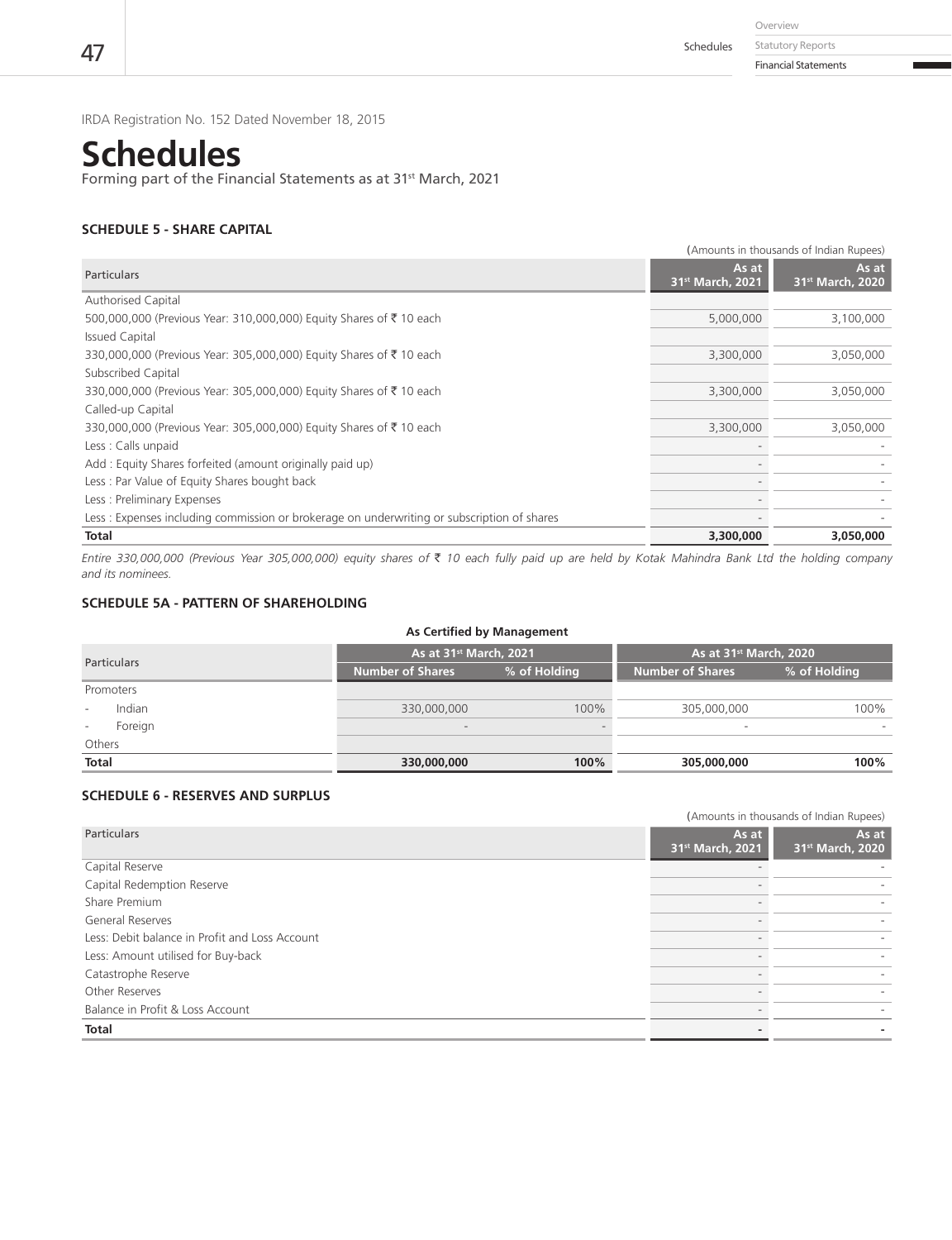# **Schedules**

Forming part of the Financial Statements as at 31<sup>st</sup> March, 2021

## **SCHEDULE 7 - BORROWINGS**

(Amounts in thousands of Indian Rupees) Particulars **As at 31st March, 2021 As at 31st March, 2020** Debentures/ Bonds - - Banks - - Financial Institutions - - Others - - **Total - -**

## **SCHEDULE 8 - INVESTMENTS-SHAREHOLDERS**

|                                                                                |                           | (Amounts in thousands of Indian Rupees) |
|--------------------------------------------------------------------------------|---------------------------|-----------------------------------------|
| <b>Particulars</b>                                                             | As at<br>31st March, 2021 | As at<br>31 <sup>st</sup> March, 2020   |
| <b>LONG TERM INVESTMENTS</b>                                                   |                           |                                         |
| Government securities and Government guaranteed bonds including Treasury Bills | 1,313,352                 | 459,374                                 |
| Other Approved Securities                                                      |                           |                                         |
| Other Investments :-                                                           |                           |                                         |
| Shares<br>(a)                                                                  |                           |                                         |
| (aa) Equity                                                                    |                           |                                         |
| (bb) Preference                                                                |                           |                                         |
| Mutual Funds<br>(b)                                                            |                           |                                         |
| Derivative Instruments<br>(c)                                                  |                           |                                         |
| Debentures/ Bonds<br>(d)                                                       | 51,644                    | 300,766                                 |
| Other Securities<br>(e)                                                        |                           |                                         |
| Subsidiaries<br>(f)                                                            |                           |                                         |
| Investment Properties-Real Estate<br>(q)                                       |                           |                                         |
| Investments in Infrastructure and Social Sector                                | 314,843                   | 617,408                                 |
| Other than Approved Investments                                                | 3,109                     | 43,154                                  |
| <b>SHORT TERM INVESTMENTS</b>                                                  |                           |                                         |
| Government securities and Government guaranteed bonds including Treasury Bills | 10,462                    | 70,426                                  |
| Other Approved Securities                                                      |                           |                                         |
| Other Investments :-                                                           |                           |                                         |
| Shares<br>(a)                                                                  |                           |                                         |
| (aa) Equity                                                                    |                           |                                         |
| (bb) Preference                                                                |                           |                                         |
| <b>Mutual Funds</b><br>(b)                                                     | 43,815                    | 18,295                                  |
| Derivative Instruments<br>(c)                                                  |                           |                                         |
| Debentures/ Bonds<br>(d)                                                       | 144,573                   | 23,942                                  |
| Other Securities - Commercial Papers<br>(e)                                    |                           |                                         |
| Subsidiaries<br>(f)                                                            |                           |                                         |
| Investment Properties-Real Estate<br>(q)                                       |                           |                                         |
| Investments in Infrastructure and Social Sector                                | 35,015                    |                                         |
| Other than Approved Investments                                                |                           |                                         |
| <b>Total</b>                                                                   | 1,916,813                 | 1,533,365                               |
|                                                                                |                           |                                         |

Notes:

*1) All the Investments are free of any encumbrances.*

*2) All the above Investments are performing assets.*

*3) Investment maturing within twelve months from balance sheet date and investments made with the specific intention to dispose of within twelve month from balance sheet date are categorised as Short Term Investments.*

4) Segregation between Policyholders & Shareholders investments with reference to IRDAI Circular no.: IRDA/F&A/CIR/CPM/056/03/2016 dated 04<sup>th</sup> April, 2016 and Circular No. *IRDA/F&A/CIR/CPM/010/01/2017 dated 12th January, 2017*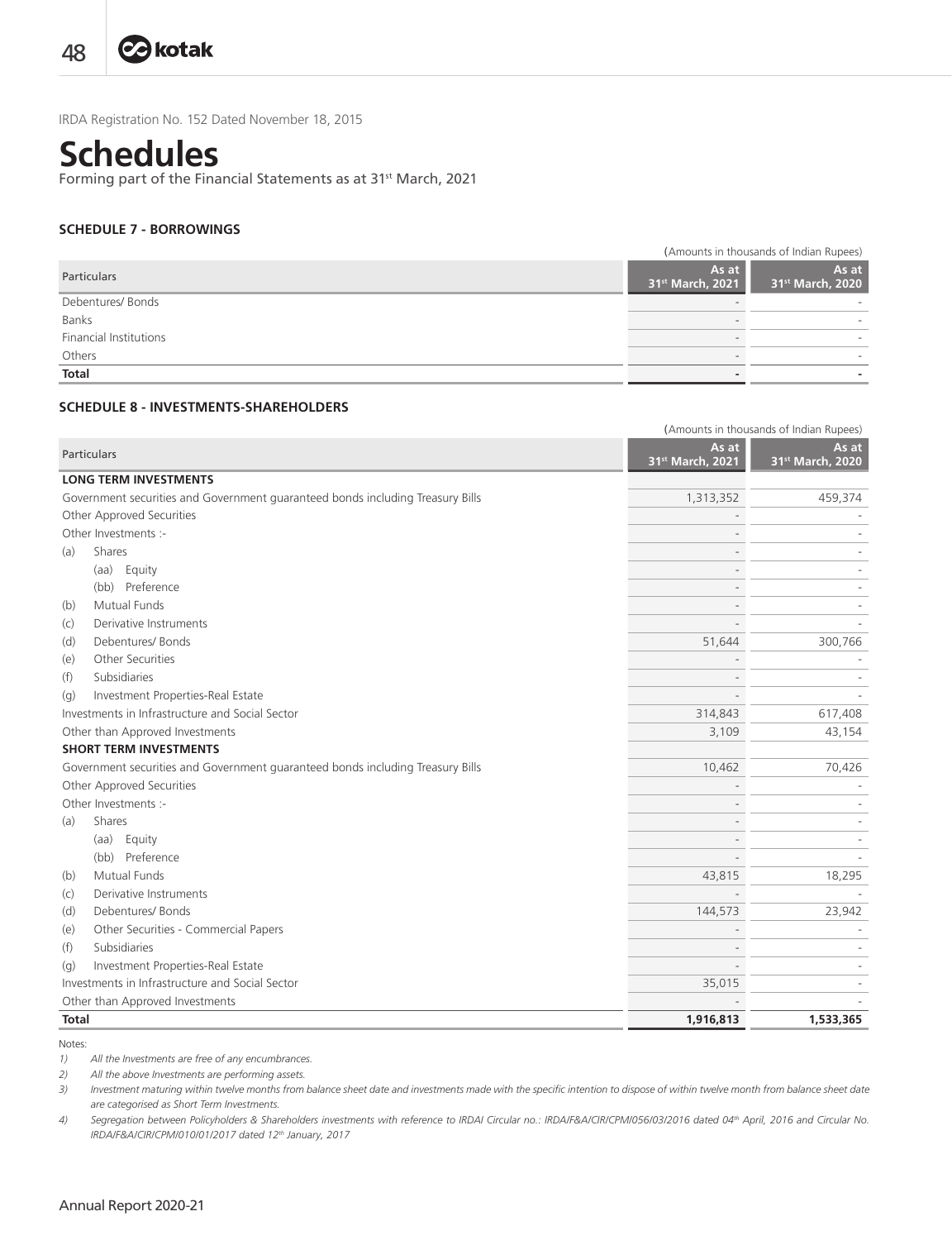Statutory Reports Financial Statements

Overview

IRDA Registration No. 152 Dated November 18, 2015

# **Schedules**

Forming part of the Financial Statements as at 31<sup>st</sup> March, 2021

## **SCHEDULE 8A - INVESTMENTS-POLICYHOLDERS**

|                                                                                |                                       | (Amounts in thousands of Indian Rupees) |
|--------------------------------------------------------------------------------|---------------------------------------|-----------------------------------------|
| Particulars                                                                    | As at<br>31 <sup>st</sup> March, 2021 | As at<br>31 <sup>st</sup> March, 2020   |
| <b>LONG TERM INVESTMENTS</b>                                                   |                                       |                                         |
| Government securities and Government guaranteed bonds including Treasury Bills | 5,071,506                             | 1,820,608                               |
| Other Approved Securities                                                      |                                       |                                         |
| Other Investments :-                                                           |                                       |                                         |
| Shares<br>(a)                                                                  |                                       |                                         |
| (aa) Equity                                                                    |                                       |                                         |
| (bb) Preference                                                                |                                       |                                         |
| Mutual Funds<br>(b)                                                            |                                       |                                         |
| Derivative Instruments<br>(c)                                                  |                                       |                                         |
| Debentures/ Bonds<br>(d)                                                       | 199,421                               | 955,483                                 |
| Other Securities<br>(e)                                                        |                                       |                                         |
| Subsidiaries<br>(f)                                                            |                                       |                                         |
| Investment Properties-Real Estate<br>(q)                                       |                                       |                                         |
| Investments in Infrastructure and Social Sector                                | 1,215,764                             | 1,961,396                               |
| Other than Approved Investments                                                | 12,004                                | 137,094                                 |
| <b>SHORT TERM INVESTMENTS</b>                                                  |                                       |                                         |
| Government securities and Government guaranteed bonds including Treasury Bills | 40,399                                | 223,731                                 |
| Other Approved Securities                                                      |                                       |                                         |
| Other Investments :-                                                           |                                       |                                         |
| Shares<br>(a)                                                                  |                                       |                                         |
| (aa) Equity                                                                    |                                       |                                         |
| (bb) Preference                                                                |                                       |                                         |
| Mutual Funds<br>(b)                                                            | 169,192                               | 58,121                                  |
| Derivative Instruments<br>(c)                                                  |                                       |                                         |
| Debentures/ Bonds<br>(d)                                                       | 558,269                               | 76,058                                  |
| Other Securities - Commercial Papers<br>(e)                                    |                                       |                                         |
| Subsidiaries<br>(f)                                                            |                                       |                                         |
| Investment Properties-Real Estate<br>(q)                                       |                                       |                                         |
| Investments in Infrastructure and Social Sector                                | 135,209                               |                                         |
| Other than Approved Investments                                                |                                       |                                         |
| <b>Total</b>                                                                   | 7,401,764                             | 5,232,491                               |
|                                                                                |                                       |                                         |

Notes:

*1) All the Investments are free of any encumbrances.*

*2) All the above Investments are performing assets.*

*3) During the Period under review, there have been investments in Subsidiary, Joint Ventures & Fellow Subsidiaries as below:*

- Investment in Mutual Fund Schemes of Kotak Mahindra Asset Management Company Limited  $\bar{x}$  87,652 (PY 76,545) (figures in '000), including ETF investment of  $\bar{x}$  7,649 (PY *57,545) (figures in '000),*

*4) Aggregate amount of investments other than listed equity securities and derivative instruments-* ` *93,03,464 (PY 65,85,608) (figures in '000) Market Value:* ` *93,35,998 (PY 66,54,433) (figures in '000).*

*5) Investment maturing within twelve months from balance sheet date and investments made with the specific intention to dispose of within twelve month from balance sheet date are categorised as Short Term Investments.*

*6) Value of contracts in relation to investments for Purchases where deliveries are pending* ` *NIL (PY NIL) (figures in '000), and in respect of sales where payments are overdue Rupees NIL (PY NIL).*

7) Segregation between Policyholders & Shareholders investments with reference to IRDAI Circular no.: IRDAIF&A/CIR/CPM/056/03/2016 dated 04<sup>th</sup> April, 2016 and Circular No. *IRDA/F&A/CIR/CPM/010/01/2017 dated 12th January, 2017*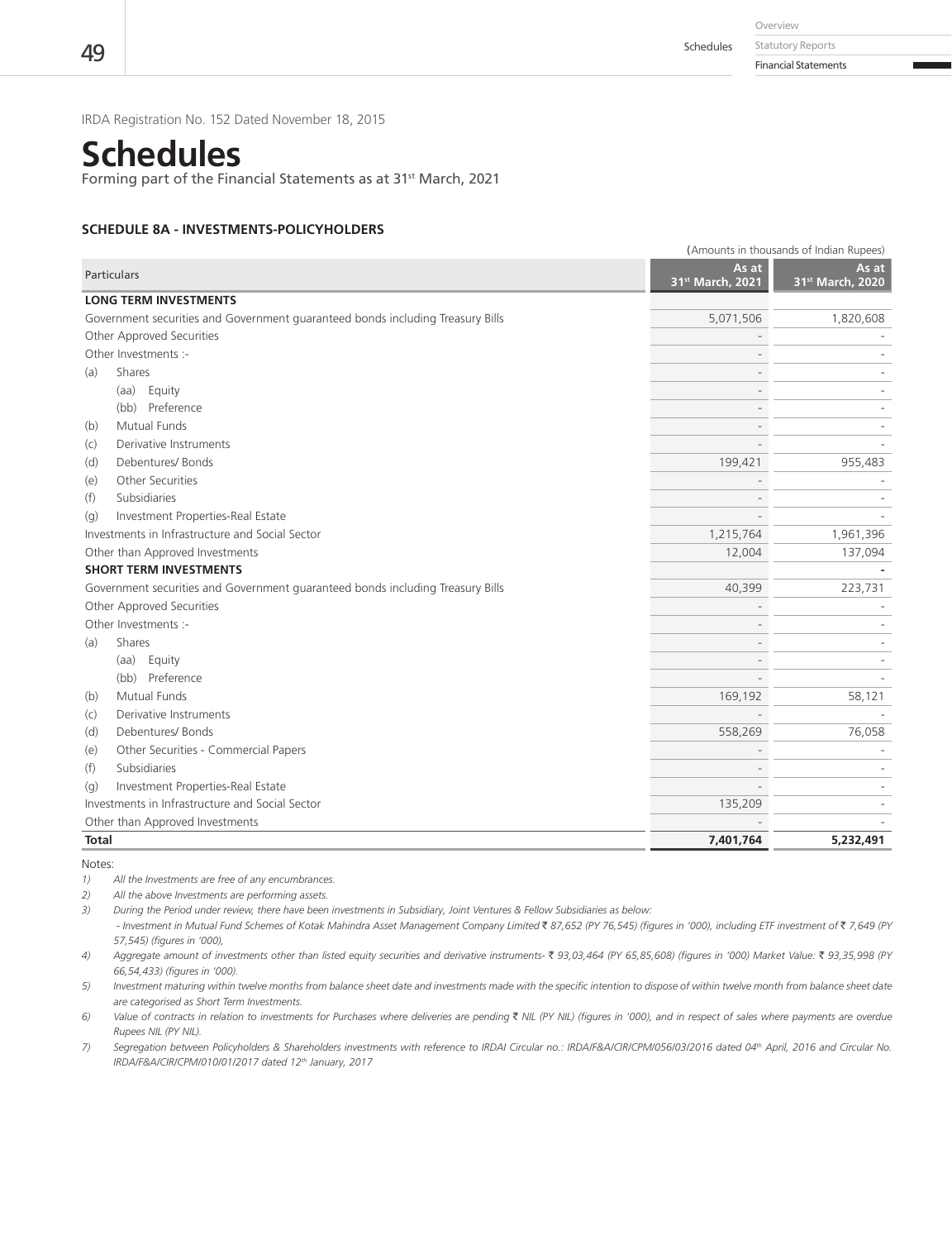# **Schedules**

Forming part of the Financial Statements as at 31<sup>st</sup> March, 2021

## **SCHEDULE 9 - LOANS**

|              |                                             |                           | (Amounts in thousands of Indian Rupees) |
|--------------|---------------------------------------------|---------------------------|-----------------------------------------|
|              | Particulars                                 | As at<br>31st March, 2021 | As at<br>31 <sup>st</sup> March, 2020   |
|              | SECURITY-WISE CLASSIFICATION                |                           |                                         |
| Secured      |                                             |                           |                                         |
| (a)          | On mortgage of property                     |                           |                                         |
|              | (aa) In India                               |                           |                                         |
|              | (bb) Outside India                          |                           |                                         |
| (b)          | On Shares, Bonds, Govt. Securities          |                           |                                         |
| (c)          | Others                                      |                           |                                         |
|              | Unsecured                                   |                           |                                         |
| <b>Total</b> |                                             |                           |                                         |
|              | <b>BORROWER-WISE CLASSIFICATION</b>         |                           |                                         |
| (a)          | Central and State Governments               |                           |                                         |
| (b)          | Banks and Financial Institutions            |                           |                                         |
| (c)          | Subsidiaries                                |                           |                                         |
| (d)          | Industrial Undertakings                     |                           |                                         |
| (e)          | Others                                      |                           |                                         |
| <b>Total</b> |                                             |                           |                                         |
|              | PERFORMANCE-WISE CLASSIFICATION             |                           |                                         |
| (a)          | Loans classified as standard                |                           |                                         |
|              | (aa) In India                               |                           |                                         |
|              | Outside India<br>(bb)                       |                           |                                         |
|              | Non-performing loans less provisions<br>(b) |                           |                                         |
|              | In India<br>(aa)                            |                           |                                         |
|              | (bb)<br>Outside India                       |                           |                                         |
| <b>Total</b> |                                             |                           |                                         |
|              | MATURITY-WISE CLASSIFICATION                |                           |                                         |
| (a)          | Short Term                                  |                           |                                         |
| (b)          | Long Term                                   |                           |                                         |
| <b>Total</b> |                                             | $\blacksquare$            |                                         |
|              |                                             |                           |                                         |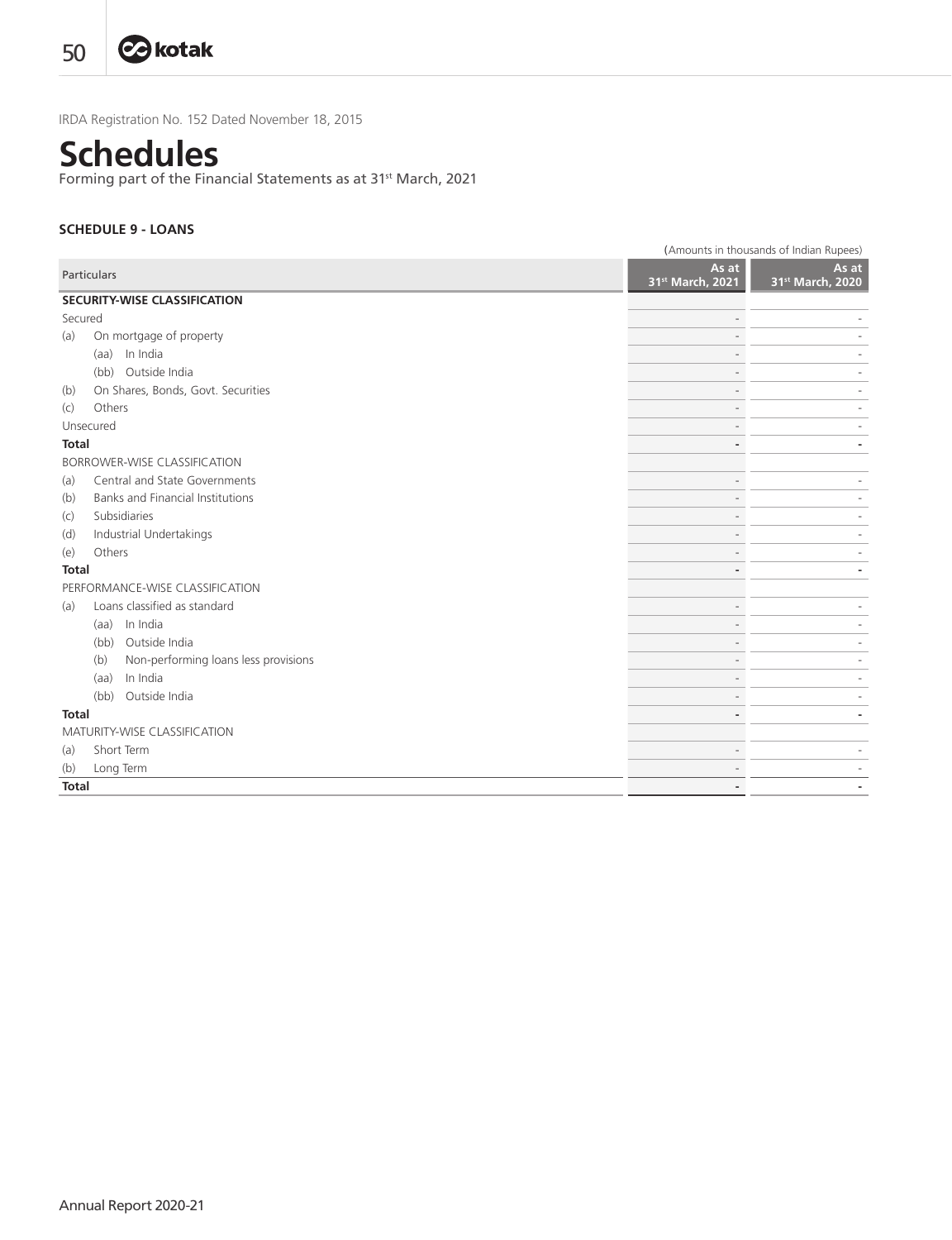Statutory Reports Financial Statements

Overview

IRDA Registration No. 152 Dated November 18, 2015

# **Schedules**

Forming part of the Financial Statements as at 31<sup>st</sup> March, 2021

## **SCHEDULE 10 - FIXED ASSETS**

|                             |                       |                                        |                                                  |                                          | A HIDDITIS III tHOUSUNGS OF INGIBIT NUPCCS! |                                                          |                                 |                                          |                                          |                                             |  |  |
|-----------------------------|-----------------------|----------------------------------------|--------------------------------------------------|------------------------------------------|---------------------------------------------|----------------------------------------------------------|---------------------------------|------------------------------------------|------------------------------------------|---------------------------------------------|--|--|
|                             |                       | <b>Cost/ Gross Block</b>               |                                                  |                                          |                                             | <b>Depreciation</b>                                      |                                 | <b>Net Block</b>                         |                                          |                                             |  |  |
| Particulars                 | As at<br>April 1,2020 | <b>Additions</b><br>during the<br>Year | Deductions/<br>adjustments<br>during the<br>Year | As at<br>31 <sup>st</sup> March,<br>2021 | As at<br><b>April 1,2020</b>                | For the<br>year ended<br>31 <sup>st</sup> March,<br>2021 | On Sales/<br><b>Adjustments</b> | As at<br>31 <sup>st</sup> March,<br>2021 | As at<br>31 <sup>st</sup> March,<br>2021 | As at<br>31 <sup>st</sup><br>March,<br>2020 |  |  |
| Goodwill                    |                       |                                        |                                                  |                                          |                                             |                                                          |                                 |                                          |                                          |                                             |  |  |
| Intangibles -<br>Software   | 221,240               | 20,031                                 |                                                  | 241,271                                  | 189,205                                     | 21,306                                                   | $\overline{\phantom{a}}$        | 210,511                                  | 30,760                                   | 32,035                                      |  |  |
| Land-Freehold               |                       |                                        |                                                  |                                          |                                             |                                                          |                                 |                                          |                                          |                                             |  |  |
| Leasehold<br>Improvements   | 1,596                 |                                        | $\overline{\phantom{a}}$                         | 1,596                                    | 821                                         | 273                                                      | $\overline{\phantom{a}}$        | 1,094                                    | 502                                      | 775                                         |  |  |
| <b>Buildings</b>            |                       |                                        |                                                  |                                          |                                             |                                                          |                                 |                                          |                                          |                                             |  |  |
| Furniture & Fittings        | 611                   | 94                                     | ٠                                                | 705                                      | 548                                         | 43                                                       | $\overline{\phantom{a}}$        | 591                                      | 114                                      | 63                                          |  |  |
| IT Equipments               | 100,661               | 17,045                                 | 92                                               | 117,614                                  | 80,583                                      | 14,049                                                   | 63                              | 94,569                                   | 23,045                                   | 20,078                                      |  |  |
| Vehicles                    | 39,929                | 2,221                                  | 1,072                                            | 41,078                                   | 18,459                                      | 9,353                                                    | 502                             | 27,310                                   | 13,768                                   | 21,470                                      |  |  |
| Office Equipment            | 2,089                 | 385                                    |                                                  | 2,474                                    | 1,036                                       | 426                                                      | $\overline{\phantom{a}}$        | 1,462                                    | 1,012                                    | 1,053                                       |  |  |
| Others                      | ٠                     |                                        |                                                  |                                          |                                             |                                                          |                                 |                                          |                                          |                                             |  |  |
| Total                       | 366,126               | 39,776                                 | 1,164                                            | 404,738                                  | 290,652                                     | 45,450                                                   | 565                             | 335,537                                  | 69,201                                   | 75,474                                      |  |  |
| Capital Work in<br>progress | 1,219                 |                                        | 1,219                                            |                                          |                                             |                                                          |                                 |                                          |                                          | 1,219                                       |  |  |
| <b>Grand Total</b>          | 367,345               | 39,776                                 | 2,383                                            | 404,738                                  | 290,652                                     | 45,450                                                   | 565                             | 335,537                                  | 69,201                                   | 76,693                                      |  |  |
| <b>Previous Year</b>        | 324,039               | 53,585                                 | 10,279                                           | 367,345                                  | 252,755                                     | 40,879                                                   | 2,982                           | 290,652                                  | 76,693                                   |                                             |  |  |

## **SCHEDULE 11 - CASH AND BANK BALANCE**

|                                             |                                       | (Amounts in thousands of Indian Rupees) |
|---------------------------------------------|---------------------------------------|-----------------------------------------|
| Particulars                                 | As at<br>31 <sup>st</sup> March, 2021 | As at<br>31 <sup>st</sup> March, 2020   |
| Cash (including cheques, drafts and stamps) | 21,221                                | 20,061                                  |
| <b>Bank Balances</b>                        |                                       |                                         |
| Deposit Accounts (Refer Note below)<br>(a)  |                                       |                                         |
| (aa) Short-term (due within 12 months)      |                                       |                                         |
| (bb) Others                                 |                                       | 10,000                                  |
| (b)<br><b>Current Accounts</b>              | 57,067                                | 47,120                                  |
| (c)<br>Others                               |                                       |                                         |
| Money at Call and Short Notice              |                                       |                                         |
| With Banks<br>(a)                           |                                       | $\overline{\phantom{a}}$                |
| With other Institutions<br>(b)              |                                       | $\overline{\phantom{a}}$                |
| Others                                      |                                       |                                         |
| Total                                       | 78,288                                | 77,181                                  |

Notes:

1. Fixed deposit with bank amounting to ₹ Nil (PY: 10,000) (figures in '000) includes deposit under lien of bank for guarantees issued.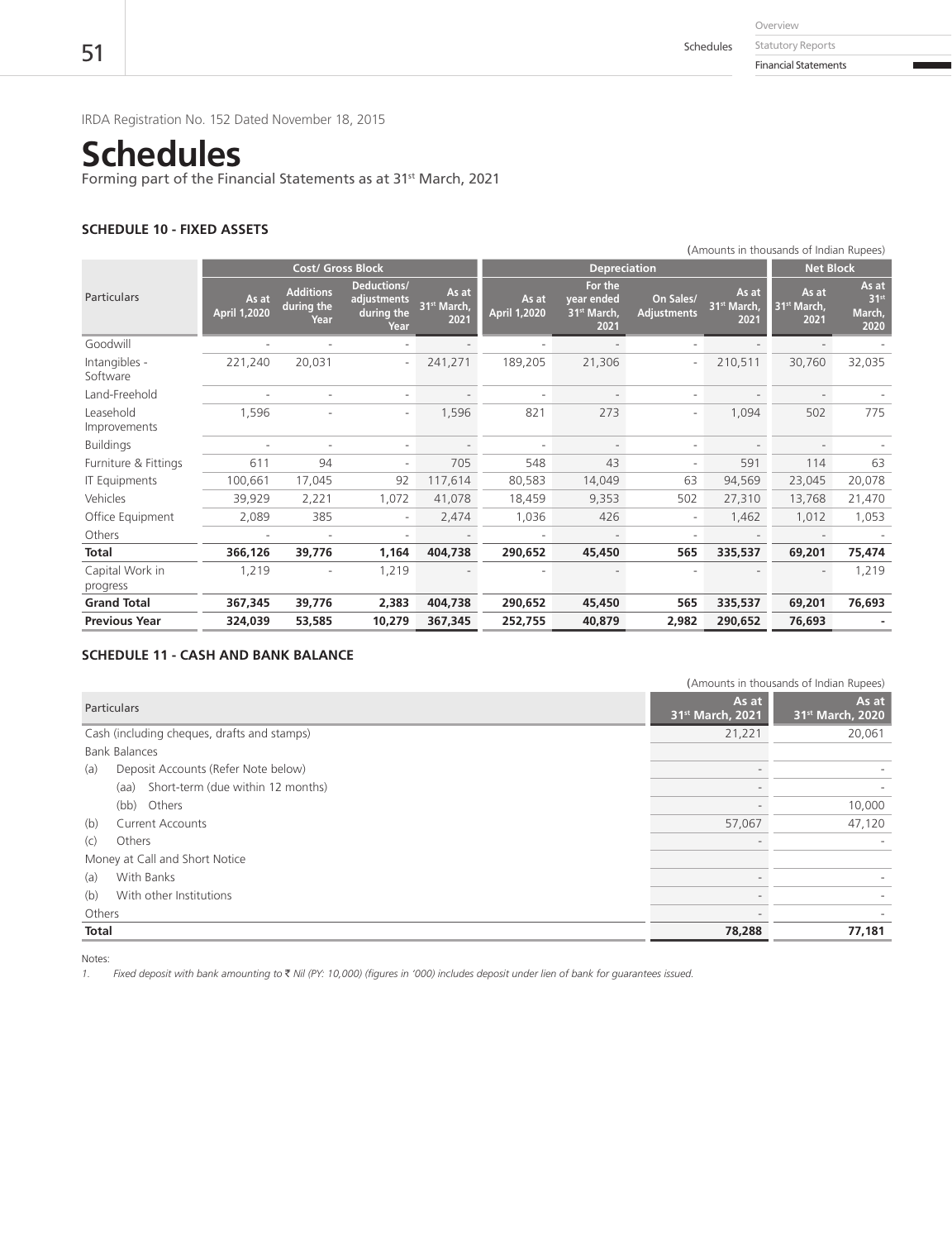# **Schedules**

Forming part of the Financial Statements as at 31<sup>st</sup> March, 2021

## **SCHEDULE 12 - ADVANCES AND OTHER ASSETS**

| As at<br>As at<br>31 <sup>st</sup> March, 2021<br>31 <sup>st</sup> March, 2020<br>22,770<br>26,006<br>540<br>4,077<br>5,986<br>5,628<br>7,337<br>7,164<br>43,406<br>36,102<br>263,299<br>219,101<br>37,862<br>21,741<br>700<br>2,497<br>2,471<br>7,619<br>7,289<br>1,624<br>1,449<br>1,19,379<br>93,794<br>99,107<br>80,019<br>531,057<br>426,894<br>462,996<br>574,463 |                                                                               | (Amounts in thousands of Indian Rupees) |
|-------------------------------------------------------------------------------------------------------------------------------------------------------------------------------------------------------------------------------------------------------------------------------------------------------------------------------------------------------------------------|-------------------------------------------------------------------------------|-----------------------------------------|
|                                                                                                                                                                                                                                                                                                                                                                         | Particulars                                                                   |                                         |
|                                                                                                                                                                                                                                                                                                                                                                         | Reserve deposits with ceding companies                                        |                                         |
|                                                                                                                                                                                                                                                                                                                                                                         | Application money for investments                                             |                                         |
|                                                                                                                                                                                                                                                                                                                                                                         | Prepayments                                                                   |                                         |
|                                                                                                                                                                                                                                                                                                                                                                         | Advances to Directors/Officers                                                |                                         |
|                                                                                                                                                                                                                                                                                                                                                                         | Advance tax paid and taxes deducted at source (Net of provision for taxation) |                                         |
|                                                                                                                                                                                                                                                                                                                                                                         | Others :-                                                                     |                                         |
|                                                                                                                                                                                                                                                                                                                                                                         | Advances to employees                                                         |                                         |
|                                                                                                                                                                                                                                                                                                                                                                         | Advances to vendors                                                           |                                         |
|                                                                                                                                                                                                                                                                                                                                                                         | Total (A)                                                                     |                                         |
|                                                                                                                                                                                                                                                                                                                                                                         | <b>OTHER ASSETS</b>                                                           |                                         |
|                                                                                                                                                                                                                                                                                                                                                                         | Income accrued on investments                                                 |                                         |
|                                                                                                                                                                                                                                                                                                                                                                         | <b>Outstanding Premiums</b>                                                   |                                         |
|                                                                                                                                                                                                                                                                                                                                                                         | Agents' Balances                                                              |                                         |
|                                                                                                                                                                                                                                                                                                                                                                         | Foreign Agencies Balances                                                     |                                         |
|                                                                                                                                                                                                                                                                                                                                                                         | Due from other entities carrying on insurance business (including reinsurers) |                                         |
|                                                                                                                                                                                                                                                                                                                                                                         | Due from subsidiaries/ holding company                                        |                                         |
|                                                                                                                                                                                                                                                                                                                                                                         | Deposit with Reserve Bank of India                                            |                                         |
|                                                                                                                                                                                                                                                                                                                                                                         | Others :-                                                                     |                                         |
|                                                                                                                                                                                                                                                                                                                                                                         | Investment of Unclaimed Amount                                                |                                         |
|                                                                                                                                                                                                                                                                                                                                                                         | Security and other deposits                                                   |                                         |
|                                                                                                                                                                                                                                                                                                                                                                         | <b>Sundry Debtors</b>                                                         |                                         |
|                                                                                                                                                                                                                                                                                                                                                                         | Terrorism Pool Receivables                                                    |                                         |
|                                                                                                                                                                                                                                                                                                                                                                         | <b>GST Unutilised Credit</b>                                                  |                                         |
|                                                                                                                                                                                                                                                                                                                                                                         | Total (B)                                                                     |                                         |
|                                                                                                                                                                                                                                                                                                                                                                         | Total (A+B)                                                                   |                                         |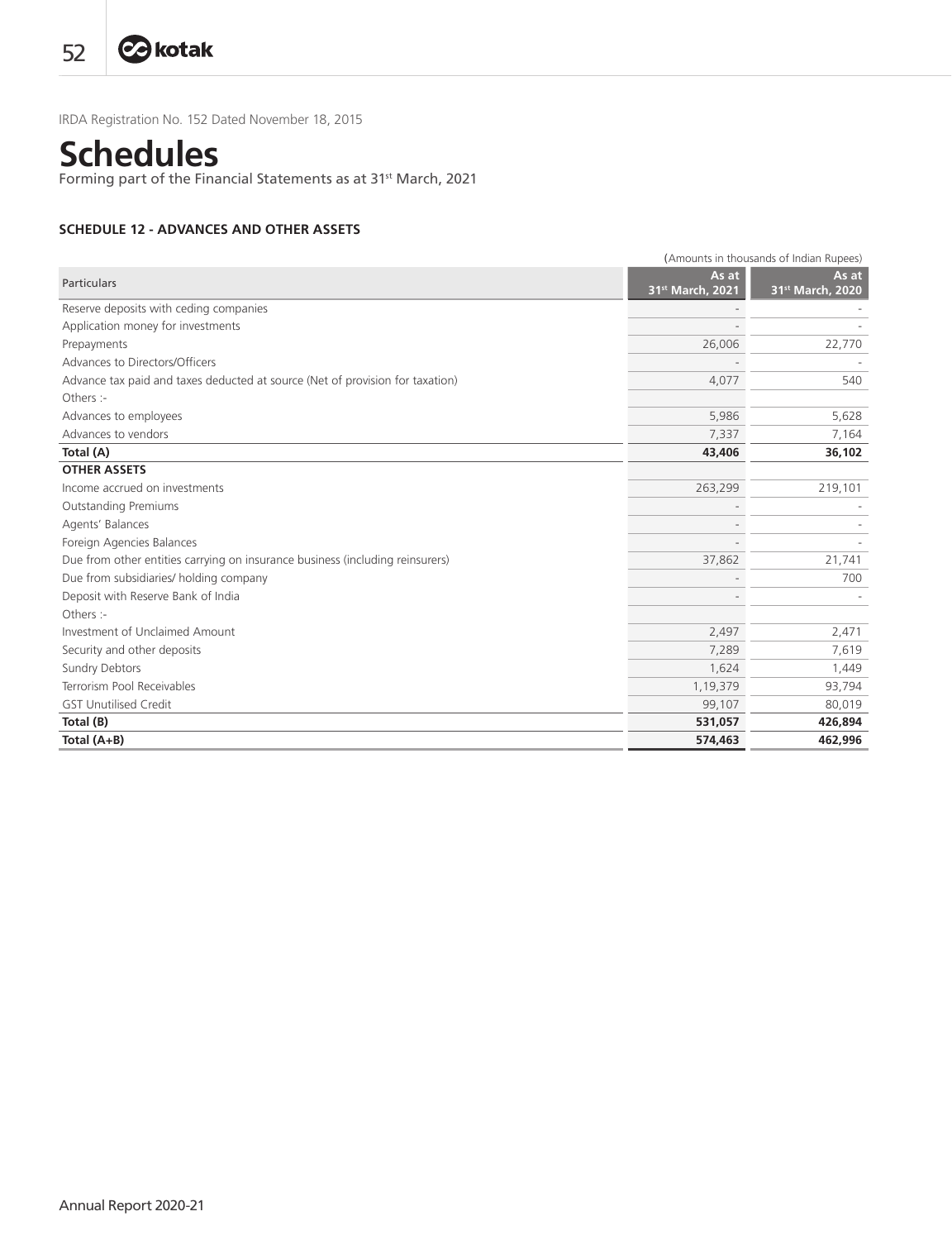Overview

Financial Statements

Г

IRDA Registration No. 152 Dated November 18, 2015

# **Schedules**

Forming part of the Financial Statements as at 31st March, 2021

### **SCHEDULE 13 - CURRENT LIABILITIES**

|                                           |                                       | (Amounts in thousands of Indian Rupees) |
|-------------------------------------------|---------------------------------------|-----------------------------------------|
| Particulars                               | As at<br>31 <sup>st</sup> March, 2021 | As at<br>31 <sup>st</sup> March, 2020   |
| Agents' Balances                          | 34,765                                | 27,978                                  |
| Balances due to other insurance companies | 134,136                               | 90,544                                  |
| Deposits held on re-insurance ceded       |                                       |                                         |
| Premiums received in advance              | 294,776                               | 250,889                                 |
| Unallocated Premium                       | 126,624                               | 113,036                                 |
| Unclaimed Amount of Policyholders         | 1,150                                 | 1,043                                   |
| Sundry creditors                          | 6,312                                 | 3,097                                   |
| Due to subsidiaries/ holding company      | 14,170                                | 15,200                                  |
| Claims Outstanding                        | 3,601,237                             | 2,388,665                               |
| Due to Officers/ Directors                |                                       |                                         |
| Others :-                                 |                                       |                                         |
| <b>Statutory Dues</b>                     | 140,789                               | 104,609                                 |
| Refund Payable - Premium                  | 1,158                                 | 466                                     |
| Provision for expenses                    | 313,273                               | 186,337                                 |
| Solatium Fund                             | 4,304                                 | 3,008                                   |
| Payable to Employees                      | 2,218                                 | 535                                     |
| Claims Payable                            | 738                                   | 1,192                                   |
| <b>Total</b>                              | 4,675,650                             | 3,186,599                               |

## **SCHEDULE 14 - PROVISIONS**

|                                                                   |                                       | (Amounts in thousands of Indian Rupees) |
|-------------------------------------------------------------------|---------------------------------------|-----------------------------------------|
| Particulars                                                       | As at<br>31 <sup>st</sup> March, 2021 | As at<br>31 <sup>st</sup> March, 2020   |
| Reserve for Unexpired Risk                                        | 3,385,955                             | 2,502,190                               |
| For taxation (less advance tax paid and taxes deducted at source) |                                       |                                         |
| For proposed dividends                                            |                                       |                                         |
| For dividend distribution tax                                     |                                       |                                         |
| Others :-                                                         |                                       |                                         |
| Gratuity                                                          | 44,472                                | 31,486                                  |
| Leave Encashment                                                  | 21,064                                | 15,370                                  |
| Reserve for Premium Deficiency                                    |                                       |                                         |
| Mark to Market on Investment (Unrealised Loss)                    | 276                                   | 51,726                                  |
| Total                                                             | 3,451,767                             | 2,600,772                               |

## **SCHEDULE 15 - MISCELLANEOUS EXPENDITURE**

(To the extent not written off or adjusted)

|                                                 |                                       | (Amounts in thousands of Indian Rupees) |
|-------------------------------------------------|---------------------------------------|-----------------------------------------|
| Particulars                                     | As at<br>31 <sup>st</sup> March, 2021 | As at<br>31st March, 2020               |
| Discount Allowed in issue of shares/ debentures |                                       | -                                       |
| Others                                          |                                       |                                         |
| <b>Total</b>                                    |                                       |                                         |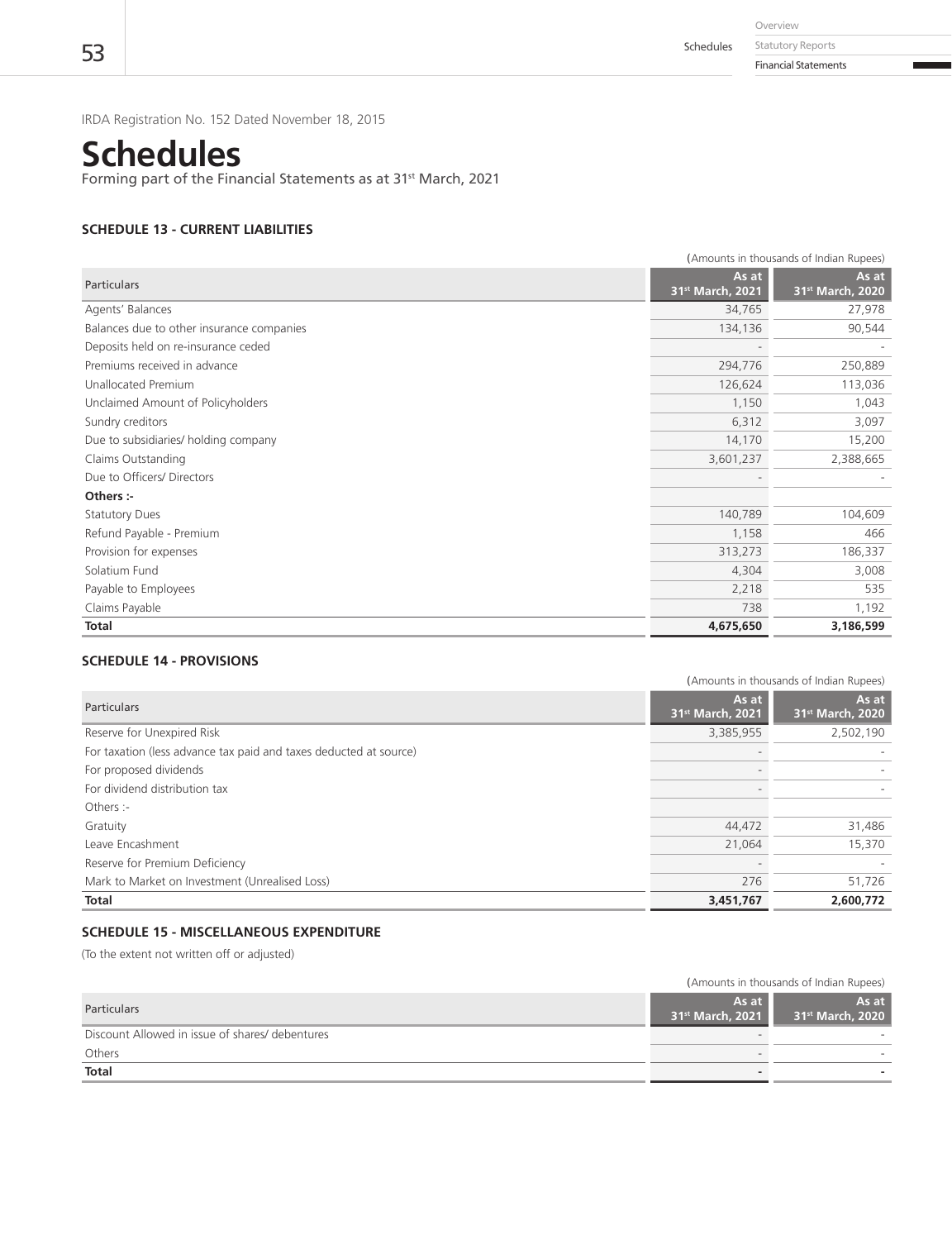# **Schedules**

Forming part of the Financial Statements as at 31<sup>st</sup> March, 2021

## **SCHEDULE 16: NOTES TO THE FINANCIAL STATEMENTS**

### **1. BACKGROUND**

Kotak Mahindra General Insurance Company Limited ("The Company") was incorporated on 20<sup>th</sup> December, 2014 under Companies Act, 2013 as a 100% subsidiary of Kotak Mahindra Bank Limited. The Company received certificate of registration from Insurance Regulatory and Development Authority (IRDAI) on 18th November, 2015 with registration no. 152 and subsequently commenced operations on 17<sup>th</sup> December, 2015.The Company is in the business of underwriting general insurance policies relating to Fire, Marine and Miscellaneous business lines.

### **2. SIGNIFICANT ACCOUNTING POLICIES:**

### **A. Basis of Preparation**

 The Financial Statements of the Company have been prepared in accordance with the generally accepted accounting principles in India to comply with the accounting standards specified under section 133 and the relevant provision of the Companies Act, 2013, as applicable, and in accordance with the provisions of the Insurance Act, 1938 as amended by the Insurance Laws (Amendment) Act, 2015 read with Insurance Regulatory and Development Authority of India circular IRDAI /F&A/CIR/FA/059/03/2015 dated 31st March, 2015 (the "Insurance Act"), the Insurance Regulatory and Development Authority Act, 1999 the ("IRDAI Act"), and the regulations framed there under (also refer IRDAI) the Insurance Regulatory and Development Authority (Preparation of Financial Statements and Auditor's Report of Insurance Companies) Regulations, 2002 (the "IRDAI Financial Statements Regulations"), circulars/notifications issued by IRDAI from time to time (including circular no. IRDAI/F&A/CIR/CPM/056/03/2016 dated 04th April, 2016 and IRDAI/F&A/CIR/CPM/010/01/2017dated 12th January, 2017) and IRDA/F&A/CIR/MISC/081/05/2019 dated 20th May, 2019).

#### **COVID-19 note**

 In addition to the widespread public health implications, the COVID-19 pandemic has had an extraordinary impact on macroeconomic conditions in India and around the world. During the financial year, people and economies around the world, witnessed serious turbulence caused by the first wave of the pandemic, the consequent lockdowns, the gradual easing of restrictions and the emergence of new variants of the virus. The Q1FY21 was worst affected due to pandemic. However, there was an economic recovery in Q2FY21 and Q3FY21 as lockdowns eased consequent to reduction in COVID-19 cases. Although government has started vaccination drive, COVID-19 cases have significantly increased in recent months due to second wave as compared to earlier levels in India. Various state governments have again announced strict measures including lockdowns to contain this spread. As COVID vaccines get administered to more and more people, businesses in sectors impacted by pandemic may pick up. However, the continuing and evolving nature of the virus has created uncertainty regarding estimated time required for businesses and lives to get back to normal.

 The Company continues to closely monitor the situation and in response to this health crisis has implemented protocols and processes to execute its business continuity plans and help protect its employees and support its clients. The pandemic has not materially impacted the Company, except for the fact that there was de-growth in Motor Insurance at the industry level due to lower than expected Motor Car sales. The Company, however, has not experienced any significant disruptions in the past one year and has considered the impact on carrying value of assets based on the external or internal information available up to the date of approval of financial statements. The future direct and indirect impact of COVID-19 on Company business, results of operations, financial position and cash flows remains uncertain. The financial statements do not include any adjustments that might result from the outcome of this uncertainty.

#### **B. Use of Estimates**

 The preparation of financial statements in conformity with Indian GAAP requires the Management to make judgments, estimates and assumptions considered in the reported amounts of assets and liabilities (including contingent liabilities) as on the date of the financial statements and the reported income and expenses during the reporting period. Although these estimates are based on Management's best knowledge of current events and actions, uncertainty about these assumptions and estimates could result in the outcome requiring a material adjustment to the carrying amounts of assets or liabilities in future periods. The estimates and assumptions used in the financial statements are based on Management's evaluation of the relevant facts and circumstances up to and as of the date of the financial statements. Actual results could differ from the estimates. Any revision to accounting estimates is accounted for prospectively.

### **C. Revenue Recognition**

#### **Premium:**

 Premium net of Goods and Services Tax (GST) (including reinsurance accepted & reinstatement premium) is recognised on commencement of the risk and for installment policies it is recognised on installment due and received dates. Premium earnings are recognised over the period of the policy or period of risk. Any revisions in premium amount are recognised in the year in which they occur & over the remaining period of the policy. Any subsequent cancellations of policies are recognised in the same period in which it occur.

#### **Commission on reinsurance ceded:**

 Commission on reinsurance ceded is recognised as income on ceding of reinsurance premium. Profit commission under reinsurance treaties, wherever applicable, is recognised in the year of final determination of the profits and as intimated by the Reinsurer.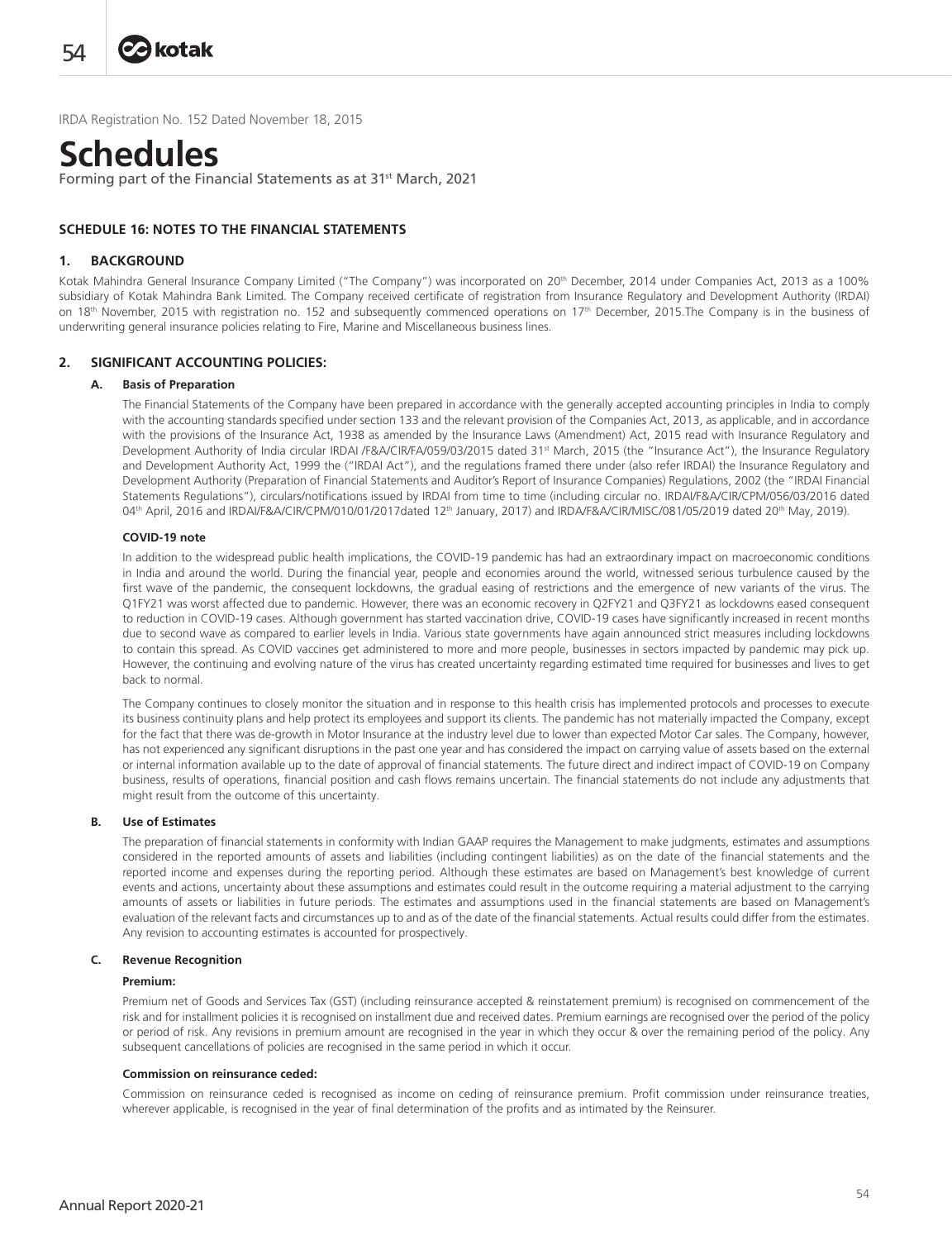Schedules

Statutory Reports Financial Statements

IRDA Registration No. 152 Dated November 18, 2015

## **Schedules**

Forming part of the Financial Statements as at 31<sup>st</sup> March, 2021

#### **Income earned on investments:**

Interest income is recognised on accrual basis.

Dividend income is recognised when right to receive is established.

 Accretion of discount and amortisation of premium relating to debt securities is recognised over the holding or maturity period of such securities on constant yield to maturity basis.

 The Net gain/ loss on transfer/ sale of debt securities is the difference between the transfer/sale price and the net amortised cost/ book value which is computed on a Weighted average basis as on the date of transfer/sale. Sale consideration for the purpose of realised gain/loss is net of brokerage and taxes, if any and excludes the interest received on sale.

 The realised gain or loss on mutual funds is the difference between sale consideration and carrying cost as on the date of sale, determined on a weighted average cost basis and includes accumulated changes in fair value taken in fair value change account earlier.

#### **D. Premium Received In Advance**

 Premium received in advance represents the premium received prior to the commencement of the risk assumed on any policy. On Balance Sheet date such premium received in advance reflects in current liabilities.

### **E. Reserve for Unexpired Risk**

 Reserve for unexpired risk is recognised net of reinsurance ceded and represents premium written that is attributable and to be allocated to succeeding accounting periods for risks to be borne by the Company under contractual obligations over a contract period or period of risk, whichever is applicable. As per circular vide IRDAI/F&A/CIR/CPM/056/03/2016 dated 04<sup>th</sup> April, 2016 such reserves are calculated on a pro-rata basis under 1/365 basis subject to 100% for marine hull business, on all unexpired policies at Balance Sheet date.

#### **F. Reinsurance Premium Ceded and Reinsurance Accepted**

 Proportional Re-insurance premium ceded is accounted on due basis at the time when related premium income is accounted for. Non-proportional reinsurance cost is accounted as per terms of the reinsurance arrangements. Any revisions in reinsurance premium ceded are recognised in the period in which it occur. On cancellation of policies, related reinsurance premium ceded are recognised in the same period in which it occur.

Reinsurance inward acceptances are accounted for on the basis of reinsurance slips, accepted from the reinsurer.

#### **G. Premium Deficiency Reserve**

 Premium deficiency is recognised when sum of expected claim cost, related expenses & maintenance cost (related to claims handling) exceed related reserve for unexpired risk. It is recognised on an annual basis and at segmental revenue account level viz., Fire, Marine & Miscellaneous. Premium Deficiency Reserve is estimated and certified by the Appointed Actuary.

#### **H. Claims**

 Claims incurred includes claims paid net of reinsurance recovery and salvage value retained by the insured, change in loss reserve during the period, change in claims incurred but not reported (IBNR) & change in claims incurred but not enough reported (IBNER). Claims incurred also include survey fees/legal fees & other expenses directly attributable to claim cost. Claims will be recognised as and when intimation of it is received and provision will be determined (net of reinsurance recovery) by the management on the best estimate of claims likely to be paid based on survey reports, based on information received from various sources and from past experience.

 Any subsequent information may result in revision of likely amount of final claim payment and accordingly there will be change in provision for outstanding claims.

 IBNR is claim reserves provided for those claims which are incurred but not yet reported and IBNER is claim reserves provided for those claims which are incurred but not enough reported. Estimated liability for IBNR and IBNER has been estimated by the Appointed Actuary in compliance with the relevant regulations and guidelines issued by IRDAI and the same is duly certified by the Appointed Actuary of the Company.

### **I. Acquisition Cost**

 Acquisition costs are those costs that vary with, and are primarily related to, the acquisition of new and renewal insurance contracts viz commission. These costs are expensed in the period in which they are incurred.

#### **J. Segment Reporting**

 In case of General Insurance business, based on the primary segments identified under Insurance Regulatory and Development Authority (Preparation of Financial Statements and Auditor's Report of Insurance Companies) Regulations, 2002 read with AS 17 on "Segment Reporting" as specified under sec 133 of the act, read with rule 7 of The Companies (Accounts) Rules 2014 the Company has classified and disclosed segment information for Fire, Marine and Miscellaneous lines of business.

There are no reportable geographical segments, since all business is written in India.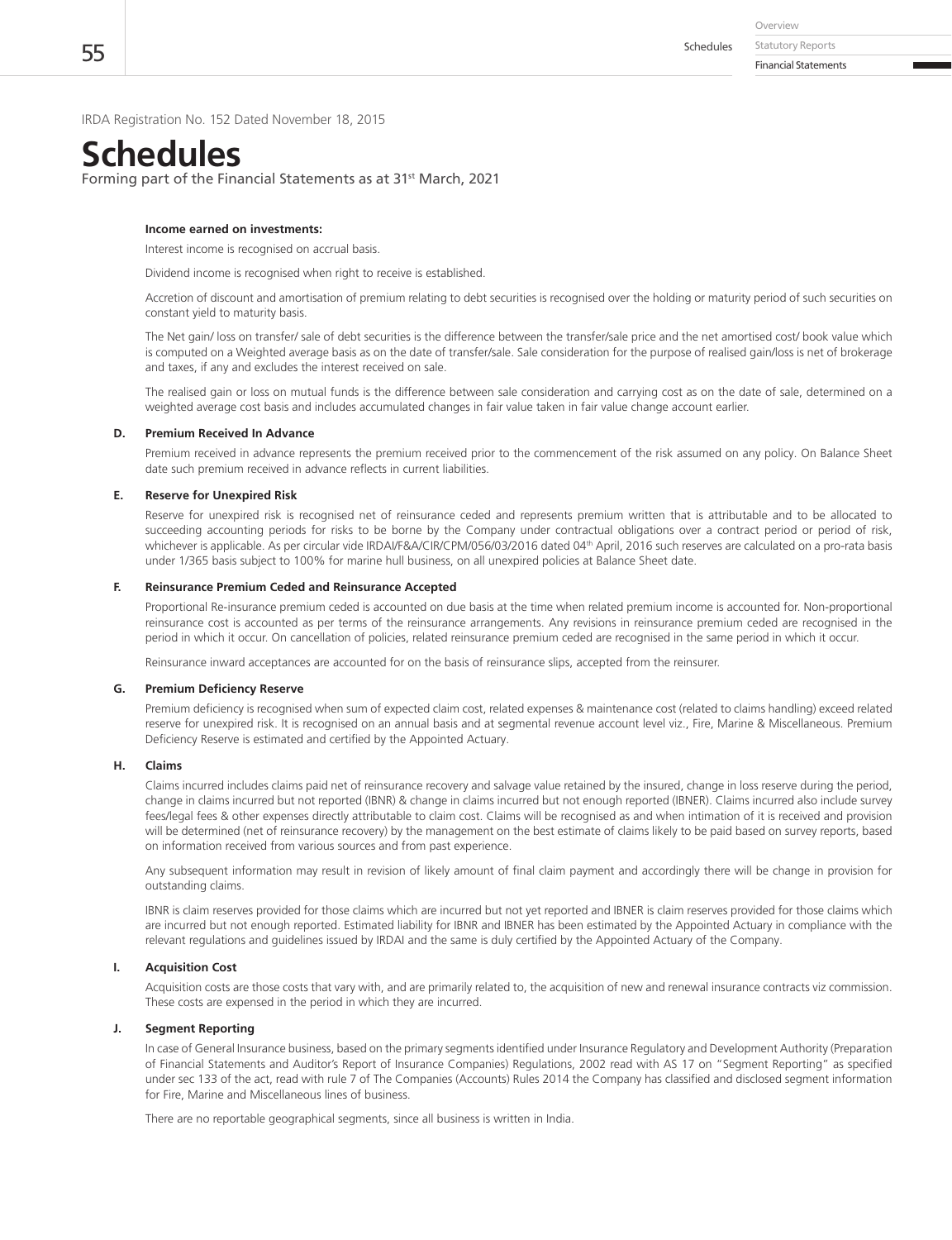## **Schedules**

Forming part of the Financial Statements as at 31<sup>st</sup> March, 2021

### **K. Allocation of Investment income**

In accordance with Circular No. IRDAI/F&A/CIR/CPM/010/01/2017 dated 12<sup>th</sup> January, 2017 issued by IRDAI on Segregation of Policyholder's fund and Shareholder funds, investment income for the period has been allocated to Revenue Account and Profit and Loss Account on basis of the ratio of average balance of policyholder's funds to average balance of shareholder's funds as at the close of each reporting period. Within the Revenue Account, the investment income shall be further allocated among the lines of business in proportion to average policy holder funds (comprising of reserves for unexpired risks, IBNR, IBNER and outstanding claims) to average shareholders' fund.

#### **L. Allocation of Expenses**

The Company has Board approved policy on allocation and apportionment of expenses of management as per notification of IRDAI dated 27<sup>th</sup> April, 2016. The policy covers basis of allocation, expenses which shall be allocated, basis of apportionment and expenses which shall be apportioned. Expenses of Management related to insurance business are allocated to various segments on the following basis:

- a) Expenses which are directly identifiable are allocated to respective business segments on actuals
- b) Expenses which are not directly identifiable, are apportioned to the business segments on the basis of net written premium (before XOL).

#### **M. Property, Plant and Equipment**

 Property, Plant and Equipment are stated at acquisition cost inclusive of incidental expenses, net of accumulated depreciation and accumulated impairment losses, if any.

#### **Intangible Assets**

 Intangible assets comprising software are stated at cost less amortisation. Significant expenditure on improvements to software are capitalised when it is probable that such expenditure will enable the asset to generate future economic benefits in excess of its originally assessed standard of performance and such expenditure can be measured and attributed to the assets reliably.

#### **Depreciation / Amortisation:**

 Deprecation is provided on a pro-rata basis on a Straight Line Method over the estimated useful life of the assets at rates which are equal to or higher than the rates prescribed under Schedule II of the Companies Act, 2013 in order to reflect the actual usage of the assets. The estimated useful lives of assets based on technical evaluation by management are as follows:

| Asset Type                                                        | Useful life in years                                        |
|-------------------------------------------------------------------|-------------------------------------------------------------|
| Improvement to leasehold premises                                 | Over the period of lease subject<br>to a maximum of 6 years |
| Office equipment                                                  | 5.                                                          |
| Furniture and Fixtures                                            | 6                                                           |
| Motor Vehicles                                                    | $\overline{4}$                                              |
| Intangible (Computer Software -including development expenditure) | 3                                                           |
| Information Technology Equipment (Including computers)            | 3.                                                          |

 Used assets purchased are depreciated over the residual useful life from the date of purchase.

For assets purchased and sold during the year, depreciation is provided on pro rata basis by the Company.

Assets costing less than  $\overline{\epsilon}$  5,000 are fully depreciated in the year of purchase.

Capital work in progress includes assets which are not yet ready for its intended use and are carried at cost.

#### **Impairment of Assets**

 The carrying amounts of assets are reviewed at each balance sheet date if there is any indication of impairment based on internal/external factors. Impairment occurs where the carrying value exceeds the present value of future cash flows expected to arise from the continuing use of the asset and its eventual disposal. The impairment loss to be expensed is determined as the excess of the carrying amount over the higher of the asset's net sales price or present value as determined above. After impairment, depreciation is provided on the revised carrying amount of the asset over it's remaining useful life. If at the Balance Sheet date there is any indication that a previously assessed impairment loss no longer exists, then such loss is reversed and the asset is restated to that extent.

#### **N. Employee Benefits**

#### **a. Short Term Benefits**

 All employee benefits payable within 12 months of rendering the services are classified as short term employee benefits. Benefits such as salary, bonuses, short term compensated absences and non-monetary benefits etc. are recognised in the period in which the employees renders the related service. All the short term benefit are accounted on undiscounted basis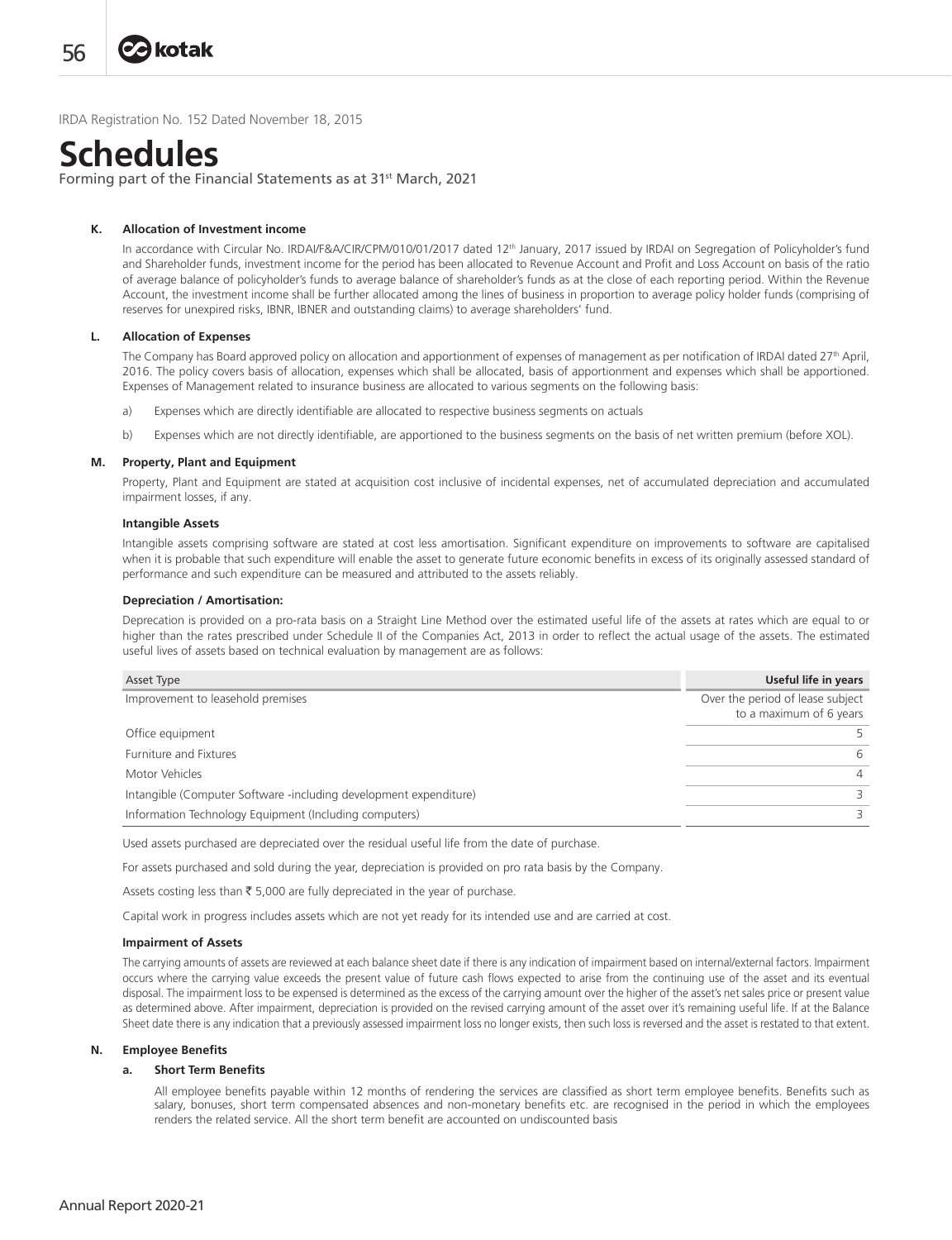Statutory Reports Financial Statements

Overview

IRDA Registration No. 152 Dated November 18, 2015

Forming part of the Financial Statements as at 31<sup>st</sup> March, 2021

### **b. Long term Benefits**

### **i. Provident Fund – Defined Contribution Plan:**

Contribution as required by the Statute made to the Government Provident Fund is debited to the Profit and Loss Account when incurred. The Company has no further obligations.

### **ii. New Pension Scheme - Defined Contribution Plan:**

The Company contributes up to 10% of employees' salary per annum, for employees who have opted to the New Pension Fund administered by a PFRDA appointed pension fund manager. The Company recognises such contributions as an expense in the year they are incurred.

### **iii. Gratuity – Long Term Benefit Plan:**

 The Company provides for Gratuity, a defined benefit plan covering employees in accordance with the Payment of Gratuity Act, 1972. The Company's liability is actuarially determined (using Projected Unit Credit Method) at the Balance Sheet date.

Actuarial gains / losses are recognised immediately in the Profit and Loss Account in the year they are incurred.

### **iv. Compensated Absences - Other Long-Term Employee Benefits:**

The Company accrues the liability for compensated absences based on the actuarial valuation as at the Balance Sheet date conducted by an independent actuary which includes assumptions about demographics, early retirement, salary increases, interest rates and leave utilisation. The net present value of the Company obligation is determined based on the Projected Unit Credit Method as at the Balance Sheet date. Actuarial Gains / Losses are recognised immediately in the Profit and Loss Account in the year in which they arise.

#### **O. Investments**

Investments are made and accounted for in accordance with the Insurance Act, 1938 as amended by Insurance Laws (Amendment) Act, 2015, The IRDAI (Investment) Regulations, 2016 as amended and various other relevant circulars/ notification issued by IRDAI from time to time.

Investments are recorded at cost and include brokerage, transfer charges, stamps etc, and excludes pre acquisition interest, if any.

 Investments maturing within twelve months from Balance Sheet date and investments made with specific intention to dispose off within twelve months from Balance Sheet date are classified as 'short term investments'

Investments other than 'short term investment' are classified as 'long term investment'.

 Debt securities & non-convertible preference shares are considered as 'held to maturity' and stated at historical cost adjusted for amortisation of premium or accretion of discount determined on constant yield to maturity basis over the holding/maturity period.

Mutual fund units are stated at their 'Net Asset Value' as at the Balance Sheet date.

 Any unrealised gain or loss in respect of mutual funds and equity if any are recognised in 'fair value change account' in Balance Sheet and not available for distribution for dividend.

 Further in case of any net mark to market loss (not permanent in nature) in respect of the above matter the additional provision has been created to the extent of the loss in 'fair value change account' on the balance sheet date and impact has been taken to Revenue/Profit and Loss Account appropriately

#### **Impairment of Investments**

 The Company assesses at each Balance Sheet date whether there is any indication of impairment of investments or reversal of impairment loss earlier recognised. In case of impairment in the value of investment as at the Balance Sheet date which is other than temporary, the amount of loss is recognised as an expense in the Revenue / Profit and Loss Account to the extent of difference between the re-measured fair value of the investment and its acquisition cost as reduced by any previous impairment loss recognised as expense in Revenue/Profit and Loss Account. Any reversal of impairment loss, earlier recognised in Revenue/ Profit and Loss Account, is recognised in the Revenue/ Profit and Loss Account.

 In accordance with Circular No. IRDAI/F&A/CIR/CPM/056/03/2016 dated 04th April, 2016 and Circular No.IRDAI/F&A/CIR/CPM/010/01/2017 dated 12<sup>th</sup> January, 2017, in respect of Preparation of Financial Statements and Auditors' Report of Insurance Companies, the Company has segregated investments between Policyholder and Shareholder.

#### **P. Foreign Currency Transactions**

 Transactions denominated in foreign currency are recorded at the rate prevailing on the date of transactions. Foreign currency assets and liabilities are stated at the rate prevailing on the balance sheet date. Any gain or loss on settlement or restatement are accounted for in revenue account and profit & loss account.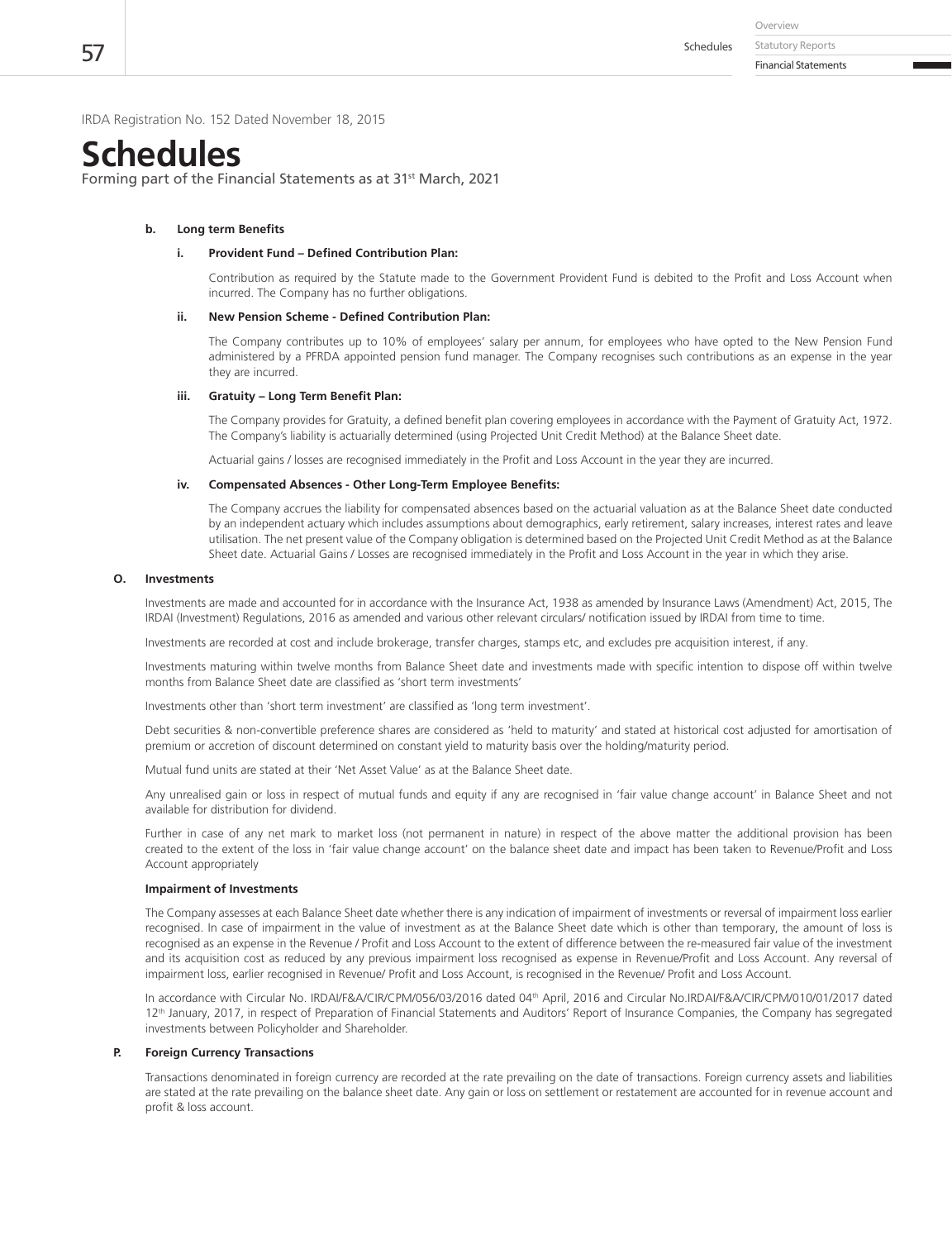# **Schedules**

Forming part of the Financial Statements as at 31<sup>st</sup> March, 2021

### **Q. Operating Leases**

 Where all the risks and benefits of ownership are retained by the lessor those are classified as operating lease. Payment on account of operating leases are accounted for under revenue account on straight line basis over the lease period.

#### **R. Contribution to Terrorism Pool**

 In accordance with the requirements of IRDAI, the Company, together with other insurance companies, participated in the Terrorism Pool. This pool is managed by General Insurance Corporation of India (GIC). In accordance with the terms of the agreement, GIC retro cedes, to the Company, terrorism premium to the extent of shares agreed to be borne by the Company in the risk which is recorded as reinsurance accepted. Such Insurance accepted is recorded based on quarterly confirmation received from GIC. Accordingly, reinsurance accepted on account of Terrorism Pool has been recorded in accordance with the latest statement received from GIC as on 31<sup>th</sup> December, 2020.

 The entire amount of reinsurance accepted for the current year on this account has been carried forward to the subsequent accounting period as Changes in unearned premium under Insurance Contract Liabilities for subsequent risks, if any, to be borne by the company.

#### **S. Contribution to Solatium Fund**

 As per the requirements of IRDAI, the Company provides for contribution to Solatium Fund @ 0.10 % on the gross direct premium of motor third party policies.

#### **T. Taxation**

The Company provides for current tax on taxable income for the current accounting period as per the provision of the Income Tax Act, 1961.

 Deferred tax charge or credit and corresponding deferred tax liabilities or assets are recognised for future tax consequences attributable to timing differences between accounting income and taxable income for the year.

 Deferred tax assets are recognised only to the extent there is reasonable certainty that the asset can be realised in future. However, where there is unabsorbed depreciation or carry forward of losses under taxation laws, deferred tax assets are recognised only to the extent there is virtual certainty supported by convincing evidence that there will be sufficient future taxable income available against which deferred tax assets can be realised.

Deferred tax assets are reviewed at each Balance Sheet date and written down or written up to reflect the amount virtually certain to be realised.

#### **U. Goods and Services Tax (GST)**

 GST liability on premium are set-off against available GST credits. Unutilised credits, if any, are carried forward under "Advances and Other Assets" for set-off in subsequent periods.

### **V. Share Issue Expenses**

Share Issue expenses in relation to increase in share capital are written off when incurred.

#### **W. Earnings per share**

 Basic earnings per share is calculated by dividing net profit after tax by the weighted average number of equity shares outstanding during the reporting period.

 Number of equity shares used in computing diluted earnings per share comprises the weighted average number of shares considered for basic earnings per share and also weighted average number of equity shares which would have been issued on conversion of all dilutive potential shares. In computing diluted earnings per share only potential equity shares that are dilutive are considered.

#### **X. Provisions & Contingencies**

 A provision is recognised when an enterprise has a present obligation as a result of past event and it is probable that an outflow of resources will be required to settle the obligation, in respect of which a reliable estimate can be made. Provisions are not discounted to their present value and are determined based on best estimate required to settle the obligation at the Balance Sheet date. These are reviewed at each Balance Sheet date and adjusted to reflect the current best estimates.

 Contingent losses arising from claims other than insurance claims, litigation, assessment, fines, penalties, etc. are recorded when it is probable that a liability has been incurred and the amount can be reasonably estimated.

 A disclosure for a contingent liability other than those under policies is made when there is a possible obligation or a present obligation that may, but probably will not require an outflow of resources.

 When there is a possible obligation or a present obligation in respect of which the likelihood of outflow of resources is remote, no provision or disclosure is made.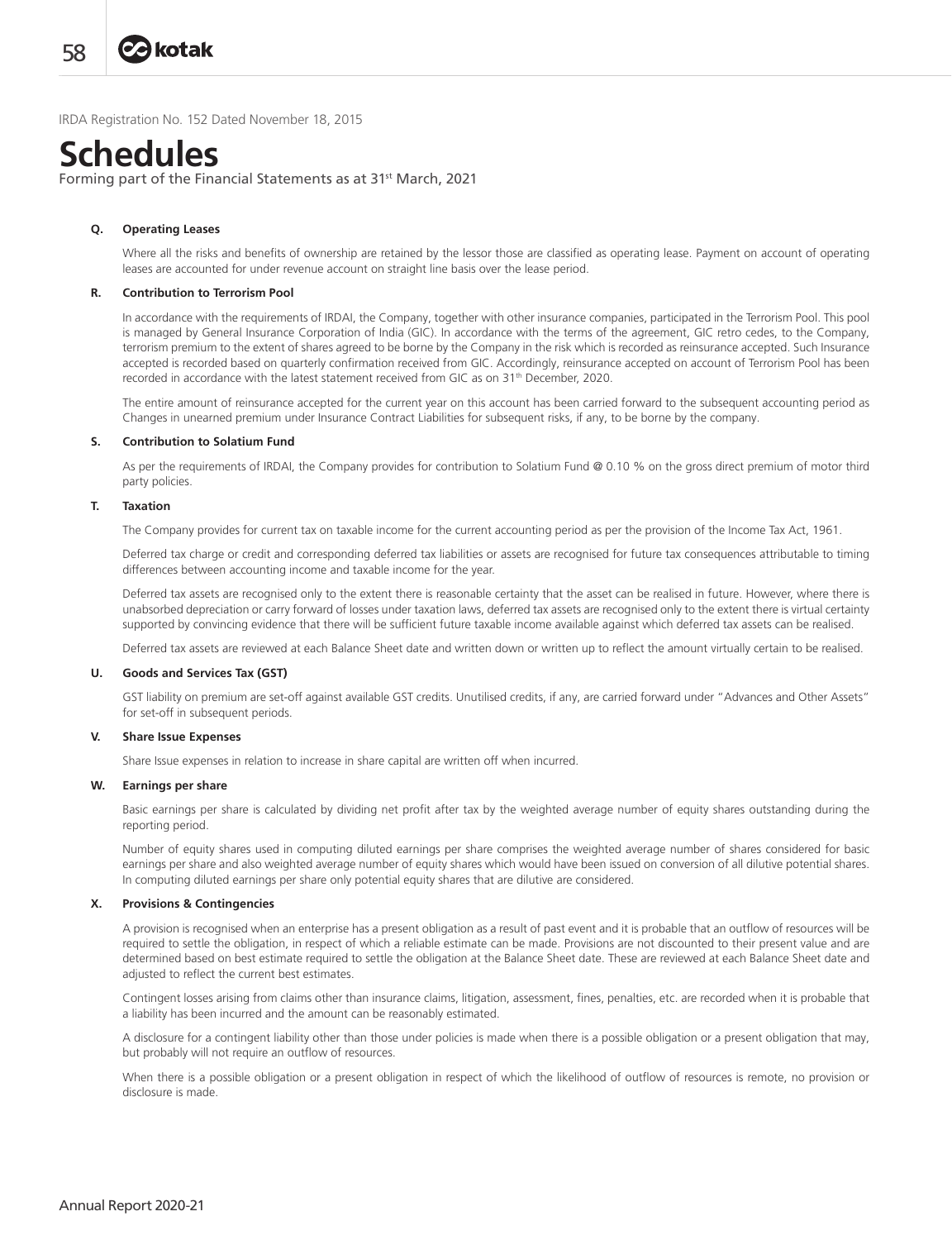Schedules

Statutory Reports Financial Statements

Overview

IRDA Registration No. 152 Dated November 18, 2015

## **Schedules**

Forming part of the Financial Statements as at 31<sup>st</sup> March, 2021

### **Y. Cash and Cash Equivalents**

 Cash and cash equivalents for the purpose of Receipts and Payments Account include cash and cheques in hand, advance paid towards stamp duty, bank balances, other investments with original maturity of three months or less which are subject to insignificant risk of changes in value.

#### **Z. Employee stock option scheme**

#### **Cash settled scheme:**

 The cost of cash-settled transactions (stock appreciation rights) is measured initially using intrinsic value method at the grant date taking into account the terms and conditions upon which the instruments were granted. This intrinsic value is amortised on a straight-line basis over the vesting period with a recognition of corresponding liability. This liability is remeasured at each Balance Sheet date up to and including the settlement date with changes in intrinsic value recognised in the Revenue/Profit and loss account in 'Employees' remuneration and welfare benefits'.

#### **AA. Receipts and Payments Account**

 Receipts and Payments Account is prepared and reported using the Direct Method, in conformity with para 2.2 of the Master Circular on Preparation of Financial Statements - General Insurance Business dated 5<sup>th</sup> October, 2012, issued by the IRDAI.

#### **Schedules forming part of the Financial Statements for the year ended 31st March, 2021**

#### **(Currency: In thousands of Indian Rupees unless otherwise stated)**

### **3. CONTINGENT LIABILITIES: -**

| Sr.<br>No. | <b>Particulars</b>                                                 | As at<br>31 <sup>st</sup> March, 2021 | As at<br>31 <sup>st</sup> March, 2020 |
|------------|--------------------------------------------------------------------|---------------------------------------|---------------------------------------|
|            | Partly paid up investments                                         | Nil                                   | Nil                                   |
| 2          | Underwriting commitments outstanding                               | Nil                                   | Nil                                   |
| 3          | Claims, other than those under policies, not acknowledged as debts | Nil                                   | Nil                                   |
| 4          | Guarantees given by or on behalf of the Company                    | Nil                                   | Nil                                   |
| 5          | Statutory demands/liabilities in dispute, not provided for         | Nil                                   | Nil                                   |
| 6          | Reinsurance obligations to the extent not provided for in accounts | Nil                                   | Nil                                   |
|            | Others                                                             | Nil                                   | 10,000                                |

### **4. ENCUMBRANCES ON ASSETS**

The assets of the Company are free from any encumbrances.

## **5. CAPITAL COMMITMENTS**

| Sr.<br>No. | <b>Particulars</b>                                                                                                             | As at<br>31 <sup>st</sup> March, 2021 31 <sup>st</sup> March, 2020 | As at  |
|------------|--------------------------------------------------------------------------------------------------------------------------------|--------------------------------------------------------------------|--------|
|            | Estimated amount of commitment pertaining to contracts remaining to be executed in respect of<br>Fixed Asset (Net of Advances) | 36,600                                                             | 12.899 |

### **6. CLAIMS**

| Sr.<br>No. | Particulars   | As at I<br>31 <sup>st</sup> March, 2021 31st March, 2020 | 'As at J |
|------------|---------------|----------------------------------------------------------|----------|
|            | In India      | .395.179                                                 | 995.261  |
|            | Outside India | Nil                                                      | Nil      |

There are no claims that have been settled and remaining outstanding for more than 6 months as at the end of year  $\bar{\tau}$  Nil (Previous Year  $\bar{\tau}$  Nil).

| Sr.<br>No. | <b>Particulars</b> | As at I<br>$1$ 31 <sup>st</sup> March, 2021 31st March, 2020 | As at   |
|------------|--------------------|--------------------------------------------------------------|---------|
|            | More than 6 months | 635,335                                                      | 372,904 |
|            | Other Claims       | 504,060                                                      | 511,339 |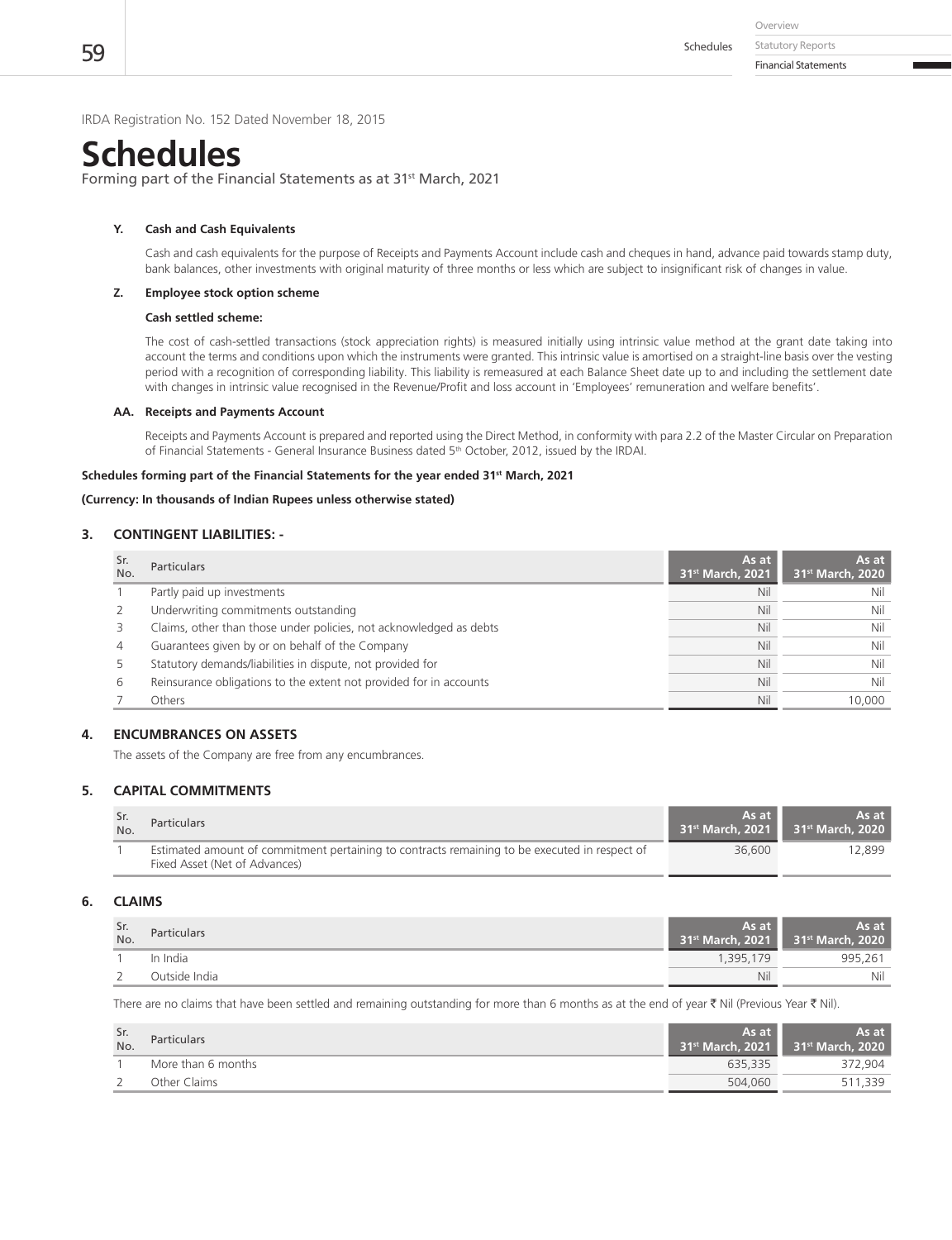# **Schedules**

Forming part of the Financial Statements as at 31<sup>st</sup> March, 2021

## **7. PREMIUM**

(a) Premiums, less reinsurance, written from business in/outside India:

| эr.<br>No. | <b>Particulars</b> | 31 <sup>st</sup> March. 2021 | For the year ended For the year ended<br>31st March, 2020 |
|------------|--------------------|------------------------------|-----------------------------------------------------------|
|            | In India           | 4,776,890                    | 3.771.390                                                 |
|            | Outside India      | Nil                          | Nil                                                       |

(b) Premium income recognised, based on Varying Risk Pattern is ₹ Nil (Previous Year ₹ Nil).

### **8. EXTENT OF RISKS RETAINED AND REINSURED**

Extent of risk retained and reinsured based on Gross written premium (excluding excess of loss and catastrophe reinsurance):

| Product                                         | <b>Gross Premium</b> | <b>Premium Ceded</b> | Retention | Ceded % | <b>Retention%</b> |
|-------------------------------------------------|----------------------|----------------------|-----------|---------|-------------------|
| For the year ended 31 <sup>st</sup> March, 2021 |                      |                      |           |         |                   |
| Motor                                           | 2,863,082            | 143,154              | 2,719,928 | 5%      | 95%               |
| Health                                          | 1,791,686            | 94,087               | 1,697,599 | 5%      | 95%               |
| Personal Accident                               | 285,420              | 155,006              | 130,414   | 54%     | 46%               |
| Fire                                            | 393,016              | 202,305              | 190,711   | 51%     | 49%               |
| Engineering                                     | 16,210               | 10,275               | 5,935     | 63%     | 37%               |
| Others                                          | 125,161              | 43,362               | 81,799    | 35%     | 65%               |
| Workmen's Compensation                          | 7,345                | 367                  | 6,978     | 5%      | 95%               |
| Marine                                          | 927                  | 751                  | 176       | 81%     | 19%               |
| For the year ended 31 <sup>st</sup> March, 2020 |                      |                      |           |         |                   |
| Motor                                           | 2,497,883            | 124,894              | 2,372,989 | 5%      | 95%               |
| Health                                          | 1,056,809            | 74,545               | 982,264   | 7%      | 93%               |
| Personal Accident                               | 278,291              | 162,743              | 115,548   | 58%     | 42%               |
| Fire                                            | 375,570              | 134,459              | 241,111   | 36%     | 64%               |
| Engineering                                     | 19,412               | 13,007               | 6,405     | 67%     | 33%               |
| Others                                          | 131,894              | 29,143               | 102,751   | 22%     | 78%               |
| Workmen's Compensation                          | 3,816                | 191                  | 3,625     | 5%      | 95%               |
| Marine                                          | <b>NA</b>            | <b>NA</b>            | <b>NA</b> |         |                   |

### **9. INVESTMENTS:**

Value of contracts in relation to investments for:

| Particulars                            | As at I<br>31 <sup>st</sup> March, 2021 | As at<br>31 <sup>st</sup> March, 2020 |
|----------------------------------------|-----------------------------------------|---------------------------------------|
| Purchases where deliveries are pending | Nil                                     | Nil                                   |
| Sales where payments are overdue       | Nil                                     | Nil                                   |

Historical cost of value of Investments which are valued on fair value basis ₹ 228,395 (Previous Year ₹ 308,390).

Investments made are in accordance with the Insurance Act, 1938, as amended by Insurance Laws (Amendment) Act, 2015 and Insurance Regulatory and Development Authority (Investment) Regulations, 2016 as amended and are performing investments.

The Company has no non-performing assets for the purpose of income recognition as per the directions of IRDAI (Previous year Nil).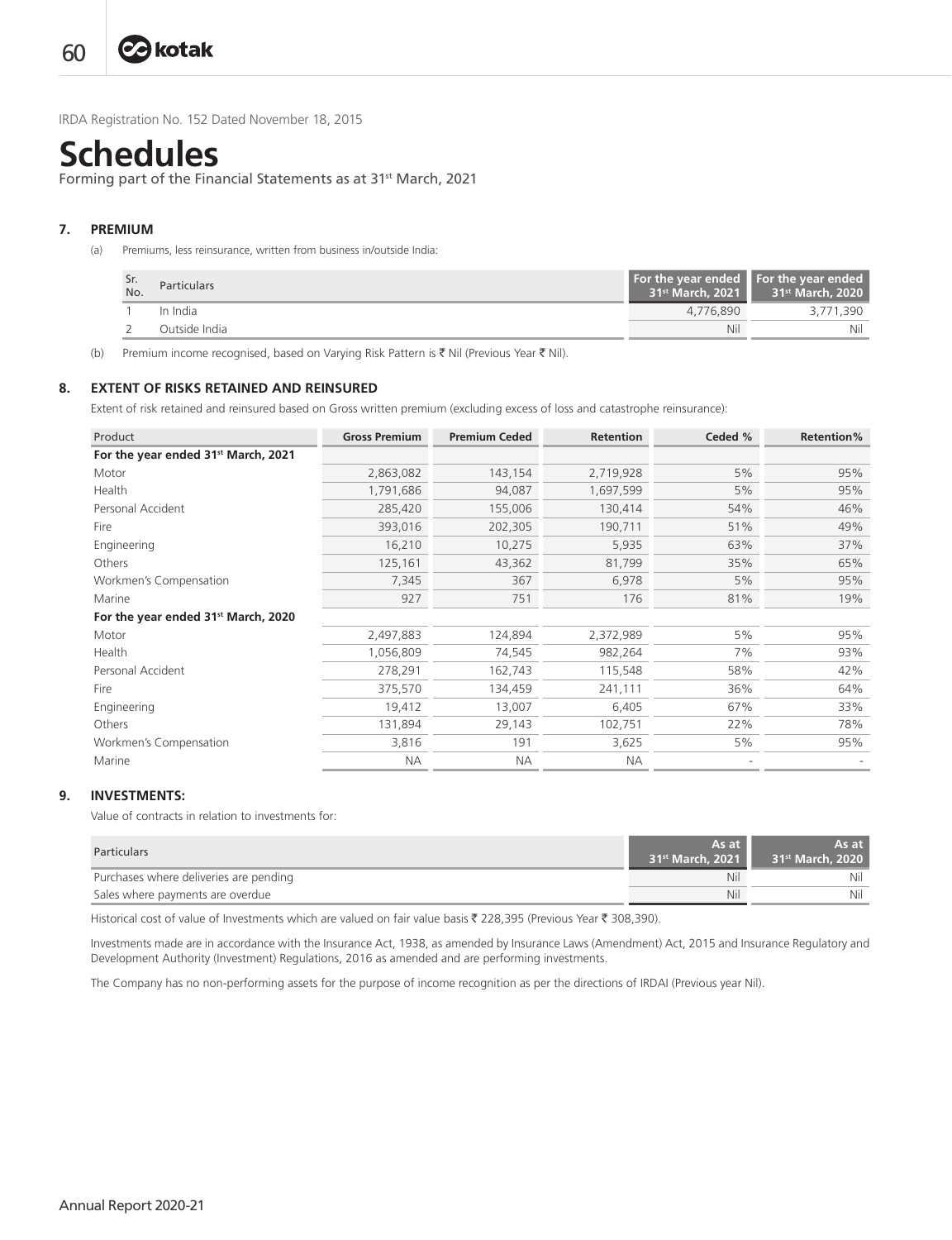Financial Statements

Overview

IRDA Registration No. 152 Dated November 18, 2015

# **Schedules**

Forming part of the Financial Statements as at 31<sup>st</sup> March, 2021

## **10. MANAGERIAL REMUNERATION**

| Sr.<br>No. | Particulars                             | For the year ended For the year ended | $31^{st}$ March, 2021 31 <sup>st</sup> March, 2020 |
|------------|-----------------------------------------|---------------------------------------|----------------------------------------------------|
|            | Salary & Perguisites                    | 25.022                                | 27.636                                             |
|            | Contribution to Provident & Other Funds | 1.628                                 | .628                                               |

a) The managerial remuneration is in accordance with the requirements of section 34A of the Insurance Act, 1938. However, approval from IRDAI is awaited for managerial remuneration hence variable component has not been considered above.

b) The managerial remuneration does not include provision for gratuity and leave encashment, as provision for gratuity & leave encashment liability is determined actuarially for the Company as a whole and accordingly have not been considered in the above information.

## **11. SECTOR WISE BUSINESS BASED ON GROSS DIRECT PREMIUM INCOME (GDPI):**

| <b>Business Sector</b> | For the year ended 31 <sup>st</sup> March, 2021 |             | For the year ended 31 <sup>st</sup> March, 2020 |           |
|------------------------|-------------------------------------------------|-------------|-------------------------------------------------|-----------|
|                        | <b>GDPI</b>                                     | $%$ of GDPI | <b>GDPI</b>                                     | % of GDPI |
| Rural                  | 592.351                                         | 11%         | 236.356                                         | 5%        |
| Urban                  | 4.847.572                                       | 89%         | 4.097.553                                       | 95%       |
| Total                  | 5.439.923                                       | 100%        | 4.333.909                                       | 100%      |

| <b>Particulars</b>                | 31 <sup>st</sup> March. 2021 | For the year ended For the year ended<br>$31^{st}$ March, 2020 $\,$ |
|-----------------------------------|------------------------------|---------------------------------------------------------------------|
| Absolute Number of Lives (in Nos) | 91.331                       | 146,708                                                             |
| GDPI (in ₹)                       | 49.166                       | 60,809                                                              |

## **12. PREMIUM DEFICIENCY RESERVE:**

In accordance with Master Circular and Corrigendum on Master Circular on preparation of financial statement issued by IRDAI vide circular number IRDAI/F&I/CIR/F&A/231/10/2012 dated 5<sup>th</sup> October, 2012 and circular number IRDAI/F&A/CIR/FA/126/07/2013 dated 03<sup>rd</sup> July, 2013 respectively, in respect of calculation and recognition of Premium deficiency, the Company does not require to make any provision for Premium Deficiency Reserve during the current year. (Previous Year Nil).

## **13. OPERATING LEASES:**

In respect of commercial premises taken on operating leases, rental payments are recognised in statement of Profit & Loss Account on straight line basis over the period of lease term.

The aggregate operating lease rent amounting to  $\overline{z}$  15,889 (Previous Year  $\overline{z}$  13,128) has been charged to the Revenue Accounts in the current year.

The Company has entered into only cancellable lease agreements with lessor and there are no transactions in the nature of sublease.

### **14. RELATED PARTY:**

The disclosures related to related parties as required by Accounting Standard 18 on Related Parties Disclosures as specified under Section 133, and the relevant provisions of the Companies Act 2013.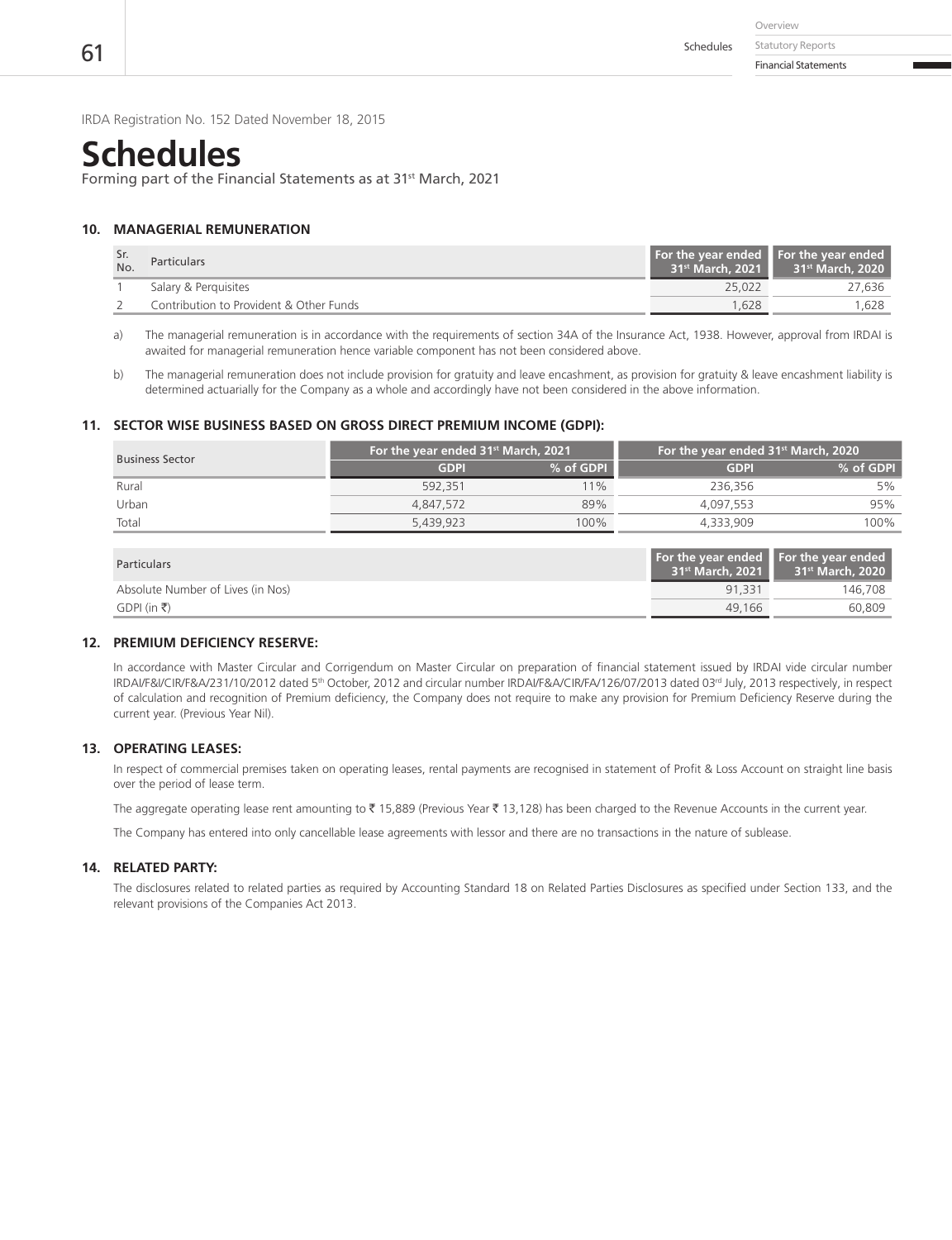# **Schedules**

Forming part of the Financial Statements as at 31<sup>st</sup> March, 2021

| <b>Particulars</b>                                                                           | Nature of Relationship     | Name of the party                                                                                                                                                                                                                                                                    |  |  |  |  |  |  |
|----------------------------------------------------------------------------------------------|----------------------------|--------------------------------------------------------------------------------------------------------------------------------------------------------------------------------------------------------------------------------------------------------------------------------------|--|--|--|--|--|--|
|                                                                                              |                            | Kotak Mahindra Bank Limited (KMBL)                                                                                                                                                                                                                                                   |  |  |  |  |  |  |
| Parties where control exists                                                                 | Holding Company            | Mr. Uday S. Kotak along with his relatives and enterprises in which he has beneficial<br>interest holds 26.02% (P.Y 29.92%) of the equity share capital and 17.29% (P.Y<br>19.65%) of the paid-up share capital of Kotak Mahindra Bank Limited as on 31 <sup>st</sup> March,<br>2021 |  |  |  |  |  |  |
|                                                                                              |                            | Kotak Mahindra Prime Limited                                                                                                                                                                                                                                                         |  |  |  |  |  |  |
|                                                                                              |                            | Kotak Securities Limited                                                                                                                                                                                                                                                             |  |  |  |  |  |  |
|                                                                                              |                            | Kotak Mahindra Investments Limited                                                                                                                                                                                                                                                   |  |  |  |  |  |  |
|                                                                                              |                            | Kotak Mahindra Capital Company Limited                                                                                                                                                                                                                                               |  |  |  |  |  |  |
|                                                                                              |                            | Kotak Mahindra Asset Management Company Limited                                                                                                                                                                                                                                      |  |  |  |  |  |  |
|                                                                                              |                            | Kotak Mahindra Life Insurance Company Limited                                                                                                                                                                                                                                        |  |  |  |  |  |  |
|                                                                                              |                            | Kotak Mahindra Trustee Company Limited                                                                                                                                                                                                                                               |  |  |  |  |  |  |
|                                                                                              |                            | Kotak Investment Advisors Limited                                                                                                                                                                                                                                                    |  |  |  |  |  |  |
|                                                                                              |                            | Kotak Mahindra Trusteeship Services Limited                                                                                                                                                                                                                                          |  |  |  |  |  |  |
| Other Related Parties                                                                        | <b>Fellow Subsidiaries</b> | Kotak Infrastructure Debt Fund Limited (formerly known as Kotak Forex Brokerage<br>Limited)                                                                                                                                                                                          |  |  |  |  |  |  |
|                                                                                              |                            | IVY Product Intermediaries Limited (Formerly known as ING Vysya Financial Services<br>Limited)                                                                                                                                                                                       |  |  |  |  |  |  |
|                                                                                              |                            | <b>BSS Microfinance Limited</b>                                                                                                                                                                                                                                                      |  |  |  |  |  |  |
|                                                                                              |                            | Kotak Mahindra (International) Limited                                                                                                                                                                                                                                               |  |  |  |  |  |  |
|                                                                                              |                            | Kotak Mahindra (UK) Limited                                                                                                                                                                                                                                                          |  |  |  |  |  |  |
|                                                                                              |                            | Kotak Mahindra, Inc.                                                                                                                                                                                                                                                                 |  |  |  |  |  |  |
|                                                                                              |                            | Kotak Mahindra Asset Management (Singapore) Pte Limited                                                                                                                                                                                                                              |  |  |  |  |  |  |
|                                                                                              |                            | Kotak Mahindra Financial Services Limited                                                                                                                                                                                                                                            |  |  |  |  |  |  |
|                                                                                              |                            | Kotak Mahindra Pension Fund Limited                                                                                                                                                                                                                                                  |  |  |  |  |  |  |
| Key Management Personnel                                                                     | Managing Director & CEO    | Mahesh Balasubramanian                                                                                                                                                                                                                                                               |  |  |  |  |  |  |
| (KMP) and its relatives                                                                      | Relative of KMP            | T S Balasubramanian                                                                                                                                                                                                                                                                  |  |  |  |  |  |  |
| Enterprises over which individual<br>or their relatives have their<br>significant influence. |                            | Kotak Commodity Services Private Limited                                                                                                                                                                                                                                             |  |  |  |  |  |  |
|                                                                                              |                            | Infina Finance Private Limited                                                                                                                                                                                                                                                       |  |  |  |  |  |  |
|                                                                                              |                            | Phoenix ARC Private Limited                                                                                                                                                                                                                                                          |  |  |  |  |  |  |
|                                                                                              |                            | Harisiddha Trading and Finance Private Limited                                                                                                                                                                                                                                       |  |  |  |  |  |  |
|                                                                                              |                            | Palko Properties Private Limited                                                                                                                                                                                                                                                     |  |  |  |  |  |  |
|                                                                                              |                            | <b>Business Standard Private Limited</b>                                                                                                                                                                                                                                             |  |  |  |  |  |  |
|                                                                                              |                            | Komaf Financial Services Private Limited                                                                                                                                                                                                                                             |  |  |  |  |  |  |
|                                                                                              |                            | Insurekot Sports Private Limited                                                                                                                                                                                                                                                     |  |  |  |  |  |  |
|                                                                                              |                            | Kotak Education Foundation (till 27 <sup>th</sup> December, 2019)                                                                                                                                                                                                                    |  |  |  |  |  |  |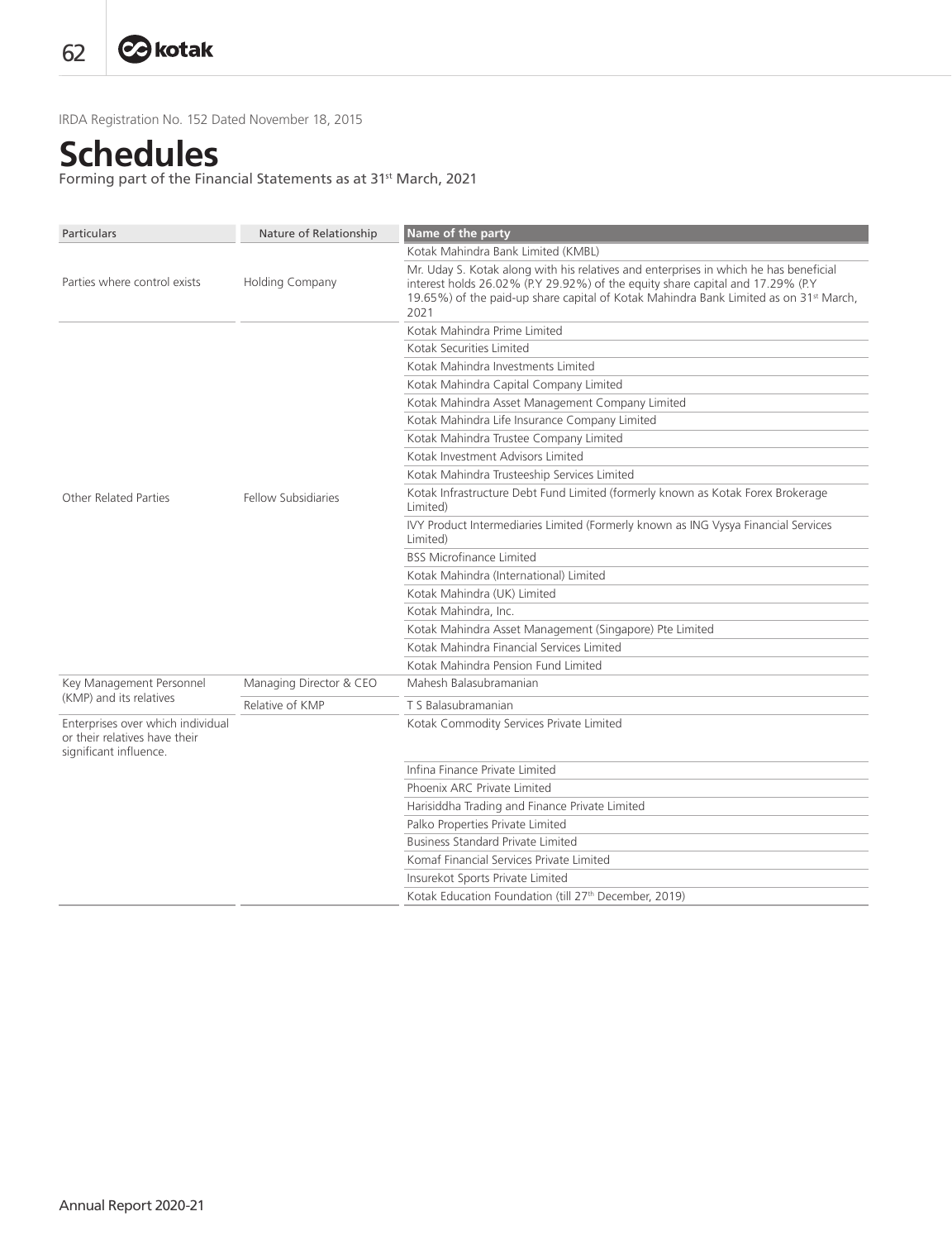| I<br>:<br>וְ<br>I<br>J<br>ì<br>j<br>j<br>j                                       |
|----------------------------------------------------------------------------------|
| I                                                                                |
| ł<br>ر<br>ר<br>Ï<br>È<br>5<br>Ĵ<br>١<br>ï                                        |
| Ï<br>j<br>٦<br>ł<br>Ì<br>١                                                       |
| I<br>J                                                                           |
| ŗ                                                                                |
| Ï<br>I<br>ı<br>ì<br>١<br>j<br>j                                                  |
|                                                                                  |
| ï<br>j<br>i<br>í<br>J<br>i                                                       |
| i<br>j                                                                           |
| Ï<br>١<br>Ò<br>j<br>1<br>j<br>j<br>j<br>j<br>I<br>ī<br>J<br>j<br>ì               |
| ļ<br>١<br>j<br>j<br>١<br>Ì<br>j<br>j<br>ī                                        |
| S                                                                                |
| ć<br>I<br>١<br>j<br>ł<br>١<br>$\ddot{ }$<br>ξ<br>l<br>j<br>į<br>j<br>ļ<br>Ì<br>١ |
| j<br>ł                                                                           |
| ç<br>ï                                                                           |
| ł<br>١<br>Ç<br>ĺ<br>I<br>$\frac{1}{3}$<br>)                                      |
| ł                                                                                |
| 2U<br>Í<br>í                                                                     |

|                                  |                                                       |                           |                            | FY 2020-21                 |                                                                               |                                                         |                    |                               | FY 2019-20                 |                                                                              |                                                  |
|----------------------------------|-------------------------------------------------------|---------------------------|----------------------------|----------------------------|-------------------------------------------------------------------------------|---------------------------------------------------------|--------------------|-------------------------------|----------------------------|------------------------------------------------------------------------------|--------------------------------------------------|
| Sr No.                           | Party Name                                            | <b>Holding</b><br>Company | Subsidiaries<br>Fellow     | Relative<br>of KMP<br>KMP/ | Enterprises<br>having<br>Significant<br>influence<br>over which<br>Individual | influence<br><b>having</b><br>Significant<br>Individual | Holding<br>Company | <b>Subsidiaries</b><br>Fellow | Relative<br>of KMP<br>KMP/ | Enterprises<br>influence<br>having<br>Significant<br>over which<br>Individua | influence<br>Individual<br>having<br>Significant |
| Assets                           |                                                       |                           |                            |                            |                                                                               |                                                         |                    |                               |                            |                                                                              |                                                  |
| Advance                          | Kotak Mahindra Bank Limited                           | 623                       | $\,$                       | J.                         | J.                                                                            |                                                         | 358                |                               | $\mathbf{I}$               | $\mathbf{I}$                                                                 |                                                  |
| Commission                       | Kotak Securities Limited                              | ٠                         | $\,$                       | ı                          | $\,$                                                                          | f,                                                      | ı                  | ∼                             | $\,$                       | $\,$ 1 $\,$                                                                  |                                                  |
|                                  | Kotak Mahindra Prime Limited                          | ٠                         | 24                         | п.                         | п.                                                                            | $\mathbf{I}$                                            |                    | $\sim$                        | $\,$                       | ٠                                                                            |                                                  |
| Bank Balance                     | Kotak Mahindra Bank Limited                           | 50,345                    |                            |                            | J.                                                                            | $\mathbf{I}$                                            | 39,799             |                               | $\,$ 1 $\,$                |                                                                              |                                                  |
| Employee Asset<br>Transfer       | Insurance Company Limited<br>Kotak Mahindra Life      |                           | ı                          | T.                         | п.                                                                            | f,                                                      |                    | 511                           | $\mathbf{I}$               | $\mathbf{I}$                                                                 |                                                  |
| Prepaid Expenses                 | Insurance Company Limited<br>Kotak Mahindra Life      | $\mathbf{I}$              | $\overline{2}1$            | $\mathbf{I}$               | $\mathbf{I}$                                                                  |                                                         |                    | 0.15                          | ٠                          |                                                                              |                                                  |
| Group Company<br>Receivable from | Insurance Company Limited<br>Kotak Mahindra Life      | $\mathbf{I}$              |                            | $\blacksquare$             | $\mathbf{I}$                                                                  |                                                         |                    | 189                           | $\,$ 1 $\,$                |                                                                              |                                                  |
| Liability                        |                                                       |                           |                            |                            |                                                                               |                                                         |                    |                               |                            |                                                                              |                                                  |
| Commission                       | Kotak Mahindra Bank Limited                           | 885<br>6                  |                            | $\mathbf{I}$               | $\mathbf{I}$                                                                  |                                                         | 7,034              |                               |                            |                                                                              |                                                  |
| Payable                          | Kotak Securities Limited                              |                           | $\sim$<br>$\overline{31}$  | ı.                         | J.                                                                            | f,                                                      |                    | $\overline{\rm s}$            | ٠                          | ٠                                                                            |                                                  |
|                                  | Kotak Mahindra Prime Limited                          |                           | 711                        |                            |                                                                               |                                                         |                    | 487                           | ٠                          | ٠                                                                            |                                                  |
| Outstanding                      | Kotak Mahindra Bank Limited                           | 6,097                     |                            | ı.                         | J.                                                                            | J.                                                      | 6,360              |                               |                            |                                                                              |                                                  |
| Payables                         | Insurance Company Limited<br>Kotak Mahindra Life      | ٠                         | $\infty$<br>$\overline{m}$ | ٠                          | ٠                                                                             |                                                         |                    | 52                            | $\,$                       |                                                                              |                                                  |
|                                  | Kotak Securities Limited                              | $\,$ I                    | $\,$ I                     | $\,$ I                     | $\blacksquare$                                                                |                                                         | J.                 | 54                            | J.                         | J.                                                                           | J.                                               |
|                                  | Kotak Mahindra Prime Limited                          | ×                         | 89                         | $\mathbf I$                |                                                                               | $\mathbf{I}$                                            |                    | 27                            | 1                          | 1                                                                            | ı                                                |
| Premium Deposits                 | Kotak Mahindra Bank Limited                           | 424<br>12,                | $\mathbf I$                | $\mathbf I$                | ٠                                                                             | $\mathbf{I}$                                            | 19,137             |                               | $\mathbf{I}$               | $\,$                                                                         |                                                  |
|                                  | Kotak Education Foundation                            | ٠                         | $\,$ I                     | $\mathbf{I}$               | $\mathbf{I}$                                                                  | $\overline{1}$                                          |                    |                               | J.                         | 210                                                                          |                                                  |
|                                  | Kotak Mahindra Capital<br>Company Limited             | $\mathbf{I}$              | 0.36                       | $\mathbf{I}$               | $\mathbf{I}$                                                                  |                                                         | $\mathbf{I}$       | 0.077                         | ٠                          |                                                                              |                                                  |
|                                  | Insurance Company Limited<br>Kotak Mahindra Life      | $\mathbf{I}$              | 29                         | $\mathbf{I}$               | $\mathbf{I}$                                                                  | $\mathbf{I}$                                            | J.                 | $\frac{1}{10}$                | J.                         | ×                                                                            |                                                  |
|                                  | Kotak Mahindra Pension<br>Fund Limited                | ı.                        | $\sim$                     | ı                          | ı.                                                                            |                                                         | J.                 |                               | J.                         | ٠                                                                            |                                                  |
|                                  | Kotak Securities Limited                              | $\mathbf{I}$              | 43                         |                            | $\mathbf{I}$                                                                  |                                                         | $\mathbf{I}$       | 271                           |                            | ٠                                                                            |                                                  |
|                                  | Mahesh Balasubramanian                                | $\,$                      | $\,$                       | 0.003                      | 1                                                                             | ı                                                       | ł,                 | ł,                            | 0.002                      | $\,$                                                                         |                                                  |
|                                  | Kotak Investment Advisors<br>Limited                  | $\blacksquare$            | 36                         | $\,$ I                     | $\mathbf{I}$                                                                  |                                                         | t                  | 82                            | $\,$                       | ×                                                                            |                                                  |
|                                  | Management Company<br>Kotak Mahindra Asset<br>Limited | $\mathbf{I}$              | 264                        | $\mathbf{I}$               | J.                                                                            |                                                         | $\mathbf{I}$       | 0.145                         | $\,$ I                     | $\mathbf{I}$                                                                 |                                                  |
|                                  | Kotak Mahindra Investment<br>Limited                  | $\mathbf I$               | 0.004                      | $\mathbf I$                | $\mathbf{I}$                                                                  |                                                         | $\mathbf{I}$       | 0.003                         | ٠                          | $\mathbf{I}$                                                                 |                                                  |

# **Schedules**

Forming part of the Financial Statements as at 31st March, 2021

63

Schedules

Financial Statements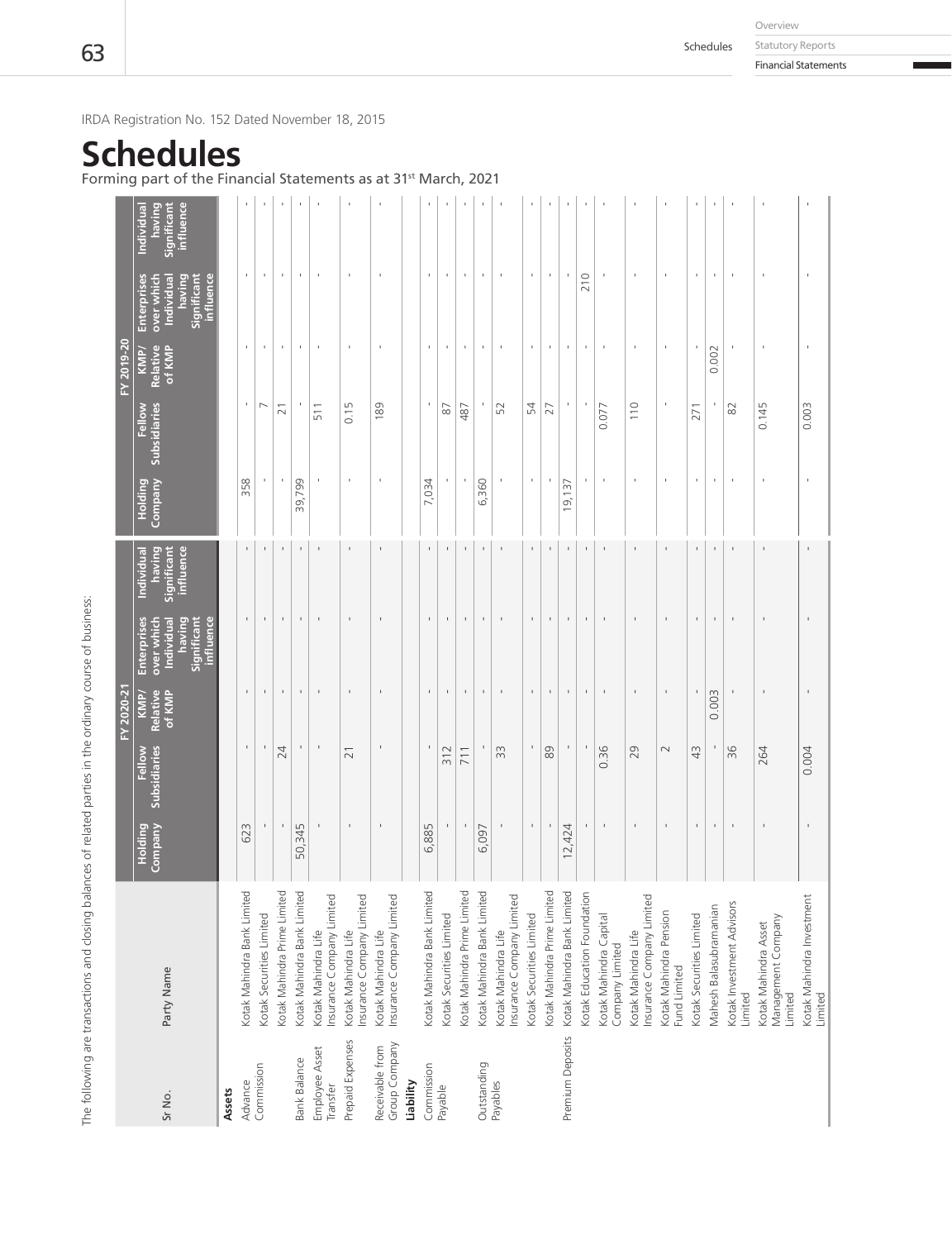# **Schedules**

Forming part of the Financial Statements as at 31<sup>st</sup> March, 2021

|            | Significant<br>influence<br><b>Individual</b><br><b>having</b>                       |                              |                          |                                           |                                             |                    | 0.01                                 |                                |                                |                                           |                                                  |                                                |                             |                        |                                  |                                      |                                                       |                                      |                              |                                             |                                             | 29                                   |                                                              |                                                  |
|------------|--------------------------------------------------------------------------------------|------------------------------|--------------------------|-------------------------------------------|---------------------------------------------|--------------------|--------------------------------------|--------------------------------|--------------------------------|-------------------------------------------|--------------------------------------------------|------------------------------------------------|-----------------------------|------------------------|----------------------------------|--------------------------------------|-------------------------------------------------------|--------------------------------------|------------------------------|---------------------------------------------|---------------------------------------------|--------------------------------------|--------------------------------------------------------------|--------------------------------------------------|
|            | <b>Enterprises</b><br>Significant<br>influence<br>having<br>over which<br>Individual | $\,$                         | ٠                        | J.                                        | 0.0865                                      | ٠                  | ٠                                    | ٠                              | $\infty$                       |                                           | $\mathbf I$                                      | $\mathbf{I}$                                   | $\mathbf I$                 | $\blacksquare$         | $\mathbf I$                      |                                      | J.                                                    | $\mathbf{I}$                         | $\mathbf{I}$                 | ٠                                           | $\overline{ }$                              | п.                                   |                                                              | $\mathbf{I}$                                     |
| FY 2019-20 | KMP/<br>Relative<br>of KM                                                            | ٠                            | ٠                        | ×                                         | $\mathbf{I}$                                | 0.001              | ٠                                    | J.                             | $\mathbf{I}$                   |                                           | $\mathbf I$                                      | $\mathbf{I}$                                   | $\mathbf I$                 | $\infty$               | $\mathbf I$                      |                                      | J.                                                    | $\mathbf{I}$                         | $\mathbf{I}$                 | ٠                                           | ٠                                           | п.                                   |                                                              | $\mathbf{I}$                                     |
|            | <b>Subsidiaries</b><br>Fellow                                                        | 4,100                        | 231                      | ł                                         | $\,$                                        |                    |                                      | f,                             |                                | 52                                        | 382                                              | $\widetilde{\Xi}$                              | 334                         |                        | $\mathbf{I}$                     | $\overline{4}$                       | 280                                                   | 99                                   | 114                          |                                             | $\mathbf{I}$                                | $\mathbf{I}$                         |                                                              | $\mathbf{I}$                                     |
|            | <b>Holding</b><br>Company                                                            | $\mathbf{I}$                 | r.                       | ×                                         | $\mathbf{I}$                                | ٠                  | $\,$                                 | 3,205                          |                                | $\blacksquare$                            | $\mathbf{I}$                                     | $\mathbf{I}$                                   | J.                          |                        | J.                               | J.                                   | J.                                                    | $\mathbf{I}$                         | $\mathbf{I}$                 | r                                           | $\mathbf I$                                 | J.                                   | 184                                                          | $\mathbf{I}$                                     |
|            | Significant<br>influence<br>having<br>Individual                                     |                              |                          |                                           |                                             |                    | 0.012                                |                                |                                |                                           |                                                  |                                                |                             |                        |                                  |                                      |                                                       |                                      |                              |                                             |                                             | $\infty$                             |                                                              |                                                  |
|            | Enterprises<br>having<br>Significant<br>influence<br>over which<br>Individual        | 1                            | 1                        | $\mathbf{I}$                              | 0.0865                                      | $\mathbf I$        | ٠                                    | п.                             | $\mathbf{I}$                   | $\mathbf{I}$                              | $\mathbf I$                                      | $\mathbf I$                                    | $\mathbf I$                 | $\mathbf{I}$           |                                  | $\mathbf I$                          | J.                                                    | $\mathbf{I}$                         | $\mathbf{I}$                 | $\circ$                                     | $\mathbf I$                                 | $\mathbf{I}$                         |                                                              | $\,$ $\,$                                        |
| FY 2020-21 | Relative<br>of KMP<br>KMP/                                                           | $\mathbf I$                  | $\blacksquare$           | $\mathbf I$                               | $\mathbf{I}$                                | 0.001              | $\mathbf I$                          | I.                             |                                | $\blacksquare$                            | $\mathbf I$                                      | $\mathbf{I}$                                   | $\blacksquare$              | 4                      | п                                |                                      | J.                                                    | $\mathbf{I}$                         | $\mathbf I$                  | ı                                           | $\blacksquare$                              | $\mathbf{I}$                         |                                                              | $\mathbf{I}$                                     |
|            | Fellow<br>Subsidiaries                                                               | 2,846                        | 3,893                    | 0.001                                     | $\mathbf{I}$                                | $\mathbf{I}$       | $\,$                                 | ı                              |                                | ∼<br>$\sim$                               | 332                                              | $\overline{\phantom{0}}$                       | $\infty$<br>$\overline{31}$ |                        | $\,$                             | 144                                  | 68                                                    | ∼<br>$\overline{m}$                  | 69                           | ı                                           | $\,$                                        |                                      |                                                              | 60                                               |
|            | Holding<br>Company                                                                   | $\mathbf I$                  |                          | $\mathbf{I}$                              | $\mathbf{I}$                                | 1                  | $\mathbf{I}$                         | 2,497                          | $\mathbb{I}$                   | $\mathbf{I}$                              | $\mathbf I$                                      | $\mathbf{I}$                                   | $\mathbf I$                 | $\blacksquare$         | 1                                | J.                                   | $\mathbf{I}$                                          | $\mathbf{I}$                         | $\mathbf{I}$                 | ٠                                           | $\blacksquare$                              | $\mathbf{I}$                         | 231                                                          | $\mathbf{I}$                                     |
|            | Party Name                                                                           | Kotak Mahindra Prime Limited | BSS Microfinance Limited | Kotak Infrastructure Debt<br>Fund Limited | Kotak Commodity Services<br>Private Limited | Balasubramanian TS | Uday S Kotak Along with<br>relatives | Kotak Mahindra Bank Limited    | Infina Finance Private Limited | Kotak Mahindra Capital<br>Company Limited | Insurance Company Limited<br>Kotak Mahindra Life | Kotak Mahindra Trusteeship<br>Services Limited | Kotak Securities Limited    | Mahesh Balasubramanian | eg.<br>Phoenix Arc Private Limit | Kotak Investment Advisors<br>Limited | Management Company<br>Kotak Mahindra Asset<br>Limited | Kotak Mahindra Investment<br>Limited | Kotak Mahindra Prime Limited | <b>Business Standard Private</b><br>Limited | Kotak Commodity Services<br>Private Limited | Uday S Kotak Along with<br>relatives | Kotak Mahindra Bank Limited                                  | Insurance Company Limited<br>Kotak Mahindra Life |
|            | Sr No.                                                                               |                              |                          |                                           |                                             |                    |                                      | Premium Received<br>in Advance |                                |                                           |                                                  |                                                |                             |                        |                                  |                                      |                                                       |                                      |                              |                                             |                                             |                                      | Employee Liability<br>from Group<br>Companies<br>Transfer of |                                                  |
|            | Annual Report 2020-21                                                                |                              |                          |                                           |                                             |                    |                                      |                                |                                |                                           |                                                  |                                                |                             |                        |                                  |                                      |                                                       |                                      |                              |                                             |                                             |                                      |                                                              |                                                  |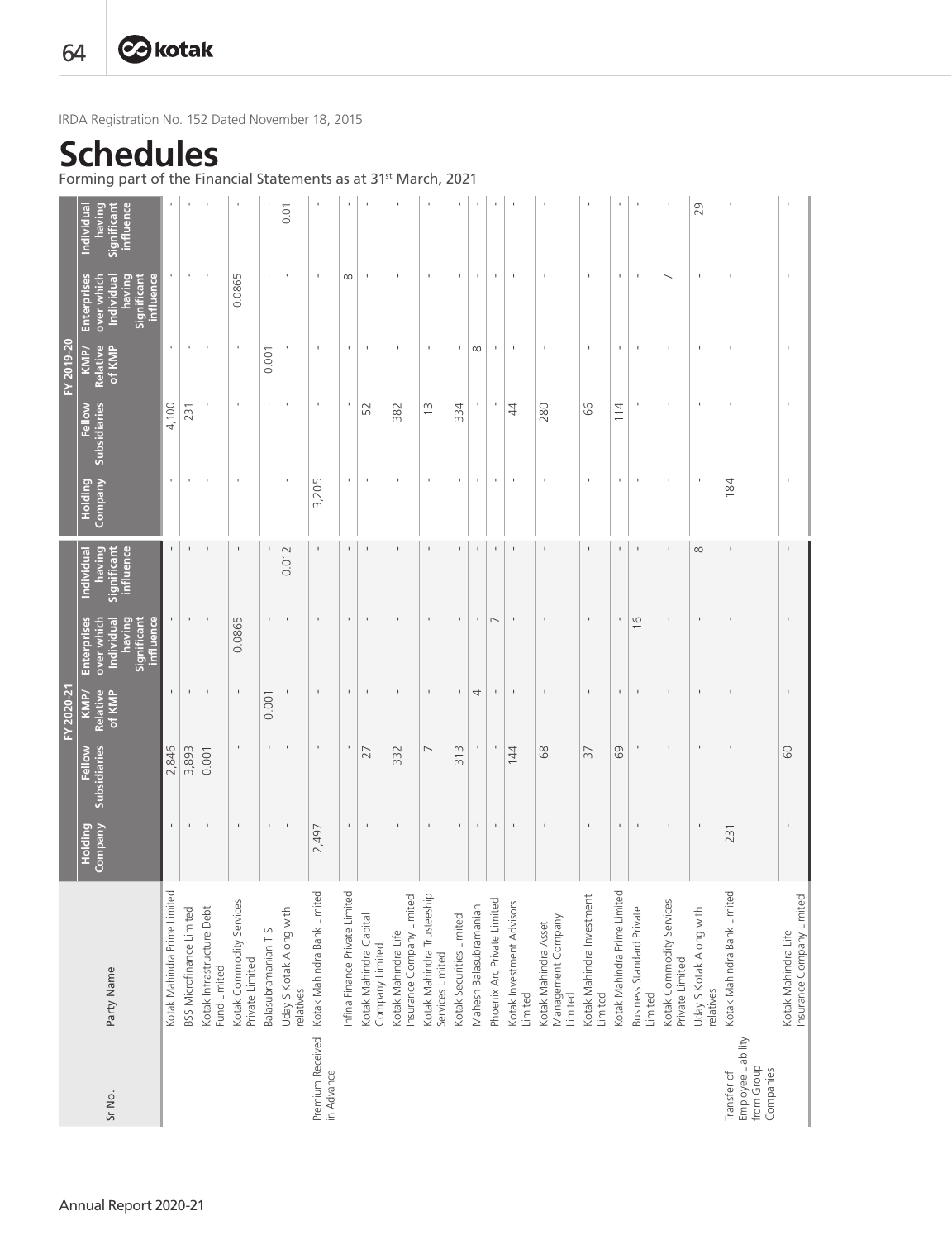Statutory Reports Financial Statements

IRDA Registration No. 152 Dated November 18, 2015

# **Schedules**

Forming part of the Financial Statements as at 31st March, 2021

|                                                            |                                                       |                                 |                        | FY 2020-21                 |                                                                               |                                                  |                    |                               | FY 2019-20                 |                                                                                            |                                                  |
|------------------------------------------------------------|-------------------------------------------------------|---------------------------------|------------------------|----------------------------|-------------------------------------------------------------------------------|--------------------------------------------------|--------------------|-------------------------------|----------------------------|--------------------------------------------------------------------------------------------|--------------------------------------------------|
| Sr No.                                                     | Party Name                                            | Holding<br>Company              | Fellow<br>Subsidiaries | Relative<br>of KMP<br>KMP/ | Enterprises<br>Significant<br>having<br>influence<br>over which<br>Individual | influence<br>having<br>Significant<br>Individual | Holding<br>Company | Subsidiaries<br><b>Fellow</b> | KMP/<br>Relative<br>of KMP | <b>Enterprises</b><br>Significant<br><b>having</b><br>influence<br>Individua<br>over which | having<br>influence<br>Individual<br>Significant |
|                                                            | Kotak Mahindra Prime Limited                          | $\mathbf{I}$                    | 42                     | $\blacksquare$             |                                                                               |                                                  | $\mathbf{I}$       |                               |                            |                                                                                            |                                                  |
| Liability to Group<br>Companies<br>Transfer of<br>Employee | Insurance Company Limited<br>Kotak Mahindra Life      |                                 |                        |                            |                                                                               |                                                  | I.                 | 1,100                         |                            |                                                                                            |                                                  |
| during the year<br>Transactions                            |                                                       |                                 |                        |                            |                                                                               |                                                  |                    |                               |                            |                                                                                            |                                                  |
| <b>Bank Charges</b>                                        | Kotak Mahindra Bank Limited                           | 514                             | $\mathbf{I}$           | $\mathbf I$                | $\mathbf{I}$                                                                  |                                                  | 539                |                               | $\overline{\phantom{a}}$   | $\mathbf{I}$                                                                               |                                                  |
| Claims Paid                                                | Kotak Mahindra Bank Limited                           | 208<br>$\overline{\phantom{0}}$ | J.                     | J.                         |                                                                               |                                                  | 15,742             |                               |                            |                                                                                            |                                                  |
|                                                            | nfina Finance Private Limited                         |                                 | $\mathbf{I}$           | J.                         | 96                                                                            |                                                  |                    | $\mathbf{I}$                  |                            | 274                                                                                        |                                                  |
|                                                            | Kotak Education Foundation                            | J.                              | п                      | J.                         | $\blacksquare$                                                                |                                                  | $\mathbf{I}$       | J,                            |                            | 851                                                                                        |                                                  |
|                                                            | Kotak Mahindra Capital<br>Company Limited             | $\mathbf{I}$                    | 321                    | J.                         | $\mathbf{I}$                                                                  |                                                  | ٠                  | 134                           |                            |                                                                                            |                                                  |
|                                                            | Insurance Company Limited<br>Kotak Mahindra Life      | $\mathbf{I}$                    | 814                    | $\mathbb{I}$               | $\mathbf{I}$                                                                  |                                                  | $\mathbf{I}$       | 1,772                         | $\mathbf{I}$               | $\mathbf{I}$                                                                               |                                                  |
|                                                            | Kotak Mahindra Trusteeship<br>Services Limited        | $\mathbf{I}$                    | 214                    | J.                         | $\,$ I                                                                        |                                                  | ٠                  | J.                            |                            | J.                                                                                         |                                                  |
|                                                            | Kotak Securities Limited                              | $\mathbf I$                     | 8,299                  | $\mathbf{I}$               | $\,$ I                                                                        |                                                  | $\mathbf{I}$       | 1,387                         | $\mathbf{I}$               | $\mathbf{I}$                                                                               |                                                  |
|                                                            | Mahesh Balasubramanian                                |                                 |                        | 4                          |                                                                               |                                                  | J.                 |                               |                            |                                                                                            |                                                  |
|                                                            | Kotak Investment Advisors<br>Limited                  |                                 | 272                    |                            |                                                                               |                                                  | $\mathbf{I}$       | 62                            |                            |                                                                                            |                                                  |
|                                                            | Management Company<br>Kotak Mahindra Asset<br>Limited |                                 | 84                     | $\blacksquare$             |                                                                               |                                                  | I.                 | 892                           |                            |                                                                                            |                                                  |
|                                                            | ent<br>Kotak Mahindra Investm<br>Limited              |                                 | $\infty$               |                            |                                                                               |                                                  |                    | 27                            |                            |                                                                                            |                                                  |
|                                                            | Kotak Mahindra Prime Limited                          | ı                               | $\overline{1}$         | ٠                          | $\,$                                                                          |                                                  | t,                 | 192                           | f,                         | ı                                                                                          | ı                                                |
|                                                            | <b>BSS Microfinance Limited</b>                       | Ţ                               | ,965<br>$\overline{5}$ | ı.                         | ٠                                                                             |                                                  | J.                 | 2,122                         | J.                         | J.                                                                                         |                                                  |
|                                                            | Business Standard Private<br>Limited                  |                                 | ٠                      | J.                         | $\overline{c}$                                                                |                                                  | J.                 |                               |                            | $\,$                                                                                       |                                                  |
|                                                            | Kotak Commodity Services<br>Private Limited           |                                 |                        |                            | $\mathbf{I}$                                                                  |                                                  | $\mathbf{I}$       |                               |                            | 49                                                                                         |                                                  |
|                                                            | Uday S Kotak Along with<br>relatives                  | $\,$ I                          | $\,$ I                 | $\blacksquare$             | Ţ                                                                             | 29                                               | J.                 | t                             | ï                          | $\,$                                                                                       |                                                  |
| Commission Paid                                            | Kotak Mahindra Bank Limited                           | 157,824                         | J.                     | $\mathbf{I}$               |                                                                               |                                                  | 131,970            |                               |                            |                                                                                            |                                                  |
|                                                            | Kotak Securities Limited                              |                                 | 347                    | $\mathbf{I}$               | $\mathbf{I}$                                                                  |                                                  |                    | $\approx$                     |                            |                                                                                            |                                                  |
|                                                            | Kotak Mahindra Prime Limited                          | $\mathbf I$                     | 11,032                 | п.                         | $\mathbf I$                                                                   |                                                  | $\mathbf{I}$       | 9,882                         | $\mathbf{I}$               | $\mathbf{I}$                                                                               |                                                  |
| Employee<br>Insurance<br>Premium                           | Insurance Company Limited<br>Kotak Mahindra Life      | $\blacksquare$                  | 676                    | J.                         | J.                                                                            |                                                  | J.                 | 523                           | J.                         | J,                                                                                         |                                                  |
|                                                            |                                                       |                                 |                        |                            |                                                                               |                                                  |                    |                               |                            |                                                                                            |                                                  |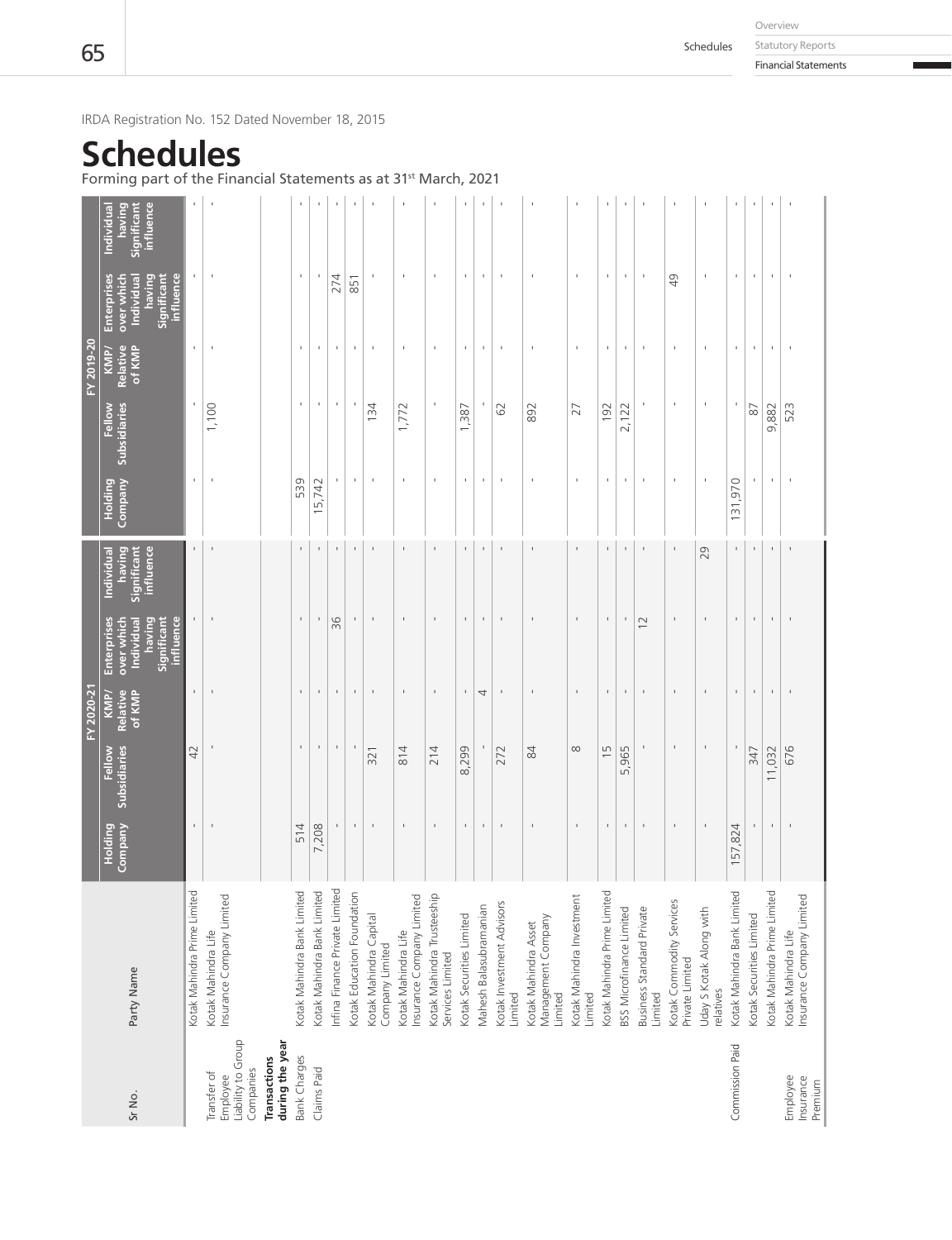# **Schedules**

Forming part of the Financial Statements as at 31<sup>st</sup> March, 2021

| $\,$<br>$\mathbf I$<br>J.<br>J.<br>ı<br>J.<br>J.<br>29,264<br>$\mathbf{I}$<br>J,<br>t<br>J.<br>615<br>2,633<br>184<br>J.<br>$\mathbf{I}$<br>J.<br>$\mathbf{I}$<br>J.<br>٠<br>٠<br>40,877<br>Ţ<br>t,<br>ı<br>ı<br>141<br>$\mathbf{I}$<br>$\blacksquare$<br>п<br>ı.<br>$\mathbf{I}$<br>1<br>п.<br>26,650<br>$\,$ I<br>184<br>$\mathbf{I}$<br>٠<br>609<br>4,218<br>1,202<br>$\overline{ }$                                                                                 | $\mathbf{I}$<br>$\mathbf{I}$<br>$\,$ I<br>J.<br>83<br>4,878<br>٠<br>80<br>252<br>$\mathbf{I}$<br>$\mathbf{I}$<br>٠<br>I.<br>$\mathbf{I}$<br>$\mathbf I$<br>ı<br>$\mathbf I$<br>J,<br>$\overline{7}$<br>$\mathbf I$<br>$\mathbf{I}$<br>٠<br>$\mathbf I$<br>93<br>$\mathbf I$<br>49 |
|-------------------------------------------------------------------------------------------------------------------------------------------------------------------------------------------------------------------------------------------------------------------------------------------------------------------------------------------------------------------------------------------------------------------------------------------------------------------------|-----------------------------------------------------------------------------------------------------------------------------------------------------------------------------------------------------------------------------------------------------------------------------------|
|                                                                                                                                                                                                                                                                                                                                                                                                                                                                         |                                                                                                                                                                                                                                                                                   |
|                                                                                                                                                                                                                                                                                                                                                                                                                                                                         |                                                                                                                                                                                                                                                                                   |
|                                                                                                                                                                                                                                                                                                                                                                                                                                                                         |                                                                                                                                                                                                                                                                                   |
|                                                                                                                                                                                                                                                                                                                                                                                                                                                                         |                                                                                                                                                                                                                                                                                   |
|                                                                                                                                                                                                                                                                                                                                                                                                                                                                         |                                                                                                                                                                                                                                                                                   |
|                                                                                                                                                                                                                                                                                                                                                                                                                                                                         |                                                                                                                                                                                                                                                                                   |
|                                                                                                                                                                                                                                                                                                                                                                                                                                                                         | 456<br>4,072                                                                                                                                                                                                                                                                      |
| $\mathbf I$<br>t,<br>$\mathbf I$<br>$\mathbf{I}$<br>1,000<br>п<br>39,882                                                                                                                                                                                                                                                                                                                                                                                                | $\mathbf{I}$<br>$\mathbf{I}$<br>$\mathbf I$                                                                                                                                                                                                                                       |
| Kotak Mahindra Bank Limited<br>Kotak Mahindra Bank Limited<br>Kotak Education Foundation<br>Infina Finance Private Limited<br>Insurance Company Limited<br>Insurance Company Limited<br>Insurance Company Limited<br>Mahesh Balasubramanian<br>Kotak Mahindra Pension<br>Harisiddha Trading And<br>Finance Private Limited<br>Kotak Mahindra Capita<br>Kotak Mahindra Prime<br>Kotak Mahindra Life<br>Kotak Mahindra Life<br>Company Limited<br>Fund Limited<br>Limited | Kotak Mahindra Trusteeship<br>Phoenix Arc Private Limited<br>Kotak Investment Advisors<br>Mahesh Balasubramanian<br>Kotak Securities Limited<br>Palko Properties Private<br>Services Limited<br>Limited<br>Limited                                                                |
| Key Management<br>Remuneration of<br>Premium Income<br>Transfer Expense<br>Reimbursement<br>to Group for<br>Royalty Paid<br>Employee<br>Personnel                                                                                                                                                                                                                                                                                                                       |                                                                                                                                                                                                                                                                                   |
|                                                                                                                                                                                                                                                                                                                                                                                                                                                                         |                                                                                                                                                                                                                                                                                   |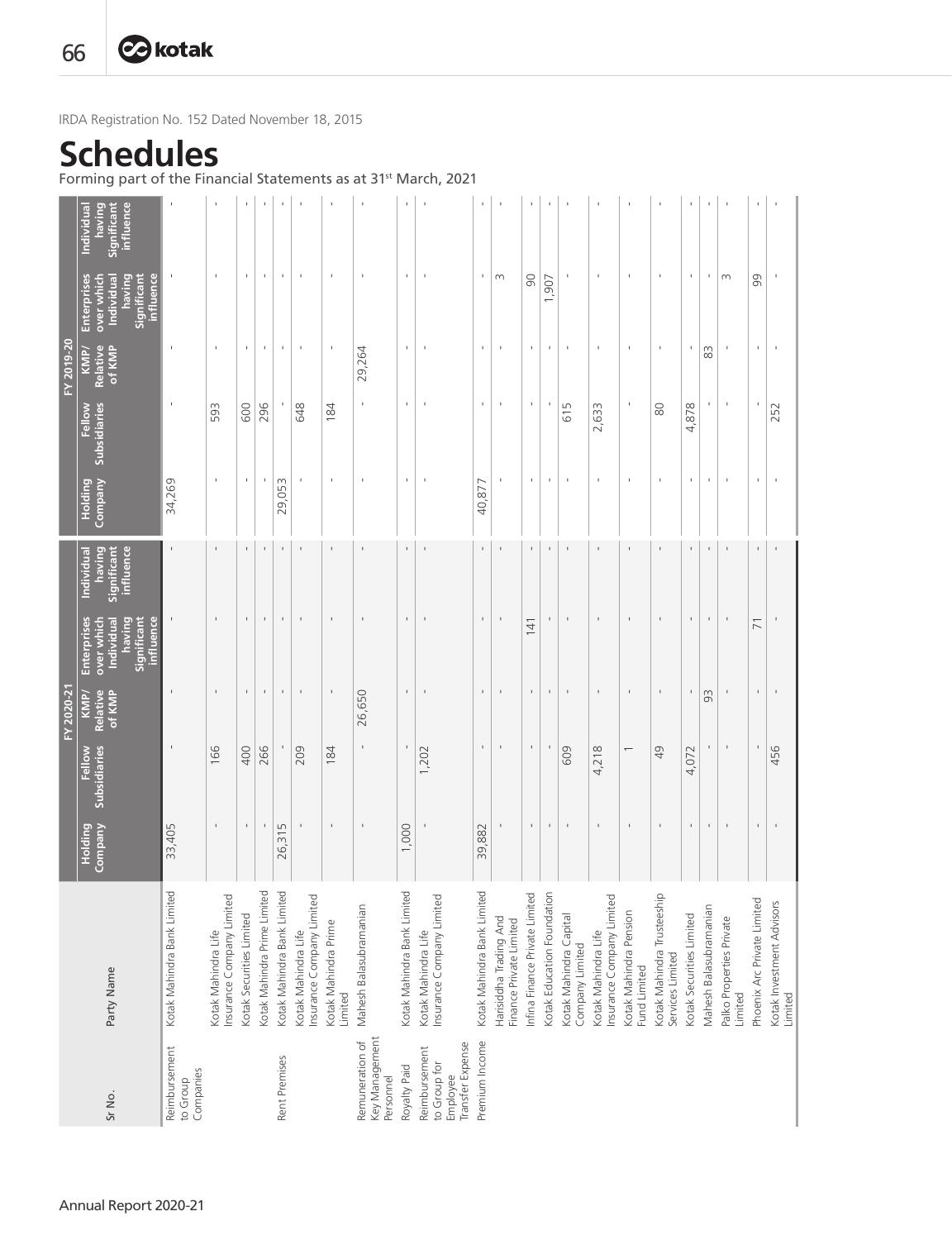Financial Statements

IRDA Registration No. 152 Dated November 18, 2015

# **Schedules**

Forming part of the Financial Statements as at 31st March, 2021

|            | influence<br><b>having</b><br>Significant<br>Individual                              |                                                       |                                      |                              |                                 |                                           |                                                             |                                             |                                             |                                     |                    | 254                                  |                                                  |                                                  |                                 |
|------------|--------------------------------------------------------------------------------------|-------------------------------------------------------|--------------------------------------|------------------------------|---------------------------------|-------------------------------------------|-------------------------------------------------------------|---------------------------------------------|---------------------------------------------|-------------------------------------|--------------------|--------------------------------------|--------------------------------------------------|--------------------------------------------------|---------------------------------|
|            | influence<br>Enterprises<br>having<br>over which<br><b>Significant</b><br>Individual |                                                       |                                      | ï                            | ı                               |                                           | $\frac{6}{1}$                                               | 77                                          |                                             | ı                                   |                    |                                      |                                                  |                                                  |                                 |
| FY 2019-20 | Relative<br>of KMP<br>KMP/                                                           |                                                       |                                      | $\mathbf{I}$                 | ٠                               |                                           | J.                                                          | J.                                          |                                             |                                     | 4                  |                                      |                                                  |                                                  |                                 |
|            | <b>Subsidiaries</b><br>Fellow                                                        | 1,064                                                 | 443                                  | 1,744                        | 7,594                           |                                           | I                                                           |                                             |                                             | ı                                   |                    | t                                    | 823                                              | 1,544                                            |                                 |
|            | Company<br><b>Holding</b>                                                            | I.                                                    |                                      | I                            | ı                               |                                           | ı                                                           |                                             |                                             |                                     | J.                 |                                      |                                                  | ı                                                | 850,000                         |
|            | influence<br>having<br>Significant<br>ndividual                                      |                                                       |                                      |                              |                                 |                                           | ï                                                           |                                             |                                             |                                     |                    | 178                                  |                                                  |                                                  |                                 |
|            | Enterprises<br>influence<br>over which<br>having<br>Significant<br>Individual        |                                                       |                                      | I                            | ı                               | $\blacksquare$                            | 56                                                          | 72                                          | $\frac{1}{2}$                               | 23                                  | п                  | r                                    |                                                  |                                                  |                                 |
| FY 2020-21 | Relative<br>of KMP<br>KMP/                                                           |                                                       |                                      | I                            | ı                               |                                           | ï                                                           | I.                                          |                                             |                                     | п                  | r                                    |                                                  |                                                  |                                 |
|            | Fellow<br><b>Subsidiaries</b>                                                        | 1,005                                                 | 402                                  | 767                          | 6,651                           | 96                                        |                                                             |                                             |                                             |                                     | Ţ                  |                                      | 248                                              | 640                                              |                                 |
|            | Company<br>Holding                                                                   |                                                       |                                      | Ţ                            | ı                               |                                           | ı                                                           | Ţ                                           |                                             |                                     | п                  |                                      |                                                  |                                                  | 250,000                         |
|            | Party Name                                                                           | Management Company<br>Kotak Mahindra Asset<br>Limited | Kotak Mahindra Investment<br>Limited | Kotak Mahindra Prime Limited | <b>BSS Microfinance Limited</b> | Kotak Infrastructure Debt<br>Fund Limited | $\overline{e}$<br><b>Business Standard Priva</b><br>Limited | Kotak Commodity Services<br>Private Limited | Komaf Financial Services<br>Private Limited | Insurekot Sports Private<br>Limited | Balasubramanian TS | Uday S Kotak Along with<br>relatives | Insurance Company Limited<br>Kotak Mahindra Life | Insurance Company Limited<br>Kotak Mahindra Life | Kotak Mahindra Bank Limited     |
|            | Sr No.                                                                               |                                                       |                                      |                              |                                 |                                           |                                                             |                                             |                                             |                                     |                    |                                      | Reimbursement<br>From Group<br>Companies         | Rent Premises                                    | Investment in<br>Equity Capital |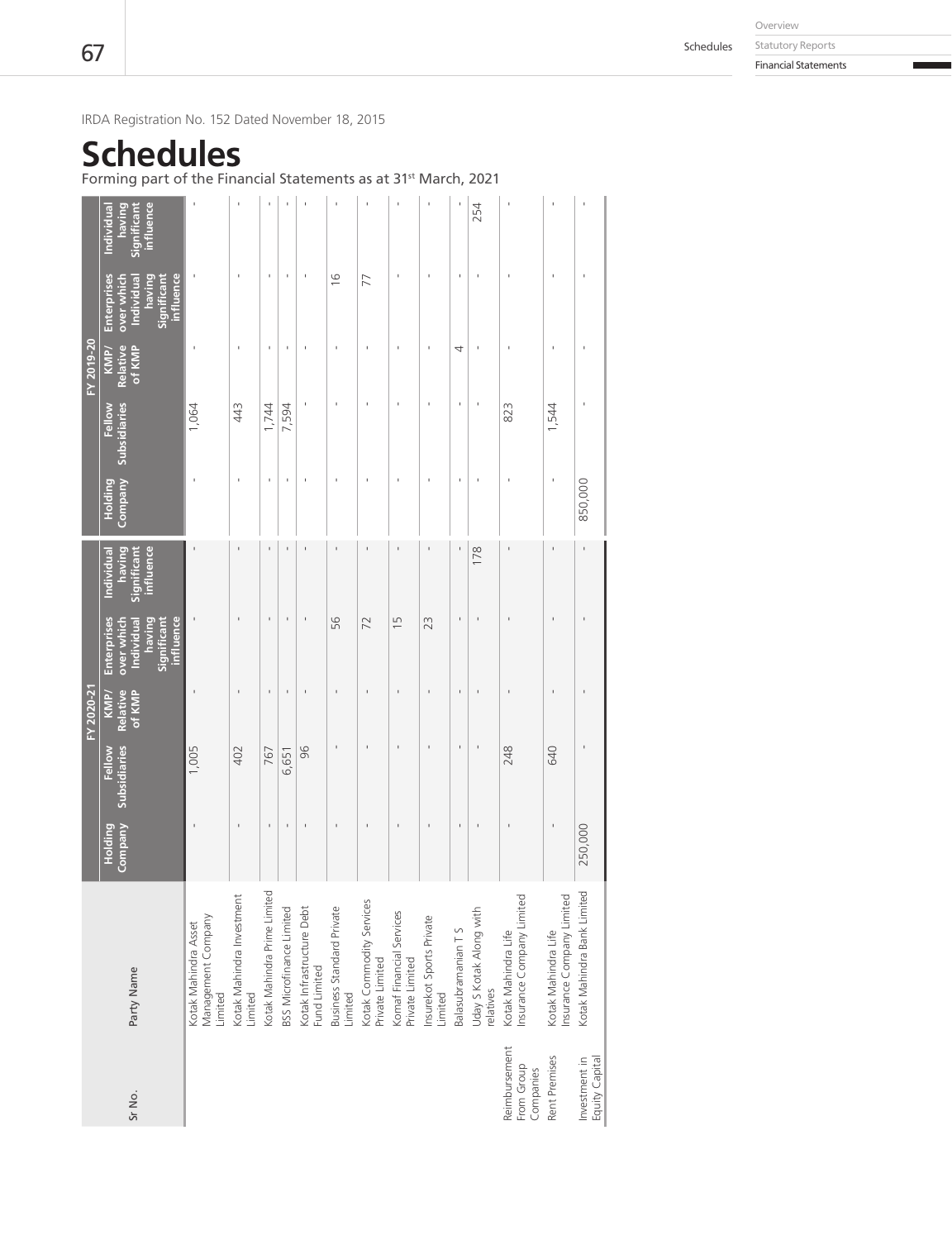# **Schedules**

Forming part of the Financial Statements as at 31<sup>st</sup> March, 2021

## **15. EMPLOYEE BENEFIT PLANS:**

### **Defined Contribution Plan:**

| Sr.<br>No. | Particulars             | For the year ended For the year ended | 31 <sup>st</sup> March, 2021 31 <sup>st</sup> March, 2020 |
|------------|-------------------------|---------------------------------------|-----------------------------------------------------------|
|            | Provident Fund          | 27.819                                | 24.328                                                    |
|            | National Pension Scheme | 2.13'                                 | 1.864                                                     |

### **Defined Benefit Plan:**

### **Gratuity**

The company has a defined gratuity plan payable to every employee on separation from the company. The gratuity plan provides a lumpsum payment to vested employees at retirement or on termination of employment based on respective employee's salary and years of employment with the Group subject to a maximum of  $\bar{\bar{\tau}}$  2,000 (Previous year:  $\bar{\bar{\tau}}$  2,000).

Disclosures as required under accounting standard AS-15 on Employee Benefits are given below:

#### **Amount to be recognised in Balance Sheet:-**

| Particulars                                                         | As at<br>31st March, 2021 | As at<br>31 <sup>st</sup> March, 2020 |
|---------------------------------------------------------------------|---------------------------|---------------------------------------|
| Amount to be recognised in Balance Sheet                            |                           |                                       |
| Present Value of Funded Obligations                                 | Nil                       | Nil                                   |
| Fair Value of Plan Assets                                           | Nil                       | Nil                                   |
| Present Value of Unfunded Obligations                               | 44,472                    | 31,486                                |
| Unrecognised Past Service Cost                                      | Nil                       | Nil                                   |
| Amount not Recognised as an Asset (limit in Para 59(b))             | Nil                       | Nil                                   |
| <b>Net Liability</b>                                                | 44,472                    | 31,486                                |
| <b>Amounts in Balance Sheet</b>                                     |                           |                                       |
| Liability                                                           | 44,472                    | 31,486                                |
| Assets                                                              | Nil                       | Nil                                   |
| Net Liability is bifurcated as follows:                             |                           |                                       |
| Current                                                             | 5,112                     | 3,717                                 |
| Non Current                                                         | 39,360                    | 27,769                                |
| <b>Net Liability</b>                                                | 44,472                    | 31,486                                |
| <b>Expense To Be Recognised in the Statement of Profit and Loss</b> |                           |                                       |
| Current Service Cost                                                | 7,034                     | 5,478                                 |
| Interest on Defined Benefit Obligation                              | 2,346                     | 1,887                                 |
| Expected Return on Plan Assets                                      | Nil                       | Nil                                   |
| Net Actuarial Losses / (Gains) Recognised in Year                   | 4,791                     | 3,811                                 |
| Past Service Cost                                                   | Nil                       | Nil                                   |
| Losses / (Gains) on "Curtailments & Settlements"                    | Nil                       | Nil                                   |
| Losses / (Gains) on "Acquisition / Divestiture"                     | Nil                       | Nil                                   |
| Effect of the limit in Para 59 (b)                                  | Nil                       | Nil                                   |
| Total, Included in "Employee Benefit Expense"                       | 14,171                    | 11,176                                |
| <b>Actual Return on Plan Assets</b>                                 | Nil                       | Nil                                   |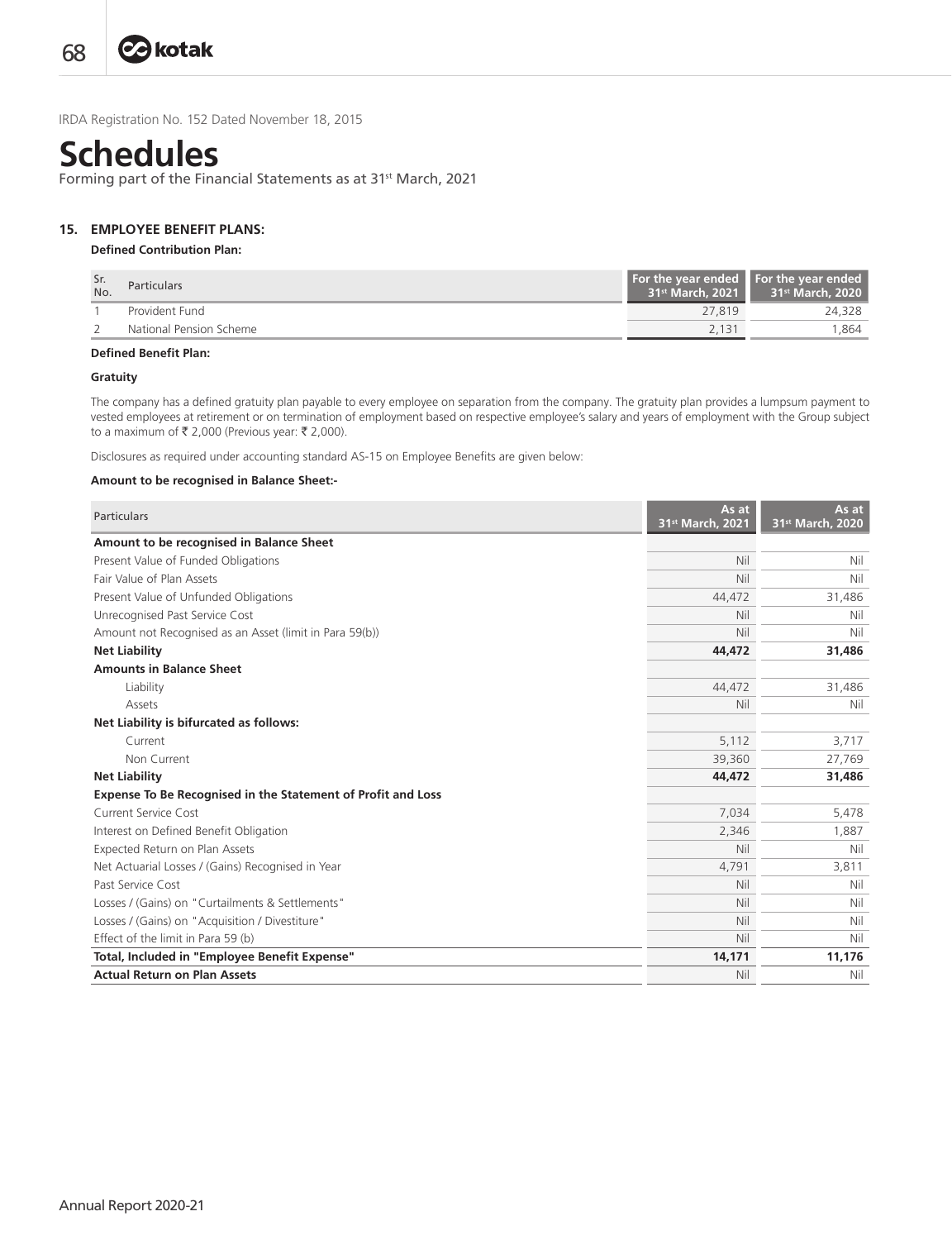Statutory Reports Financial Statements

Overview

IRDA Registration No. 152 Dated November 18, 2015

# **Schedules**

Forming part of the Financial Statements as at 31st March, 2021

| Particulars                                                        | As at<br>31 <sup>st</sup> March, 2021 | As at<br>31 <sup>st</sup> March, 2020 |
|--------------------------------------------------------------------|---------------------------------------|---------------------------------------|
| Reconciliation of Benefit Obligations & Plan Assets For the Period |                                       |                                       |
| <b>Change in Defined Benefit Obligation</b>                        |                                       |                                       |
| <b>Opening Defined Benefit Obligation</b>                          | 31,486                                | 22.042                                |
| Current Service Cost                                               | 7.034                                 | 5,478                                 |
| Interest Cost                                                      | 2,346                                 | 1,887                                 |
| Actuarial Losses / (Gain)                                          | 4,791                                 | 3,811                                 |
| Past Service Cost                                                  | Nil                                   | Nil                                   |
| Actuarial Losses / (Gain) due to Curtailment                       | Nil                                   | Nil                                   |
| Liabilities Extinguished on Settlements                            | Nil                                   | Nil                                   |
| Liabilities Assumed on Acquisition / (Settled on Divestiture)      | 193                                   | (629)                                 |
| Exchange Difference on Foreign Plans                               | Nil                                   | Nil                                   |
| <b>Benefits Paid</b>                                               | (1, 378)                              | (1103)                                |
| <b>Closing Defined Benefit Obligation</b>                          | 44,472                                | 31,486                                |
| <b>Change in Fair Value of Assets</b>                              |                                       |                                       |
| <b>Opening Fair Value of Plan Assets</b>                           | Nil                                   | Nil                                   |
| Expected Return on Plan Assets                                     | Nil                                   | Nil                                   |
| Actuarial Gain / (Losses)                                          | Nil                                   | Nil                                   |
| Assets Distributed on Settlements                                  | Nil                                   | Nil                                   |
| Contributions by Employer                                          | 1,378                                 | 1,103                                 |
| Assets Acquired on Acquisition / (Distributed on Divestiture)      | Nil                                   | Nil                                   |
| Exchange Difference on Foreign Plans                               | Nil                                   | Nil                                   |
| <b>Benefits Paid</b>                                               | (1,378)                               | (1103)                                |
| <b>Closing Fair Value of Plan Assets</b>                           | <b>Nil</b>                            | Nil                                   |
| <b>Expected Employer's Contribution Next Year</b>                  | 5,112                                 | 3,717                                 |

### **Experience Adjustments:-**

| <b>Particulars</b>            | As at<br>31 <sup>st</sup> March, 2021 | As at<br>31 <sup>st</sup> March, 2020 |
|-------------------------------|---------------------------------------|---------------------------------------|
| Defined Benefit Obligation    | 44.472                                | 31,486                                |
| Plan Assets                   | Nil                                   | Nil                                   |
| Surplus / (Deficit)           | (44, 472)                             | (31, 486)                             |
| Exp. Adj. on Plan Liabilities | 4,129                                 | 3,833                                 |
| Exp. Adj. on Plan Assets      | Nil                                   | Nil                                   |

## **Summary of Principal Actuarial Assumptions:-**

| <b>Particulars</b>                       | As at $\overline{ }$<br>31 <sup>st</sup> March, 2021 | As at<br>31 <sup>st</sup> March, 2020          |
|------------------------------------------|------------------------------------------------------|------------------------------------------------|
| Discount Rate (p.a.)                     | 6.20%                                                | 6.40%                                          |
| Expected Rate of Return on Assets (p.a.) | $0.00\%$                                             | $0.00\%$                                       |
| Salary Escalation Rate (p.a.)            | 7.00%                                                | 0.00% until year<br>1 inclusive, then<br>7.00% |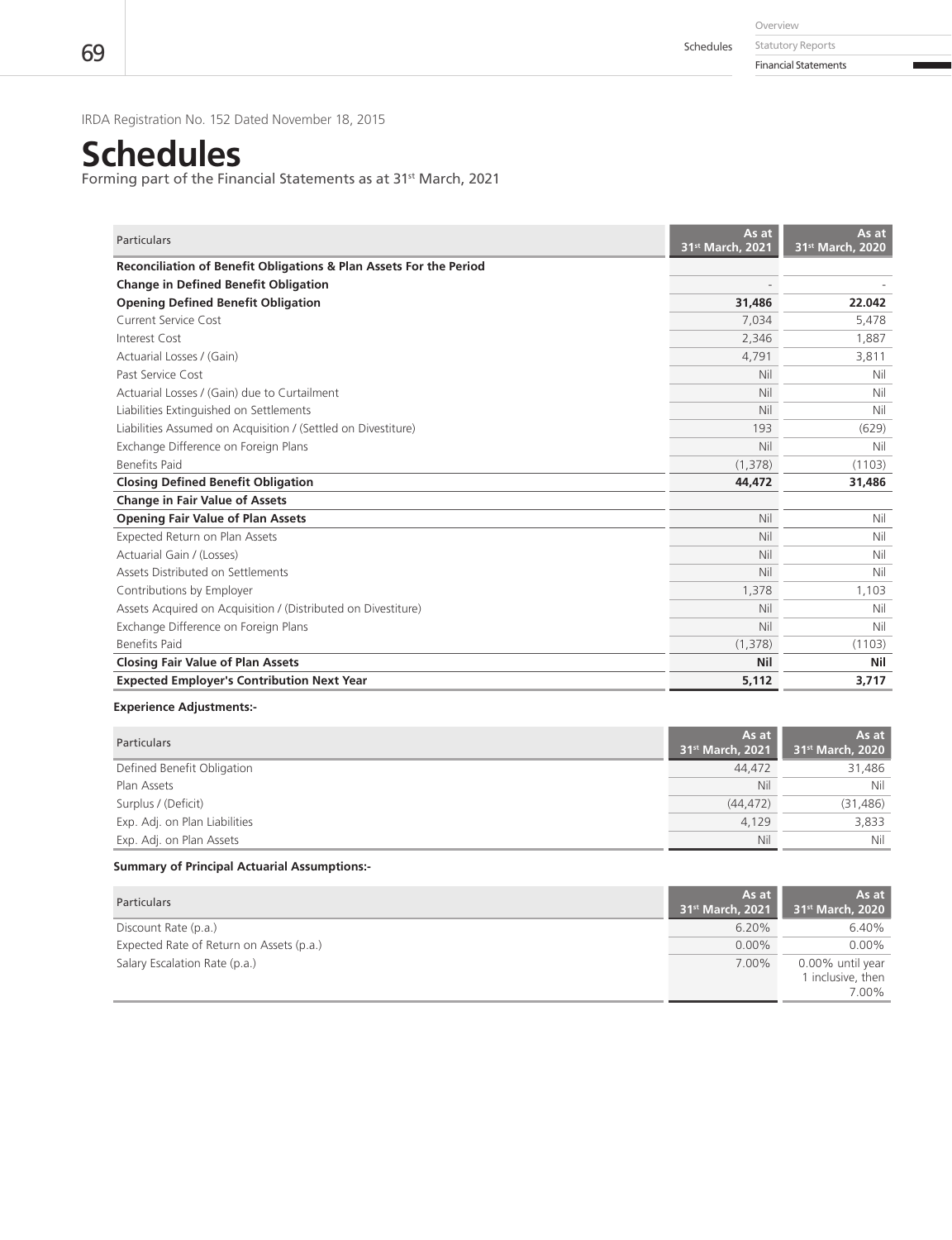# **Schedules**

Forming part of the Financial Statements as at 31<sup>st</sup> March, 2021

### **Leave Encashment:**

The company has a scheme of compensated absences where leaves are accruing for employees and liability of which are determined actuarially as at the year end.

The break-up of the Defined Benefit Obligation (which equals to net liability assuming this liability is not externally funded) between current & non-current is as follows:-

| Particulars   | 31 <sup>st</sup> March, 2021 | As atl<br>31 <sup>st</sup> March, 2020 |
|---------------|------------------------------|----------------------------------------|
| Net Liability | 21.064                       |                                        |

Financial Assumptions at the Valuation Date:-

| Particulars                   | $As$ at $\overline{ }$<br>31 <sup>st</sup> March, 2021 | As at<br>31 <sup>st</sup> March, 2020 |
|-------------------------------|--------------------------------------------------------|---------------------------------------|
| Discount Rate (p.a.)          | 6.20%                                                  | 6.40%                                 |
| Salary Escalation Rate (p.a.) | 7.00%                                                  | 7.00%                                 |

## **16. SEGMENTAL REPORTING:**

The company's primary reportable segments are business segments which have been identified in accordance with the regulations and AS – 17 Segment Reporting. Operating Expenses & Income from Investments are allocated to business segments as mentioned in para 1K & 1L of schedule Segments revenue and segment results are shown in financial statements. Segmental assets and liabilities are disclosed to the extent identifiable:

| Period                             | <b>Products</b>      | <b>Claims Outstanding</b> | <b>Reserve for</b><br><b>Unexpired Risk</b> |
|------------------------------------|----------------------|---------------------------|---------------------------------------------|
| As at 31 <sup>st</sup> March, 2021 | Motor                | 3,184,739                 | 1,577,288                                   |
|                                    | Health               | 256,499                   | 1,198,654                                   |
|                                    | PA                   | 41,042                    | 94,438                                      |
|                                    | Fire                 | 92,309                    | 302,291                                     |
|                                    | Engg                 | 1,710                     | 2,456                                       |
|                                    | Others               | 17,257                    | 207,374                                     |
|                                    | Workmen Compensation | 7,667                     | 3,295                                       |
|                                    | Marine               | 14                        | 159                                         |
|                                    | Total                | 3,601,237                 | 3,385,955                                   |
| As at 31 <sup>st</sup> March, 2020 | Motor                | 2,186,158                 | 1,308,803                                   |
|                                    | Health               | 97,081                    | 725,512                                     |
|                                    | PA                   | 24,941                    | 71,929                                      |
|                                    | Fire                 | 66,041                    | 218,482                                     |
|                                    | Engg                 | 1,023                     | 2,302                                       |
|                                    | Others               | 9,539                     | 173,474                                     |
|                                    | Workmen Compensation | 3,882                     | 1,688                                       |
|                                    | Marine               | <b>NA</b>                 | <b>NA</b>                                   |
|                                    | Total                | 2,388,665                 | 2,502,190                                   |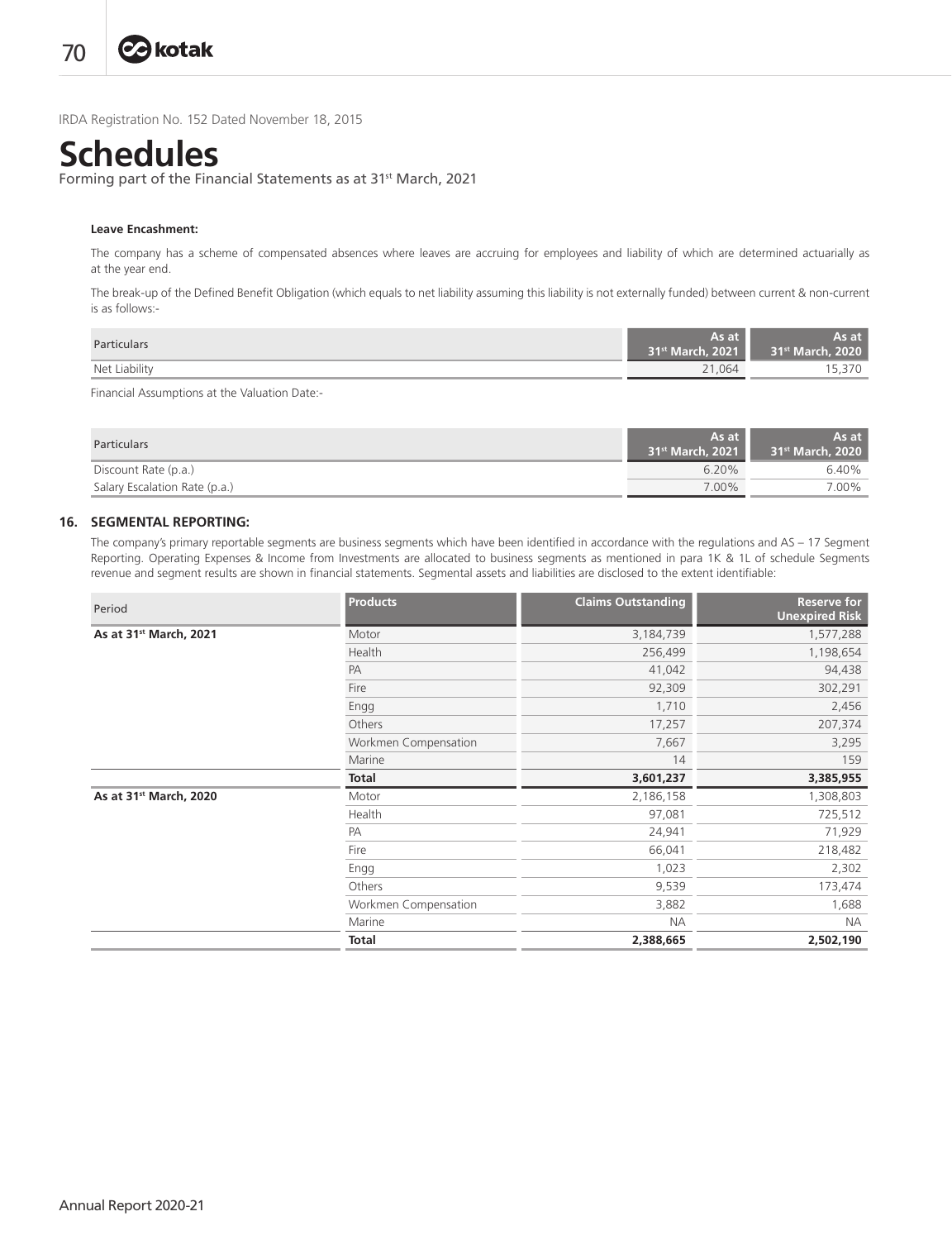Overview

IRDA Registration No. 152 Dated November 18, 2015

# **Schedules**

Forming part of the Financial Statements as at 31<sup>st</sup> March, 2021

### **17. EARNINGS PER SHARE:**

| Sr.<br>No. | Particulars                                                          | As at<br>31 <sup>st</sup> March, 2021 | As at<br>31 <sup>st</sup> March, 2020 |
|------------|----------------------------------------------------------------------|---------------------------------------|---------------------------------------|
|            | Net Profit/(Loss) available to Equity Shareholders                   | 16,307                                | (281, 230)                            |
| 2          | Weighted Average Number of Equity Shares:-                           |                                       |                                       |
|            | Number of Shares Outstanding at the beginning of the year            | 305,000,000                           | 220,000,000                           |
|            | Shares issued during the year                                        | 25,000,000                            | 85,000,000                            |
|            | Number of Shares Outstanding at the end of the year                  | 330,000,000                           | 305,000,000                           |
|            | Weighted Average Number of Equity Shares outstanding during the year | 313,767,123                           | 281,215,847                           |
| 3          | Nominal Value of Equity Shares                                       | ₹ 10                                  | ₹ 10                                  |
| 4          | Basic Earnings Per Share                                             | 0.05                                  | (1.00)                                |
|            | Diluted Earnings Per Share                                           | 0.05                                  | (1.00)                                |

There were no dilutive equity shares or potential equity shares issued and so weighted average number of equity shares is similar to calculate both basic earnings per share and diluted earnings per share.

#### **18. PENALTIES LEVIED BY VARIOUS GOVERNMENT AUTHORITIES DURING FINANCIAL YEAR 2020-21:**

| Sr.<br>No. | <b>Particulars</b>                                                                                                  | <b>Non</b><br>Compliance<br>/ Violation | Penalty<br>Awarded | <b>Penalty Paid</b> | Penalty<br>Waived /<br><b>Reduced</b> |
|------------|---------------------------------------------------------------------------------------------------------------------|-----------------------------------------|--------------------|---------------------|---------------------------------------|
|            | Insurance Regulatory and Development Authority                                                                      | Nil                                     | Nil                | Nil                 | Nil                                   |
|            | GST/Service Tax Authorities -                                                                                       | Nil                                     | Nil                | Nil                 | Nil                                   |
| 3          | Income Tax Authorities -                                                                                            | Nil                                     | Nil                | Nil                 | Nil                                   |
| 4          | Any other Tax Authorities                                                                                           | Nil                                     | Nil                | Nil                 | Nil                                   |
| 5.         | Enforcement Directorate/Adjudicating Authority/ Tribunal or any Authority<br>under FEMA                             | Nil                                     | Nil                | Nil                 | Nil                                   |
| 6          | Registrar of Companies/ NCLT/CLB/Department of Corporate Affairs or any<br>Authority under Companies Act, 2013/1956 | Nil                                     | Nil                | Nil                 | Nil                                   |
|            | Penalty awarded by any Court/Tribunal for any matter including claim settlement<br>but excluding compensation       | Nil                                     | Nil                | Nil                 | Nil                                   |
| 8          | Securities and Exchange Board of India                                                                              | <b>NA</b>                               | <b>NA</b>          | <b>NA</b>           | <b>NA</b>                             |
| 9          | Competition Commission of India                                                                                     | Nil                                     | Nil                | Nil                 | Nil                                   |
| 10         | Any other Central/State/Local Govt/Statutory Authority<br>(Tariff<br>Advisory<br>Committee)                         | Nil                                     | Nil                | Nil                 | Nil                                   |

#### **19. CONTRIBUTION TO SOLATIUM FUND**

The IRDAI had asked the General Insurance Council ("the Council") to recommend the percentage of contribution to be made to a Solatium Fund and matters relating to the administration of the Fund. The Council recommended contribution of 0.10% of the all third party motor gross written premium as solatium fund to the administrator. Accordingly the company has provided ₹1,297 (Previous Year ₹1,192) towards solatium fund during the year which is charged to revenue account and also disclosed under current liabilities.

#### **20. MICRO AND SMALL SCALE BUSINESS ENTITIES:**

According to the information available with the Company there are dues of  $\bar{\tau}$  Nil (Previous Year  $\bar{\tau}$  950) payable to Micro, Small and Medium enterprises as defined under Micro, Small and Medium Enterprises Development, 2006 as at 31<sup>st</sup> March, 2021.

| <b>Particulars</b>                                                                                 | As at<br>$31$ <sup>st</sup> March, 2021 | As at<br>31 <sup>st</sup> March, 2020 |
|----------------------------------------------------------------------------------------------------|-----------------------------------------|---------------------------------------|
| Principal Amount due to suppliers under MSMED Act, 2006, beyond the appointed day                  | Nil                                     | Nil                                   |
| Interest accrued and due to suppliers under MSMED Act, on the above amount                         | Nil                                     | Nil                                   |
| Payment made to suppliers other than interest) beyond the appointed day, during the year           | Nil                                     | Nil                                   |
| Interest paid to suppliers under MSMED Act (Other than section 16)                                 | Nil                                     | Nil                                   |
| Interest due and payable to suppliers under MSMED Act, for the payments already made               | Nil                                     | Nil                                   |
| Interest accrued and remaining unpaid at the end of the year to suppliers under MSMED<br>Act, 2006 | Nil                                     | Nil                                   |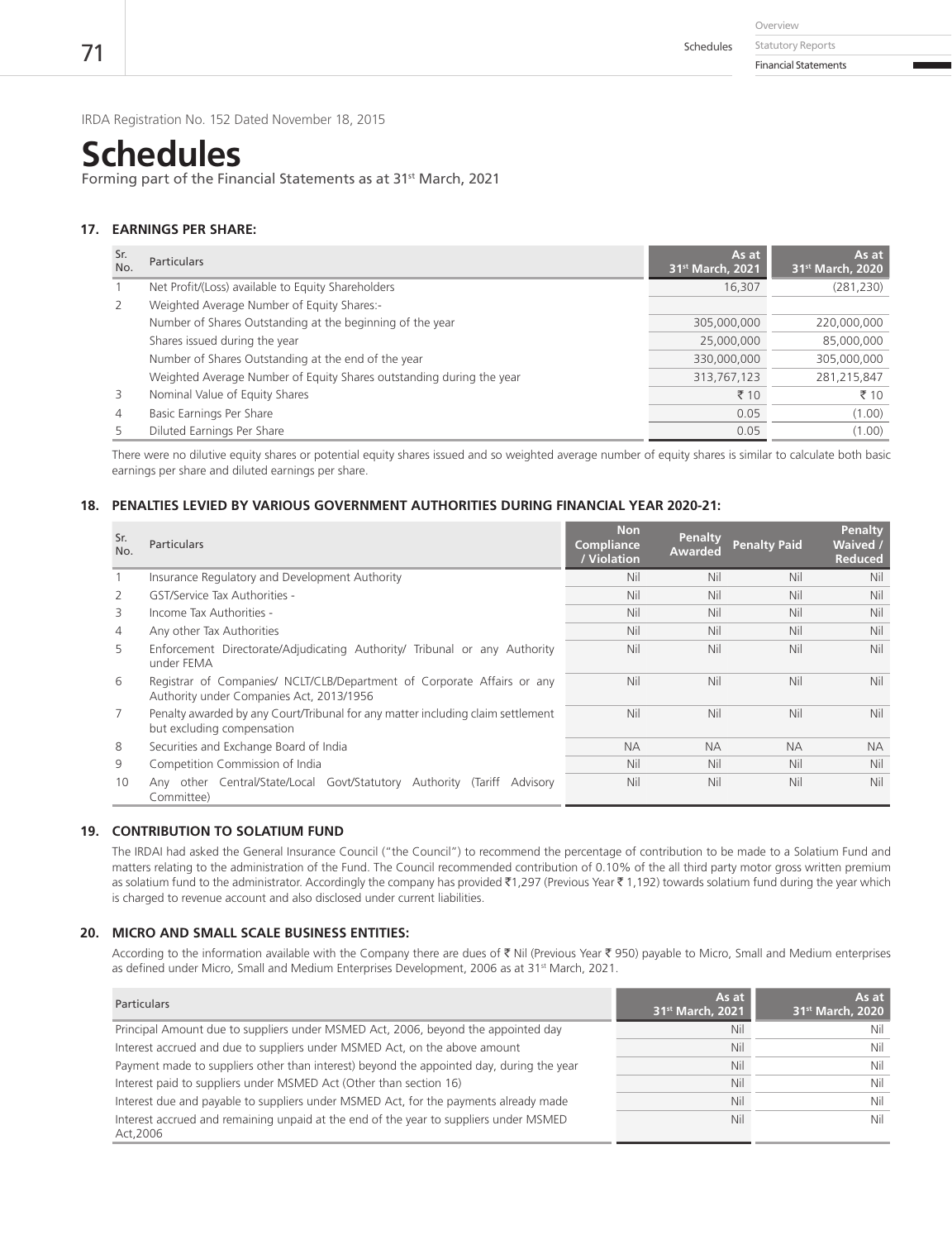IRDA Registration No. 152 Dated November 18, 2015

# **Schedules**

Forming part of the Financial Statements as at 31<sup>st</sup> March, 2021

#### **21. EMPLOYEE SHARE OPTION PLANS (ESOP) & STOCK APPRECIATION RIGHTS (SARs):**

#### **Employee share option plans (ESOP)**

#### **Equity Settled Options**

At the General Meetings of the holding company, Kotak Mahindra Bank Limited, the shareholders of the Bank had unanimously passed Special Resolutions on  $5<sup>th</sup>$  July, 2007, 21<sup>st</sup> August, 2007 and 29<sup>th</sup> June, 2015, to grant options to the eligible employees of the Bank and its subsidiaries and associate companies. Pursuant to these resolutions, the following Employees Stock Option Schemes had been formulated and adopted:

- (a) Kotak Mahindra Equity Option Scheme 2007; and
- (b) Kotak Mahindra Equity Option Scheme 2015

Further, pursuant to the Scheme of Amalgamation of ING Vysya Bank (IVBL) with the Bank, the Bank has renamed and adopted the ESOP Schemes of the erstwhile IVBL, as given below:

- (a) Kotak Mahindra Bank Ltd. (IVBL) Employees Stock Option Scheme 2007
- (b) Kotak Mahindra Bank Ltd. (IVBL) Employee Stock Option Scheme 2010; and
- (c) Kotak Mahindra Bank Ltd. (IVBL) Employees Stock Option Scheme 2013

Consequent to the above, the Bank has granted stock options to employees of the Company. In accordance with the SEBI Guidelines and the guidance note on "Accounting for Employee Share based payments", the excess, if any, of the market price of the share, preceding the date of grant of the option under ESOSs over the exercise price of the option is amortised on a straight-line basis over the vesting period. The Company has reimbursed the Bank ₹ 837 ('000) (Previous Year ₹ 182 ('000)) during the year on account of such costs and the same is forming part of Employee costs and included under the head "Reimbursement of expense on ESOP Scheme" under Schedule 4 Employees Remuneration and Welfare Benefit Expenses

#### **Stock Appreciation rights (SARs)**

At the General Meeting of the holding company, Kotak Mahindra Bank Limited, the shareholders of the Bank had unanimously passed Special Resolution on 29th June, 2015 to grant stock appreciation rights (SARs) to the eligible employees of the Bank, its subsidiaries and associate companies. Pursuant to this resolution, Kotak Mahindra Stock Appreciation Rights Scheme 2015 has been formulated and adopted. Subsequently, the SARs have been granted under this scheme and the existing SARs will continue. The contractual life (which is equivalent to the vesting period) of the SARs outstanding ranges from 1.07 to 4.11 years.

#### **Detail of activity under SARs plan is summarised below:**

|                                                  |                                       | No. of SARs                           |
|--------------------------------------------------|---------------------------------------|---------------------------------------|
| Particulars                                      | As at<br>31 <sup>st</sup> March, 2021 | As at<br>31 <sup>st</sup> March, 2020 |
| Outstanding at the beginning of the year         | 17,127                                | 15119                                 |
| Granted during the year                          | 11,330                                | 9,710                                 |
| Additions/Reduction due to transfer of employees |                                       | (297)                                 |
| Exercised during the year                        | (7, 855)                              | (7, 405)                              |
| Expired during the year                          |                                       |                                       |
| Outstanding at the end of the year               | 20,602                                | 17.127                                |

Effect of grant of SARs to employees on the statement of profit and loss and on its financial position.

| Particulars                                           | As at<br>31 <sup>st</sup> March, 2021 | As at l<br>31 <sup>st</sup> March, 2020 |
|-------------------------------------------------------|---------------------------------------|-----------------------------------------|
| Employee Compensation                                 | 7.523                                 | 12.182                                  |
| Closing balance of liability for cash-settled options | 17.038                                |                                         |

Had the Company recorded the compensation cost computed on the basis of fair valuation method instead of intrinsic value method, employee compensation cost would have been higher by  $\overline{z}$  5,896 (Previous Year  $\overline{z}$  13,250) and the Profit(CY) / Loss(PY) after tax would have been lower / higher by ₹ 5,896 (Previous year ₹ 13,250). Consequently the basic and diluted EPS would have been lower by ₹ 0.02 (Previous year ₹ 0.05).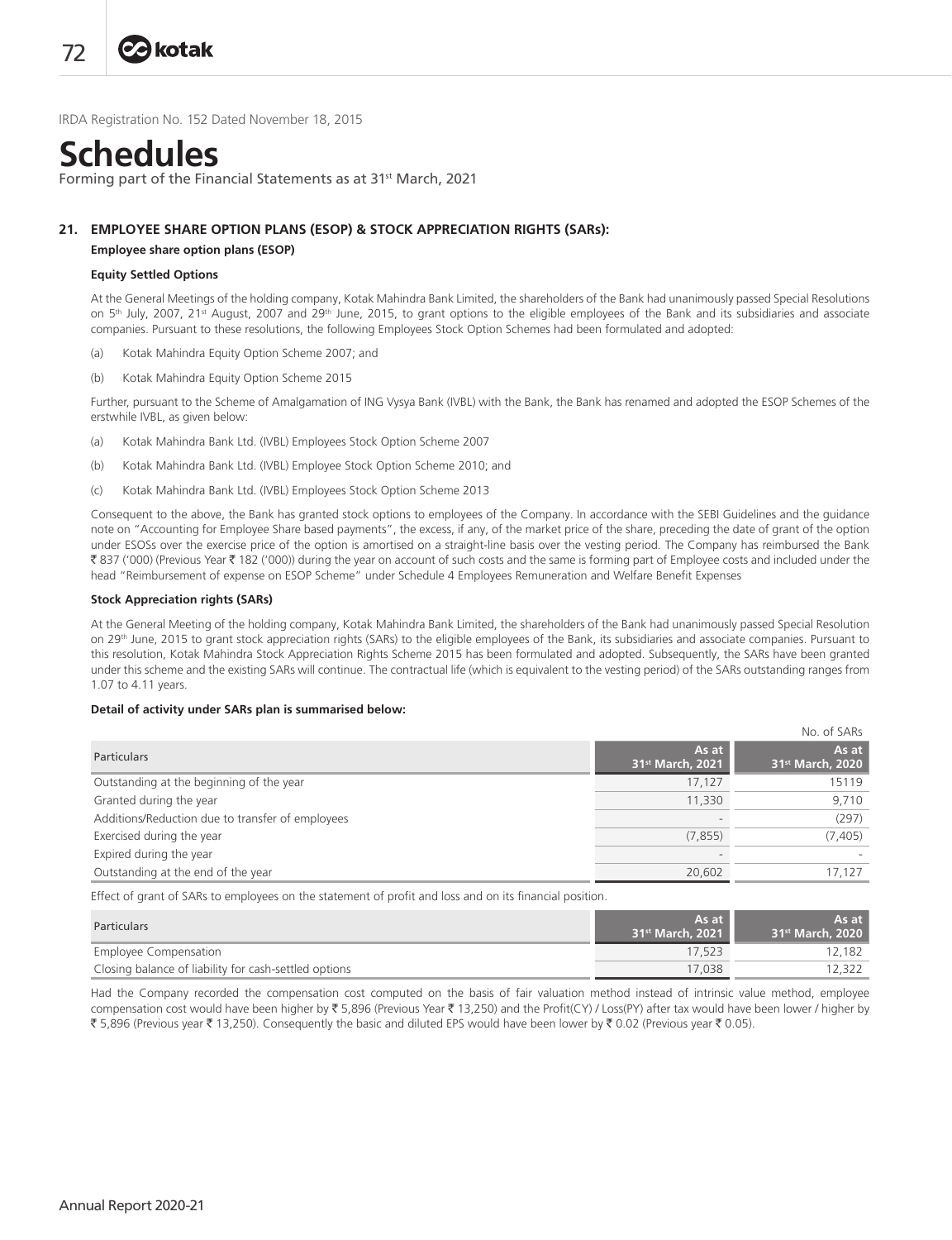Schedules

Statutory Reports

(₹ In Lakhs)

Financial Statements

Overview

IRDA Registration No. 152 Dated November 18, 2015

## **Schedules**

Forming part of the Financial Statements as at 31<sup>st</sup> March, 2021

#### **22. PROVISION FOR FREE LOOK PERIOD:**

The provision for free look period is NIL and it is duly certified by the Appointed Actuary.

#### **23. ACCOUNTING RATIOS ARE GIVEN IN ANNEXURE 1.**

#### **24. SUMMARY OF FINANCIAL STATEMENT IS PROVIDED IN ANNEXURE 2.**

### **25. STATEMENT SHOWING AGE-WISE ANALYSIS OF THE UNCLAIMED AMOUNT: Schedule-I (FORM A)**

Statement showing the Age-wise Analysis of the Unclaimed Amount of the Policyholders as on

|                                                                                                                                                                                                                                                            | <b>Total</b>  |                   |                    |                     |                     | <b>AGE-WISE ANALYSIS</b> |                     |                  |                        |
|------------------------------------------------------------------------------------------------------------------------------------------------------------------------------------------------------------------------------------------------------------|---------------|-------------------|--------------------|---------------------|---------------------|--------------------------|---------------------|------------------|------------------------|
| Particulars                                                                                                                                                                                                                                                | <b>Amount</b> | $0 - 6$<br>months | $7 - 12$<br>months | $13 - 18$<br>months | $19 - 24$<br>months | 25-30<br>months          | $31 - 36$<br>months | 37-120<br>months | Above<br>120<br>months |
| Claims settled but not paid to the policyholders/<br>beneficiaries due to any reasons except under<br>litigation from the policyholders/ beneficiaries                                                                                                     |               |                   |                    |                     |                     |                          |                     |                  |                        |
| Sum due to the policyholders/ beneficiaries on<br>maturity or otherwise                                                                                                                                                                                    |               |                   |                    |                     |                     |                          |                     |                  |                        |
| Any excess collection of the premium/tax or<br>any other charges which is refundable to the<br>policyholders/ beneficiaries either as terms of<br>conditions of the policy or as per law or as may be<br>directed by the Authority but not refunded so far | 7.58          | 2.08              | 1.18               | 1.27                | 1.25                | 0.45                     | 0.61                | 0.72             |                        |
| Cheques issued but not encashed by the<br>policyholder / beneficiaries                                                                                                                                                                                     | 3.92          |                   |                    | -                   | 3.92                |                          |                     |                  |                        |
| <b>Total</b>                                                                                                                                                                                                                                               | 11.50         | 2.08              | 1.18               | 1.27                | 5.17                | 0.45                     | 0.61                | 0.72             |                        |

#### **FORM C**

#### **Details of Unclaimed Amount and Investment Income**

(₹ In Lakhs) Particulars **FY 2020-21 FY 2019-20 Policy Dues Income Accrued Policy Dues Income Accrued** Opening Balance 9.71 0.71 7.16 0.19 **Add:** Amount transferred to Unclaimed Fund 1.89 - 15.27 0.01 Add: Cheques issued out of the unclaimed amount but not encashed by the policyholders (To be included only when the cheques are stale) - - - - Add: Investment Income on Unclaimed Fund **Fund Contained Fund Contained Fund Contained Fund Contained Fund Contained Fund Contained Fund Contained Fund Contained Fund Contained Fund Contained Fund Contained Fund Contained Less:** Amount of claims paid during the Year 0.79 0.03 12.71 0.17 **Less:** Amount transferred to SCWF (net of claims paid in respect of amounts transferred earlier) - - - - **Closing Balance of Unclaimed Amount Fund 10.82 0.68 9.71 0.71**

#### **26. TAXATION**

The Company has elected to exercise the option of lower taxation under Section 115BAA of the Income-Tax Act, 1961, as introduced by the Taxation Laws (Amendment) Ordinance, 2019. Bases which the tax provision has been considered in the current tax, no current year tax provision is required to be made since the company has accumulated losses to set off as permissible under the aforesaid section.

The company has unabsorbed depreciation and carry forward of losses under tax laws. However deferred tax assets has not been recognised in financial statement as there is no virtual certainty supported by convincing evidence that sufficient future taxable income will be available against which such deferred tax assets can be realised.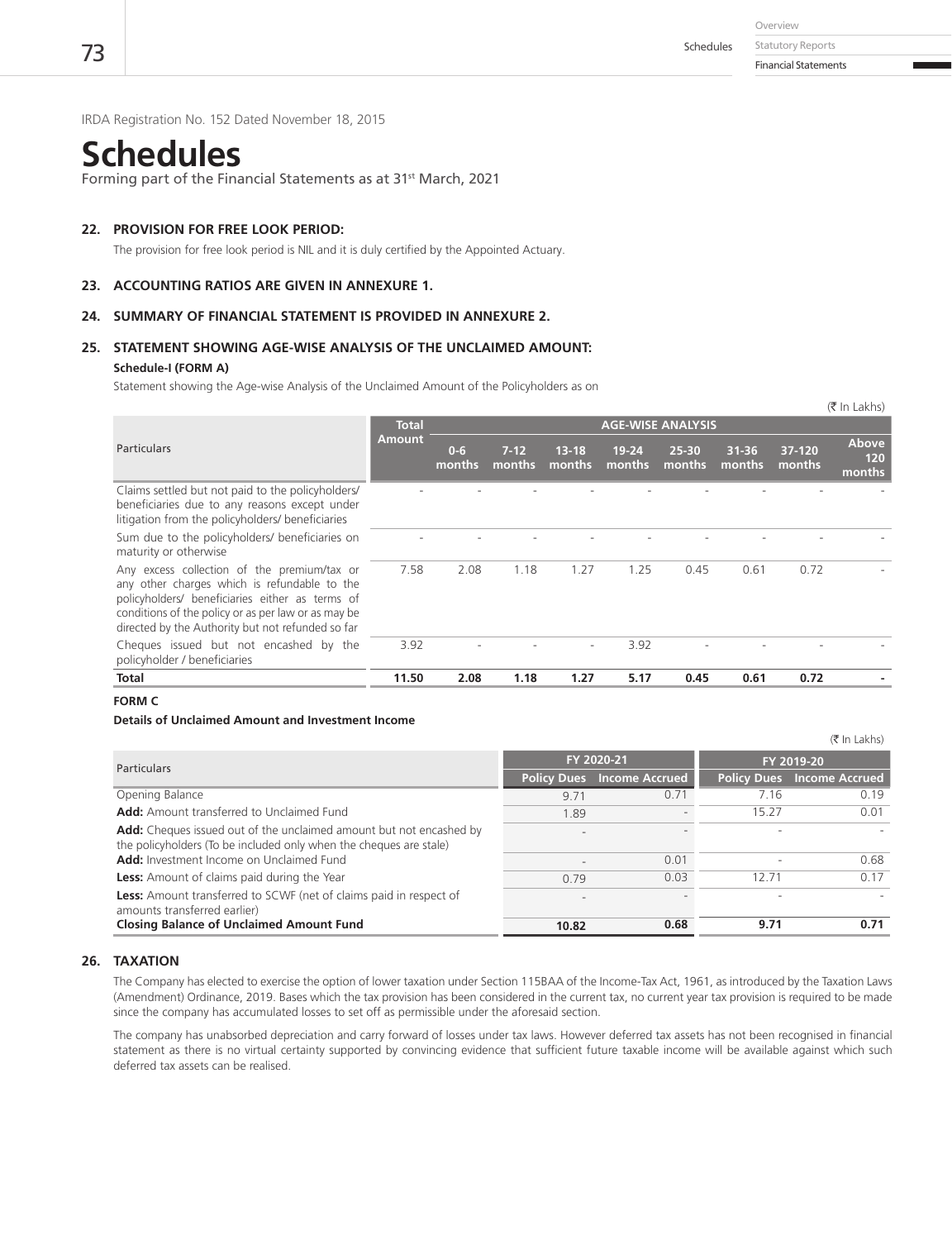IRDA Registration No. 152 Dated November 18, 2015

## **Schedules**

Forming part of the Financial Statements as at 31<sup>st</sup> March, 2021

#### **27. FOREIGN EXCHANGE**

Expenditure in Foreign Currency (on cash basis) in current year: ₹ 614 (Previous Year: ₹ Nil)

#### **28. DISCLOSURE OF CERTAIN EXPENSES**

As required under Circular no 067/IRDAI/F&A/CIR/MAR -08 dated 28<sup>th</sup> March, 2008, outsourced services include payments made for various outsourced services amounting to ₹155,117 (Previous Year: ₹134,732)

#### **29. DISCLOSURE OF OTHER WORKS GIVEN TO AUDITORS**

Pursuant to clause 7.1 (g) of Corporate Governance Guidelines issued by IRDAI on 05<sup>th</sup> August, 2009 the remuneration paid to Auditors for services other than statutory / concurrent / internal audit are disclosed below:

| Name             | <b>Particulars</b>        | <b>Nature</b>      | 2021 | 2020 |
|------------------|---------------------------|--------------------|------|------|
| V. C. Shah & Co. | <b>Statutory Auditors</b> | Certification work |      | 50   |
| V. C. Shah & Co. | <b>Statutory Auditors</b> | Tax Audit          | 150  | 150  |

- **30.** The premium received for new motor and two wheeler policies under Long Terms product is recognised as per the IRDAI Circular No. IRDA/NL/CIR/ MOT/137/08/2018 dated August 28, 2018 and Circular No.IRDAI/NL/CIR/MISC/052/03/2019 dated 29th March, 2019
- 31. As per Regulation 13(3) of the IRDAI (Regulatory Sandbox) Regulations, 2019, IRDAI issued Guideline vide IRDAI/INT/GDL/RSB/139/08/2019 dated 22<sup>nd</sup> August, 2019 wherein expenses incurred towards Regulatory Sandbox shall be maintained separately and charged to Shareholders Account or its equivalent. During the year the Company has incurred an amount of  $\bar{\tau}$  1,444 (Previous year  $\bar{\tau}$  38) towards Regulatory Sandbox and the expenses have been charged to Profit and Loss Account and shown in 'Others' under 'Other Expenses'.
- **32.** The Code on Social Security 2020 ('the Code') relating to employee benefits, during the employment and post-employment, has received Presidential assent on 28<sup>th</sup> September, 2020. The Code has been published in the Gazette of India. Further, the Ministry of Labour and Employment has released draft rules for the Code on 13<sup>th</sup> November, 2020. However, the effective date from which the changes are applicable is yet to be notified and rules for quantifying the financial impact are also not yet issued.

The Company will assess the impact of the Code and will give appropriate impact in the financial statements in the period in which, the Code becomes effective and the related rules to determine the financial impact are published

- **33.** The Company does not have any long term contracts including derivative contracts where in the Company is required to make provision towards any foreseeable losses (Previous Year - Nil).
- **34.** Prior year figures have been regrouped, reclassified in the respective schedule and notes wherever considered necessary.

Chartered Accountants Chartered Accountants

For **V. C. Shah & Co.** For **MSKA & Associates** ICAI FRN : 105047W

Partner Partner Partner Partner Director Director Director Director Director

As per our report of even date **For and on behalf of the Board of Directors** For and on behalf of the Board of Directors of Kotak Mahindra General Insurance Company Limited

**V. C. Shah Swapnil Kale Gaurang Shah Virat Diwanji**

**Mahesh Balasubramanian Yash Kotak** Managing Director & CEO DIN: 02089182

M. No :10360 M. No :117812 DIN: 00016660 DIN: 07021145

**Krishnan Gopalakrishnan** Chief Compliance Officer and Company Secretary

Mumbai 28th April, 2021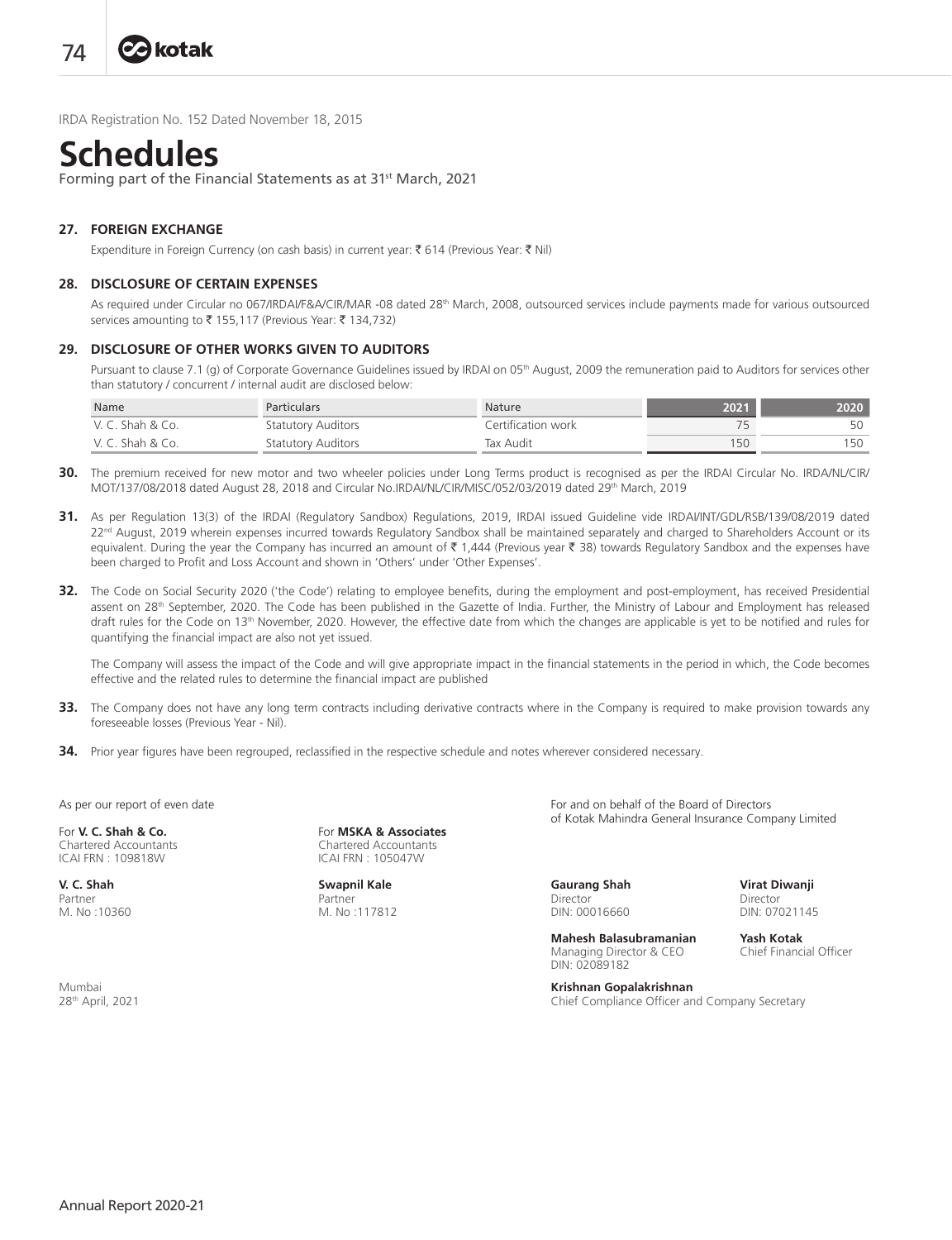Analytical Ratios for the year ended 31st March, 2021 Annexure - 1 **Analytical Ratios for the year ended 31st March, 2021 Annexure - 1**

|                                                                         |              |          |        |              |                   |                |                           |                     |              | Miscellaneous |                      |                                                     |                                                     |              |                                      |
|-------------------------------------------------------------------------|--------------|----------|--------|--------------|-------------------|----------------|---------------------------|---------------------|--------------|---------------|----------------------|-----------------------------------------------------|-----------------------------------------------------|--------------|--------------------------------------|
| Particulars                                                             | <b>Total</b> | Eire     | Marine | 8<br>Motor   | Ê<br><b>Motor</b> | Motor<br>Total | Workmen's<br>Compensation | Liability<br>Public | Engineering  | Aviation      | Accident<br>Personal | nsurance<br>Health                                  | Credit<br><b>Trade</b>                              | Others       | <b>Miscellaneous</b><br><b>Total</b> |
| Gross Direct Premium<br>Growth Rate                                     | 0.26         | 0.01     | $\leq$ | 0.20         | 0.09              | 0.15           | 0.92                      | $\frac{4}{2}$       | (0.17)       | $\frac{4}{2}$ | 0.03                 | 0.70                                                | $\leq$                                              | (0.05)       | 0.28                                 |
| Gross Direct Premium to Net<br>Worth ratio                              | 2.84         |          |        |              |                   |                |                           |                     |              |               |                      |                                                     |                                                     |              |                                      |
| Growth rate of Net Worth                                                | 16%          | ı        |        |              |                   |                |                           |                     | $\,$         | ı             | ı                    |                                                     |                                                     | $\mathbf{I}$ | $\mathbf{I}$                         |
| Net Retention Ratio                                                     | 87%          | 43%      | 17%    | 94%          | 94%               | 94%            | 94%                       | $\frac{4}{2}$       | 33%          | $\frac{4}{2}$ | 45%                  | 95%                                                 | $\stackrel{\triangle}{\geq}$                        | 58%          | 91%                                  |
| Net Commission Ratio                                                    | 6%           | $(1) \%$ | 41%    | 16%          | 0.3%              | 9%             | 8%                        | $\frac{4}{2}$       | $(8)\%$      | $\frac{4}{2}$ | $(62) \%$            | 7%                                                  | $\leq$                                              | 6%           | 6%                                   |
| Expense of Management to<br>Gross Direct Premium Ratio                  | 38%          |          |        |              |                   |                |                           |                     |              |               |                      |                                                     |                                                     |              |                                      |
| Expense of Management to<br>Net Premium Ratio                           | 43%          |          |        |              |                   |                |                           |                     |              |               |                      |                                                     |                                                     |              |                                      |
| Net Incurred Claims to Net<br>Earned Premium                            | 67%          |          |        |              |                   |                |                           |                     |              |               |                      |                                                     |                                                     |              |                                      |
| Combined Ratio                                                          | 107%         | ï        |        | ı            | ı                 | ı              | ï                         |                     | ı            | ı             | ï                    |                                                     | ï                                                   | ı            |                                      |
| Technical Reserves to net<br>premium ratio                              | 1.46         |          |        |              |                   |                |                           |                     |              |               |                      |                                                     |                                                     |              |                                      |
| Underwriting balance ratio                                              | (0.16)       | (0.31)   | 79.00  | (0.19)       | (0.29)            | (0.24)         | (0.42)                    | $\lessgtr$          | 0.70         | $\frac{4}{2}$ | 93<br>ö              | (0.10)                                              | $\lessgtr$                                          | (0.21)       | (0.16)                               |
| Operating Profit Ratio                                                  | $(3) \%$     |          |        |              |                   |                |                           |                     |              |               |                      |                                                     |                                                     |              |                                      |
| Liquid Assets to liabilities ratio                                      | 0.17         |          |        | $\,$         | $\,$              | $\mathbf{I}$   | ı                         |                     | $\mathbf{I}$ | $\mathbf{I}$  | $\mathbf{I}$         | $\begin{array}{c} \rule{0.2cm}{0.15mm} \end{array}$ | $\begin{array}{c} \rule{0.2cm}{0.15mm} \end{array}$ | $\mathbf{I}$ |                                      |
| Net earning ratio                                                       | 0.34%        |          |        | $\mathbf{I}$ | $\blacksquare$    |                |                           |                     |              |               |                      |                                                     |                                                     | $\mathbf{I}$ |                                      |
| Return on Net Worth Ratio                                               | 1%           |          |        | ı            | ï                 |                |                           |                     |              | ï             | I.                   |                                                     |                                                     | ï            |                                      |
| Ratio to Required Solvency<br>Available Solvency Margin<br>Margin Ratio | 1.95         |          |        |              |                   |                |                           |                     |              |               |                      |                                                     |                                                     |              |                                      |
| <b>NPA Ratio</b>                                                        |              |          |        |              |                   |                |                           |                     |              |               |                      |                                                     |                                                     |              |                                      |
| Gross NPA Ratio                                                         |              |          |        |              | $\blacksquare$    |                |                           |                     |              |               |                      |                                                     |                                                     |              |                                      |
| Net NPA Ratio                                                           |              |          |        |              |                   |                |                           |                     |              |               |                      |                                                     |                                                     |              |                                      |

Schedules

Financial Statements

75

IRDA Registration No. 152 Dated November 18, 2015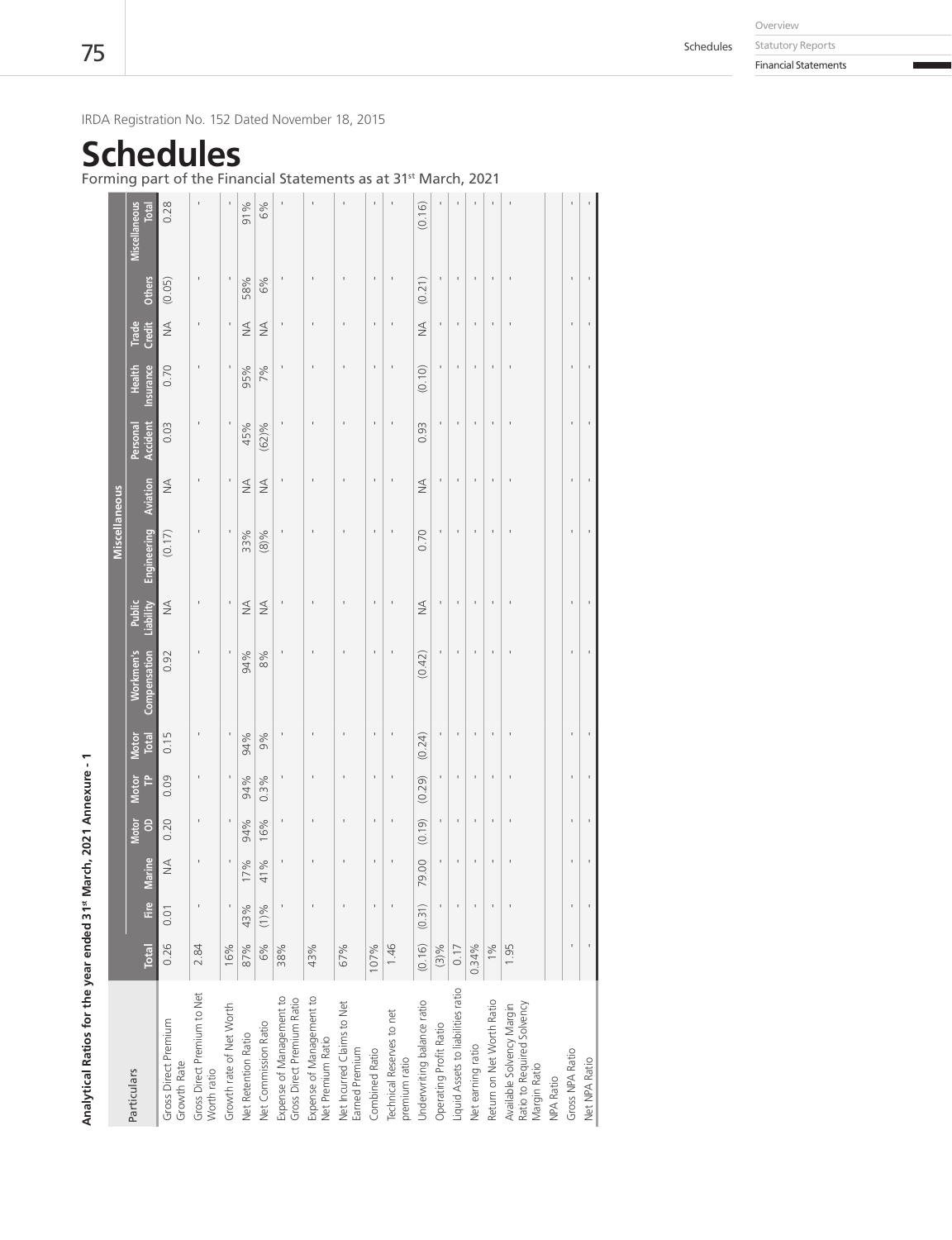IRDA Registration No. 152 Dated November 18, 2015

# **Schedules**

Forming part of the Financial Statements as at 31<sup>st</sup> March, 2021

|                                                                         |          |                      |               |                     |              |                       |                           |                     | Miscellaneous |          |                      |                     |                 |               |                        |
|-------------------------------------------------------------------------|----------|----------------------|---------------|---------------------|--------------|-----------------------|---------------------------|---------------------|---------------|----------|----------------------|---------------------|-----------------|---------------|------------------------|
| Particulars                                                             | Total    | e<br>E               | <b>Marine</b> | $\epsilon$<br>Motor | Motor        | <b>Total</b><br>Motor | Compensation<br>Workmen's | Public<br>Liability | Engineering   | Aviation | Accident<br>Personal | Insurance<br>Health | Trade<br>Credit | <b>Others</b> | Miscellaneous<br>Total |
| Gross Direct Premium<br>Growth Rate                                     | 0.44     | $\frac{6}{1}$        | ≸             | 0.29                | 0.24         | 0.26                  | 0.31                      | ₹                   | 3.01          | ₹        | 0.86                 | 0.74                | ≸               | 0.21          | 0.40                   |
| Gross Direct Premium to Net<br>Worth ratio                              | 2.63     |                      | ı             |                     |              |                       |                           |                     |               |          |                      |                     |                 |               |                        |
| Growth rate of Net Worth                                                | 53%      |                      |               |                     |              |                       |                           |                     |               |          |                      |                     |                 |               |                        |
| Net Retention Ratio                                                     | 86%      | $\frac{5}{6}$<br>59  | ₹             | 94%                 | 94%          | 94%                   | 94%                       | ₹                   | 30%           | ₹        | 40%                  | 93%                 | ₹               | 72%           | 89%                    |
| Net Commission Ratio                                                    | 7%       | $\geq$<br>$\approx$  | ₹             | 17%                 | $(0.2) \%$   | 9%                    | 12%                       | ₹                   | 13%           | ₹        | $(51) \%$            | 8%                  | ₹               | 17%           |                        |
| Expense of Management to<br>Gross Direct Premium Ratio                  | 41%      |                      | ٠             |                     |              |                       |                           |                     |               |          |                      |                     |                 |               |                        |
| Expense of Management to<br>Net Premium Ratio                           | 47%      |                      | ٠             |                     |              |                       |                           |                     |               |          |                      |                     |                 |               |                        |
| Net Incurred Claims to Net<br>Earned Premium                            | 69%      |                      | ,             | ,                   |              |                       |                           |                     | t             |          |                      |                     |                 |               |                        |
| Combined Ratio                                                          | 112%     |                      | ٠             | ı                   | ı            | ı                     |                           |                     | ł             |          | ı                    |                     |                 |               |                        |
| Technical Reserves to net<br>premium ratio                              | 1.30     |                      | ٠             |                     |              |                       |                           |                     |               |          |                      |                     |                 |               |                        |
| Underwriting balance ratio                                              | (0.25)   | $\widehat{31}$<br>Ξ, | ₹             | (0.26)              | (0.31)       | (0.28)                | (0.52)                    | ₹                   | 0.51          | ₹        | 0.79                 | (0.13)              | ₹               | (1.67)        | (0.23)                 |
| Operating Profit Ratio                                                  | (13)%    | ı                    | $\,$          | ı                   | ı            |                       |                           |                     | $\,$          | ı        | $\,$                 | ı                   | ı               |               |                        |
| Liquid Assets to liabilities ratio                                      | 0.11     |                      |               |                     |              |                       |                           |                     |               |          |                      |                     |                 |               |                        |
| Net earning ratio                                                       | $(7) \%$ |                      | $\mathbf{I}$  | $\mathbf{I}$        | $\mathbf{I}$ |                       |                           |                     |               |          | $\mathbf{I}$         |                     |                 |               |                        |
| Return on Net Worth Ratio                                               | (17)%    |                      |               |                     |              |                       |                           |                     |               |          |                      |                     |                 |               |                        |
| Ratio to Required Solvency<br>Available Solvency Margin<br>Margin Ratio | 2.13     |                      |               |                     |              |                       |                           |                     |               |          |                      |                     |                 |               |                        |
| <b>NPA Ratio</b>                                                        |          |                      |               | $\,$                | $\mathbf{I}$ |                       |                           |                     | $\mathbf{I}$  |          |                      |                     |                 |               |                        |
| Gross NPA Ratio                                                         |          |                      |               |                     |              |                       |                           |                     |               |          |                      |                     |                 |               |                        |
| Net NPA Ratio                                                           |          |                      |               |                     |              |                       |                           |                     |               |          |                      |                     |                 |               |                        |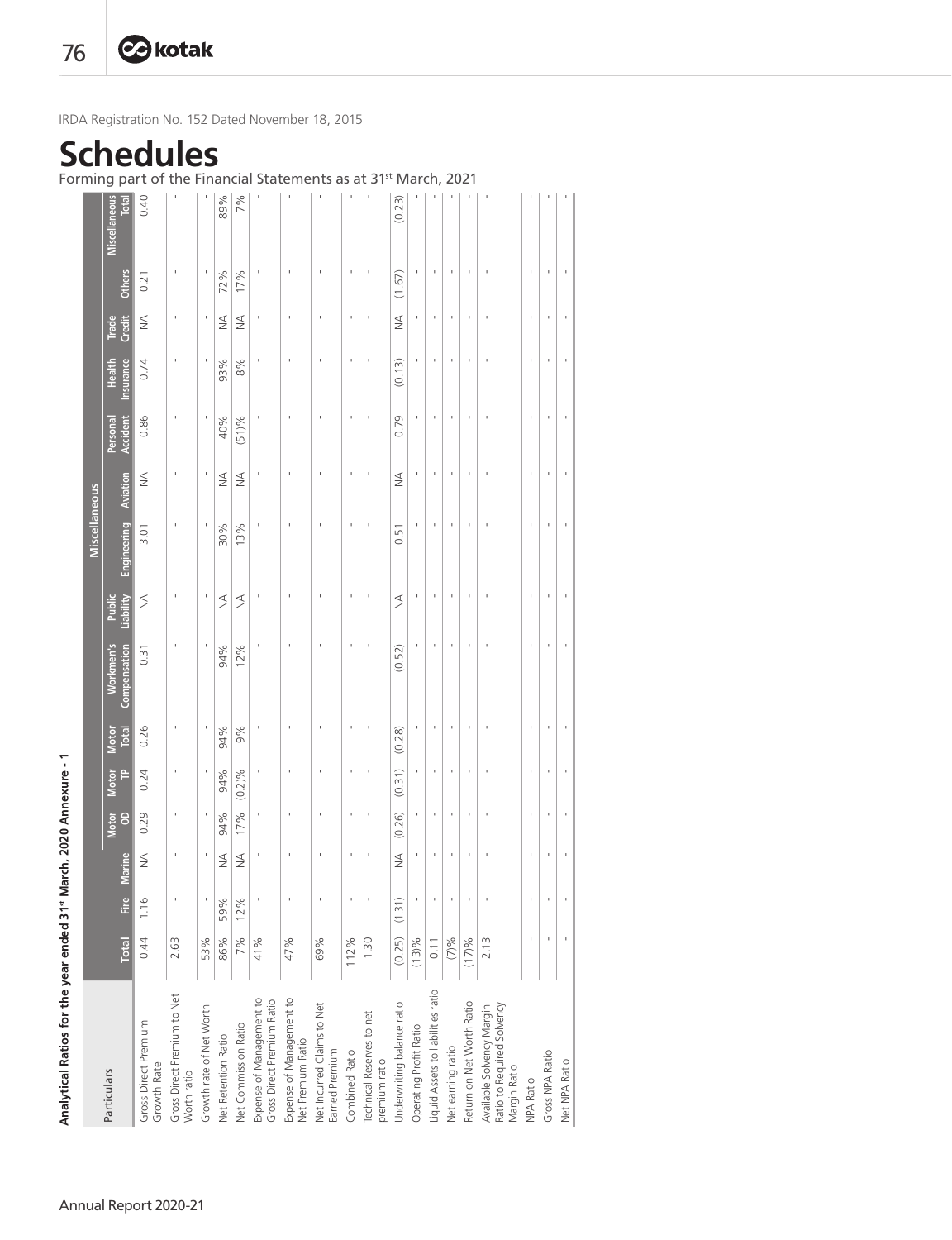Statutory Reports Financial Statements

Overview

IRDA Registration No. 152 Dated November 18, 2015

## **Schedules**

Forming part of the Financial Statements as at 31st March, 2021

### **Annexure - 2**

| <b>OPERATING RESULTS</b><br><b>Gross Direct Premiums</b><br>54,399.23<br>18,539.15<br>43,339.09<br>30,110.99<br>1<br>Net Earned Premium #<br>38,931.25<br>11,587.48<br>$\overline{2}$<br>29,088.95<br>19,735.47<br>Income from investments (net) @<br>3<br>5,182.67<br>3,583.29<br>1,967.24<br>1,017.62 | 8,205.29<br>3,285.72<br>355.29<br>(2.32)<br>3,638.69<br>368.55<br>5,271.82 |
|---------------------------------------------------------------------------------------------------------------------------------------------------------------------------------------------------------------------------------------------------------------------------------------------------------|----------------------------------------------------------------------------|
|                                                                                                                                                                                                                                                                                                         |                                                                            |
|                                                                                                                                                                                                                                                                                                         |                                                                            |
|                                                                                                                                                                                                                                                                                                         |                                                                            |
|                                                                                                                                                                                                                                                                                                         |                                                                            |
| Other income (Pl. specify)<br>(7.08)<br>(5.17)<br>(8.57)<br>(5.25)<br>$\overline{4}$                                                                                                                                                                                                                    |                                                                            |
| Total income<br>5<br>44,106.84<br>32,667.07<br>21,694.14<br>12,599.85                                                                                                                                                                                                                                   |                                                                            |
| Commissions (Net) (Including Brokerage<br>2,933.85<br>2,805.30<br>1,992.46<br>1,340.93<br>6                                                                                                                                                                                                             |                                                                            |
| $\overline{7}$<br>16,242.77<br>13,658.90<br>10,453.39<br>6,882.96<br><b>Operating Expenses</b>                                                                                                                                                                                                          |                                                                            |
| Net Incurred Claims<br>8<br>26,080.56<br>20,013.41<br>13,432.00<br>8,303.05                                                                                                                                                                                                                             | 2,401.45                                                                   |
| 9<br>Change in Unexpired Risk Reserve<br>8,837.65<br>6,979.05<br>8,624.95<br>4,706.57                                                                                                                                                                                                                   | 4,387.10                                                                   |
| Operating Profit/loss<br>(1, 150.34)<br>(3,810.55)<br>(4, 183.71)<br>(3,927.09)<br>10                                                                                                                                                                                                                   | (4,403.12)                                                                 |
| NON-OPERATING RESULT                                                                                                                                                                                                                                                                                    |                                                                            |
| Total income under shareholders' account<br>998.25<br>672.14<br>1,313.41<br>693.77<br>11                                                                                                                                                                                                                | 930.75                                                                     |
| 163.07<br>(2,812.30)<br>(3,254.95)<br>12<br>Profit/ (loss) before tax<br>(3,489.94)                                                                                                                                                                                                                     | (3,472.36)                                                                 |
| Provision for tax<br>13                                                                                                                                                                                                                                                                                 |                                                                            |
| Profit / (loss) after tax<br>163.07<br>(3,254.95)<br>14<br>(2,812.30)<br>(3,489.94)                                                                                                                                                                                                                     | (3,472.36)                                                                 |
| <b>MISCELLANEOUS</b>                                                                                                                                                                                                                                                                                    |                                                                            |
| Policy holders' Account:<br>15                                                                                                                                                                                                                                                                          |                                                                            |
| Not applicable for Not applicable for Not applicable for Not applicable for Not applicable for<br>Total funds<br>General<br>General<br>General<br>General                                                                                                                                               | General                                                                    |
| Total Investments<br>Insurance Co<br>Insurance Co<br>Insurance Co<br>Insurance Co                                                                                                                                                                                                                       | Insurance Co                                                               |
| Yield on investments                                                                                                                                                                                                                                                                                    |                                                                            |
| Shareholders' Account:<br>16                                                                                                                                                                                                                                                                            |                                                                            |
| Not applicable for Not applicable for Not applicable for Not applicable for Not applicable for<br>Total funds<br>General<br>General<br>General<br>General                                                                                                                                               | General                                                                    |
| Total Investments<br>Insurance Co<br>Insurance Co<br>Insurance Co<br>Insurance Co                                                                                                                                                                                                                       | Insurance Co                                                               |
| Yield on investments                                                                                                                                                                                                                                                                                    |                                                                            |
| Paid up equity capital<br>33,000<br>30,500<br>22,000<br>17,500<br>17                                                                                                                                                                                                                                    | 13,500                                                                     |
| Net worth<br>18<br>19,134<br>16,471<br>10,783<br>9,773                                                                                                                                                                                                                                                  | 9,028                                                                      |
| 19<br>Total assets<br>46,794<br>1,00,405<br>73,827<br>29,035                                                                                                                                                                                                                                            | 17,375                                                                     |
| Yield on total investments<br>7.52%<br>9.19%<br>7.99%<br>8.19%<br>20                                                                                                                                                                                                                                    | 10.47%                                                                     |
| 0.05<br>21<br>(1.00)<br>(1.62)<br>(1.90)<br>Earnings per share $(\overline{\tau})$                                                                                                                                                                                                                      | (2.57)                                                                     |
| 6.10<br>Book Value per share $(\overline{\tau})$<br>5.85<br>5.00<br>5.70<br>22                                                                                                                                                                                                                          | 6.69                                                                       |
| <b>Total Dividend</b><br>23                                                                                                                                                                                                                                                                             |                                                                            |
| Dividend per share $( ₹)$<br>24<br>$\overline{\phantom{a}}$                                                                                                                                                                                                                                             |                                                                            |

*# Net of reinsurance*

*@ Net of losses*

*Points 15&16 may be given separately, if it is feasible.*

*\*1st year means the most recent concluded financial year.*